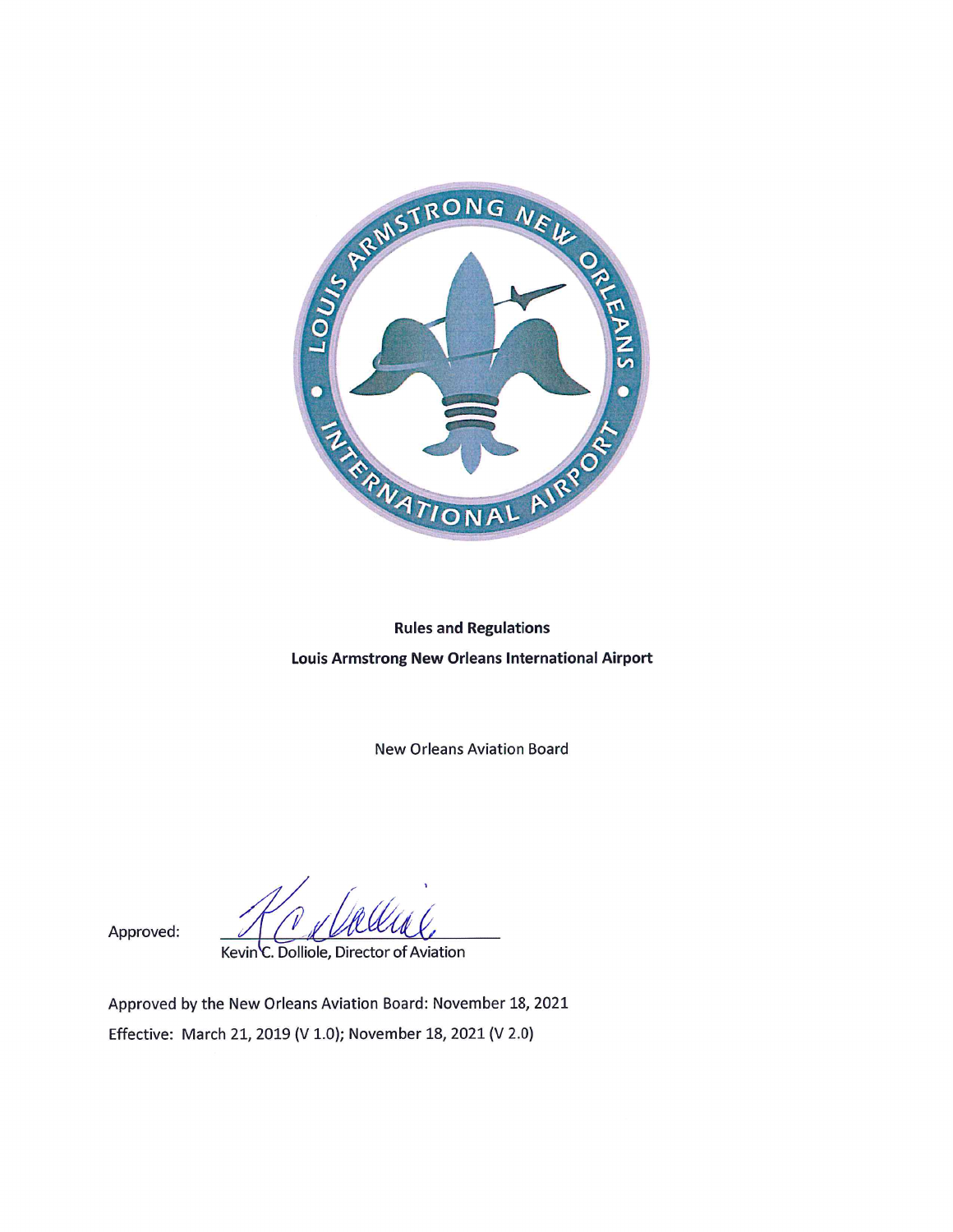# **Version Control**

All previous Rules and Regulations issued by the NOAB and its administration are hereby revoked. This document replaces all prior versions in their entirety.

To be used when updating this document, the version control log allows the document to exist as a living document and enables the Airport to note and track when significant changes have been made.

After approval of the New Orleans Aviation Board, the Airport Operations Department will update the log every time that the document is modified in order to ensure version control.

| <b>VERSION</b>   | <b>Significant Change</b>                                                                                                                                                                                                                                                                                                                                                                                                                                            | <b>Effective Date</b> |
|------------------|----------------------------------------------------------------------------------------------------------------------------------------------------------------------------------------------------------------------------------------------------------------------------------------------------------------------------------------------------------------------------------------------------------------------------------------------------------------------|-----------------------|
| V <sub>1.0</sub> | <b>Original Document</b>                                                                                                                                                                                                                                                                                                                                                                                                                                             | 3/21/2019             |
| V <sub>2.0</sub> | Amendment of 3.16 (adjusts time for the disposal of<br>unclaimed property from 1 year to 60 days); 3.22 (changes<br>name from "Meditation Room" to "Interfaith Chapel"); 5.17<br>(clarifies the single location where driving under a jet bridge is<br>acceptable); $7.02(E)$ & (Q) (adjusts the number of fire<br>extinguishers required during fuel transfer operations from two<br>to one); and 12.04 (Badges are no longer a requirement for<br>taxi operations) | 11/18/2021            |
|                  |                                                                                                                                                                                                                                                                                                                                                                                                                                                                      |                       |
|                  |                                                                                                                                                                                                                                                                                                                                                                                                                                                                      |                       |
|                  |                                                                                                                                                                                                                                                                                                                                                                                                                                                                      |                       |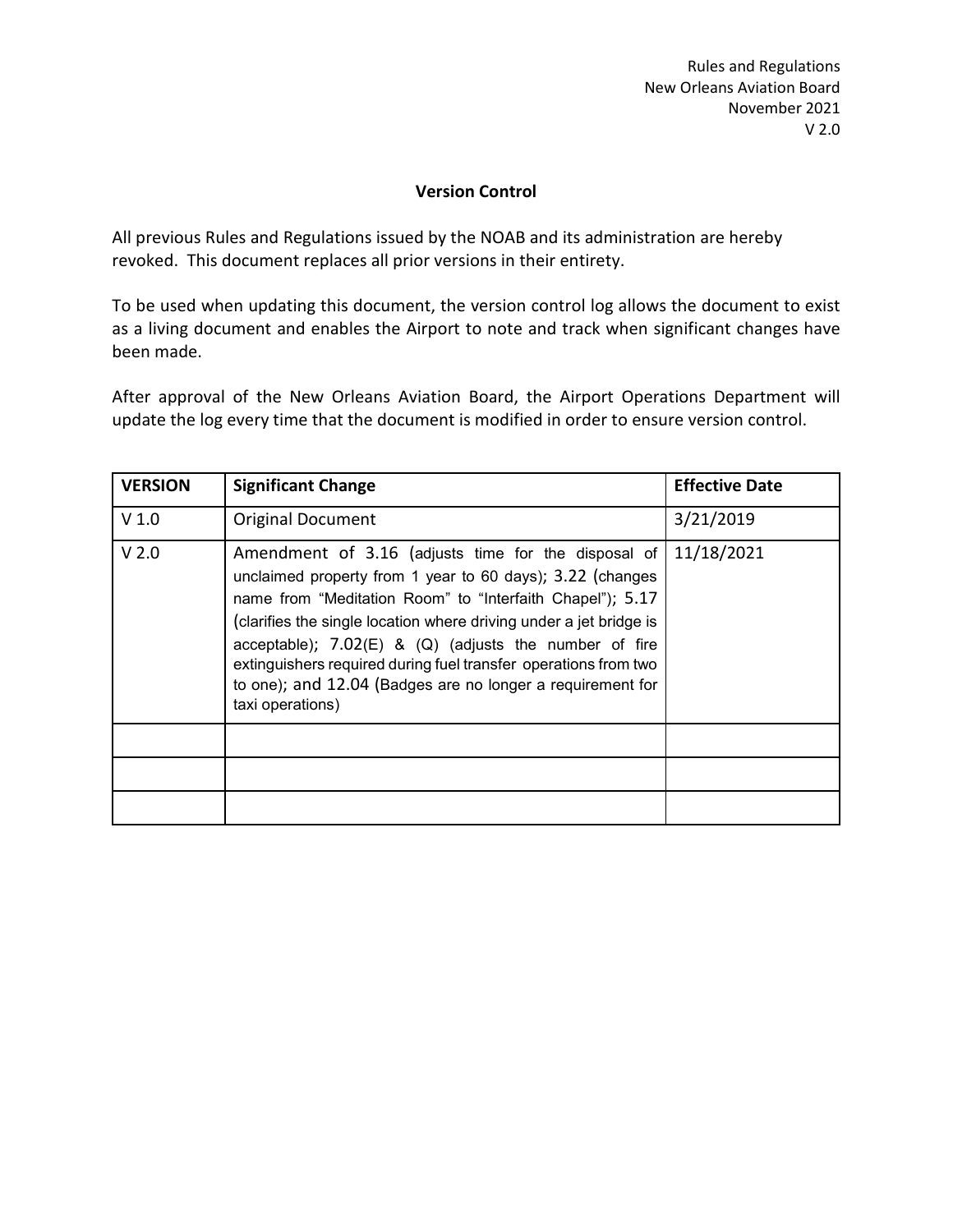# **TABLE OF CONTENTS**

| 1. |      |                                                                               |  |
|----|------|-------------------------------------------------------------------------------|--|
|    | 1.01 |                                                                               |  |
|    | 1.02 |                                                                               |  |
| 2. |      |                                                                               |  |
|    | 2.01 |                                                                               |  |
|    | 2.02 |                                                                               |  |
|    | 2.03 |                                                                               |  |
|    | 2.04 |                                                                               |  |
|    | 2.05 | Federal Aviation Administration and Transportation Security Administration  6 |  |
|    | 2.06 |                                                                               |  |
|    | 2.07 |                                                                               |  |
|    | 2.08 |                                                                               |  |
|    | 2.09 |                                                                               |  |
|    | 2.10 |                                                                               |  |
|    | 2.11 |                                                                               |  |
|    | 2.12 |                                                                               |  |
| 3. |      |                                                                               |  |
|    | 3.01 |                                                                               |  |
|    | 3.02 |                                                                               |  |
|    | 3.03 |                                                                               |  |
|    | 3.04 |                                                                               |  |
|    | 3.05 |                                                                               |  |
|    | 3.06 |                                                                               |  |
|    | 3.07 |                                                                               |  |
|    | 3.08 |                                                                               |  |
|    | 3.09 |                                                                               |  |
|    | 3.10 |                                                                               |  |
|    | 3.11 |                                                                               |  |
|    | 3.12 |                                                                               |  |
|    | 3.13 |                                                                               |  |
|    | 3.14 |                                                                               |  |
|    | 3.15 |                                                                               |  |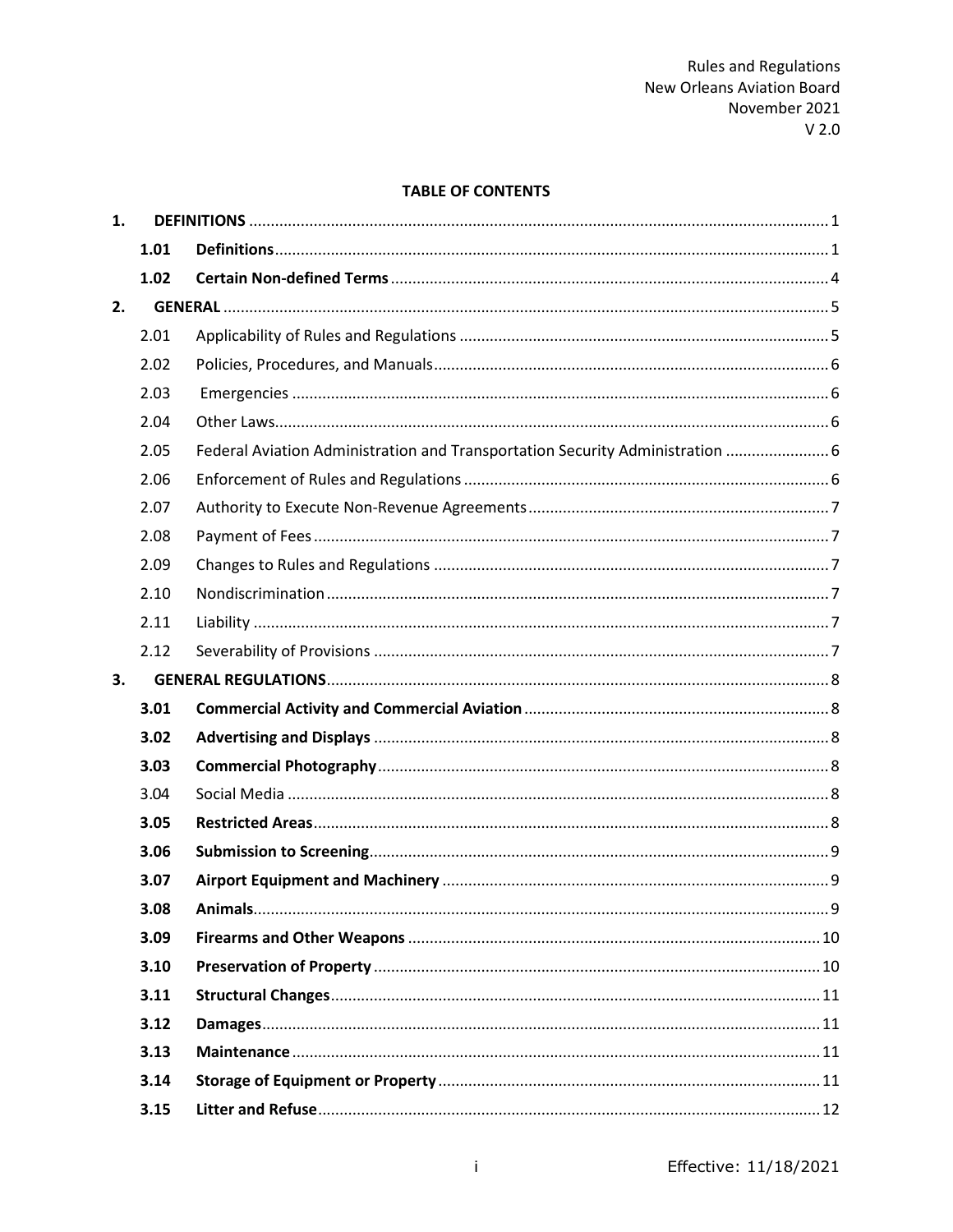|    | 3.16 |                                                                                  |  |
|----|------|----------------------------------------------------------------------------------|--|
|    | 3.17 |                                                                                  |  |
|    | 3.18 |                                                                                  |  |
|    | 3.19 |                                                                                  |  |
|    | 3.20 | Use of Bicycles, Skateboards, Scooters, and any form of Human-Powered Vehicle 14 |  |
|    | 3.21 |                                                                                  |  |
|    | 3.22 |                                                                                  |  |
|    | 3.23 |                                                                                  |  |
|    | 3.24 |                                                                                  |  |
|    | 3.25 |                                                                                  |  |
|    | 3.26 |                                                                                  |  |
|    | 3.28 |                                                                                  |  |
|    | 3.29 |                                                                                  |  |
|    | 3.30 |                                                                                  |  |
|    | 3.31 |                                                                                  |  |
| 4. |      |                                                                                  |  |
|    | 4.1  | Personnel Required to Possess and Wear an Airport Identification Badge  19       |  |
|    | 4.2  |                                                                                  |  |
|    | 4.3  |                                                                                  |  |
|    | 4.4  |                                                                                  |  |
|    | 4.5  |                                                                                  |  |
|    | 4.6  |                                                                                  |  |
|    | 4.7  |                                                                                  |  |
| 5. |      |                                                                                  |  |
|    | 5.01 |                                                                                  |  |
|    | 5.02 |                                                                                  |  |
|    | 5.03 |                                                                                  |  |
|    | 5.04 |                                                                                  |  |
|    | 5.05 |                                                                                  |  |
|    | 5.06 |                                                                                  |  |
|    | 5.07 |                                                                                  |  |
|    |      |                                                                                  |  |
|    | 5.08 |                                                                                  |  |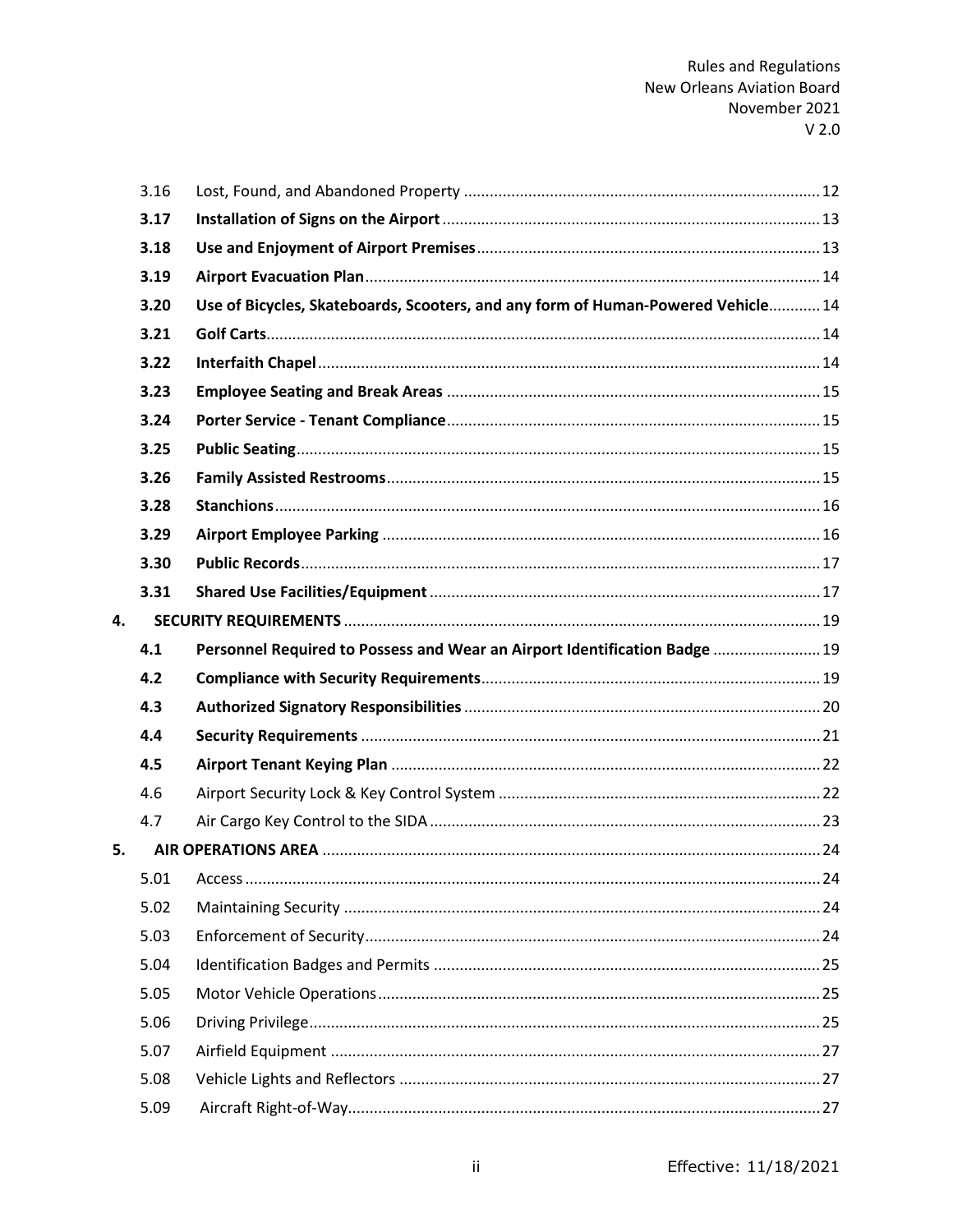|    | 5.10 |  |
|----|------|--|
|    | 5.11 |  |
|    | 5.12 |  |
|    | 5.13 |  |
|    | 5.14 |  |
|    | 5.15 |  |
|    | 5.16 |  |
|    | 5.17 |  |
|    | 5.18 |  |
|    | 5.19 |  |
|    | 5.20 |  |
|    | 5.21 |  |
|    | 5.22 |  |
| 6. |      |  |
|    | 6.01 |  |
|    | 6.02 |  |
|    | 6.03 |  |
|    | 6.04 |  |
| 7. |      |  |
|    | 7.01 |  |
|    | 7.02 |  |
|    | 7.03 |  |
|    | 7.04 |  |
|    | 7.06 |  |
|    | 7.07 |  |
|    | 7.08 |  |
|    | 7.09 |  |
|    | 7.10 |  |
|    | 7.11 |  |
|    | 7.12 |  |
|    | 7.13 |  |
|    | 7.15 |  |
|    | 7.16 |  |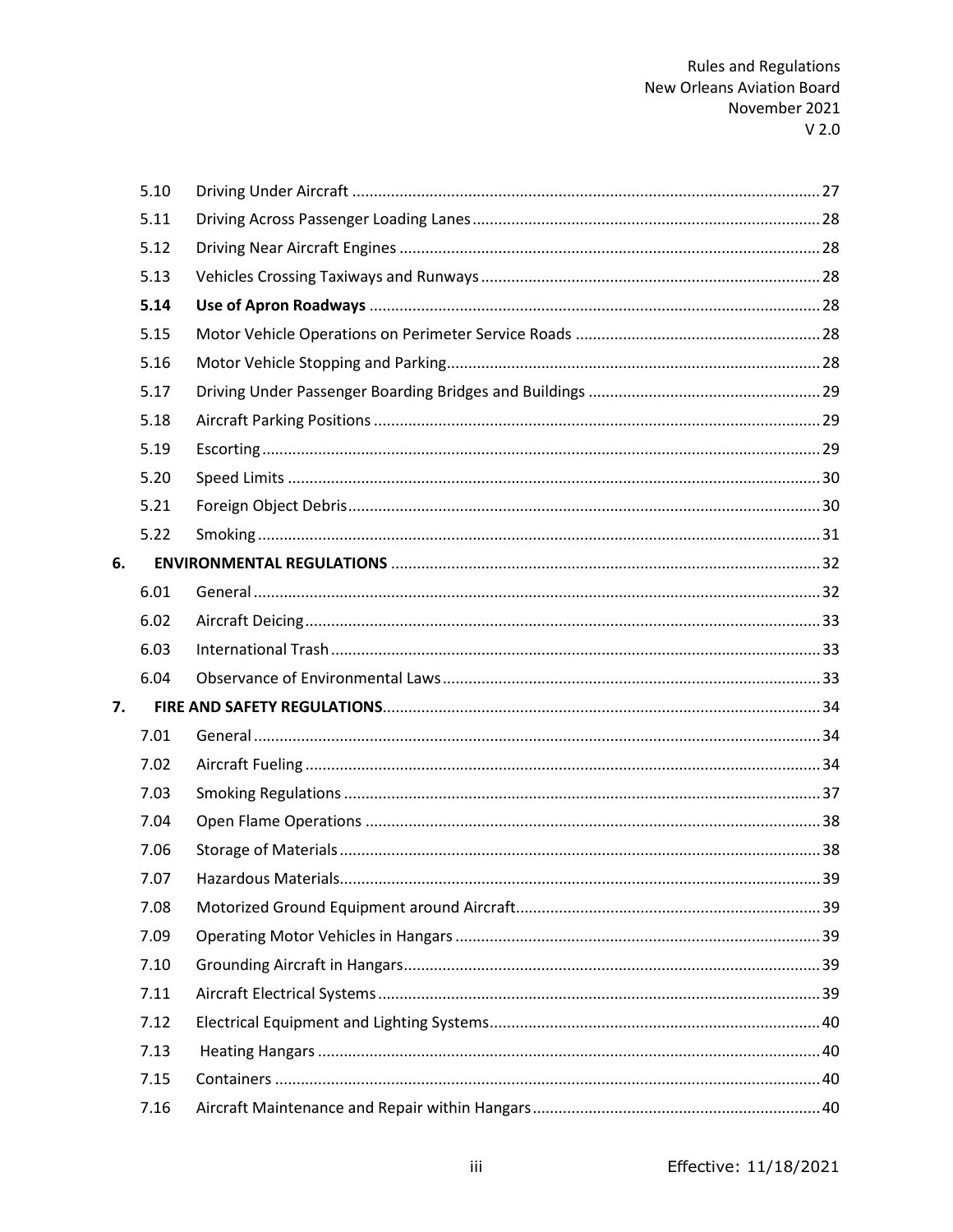|    | 7.17 |  |
|----|------|--|
|    | 7.18 |  |
|    | 7.19 |  |
| 8. |      |  |
|    | 8.01 |  |
|    | 8.02 |  |
|    | 8.03 |  |
|    | 8.04 |  |
|    | 8.05 |  |
| 9. |      |  |
|    | 9.01 |  |
|    | 9.02 |  |
|    | 9.03 |  |
|    | 9.04 |  |
|    | 9.05 |  |
|    | 9.06 |  |
|    | 9.07 |  |
|    | 9.08 |  |
|    | 9.09 |  |
|    | 9.10 |  |
|    | 9.11 |  |
|    | 9.12 |  |
|    | 9.13 |  |
|    | 9.14 |  |
|    | 9.15 |  |
|    | 9.16 |  |
|    | 9.17 |  |
|    | 9.18 |  |
|    | 9.19 |  |
|    | 9.20 |  |
|    | 9.21 |  |
|    | 9.22 |  |
|    | 9.23 |  |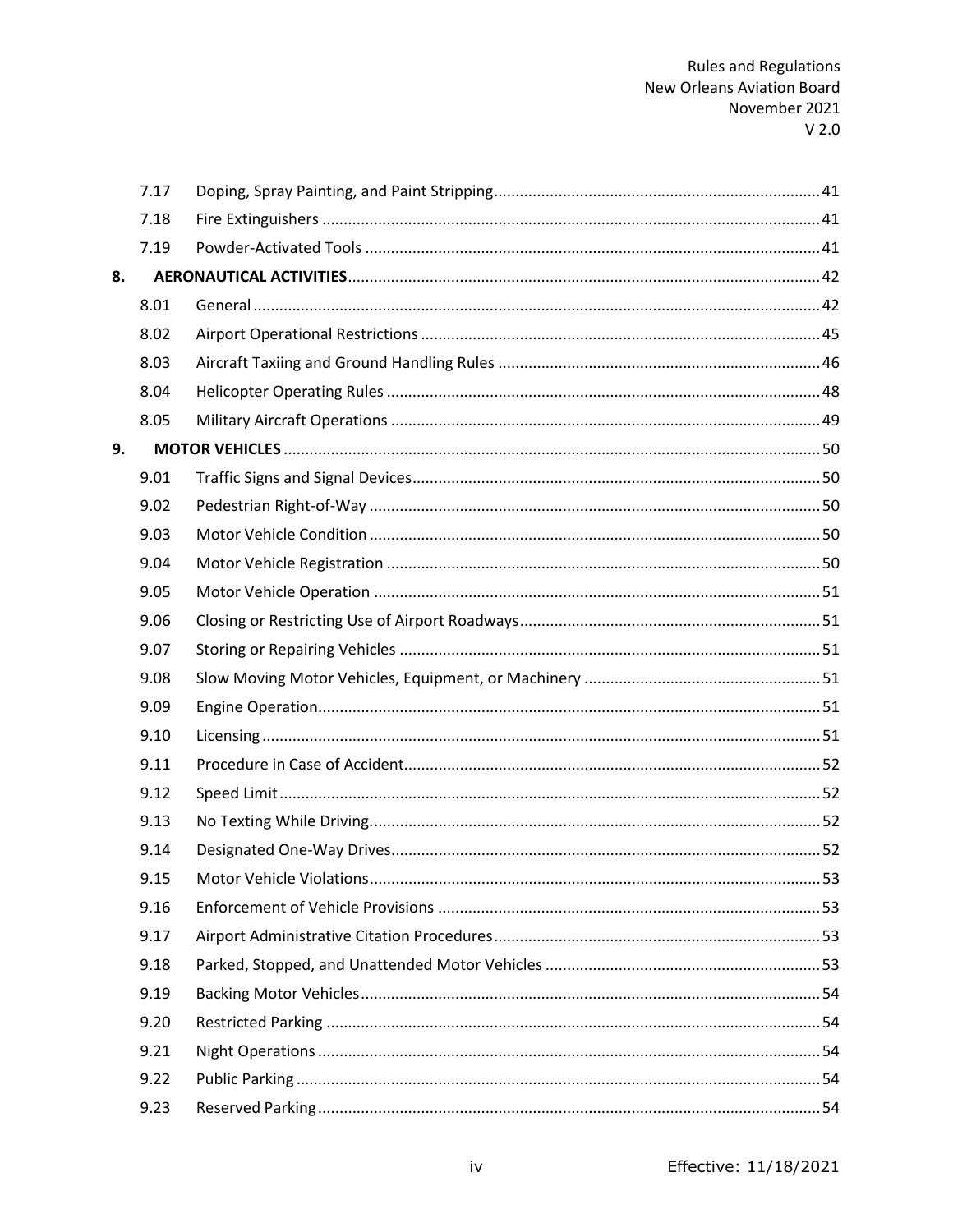|    | 9.24  |                                                                                      |  |
|----|-------|--------------------------------------------------------------------------------------|--|
|    | 9.25  |                                                                                      |  |
|    | 9.26  |                                                                                      |  |
|    | 9.27  |                                                                                      |  |
|    | 9.28  |                                                                                      |  |
| 10 |       |                                                                                      |  |
|    | 10.01 |                                                                                      |  |
|    | 10.02 |                                                                                      |  |
|    | 10.03 |                                                                                      |  |
|    | 10.05 |                                                                                      |  |
|    | 10.06 |                                                                                      |  |
| 11 |       |                                                                                      |  |
|    | 11.01 |                                                                                      |  |
|    | 11.02 |                                                                                      |  |
| 12 |       |                                                                                      |  |
|    | 12.01 |                                                                                      |  |
|    | 12.02 |                                                                                      |  |
|    | 12.03 |                                                                                      |  |
|    | 12.04 |                                                                                      |  |
|    | 12.05 |                                                                                      |  |
|    | 12.06 |                                                                                      |  |
|    | 12.07 |                                                                                      |  |
|    | 12.08 |                                                                                      |  |
|    | 12.09 | Suspension, Fines, or Revocation of Airport Ground Transportation Vehicle Permit and |  |
|    |       |                                                                                      |  |
|    | 12.10 |                                                                                      |  |
| 13 |       |                                                                                      |  |
| 14 |       |                                                                                      |  |
|    | 14.1  |                                                                                      |  |
|    | 14.2  |                                                                                      |  |
|    | 14.3  |                                                                                      |  |
|    | 14.4  |                                                                                      |  |
|    | 14.5  |                                                                                      |  |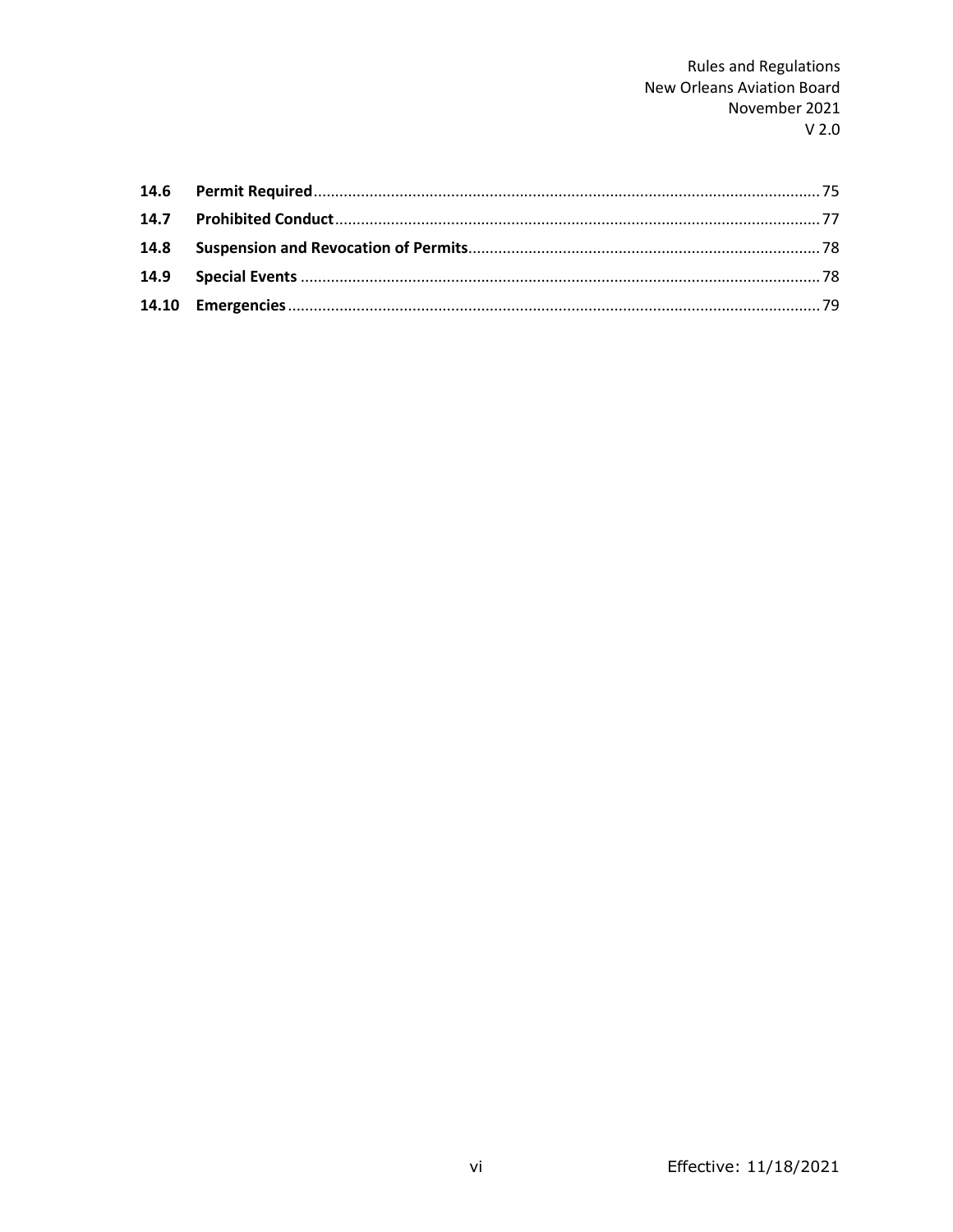# **1. DEFINITIONS**

#### <span id="page-8-1"></span><span id="page-8-0"></span>**1.01 Definitions**

Terms used in these Rules and Regulations are defined below. Words relating to aeronautical practices, processes, and equipment will be construed according to their general usage in the aviation industry, unless a different meaning is apparent from the context or specifically defined otherwise herein. All other words will be construed according to their common literal meaning.

**Affiliated Airline Company** shall mean any domestic Air Carrier that operates as a related entity under similar livery and is now or hereafter either (a) owned in whole or in part by a Member or its parent company, or (b) is operating at the Airport under a shared International Air Transport Association (IATA) flight designator code with a Member at the Airport, or (c) if operating under its own livery, is not selling any seats on aircraft and all seats on such aircraft are being sold in the name of a Member and in any case shall have been designated in writing to the NOAB and the Company by a Member as an Affiliated Airline Company.

**Air Operations Area** or AOA shall mean any area of the Airport used or intended to be used for the taxiing, landing, taking off, or surface maneuvering of aircraft and any contiguous area enclosed within the security fence of the Airport.

**Air Operations Area Driving Privilege** shall mean the ability to operate a Motor Vehicle on the AOA granted by the Airport Security Office after the holder has successfully completed the Air Operations Area Driver Training Program. Granted driving privilege will be indicated by a special icon printed on the holder's badge.

**Air Transportation Company** or **Airline** or **Air Carrier** shall mean a legal entity engaged in the business of scheduled or non-scheduled transportation by air of Persons, property, mail, parcels, and/or cargo.

**Aircraft** shall mean any contrivance now known or hereafter designed, invented, or used for powered flight in the air or space.

**Airport** shall mean Louis Armstrong New Orleans International Airport and Downtown Heliport, and any other aviation-related areas or airports now or hereafter owned, operated, or leased by the New Orleans Aviation Board.

**Airport Identification Badge** shall mean the identification badge issued by the Airport Security Office which grants or denies the holder to which such identification badge is issued access to specific areas of the Airport, or grants certain privileges.

**Airport Operations Department** shall mean the department established by the Aviation Board that has responsibility for Airport operations and other related functions.

**Airport Police Department** shall mean the organization authorized by the Aviation Board to be responsible for the continuing enforcement of the laws, rules, and regulations applicable to the Airport and these Rules and Regulations.

**Airport Security Office** shall mean the office established by the Aviation Board that has responsibility for Airport security, issuing Airport Identification Badges, and other related functions.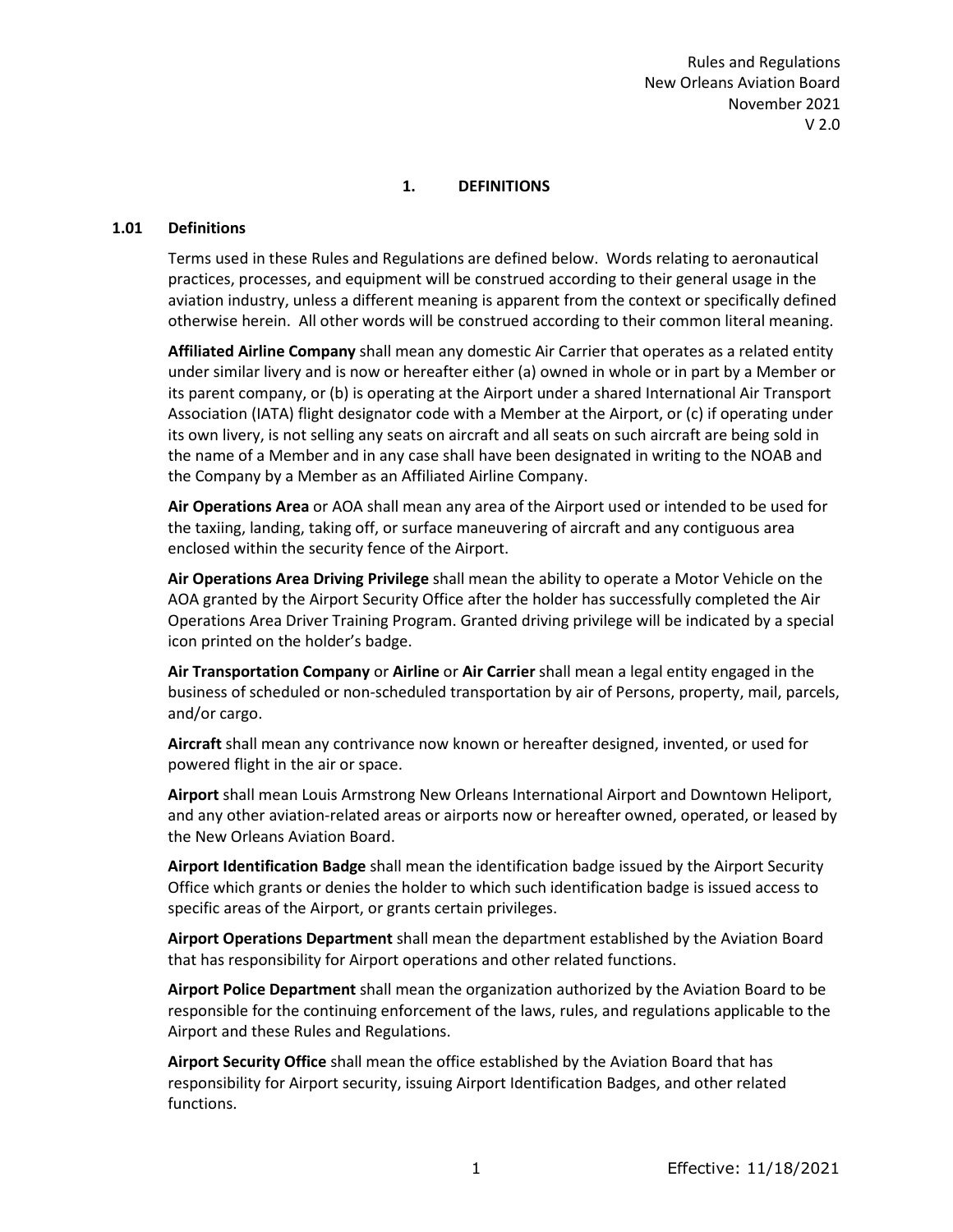**Apron** shall mean those areas of the Airport within the Air Operations Area designated for the loading, unloading, servicing, and parking of aircraft.

**Arrivals Curb – East** shall mean the traffic lanes on the east side of the Airport Terminal designated for use by passengers arriving at the Airport from another airport.

**Arrivals Curb – West** shall mean the traffic lanes on the lower level west side of the Airport Terminal designated for use by certain pre-arranged and on demand transportation services as designated by the Airport.

**Aviation Board** shall mean the New Orleans Aviation Board or any successor thereto.

**AVCOM** shall mean the department established by the Aviation Board that has responsibility for Airport communications, emergency dispatch, and other related functions.

**Commercial Activity** shall mean the exchange, trading, buying, hiring, or selling of commodities, goods, services, or property of any kind, or any revenue-producing activity on the Airport.

**Commercial Vehicle** shall mean any vehicle other than a private vehicle.

**Concourse** shall mean the specific parts of the Terminal Building that provides passengers with access to the aircraft.

**Control Tower** shall mean the air traffic control facility located at the Airport and operated by the Federal Aviation Administration.

**Decal** shall mean the Airport Ground Transportation Center or Taxi Operating Decal; and includes any decal issued by the Airport for the purpose of providing on-demand or contract (when applicable) transportation for passengers.

**Departures Curb** shall mean the raised traffic lanes to the west of the Airport Terminal designed for use by passengers departing the Airport to travel to another airport.

**Designee** shall be any Person the Director of Aviation appoints to act on behalf of the Director.

**Director** shall mean the Director of Aviation appointed by the Aviation Board or any other Person authorized by the Director to act on behalf of the Director.

**Employee** any Person performing services or conducting commercial operations at the Airport, or employed by any Airline, tenant, permittee, licensee, vendor or concessionaire, the New Orleans Aviation Board, or the City of New Orleans.

**Environmental Laws** shall mean any and all laws, rules, regulations, judgments, orders, permits, licenses, agreements, covenants, restrictions, requirements, policies, or the like enacted now or hereafter by federal, State, Jefferson Parish, City of Kenner, or City of New Orleans governments, agencies, or authorities relating to or governing in any way Hazardous Materials or the environmental condition of soil, air, water, or groundwater.

**FAA** shall mean the Federal Aviation Administration or its authorized successor(s).

**Federal Aviation Regulations** or FAR shall mean United States Federal Aviation Regulations as currently amended and promulgated by the Federal Aviation Administration.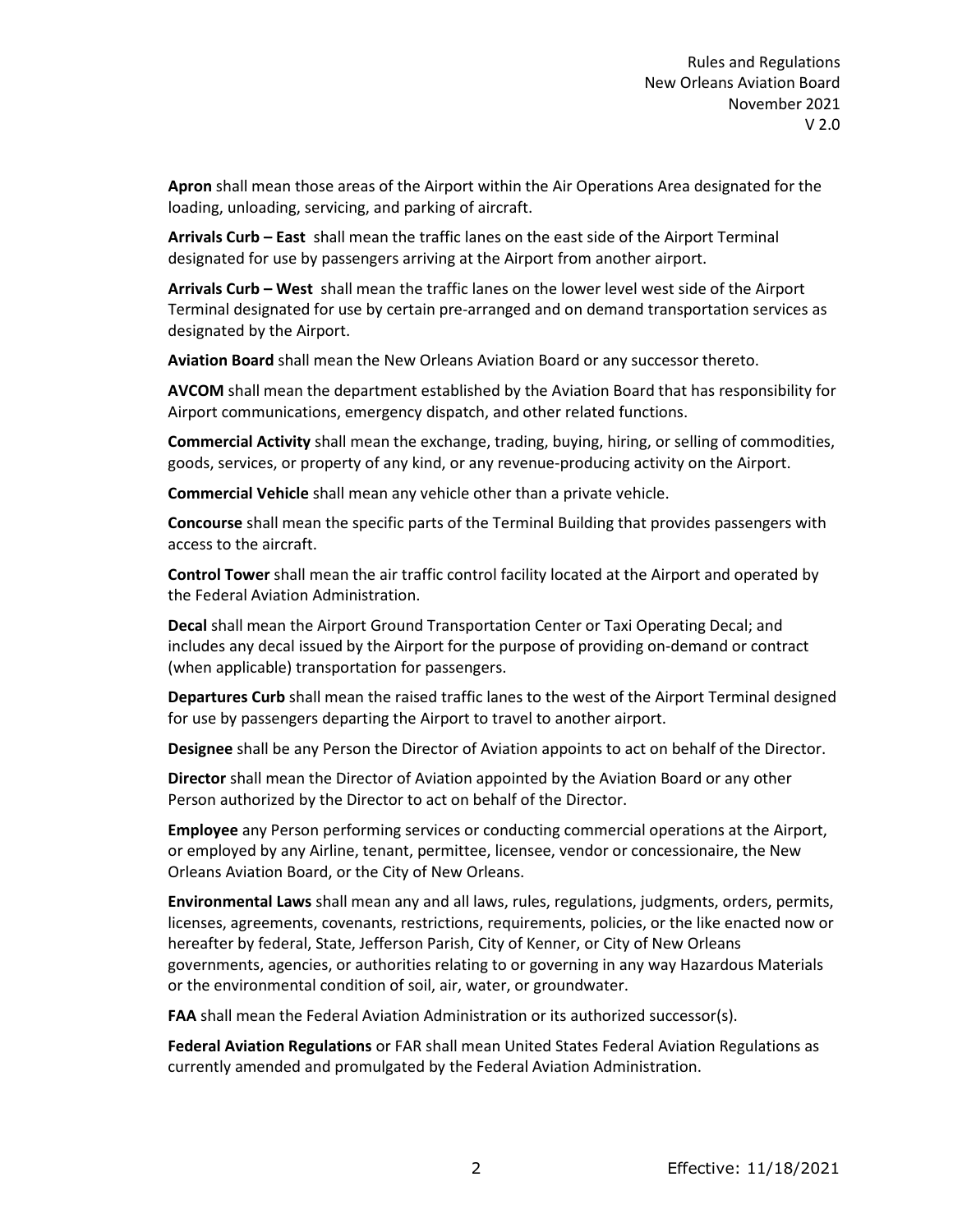**Foreign Object Debris** or **FOD** is debris that causes damage to aircraft engines, tires, or skin, such as, rocks, trash, or debris found on Runways, Taxiways and Aprons.

**Hazardous Materials** shall mean any hazardous or toxic materials, pollutants, effluents, contaminants, radioactive materials, flammables, explosives, pesticides, chemicals known to cause cancer or reproductive toxicity, emissions, wastes, or any other chemicals, materials, or substances whose handling, storage, release, transportation, or disposal is or becomes prohibited, limited, or regulated by any federal, State, county, regional, or local authority or, even if not so regulated, is or becomes known to pose a hazard or potential threat to the health and safety of any Person or to the environment.

**Itinerate Air Carrier** shall mean any Air Transportation Company providing passenger or cargo service from the Airport that is not a Scheduled Air Carrier.

**Jet Bridge** is an enclosed, movable, connector which extends from an airport terminal gate to an airplane, which is used for providing Persons access to and from aircraft.

**Law Enforcement Officer** or **LEO** shall mean any person vested with a police power of arrest under federal, State, Jefferson Parish, St. Charles Parish, City of Kenner, or City of New Orleans authority, and identifiable by uniform, badge, or other indication of authority.

**Motor Vehicle** shall mean a self-propelled device in, upon, or by which a Person or property may be transported, carried, or otherwise moved from point to point, except Aircraft or devices moved exclusively upon stationary rails or tracks.

**Permission** or **Permit** shall mean permission granted by the Director, unless otherwise herein specifically provided. "Permission" or "Permit" whenever required by these Rules and Regulations shall always mean written permission, except that verbal permission in specific instances may be granted under special circumstances where the obtaining of written permission would not be practical.

**Person** shall mean any individual, firm, partnership, co-partnership, corporation, trust, association, or company (including any assignee, receiver, trustee, or similar representatives thereof), the United States of America, any state, any political subdivision of a state, any foreign government, or the United Nations.

**Restricted Area** shall mean any area of the Airport posted to prohibit entry, or to limit entry or access to specific authorized Persons.

**Runway** shall mean that area designated for the purpose of landing and taking off of aircraft.

**Scheduled Air Carrier** shall mean any Air Transportation Company performing or desiring to perform, pursuant to published schedules, seasonal or providing non-seasonal commercial air transportation services over specified routes to and from the Airport and holding the necessary authority from the appropriate state or federal agencies to provide such transportation.

**SSI** shall mean Security Sensitive Information that is controlled by 49 CFR Part 1520.

**Solicitation** shall mean the act of directly or indirectly, actively or passively, openly or subtly, asking (or endeavoring to obtain by asking), requesting, imploring, pleading for, importuning, or seeking to try to obtain.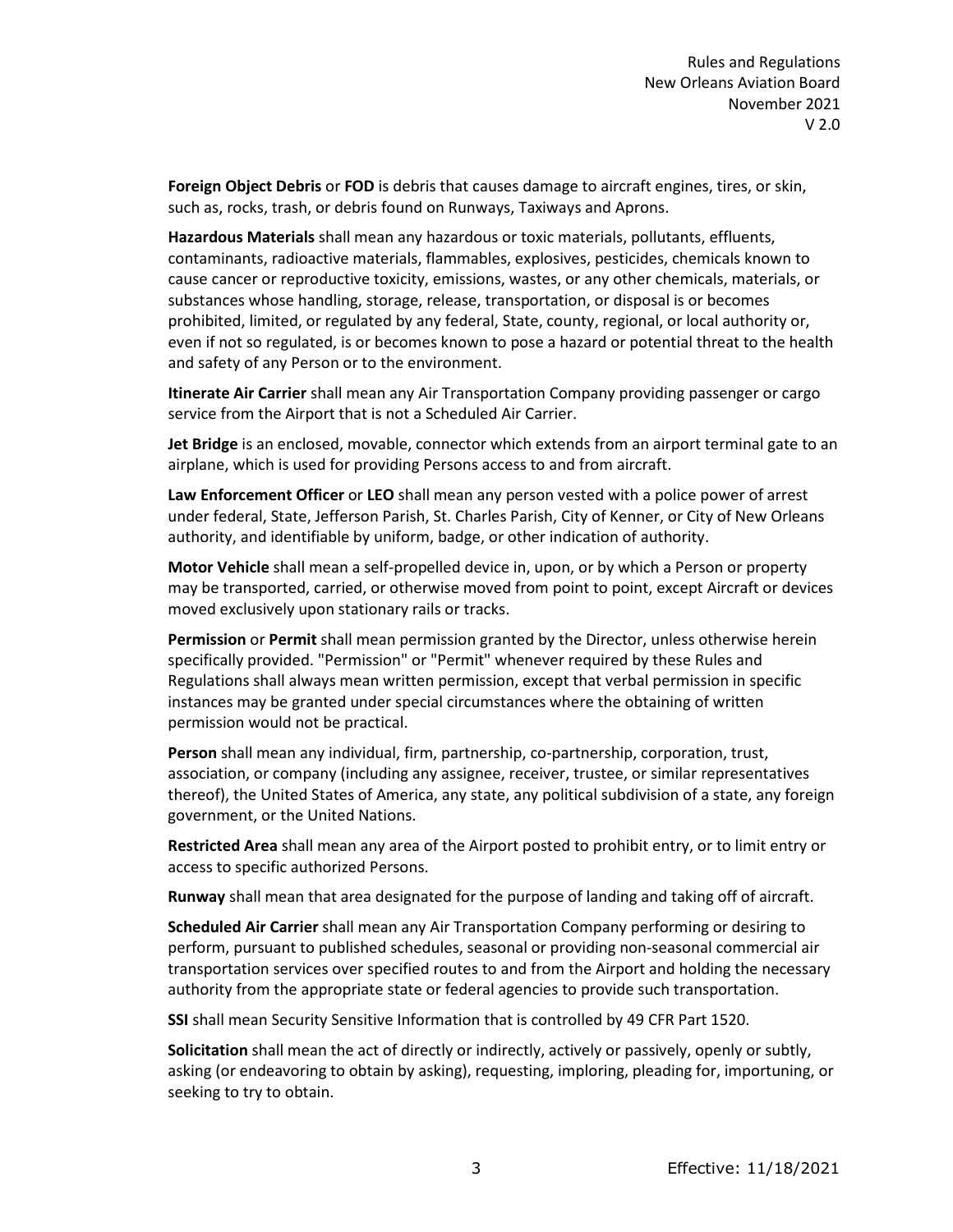**State** shall mean the State of Louisiana.

**Taxiway** shall mean that area designated for the movement of aircraft between the Apron and the Runways.

**Taxi Chute** shall mean the location where taxis arrive at the terminal to pick up a customer.

**Terminal Building** shall mean the central passenger terminal building containing passenger ticketing, baggage claim, and other related activities.

**Terminal Gate** shall mean an aircraft loading position, including associated passenger loading bridge, passenger holdroom, and other associated facilities and equipment, at the Airport.

**TSA** shall mean the Transportation Security Administration of the Department of Homeland Security, or its authorized successor(s).

**Unmanned Aircraft Systems** or **UAS** shall mean an aircraft without a human pilot on board which is controlled from an operator on the ground. UAS is sometimes referred to as a drone.

#### <span id="page-11-0"></span>**1.02 Certain Non-defined Terms**

Words relating to aeronautical practices, processes, and equipment shall be construed according to their general usage in the aviation industry.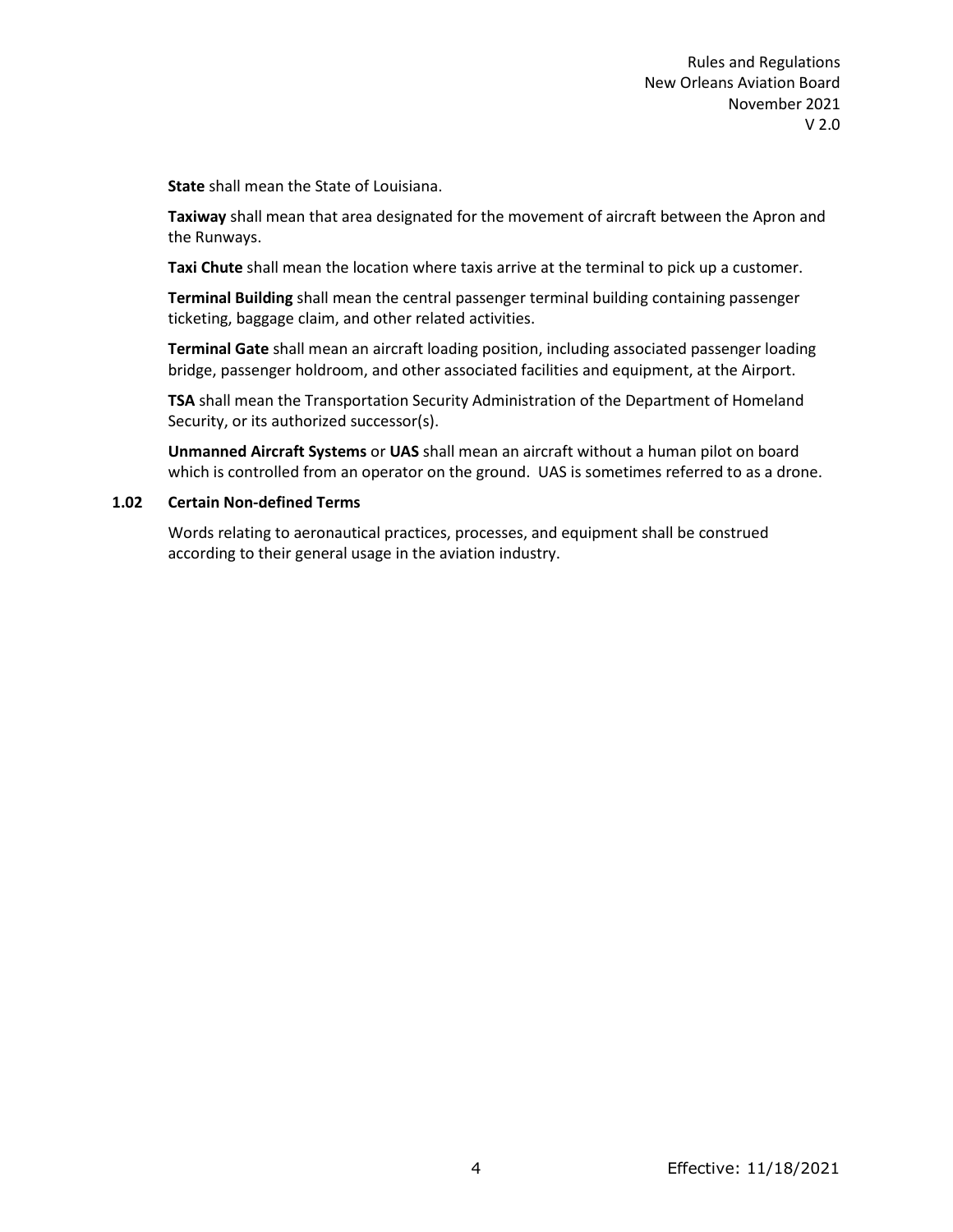# **2. GENERAL**

# <span id="page-12-1"></span><span id="page-12-0"></span>**2.01 Applicability of Rules and Regulations**

- **A. Scope:** The Rules and Regulations of the New Orleans Aviation Board apply to all Airport employees, airlines, tenants, vendors, concessionaires, permit holders, government organizations, or any other Persons that work at, operate at, lease, conduct business, or otherwise have access to the Airport. They are put in place to ensure that those working and operating at the Airport contribute to the safe and efficient operation of the Airport.
- **B. Authority:** These Rules and Regulations are enacted pursuant to the New Orleans Aviation Board's authority under the City of New Orleans Home Rule Charter Section 5- 602 and N.O. Muni. Code Chapter 22.
- **C. Applicability**. These Rules and Regulations shall apply to all users of the Airport and all Persons on Airport property. The Rules and Regulations provide for Airport-approved operating procedures, terminal, safety and security requirements. Nothing in these Rules and Regulations shall limit or constrain the legitimate authority of the Aviation Board, the Director of Aviation, or the Director's designees.
- **D. Condition to Use of Airport.** Any permission granted by the Aviation Board, directly or indirectly, expressly, or by implication or otherwise, to any Person to enter or to use the Airport or any part thereof is conditioned upon compliance with these Rules and Regulations.
- **E. Adoption of Rules and Regulations Shall Not Constitute Grant of Rights.** The adoption of these Rules and Regulations is not intended to, and shall not be construed to grant any property right or expectation to any Person whomsoever. The Aviation Board expressly reserves the right to amend these Rules and Regulations at any time and in any respect. Additionally, the Aviation Board reserves the right to limit or restrict access to any area of the Airport without the issuance of prior notice, for reasons including, but not limited to, safety and security of the general public, construction or renovation work at the Airport, or acts of God. Any Person who determines to invest time or financial resources in operations at the Airport does so with full knowledge of the foregoing provisions, and shall have no right or standing to make any claim whatsoever against the Aviation Board by reason of any subsequent amendment to these Rules and Regulations, any amendment to an agreement or any limitation or restriction of access to the Airport as aforesaid.
- **F. Compliance.** All Persons, while on the Airport, shall comply with these Rules and Regulations and all lawful orders or directives given by representatives of the Airport Police Department, Airport Operations Department, and other Airport personnel exercising legal powers within the scope and course of their employment and duties.
- **G. Compliance with Signs.** All users of the Airport shall observe and obey all posted signs, fences, and barricades prohibiting entry upon the Air Operations Area or other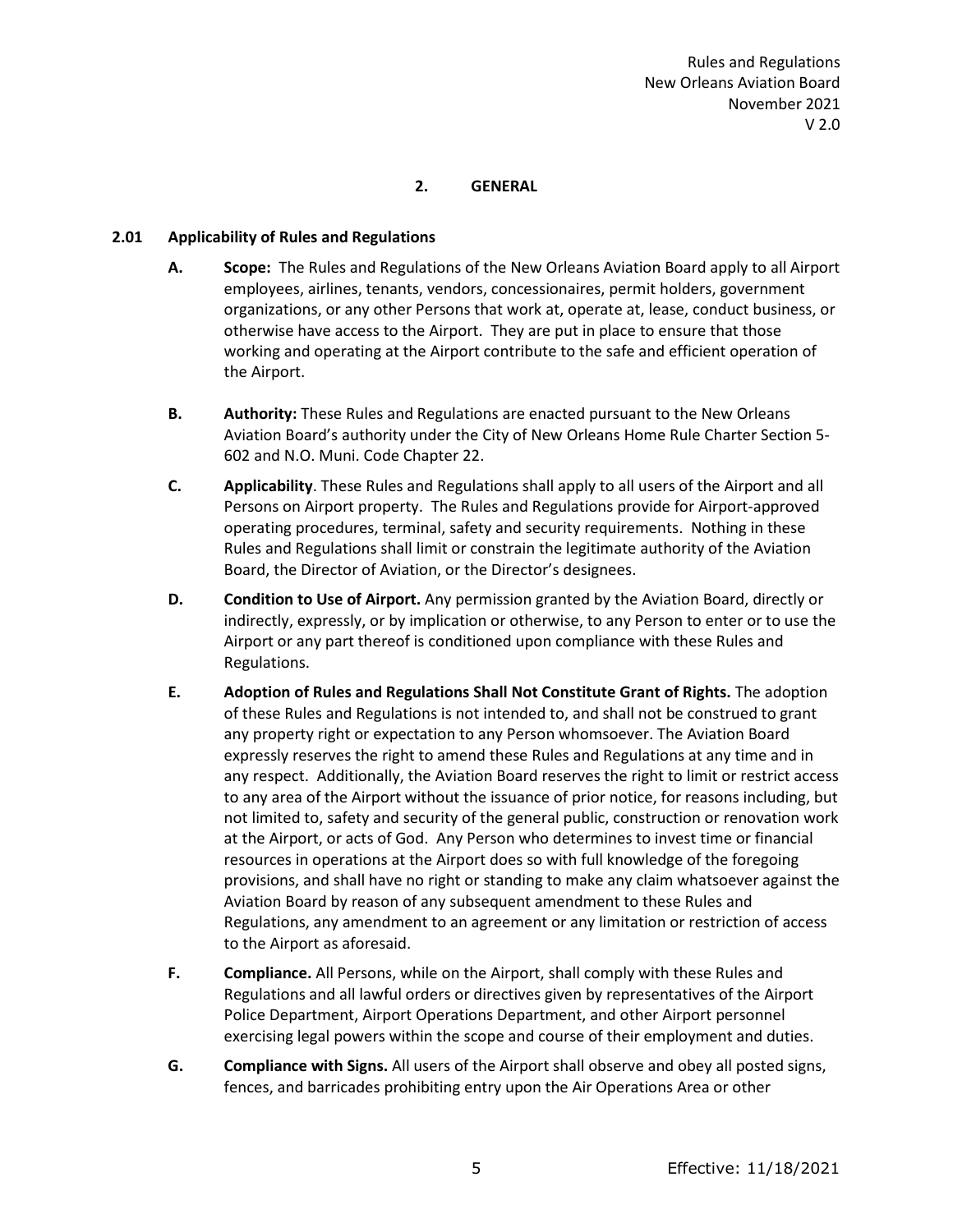Restricted Areas that govern the activities and demeanor of the public while on the Airport.

#### <span id="page-13-0"></span>**2.02 Policies, Procedures, and Manuals**

Written policies, procedures, and manuals issued by the Director or designee from time to time shall be considered as addenda to, and have the full force and effect of, these Rules and Regulations.

#### <span id="page-13-1"></span>**2.03 Emergencies**

When an emergency exists at the Airport, the Director or designee, or their authorized representatives shall have the power to take such action, in their sole judgment, as is necessary or desirable to protect the health, welfare, and/or safety of Persons and/or property and to facilitate the operation of the Airport.

During an emergency the Director or designee, or their authorized representatives, in their sole judgment, may suspend these Rules and Regulations, or any part hereof, and may in addition issue such oral orders, rules, or regulations as may be necessary.

The Director or designee shall at all times have authority to take such reasonable action as may be necessary for the proper conduct and management of the Airport and public.

#### <span id="page-13-2"></span>**2.04 Other Laws**

- **A. Additional Nature of Rules and Regulations.** These Rules and Regulations are not meant to replace other applicable laws. All applicable federal, State, Jefferson Parish, City of Kenner, and City of New Orleans laws, ordinances, and regulations shall remain in effect on the Airport.
- **B. Incorporation of Other Laws.** All applicable provisions of the laws, ordinances, and regulations of the federal government, the State, Jefferson Parish, the City of Kenner, and the City of New Orleans now in existence or hereafter promulgated are hereby adopted by reference as part of these Rules and Regulations.
- **C. Conflict of Laws.** In cases where two (2) or more laws, ordinances, or regulations cover the same subject, all shall be given effect, except in the case of an irreconcilable conflict, in which case the most stringent law, ordinance, or regulation shall govern.

# <span id="page-13-3"></span>**2.05 Federal Aviation Administration and Transportation Security Administration**

All FAA and TSA approved safety, security, and certification manuals, specifically 14 CFR Part 139, 14 CFR Part 107, 14 CFR Part 108, 49 CFR Parts 171-179, and 49 CFR Part 1542, now in existence or hereafter promulgated, are hereby adopted by reference as part of these Rules and Regulations.

#### <span id="page-13-4"></span>**2.06 Enforcement of Rules and Regulations**

Responsibility for enforcement of these Rules and Regulations is vested in the Director and in any Person authorized to act on behalf of the Director, unless otherwise specified.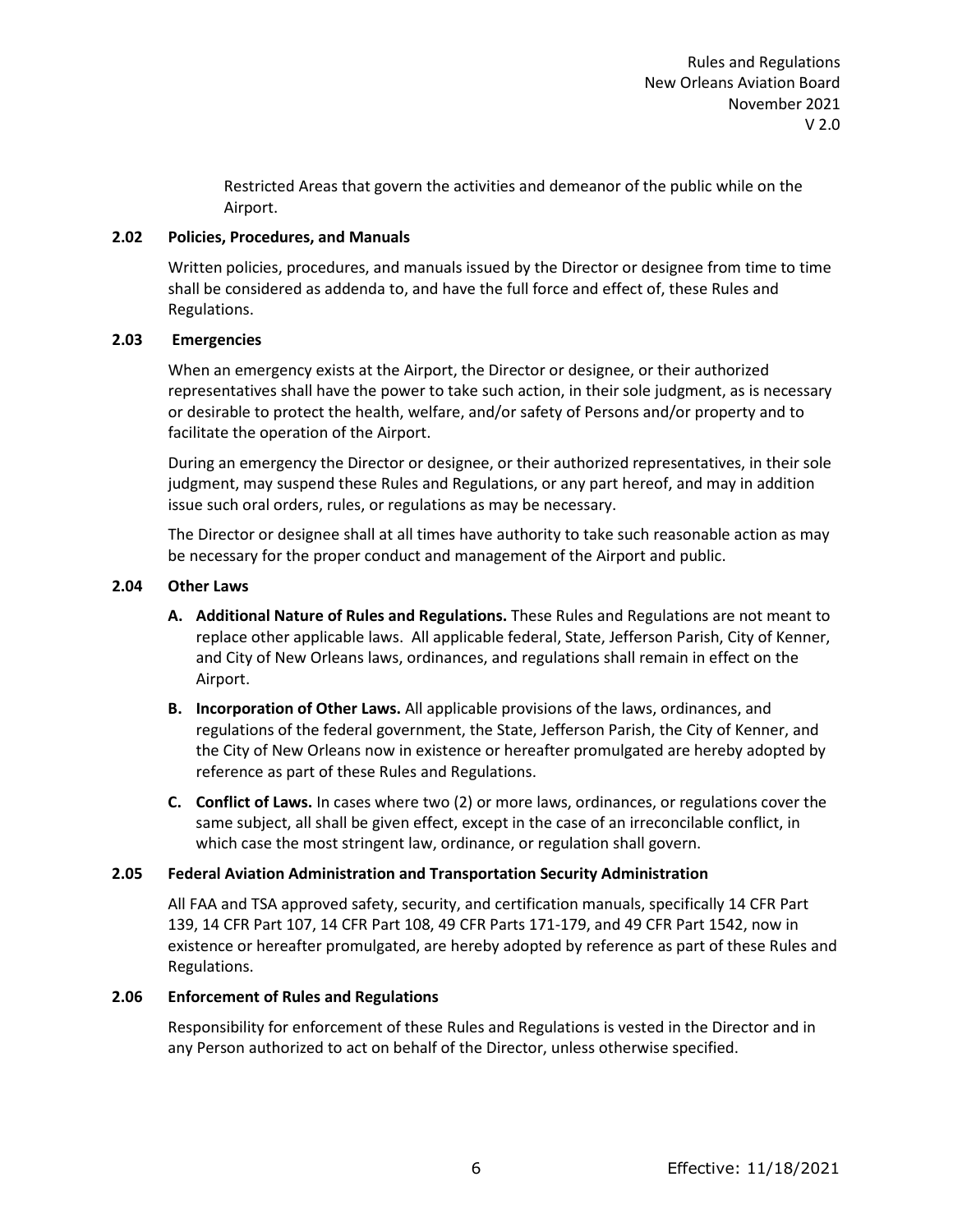#### <span id="page-14-0"></span>**2.07 Authority to Execute Non-Revenue Agreements**

In furtherance of the Director of Aviation's responsibility of enforcement of these Rules and Regulations, the Director of Aviation is authorized on behalf of the Board to execute nonrevenue agreements that permit a party to access or operate on Airport premises including but not limited to operating agreements, licenses, hold-harmless agreements, and construction access permits.

#### <span id="page-14-1"></span>**2.08 Payment of Fees**

Any permission granted by the Aviation Board under these Rules and Regulations is conditioned upon the payment of any and all applicable fees and charges established by the Aviation Board.

#### <span id="page-14-2"></span>**2.09 Changes to Rules and Regulations**

- **A. Amendment.** These Rules and Regulations are subject to change. Changes, amendments, additions, deletions, or corrections to these Rules and Regulations may be initiated by the Director and, as may be applicable, approved by the Aviation Board.
- **B. Special Notices.** Special notices, regulations, memoranda, or directions of an operational nature may be issued by the Director and shall have the same effect as these Rules and Regulations.

#### <span id="page-14-3"></span>**2.10 Nondiscrimination**

To the extent permitted by law, the Aviation Board will maintain and enforce a policy of nondiscrimination at the Airport. Accordingly, no Person doing business with the Aviation Board as a lessee, tenant, licensee, or permittee at the Airport shall discriminate in the provision of goods, services, or employment on the basis of race, color, creed, national origin, age, or sex, or violate any federal, State, or local law regarding nondiscrimination and equal employment opportunities, or take any action prohibited by 49 CFR Part 21.

# <span id="page-14-4"></span>**2.11 Liability**

The Aviation Board assumes no responsibility for loss or damages to Persons or property by reason of fire, theft, vandalism, wind, flood, earthquake, hurricane, collision, strikes, or any act of God, nor does it assume any liability for Persons while on Airport property, or for property damage or as a bailee of any Motor Vehicle parked for a fee. All Motor Vehicles, whether parked or operated on Airport property, are operated at the owner's risk.

# <span id="page-14-5"></span>**2.12 Severability of Provisions**

If any provision of these Rules and Regulations shall be invalid or unenforceable, all other provisions shall remain in effect and be construed to achieve the purposes hereof.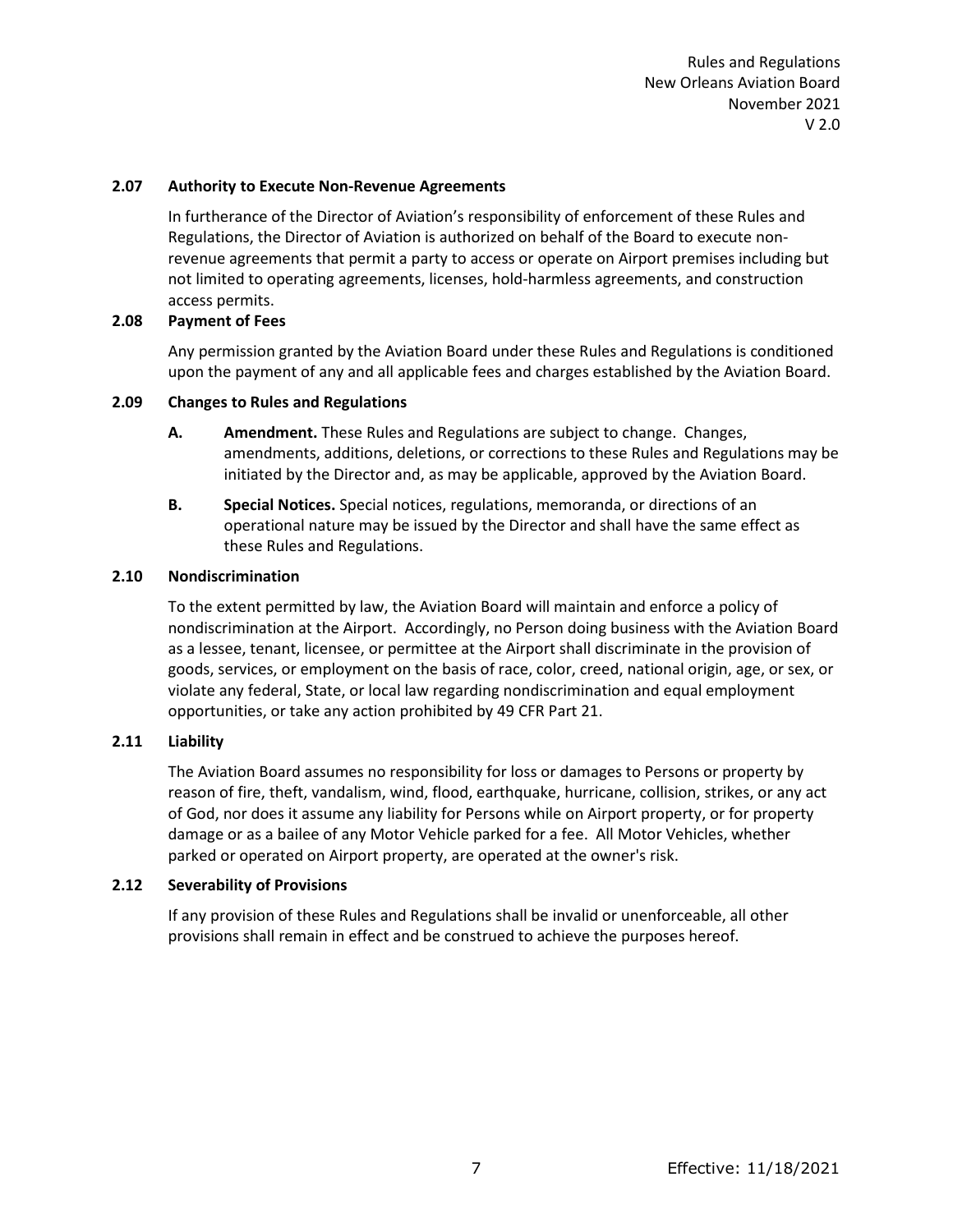# **3. GENERAL REGULATIONS**

#### <span id="page-15-1"></span><span id="page-15-0"></span>**3.01 Commercial Activity and Commercial Aviation**

No Person shall occupy or rent space; carry on any business, commercial enterprise, or activity; or undertake any other form of revenue-producing activity on the Airport without first obtaining a written contract, permit, or other form of written authorization from the Aviation Board, Director of Aviation or designee.

Every Scheduled Air Carrier, except those Affiliated Air Carriers who are operating under a signatory or and non-signatory agreement, seeking to conduct business and aircraft operations at the Airport shall execute a Use and Lease Agreement or Use Agreement authorizing it to conduct business at the Airport. Itinerant Air Carriers shall be required to notify Airport Operations and forward in advance their operating certificate, insurance certificate, and payment of forecasted fees and charges.

#### <span id="page-15-2"></span>**3.02 Advertising and Displays**

No Person shall post, distribute, or display signs, advertisements, literature, circulars, pictures, sketches, drawings, or other forms of printed or written matter at the Airport or in or on any structure thereon without permission from the Director or in accordance with the provisions of a lease, contract, or permit executed by the Aviation Board.

#### <span id="page-15-3"></span>**3.03 Commercial Photography**

No Person shall take still pictures, motion pictures, or sound motion pictures; record voices; or undertake similar activity on the Airport for commercial purposes without written permission from and in a manner authorized by the Director or designee; provided, however, that this provision shall not apply to bona fide coverage by the news media conducting their business in authorized areas. Rates for commercial filming will be in accordance with the rates set and approved by the Director of Aviation.

#### <span id="page-15-4"></span>**3**.**04 Social Media**

Employees shall not post pictures, videos, or otherwise on social media websites or other internet platforms on behalf of the Airport for commercial or personal purposes without the permission of the Director or designee. The Social Media requirement does not apply to bona fide coverage by the news media conducting their business in areas authorized by the Director or designee.

#### <span id="page-15-5"></span>**3.05 Restricted Areas**

All areas of the Airport, except those areas open to the public, are restricted and no Person shall enter the Air Operations Area, Federal Inspection Service area, Transportation Security Administration areas, public health areas, other areas under the jurisdiction of the United States government, any private offices, hangars, maintenance areas, or other Restricted Area of the Airport posted as being closed to the public except:

- **A.** Persons assigned to duty or having official business therein.
- **B.** Authorized representatives of the Aviation Board, Director or designee.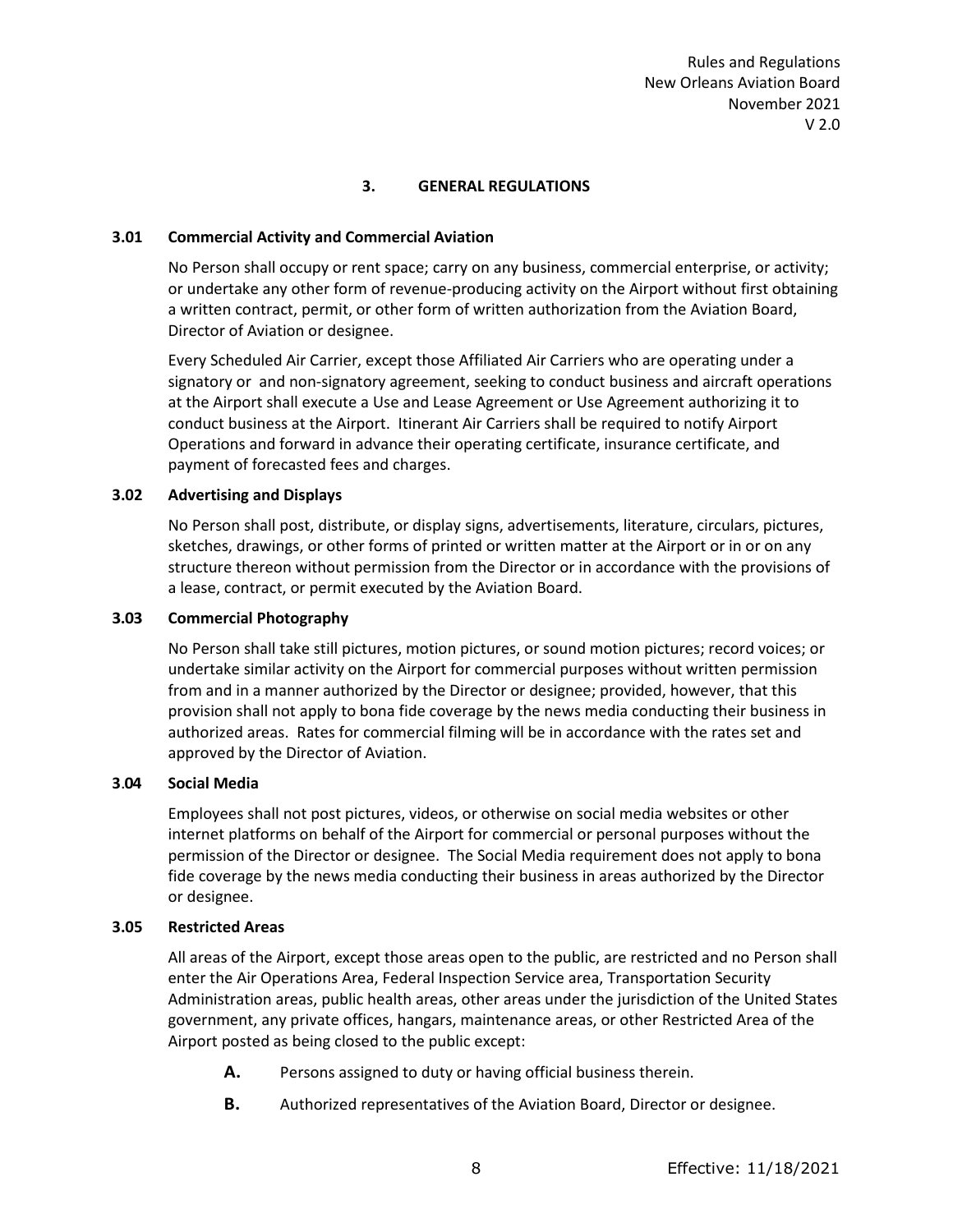- **C.** Authorized representatives of the United States government.
- **D.** Persons having prior permission of the Director or designee.
- **E.** Enplaning or deplaning passengers under appropriate supervision.

#### <span id="page-16-0"></span>**3.06 Submission to Screening**

All Persons who enter a Sterile Area, are subject to the screening of his or her person and property in accordance with procedures adopted to control access under applicable federal regulations and the Airport Security Plan.

#### <span id="page-16-1"></span>**3.07 Airport Equipment and Machinery**

The heating system, air-conditioning system, plumbing, fire monitors and sensors, hydrants, sprinkler valves and devices, deluge systems, blower motors, or any other Airport equipment or machinery shall not be tampered with at any time. No Person, other than an authorized Aviation Board employee or contractor, shall be permitted to operate such devices, machinery, or equipment.

#### <span id="page-16-2"></span>**3.08 Animals**

- **A. Domestic Animals**. No Person shall enter the Terminal Building with a domestic animal except:
	- **1.** An animal to be or that has been transported by air. Animals being transported, including emotional support animals, must be properly confined before entering the Terminal Building and/or must be restrained in a traveling container.
	- **2.** Persons with disabilities with a trained service dog or assistance animal.
	- **3.** K-9 officers, including law enforcement and TSA, authorized to be on the Airport by the Director.
	- **4.** Authorized handlers with the Airport pet therapy program as authorized to be on the Airport.
	- **5.** All animals permitted by this Section must be restrained by a leash or confined and completely under control.
- **B. Wild Animals.** Except for animals that are to be or have been transported by air and are properly confined in an acceptable cage or container for air travel, no Person shall permit any wild animal under his/her control or custody to enter the Airport, except as authorized by the Director.
- **C. Hunting on the Airport.** No Person shall hunt, pursue, frighten, trap, catch, injure, or kill any animal on the Airport. This provision does not apply to action required by the Airport in the implementation of its wildlife mitigation plan for the protection or safety of the traveling public.
- **D. Attracting Animals on the Airport.** No Person shall feed wild or stray animals, create an attractant for rodents, birds or other wildlife, or to encourage the congregation of birds or other animals on the Airport.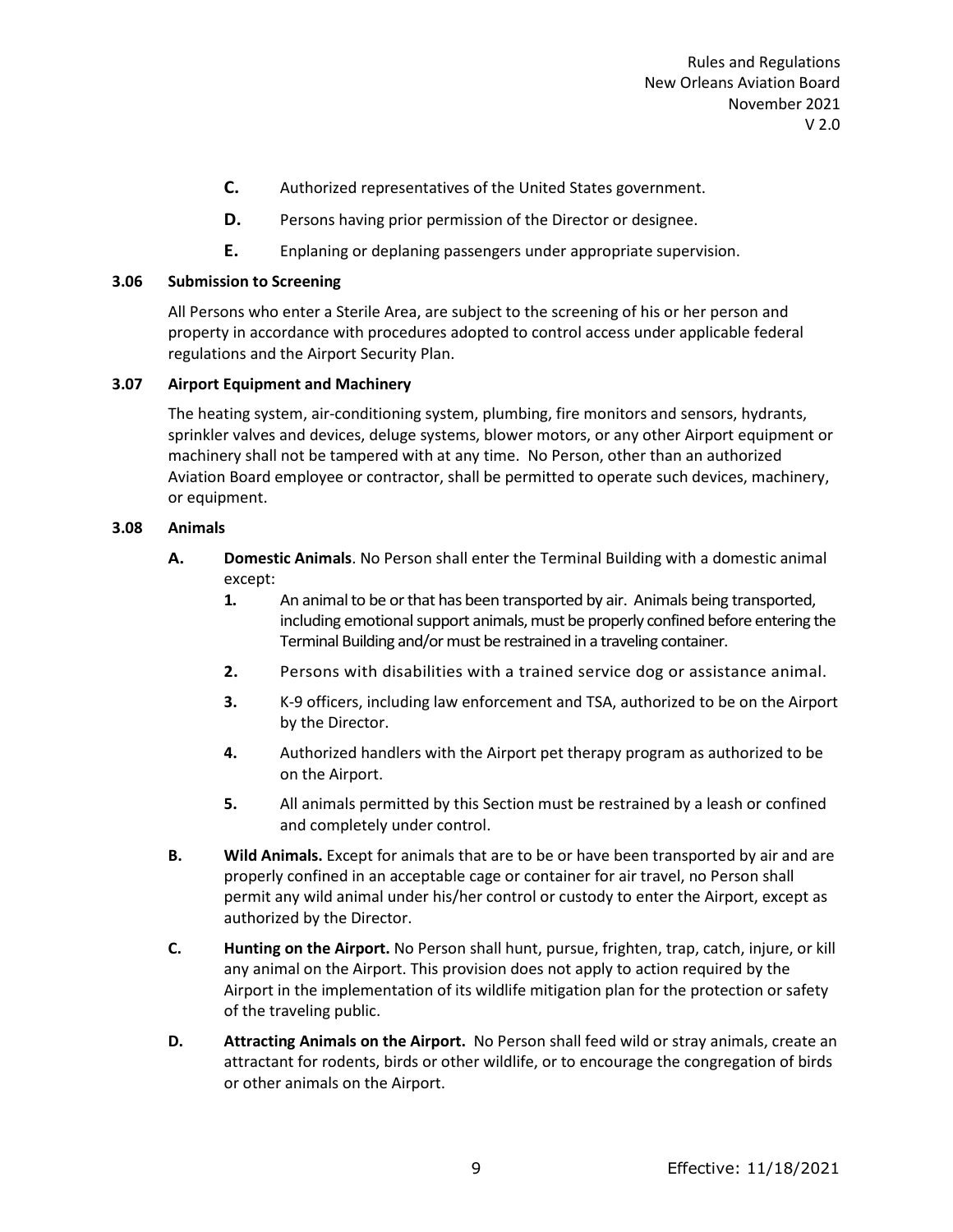- **E. Handling of Animals.** No Person shall permit, either willfully or through failure to exercise due care or control, any animal to urinate or defecate upon the sidewalks, walls, floors, fixtures, furniture or any surface of any Airport property.
- **F. Animal Relief Areas.** The Airport provides animal relief areas for service animals that accompany passengers through the Airport. Animal owners/handlers are responsible for the immediate removal and disposal of animal waste.

#### <span id="page-17-0"></span>**3.09 Firearms and Other Weapons**

**A. Definition**. For purposes of this section, a firearm means any weapon, including a starter gun, which will, or is designed to, or may readily be converted to expel a projectile by the action of an explosive; the frame or receiver of any such weapon; any firearm muffler or firearm silencer; any destructive device; or any machine gun.

For purposes of this section, a weapon means any dirk, metallic knuckles, slingshot, billy club, tear gas gun, chemical weapon or device, or any other deadly weapon.

- **B. Prohibition.** No Person, except police officers and those acting in an official law enforcement capacity may carry or transport any firearm or weapon on the Airport unless authorized under federal or State law or when such firearm or weapon is properly unloaded and encased for shipment for the purpose of checking such firearm as baggage to be lawfully transported on an Aircraft.
- **C. Applicable Law.** The carrying of a firearm or weapon on Airport property must be in conformity with all federal, State, Jefferson Parish, City of Kenner, and City of New Orleans laws, ordinances, and regulations.
- **D. Guards and Watchmen.** The Aviation Board reserves the right to restrict the carrying of firearms and weapons by guards and watchmen on the Airport and/or Airport owned property/facilities.
- **E. Discharge of Firearm.** Except while performing duties under the Airport's Wildlife Hazard Program, no Person shall discharge any firearm or weapon on the Airport unless in the performance of other official duties requiring the discharge thereof in which case a written explanation of any discharge shall be filed within twenty-four (24) hours with the Director or designee.
- **F. Weapons Dealing at the Airport.** No Person shall furnish, give, sell, or trade any firearm or weapon on the Airport without prior written authorization from the Director or designee.

#### <span id="page-17-1"></span>**3.10 Preservation of Property**

No Person may destroy, injure, deface, or disturb any building, sign, equipment, marker, or other structure, tree, flower, lawn, or other property owned by the Airport.

No Person shall travel upon the Airport other than on roads, walks, or other rights-of-way provided for such specific purpose.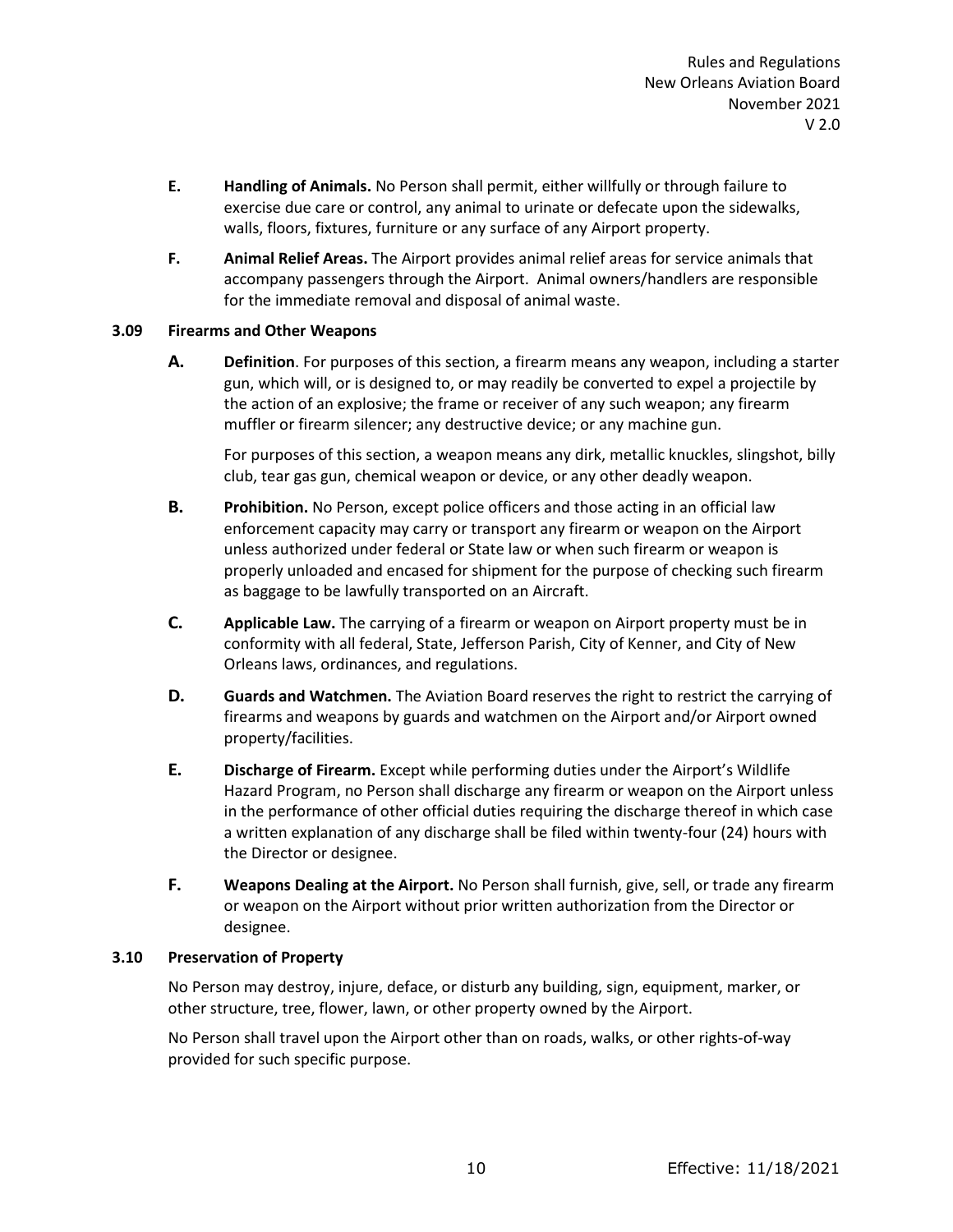#### <span id="page-18-0"></span>**3.11 Structural Changes**

- **A. Prior Approval.** Tenants, lessees, sub-lessees, or grantees shall not be permitted to effect any structural alterations, additions, or excavations of any type on the Airport without prior review and written approval of the Airport in accordance with the Tenant Improvement Manual.
- **B. Conformance and Review Process.** All structural alterations, additions, or excavations by tenants, lessees, sub-lessees, or grantees on the Airport shall conform to all State, Jefferson Parish, City of Kenner, and City of New Orleans codes regarding construction, building permits, licenses, and regulatory fees. In addition, the Airport reserves the right to review and approve construction plans prior to the commencement of work. Preliminary plans and specifications should be submitted to the Airport early in the planning stages. Formal plans bearing proper signatures and designer seals, where appropriate, must be submitted for review prior to beginning construction. Proper building permits must be on display at the project site. "As-built" plans must be submitted to the Airport within forty-five (45) days of project completion.
- **C. Restoration of Area.** Tenants, lessees, sub-lessees, or grantees shall remove any unauthorized construction and restore the area to its original condition or better at the direction of the Director or designee.

#### <span id="page-18-1"></span>**3.12 Damages**

Tenants, lessees, sub-lessees, and grantees shall be fully responsible for all damages to buildings, equipment, real property, and appurtenances in the ownership or custody of the Aviation Board caused by negligence, abuse, or carelessness on the part of their employees, agents, customers, visitors, suppliers, or Persons with whom they do business.

Any Person causing or being responsible for such injury, destruction, damage, or disturbance shall report such damage to the Director immediately and shall be responsible for the full amount of any damage.

#### <span id="page-18-2"></span>**3.13 Maintenance**

All tenants, lessees, sub-lessees, or grantees shall maintain their leased property in a condition as to repair, cleanliness, and general maintenance at least equal to the standard of maintenance in similar areas of the Airport or in accordance with their individual lease agreements.

# <span id="page-18-3"></span>**3.14 Storage of Equipment or Property**

- **A.** Storage of equipment or property not used for aviation or other approved operations or activity on the Airport is prohibited unless specifically provided for by lease or other contractual agreement and subject to applicable FAA Rules and Regulations. This includes recreational vehicles (boats, motor homes, personal watercraft, etc.) and other motor vehicles not specifically used for the authorized operation.
- **B.** Unless otherwise provided in a lease or other agreement, no Person shall use any area of the Airport, including hallways, doorways, fire escapes, breezeways, ramps, and other areas in and around the Airport terminal and other Airport owned facilities for storage of supplies, cargo, trailers, storage containers, or other property.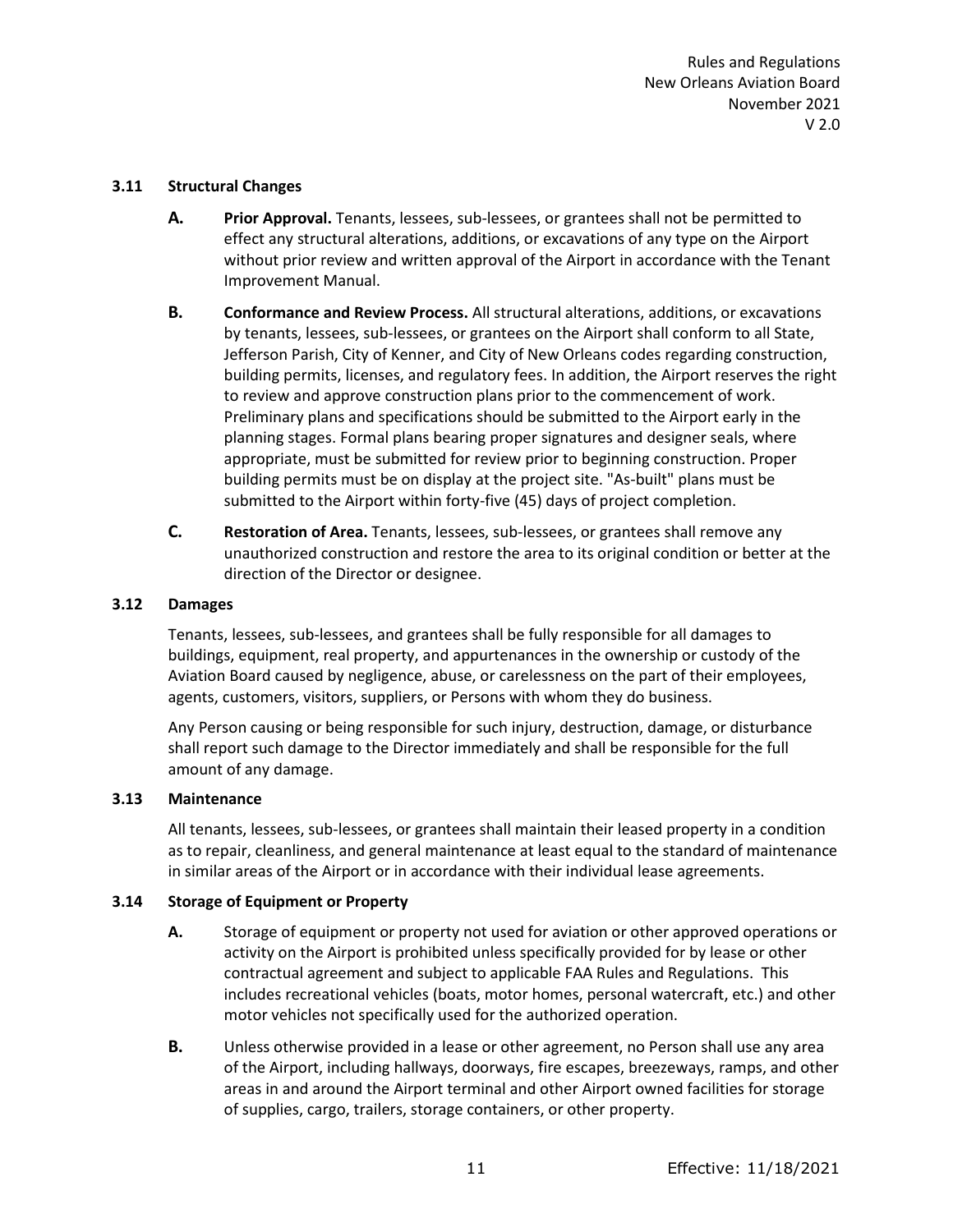- **C.** Sporting equipment shall not be stored or used on the AOA.
- **D.** Tenants, lessees, sub-lessees, or grantees shall store or stock material or equipment in a neat and orderly manner so as not to constitute a hazard to Persons or property. No stock material or equipment may be stored in areas outside of the lessee or sub-lessees designated leased area, or in areas that could block walkways, roadways, entrances, or exits.
- **E.** If, notwithstanding the above prohibition, a Person uses such areas for storage of supplies, cargo, or other property without first obtaining such permission, then the Director shall have the authority to order the cargo or other property removed and stored at the expense of the owner of the cargo or other property.
- **F.** Tenants, lessees, sub-lessees, or grantees shall adhere to NFPA 13 as it relates to clearance from fire sprinkler deflector to storage. The clearance between the deflector and the top of storage or contents of the room shall be 18 in. (450 mm) or greater. The clearance from the top of storage to sprinkler deflectors shall be not less than 36 in. (900 mm) where rubber tires are stored.

# <span id="page-19-0"></span>**3.15 Litter and Refuse**

- **A.** No Person shall place, discharge, or deposit in any manner, papers, trash, rubbish, food wastes or other refuse anywhere on the Airport except in Airport–approved receptacles and other such places described by the Director or designee.
- **B.** All litter and refuse must be covered when being transported in vehicles.
- **C.** All outdoor trash receptacles on the AOA shall have lids that can be securely fastened to prevent wind from dispersing the content of such receptacles. All receptacles must be kept closed except when depositing trash or when being serviced.
- **D.** All transported litter or garbage must be in tied plastic bags or sealed containers to prevent leakage.
- **E**. Unauthorized littering and dumping on Airport property is prohibited and subject to punishment in accordance with Louisiana R.S. 30:2531. Any Person found to be littering and/or dumping on airport property shall be responsible to have such litter removed at their own expense and shall be subject to any property usage fees imposed by the Airport.

# <span id="page-19-1"></span>**3.16 Lost, Found, and Abandoned Property**

No Person shall abandon any personal property on the Airport.

Any Person finding lost articles in the public areas at the Airport shall immediately surrender same to airport law enforcement, or other designated Airport staff. All items submitted for Lost & Found are subject to search. The Airport reserves the right to dispose of any items thought to be perishable or emitting a foul odor. Upon approval of the Director or designee, articles unclaimed by their proper owner after 60 days shall, be sent to auction if deemed to have a value greater than \$100.00; items deemed to have a value less than \$100.00 will be donated to a local charity. Nothing in this paragraph shall be construed to deny the right of scheduled air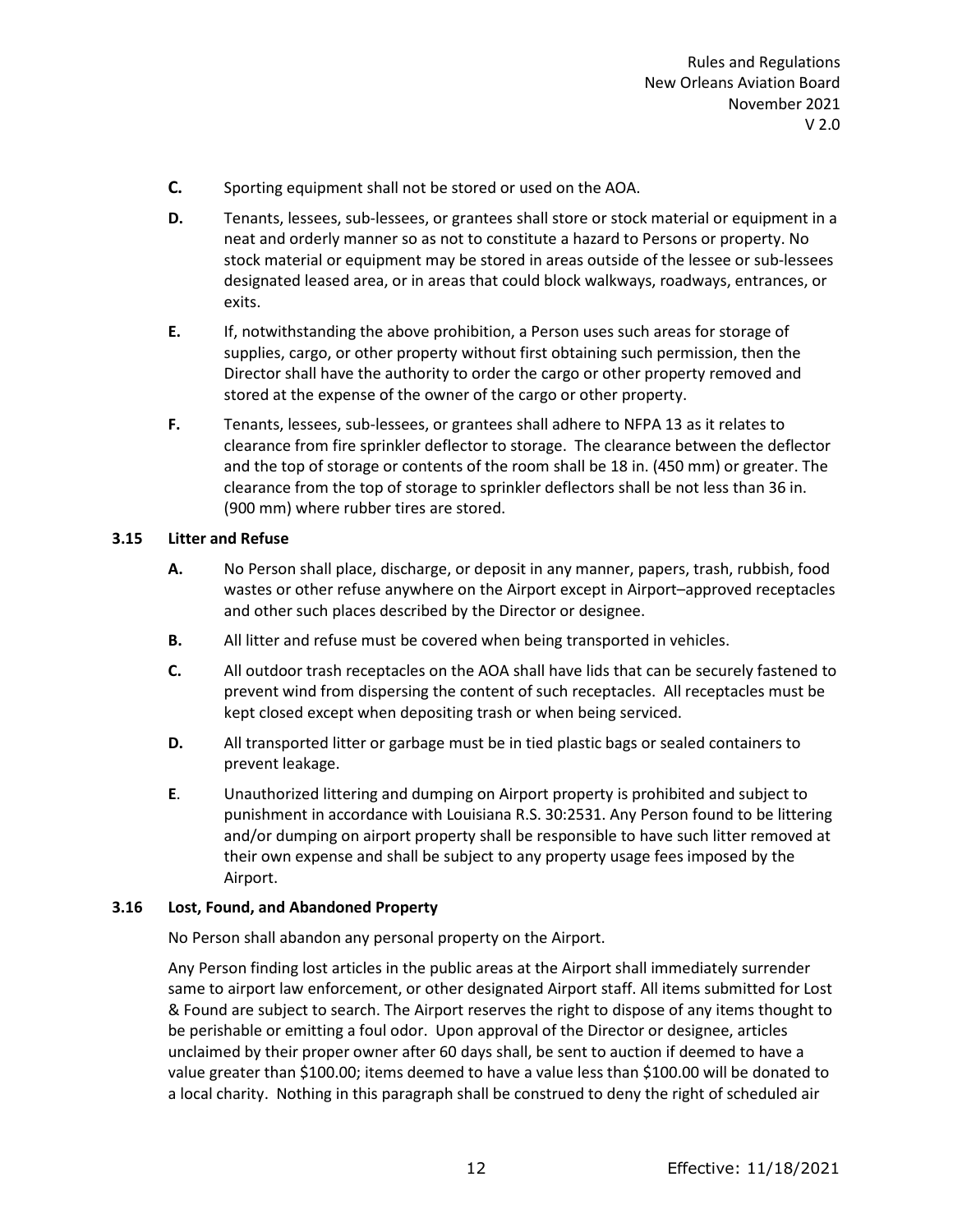carriers or other Airport tenants to maintain "lost and found" services for property of their patrons, invitees, or employees. Articles to which the owner or finder is not entitled to lawful possession shall be forfeited to the Aviation Board for disposal.

# <span id="page-20-0"></span>**3.17 Installation of Signs on the Airport**

Signs may not be installed at the Airport without the prior review and written approval of the Airport. All signs shall comply with the Airport's Tenant Improvement Manual and/or applicable Design Criteria Manual. Flyers, hand written signs, etc. are not to be posted in public and nonpublic spaces outside of a tenants leased premises.

#### <span id="page-20-1"></span>**3.18 Use and Enjoyment of Airport Premises**

- **A. Safe Operation.** All Persons shall conduct activities and render services on Airport property in a safe, reasonable, and efficient manner and shall be solely liable for having properly trained and instructed their guests or employees for such purposes.
- **B. Endangerment.** No Person shall, at or upon the Airport, do or omit to do any act if the doing or omission thereof endangers or is likely to endanger Persons or property.
- **C. No Loitering.** No Person shall loiter in or about any public or nonpublic area at the Airport.
- **D. Disorderly Conduct.** No Person shall commit any disorderly, obscene, indecent, or unlawful act; commit any nuisance; or abandon any personal property in or about any public or nonpublic area at the Airport.
- **E. No Tampering.** No Person shall destroy, injure, deface, disturb, tamper with, or attempt to destroy, injure, deface, disturb, or tamper with any building, sign, equipment, machinery, fixture, marker, or other structure or property on the Airport. No alteration shall be made to any tenant leased or subleased area or any public or nonpublic area on the Airport unless approved in writing by the Director.
- **F. Free Access.** No Person singly or in association with others shall, by his, her, or their conduct or by congregating with others, prevent any other Person or Persons lawfully entitled thereto from the use and enjoyment of the Airport and its facilities, specifically, gates, loading bridges and aircraft, or any part thereof, or prevent any other Person or Persons lawfully entitled thereto from passage from place to place, or through entrances, exits, or passageways on the Airport.
- **G. Orderly Passage.** No Person shall remain in or on any public area, place, or facility at the Airport in such a manner as to hinder or impede the orderly passage in or through or the normal or customary use of such area, place, or facility by Persons or vehicles entitled to such passage or use. No Person may regularly sleep in public areas of the Airport.
- **H. No Verbal or Physical Altercations.** No Person shall instigate or engage in noisy arguments or disagreements that could potentially disrupt or cause undue stress to any Person at the Airport. No Person may use physical force on another Person at the Airport. No Person may subject another Person to aggressive pressure, intimidation, or harassment. Any Person found in violation of this paragraph may be temporarily or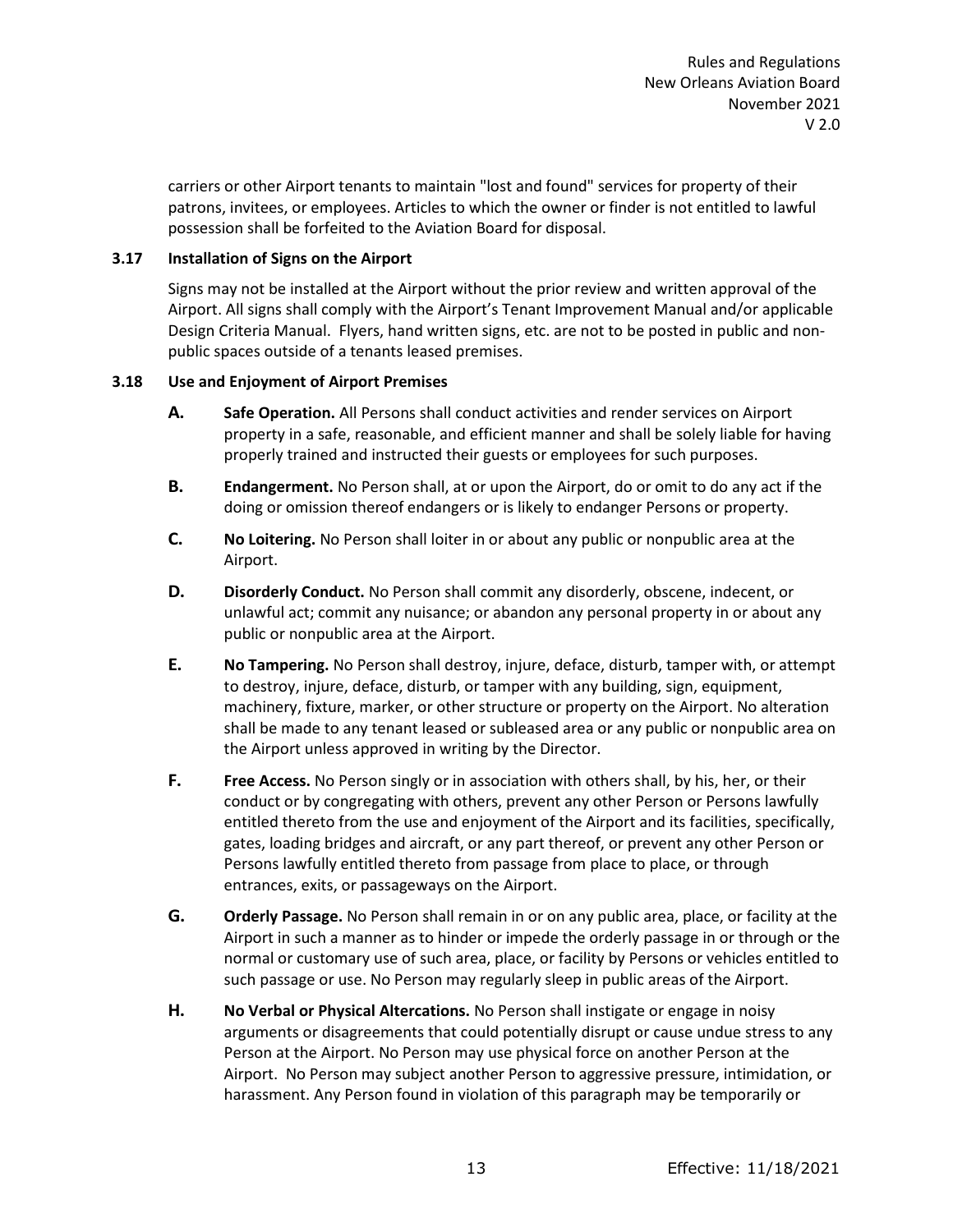permanently removed from Airport property by the Airport Police, and is subject to applicable federal, State, Jefferson Parish, City of Kenner, and City of New Orleans laws.

#### <span id="page-21-0"></span>**3.19 Airport Evacuation Plan**

All Airport tenants, lessees, and sub-lessees shall cooperate with the Director or designee in developing or revising the Airport Evacuation Plan. All Persons on the Airport shall cooperate with all Aviation Board personnel in implementing the Airport Evacuation Plan should it be put into effect.

# <span id="page-21-1"></span>**3.20 Use of Bicycles, Skateboards, Scooters, and any form of Human-Powered Vehicle**

- **A.** The use of roller skates, in-line or regular, coasters/hoverboards/scooters (including but not limited to those that are self-propelled/self-balancing), bicycles, skateboards, toy vehicles, and similar devices is prohibited in public buildings located upon the Airport without the approval of the Director or Designee . Law enforcement personnel, authorized paramedic response personnel, and other authorized Airport personnel are exempt from this rule. Nothing in this rule shall prohibit the use of mobility devices by disabled persons as permitted under Federal, State, or Local law.
- **B.** Bicycles and bicycle-like devices must be stored in the designated bicycle racks. Bicycles found outside of these areas may be immobilized or removed by the Airport. The Airport will assume no liability for any damage resulting from immobilization or removal.

#### <span id="page-21-2"></span>**3.21 Golf Carts**

The use of golf carts anywhere in the Airport terminals, including the passenger boarding areas, is strictly prohibited, except for limited use by Airport staff.

# <span id="page-21-3"></span>**3.22 Interfaith Chapel**

The Interfaith Chapel will be open to passengers and Employees during its operating hours. The purpose of the Interfaith Chapel is to provide an area for Airport passengers and Employees to engage in quiet, reflective and meditative activities.

- **A.** The activity in the Interfaith Chapel is restricted to Employees, passengers, or individuals with authorization from the Airport Director.
- **B.** Users of the Interfaith Chapel are required to comply with all provisions of these Rules and Regulations and posted signs within the facility. Any violation of regulations or posted signs may result in displacement and restriction from further use. Further, users of the Interfaith Chapel shall comply with the following provisions:
	- **1.** No individual shall use the Interfaith Chapel for lodging or sleeping purposes.
	- **2.** No individual shall solicit participants on Airport property for Interfaith Chapel gatherings.
	- **3.** No individual shall display or distribute any material/literature.
	- **4.** Individuals shall exercise care to maintain the areas in use in a safe and appropriate condition.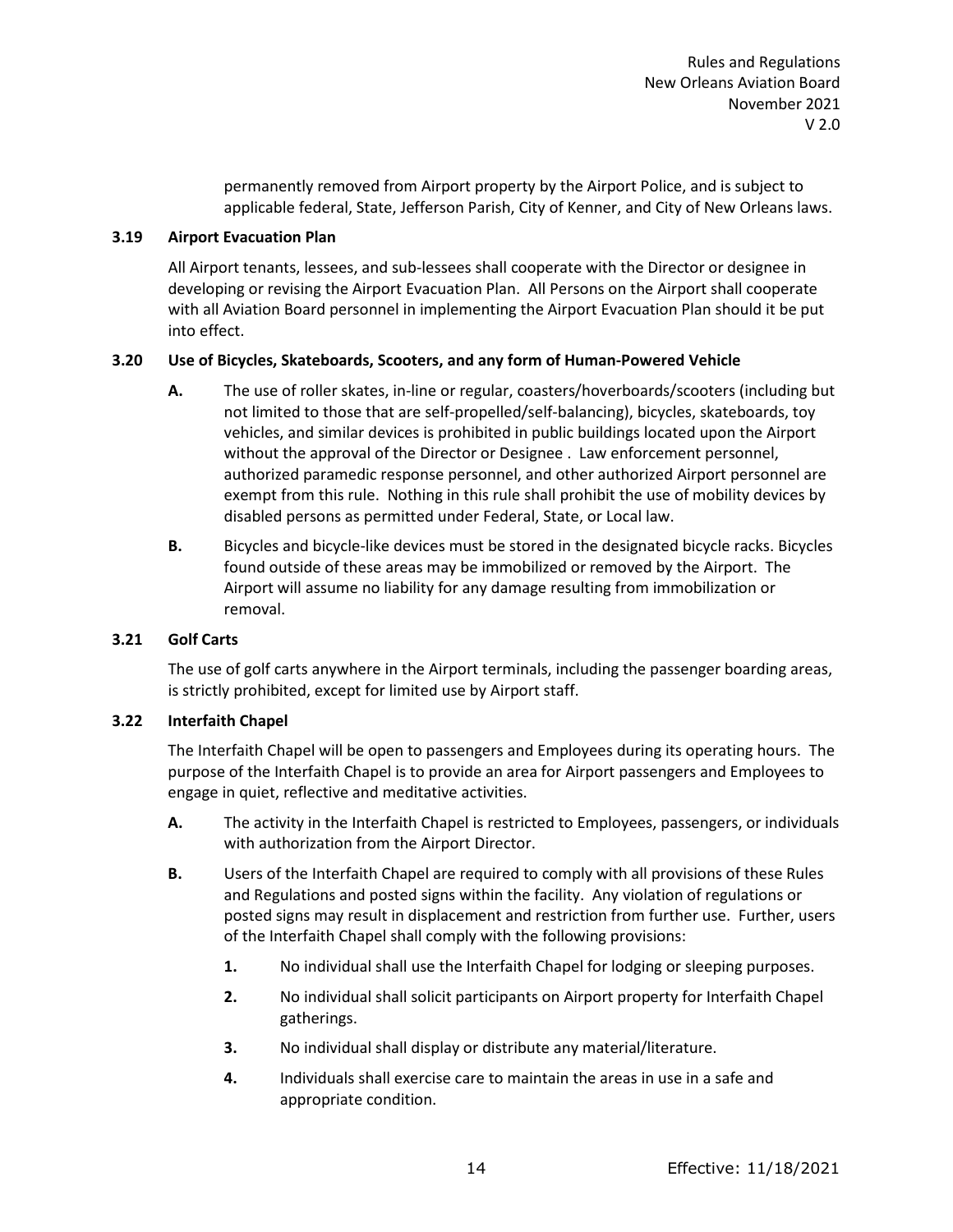- **5.** Individuals shall conduct their activities on the Airport premises at their own risk and shall exercise all reasonable diligence and precaution to avoid damage to property or injury to Persons.
- **6.** Incense, candles, or other incendiary devices are prohibited.
- **7.** Food and/or beverages are prohibited.
- **8.** Violations of any of the foregoing provisions of these Regulations by any individual may result in termination of use by the Director.
- **9.** The Director may immediately suspend use of the Interfaith Chapel upon the occurrence of any emergency affecting the safety of Persons or property in the terminal buildings or when required in the implementation of security procedures.
- **10.** The Airport Director reserves the right at all times herein to impose such other reasonable conditions as may be necessary to avoid injury to Persons or damage to property or to assure the safe and orderly use of the Airport facilities by the air-traveling public.

# <span id="page-22-0"></span>**3.23 Employee Seating and Break Areas**

Seating in the Airport ticket counter lobby, baggage claim, and boarding areas is specifically provided for the comfort and convenience of Airport passengers while traveling through the Airport. Passengers have priority to the limited seating. Employees are required to use company-provided break facilities and other approved areas for Employee seating. No sleeping or loud noise is permitted in any public area of the Airport. Employees found lounging, eating or sleeping in the Airport ticket lobby, baggage claim, boarding areas or public seating areas will be directed to relocate to company break rooms. Failure to comply may result in assessment of a fine against the employer and the confiscation of the Employee's Airport-issued badge.

# <span id="page-22-1"></span>**3.24 Porter Service - Tenant Compliance**

Any regularly scheduled passenger airline at the Airport shall provide porter services for the passenger's convenience. Such services shall be available for departing and arriving passengers.

# <span id="page-22-2"></span>**3.25 Public Seating**

The placement of Airport-owned public seating is determined by the Airport. No Person shall move any Airport-owned public seating except for authorized cleaning or maintenance purposes.

# <span id="page-22-3"></span>**3.26 Family Assisted Restrooms**

Family Assisted restrooms are intended for use by and reserved for Airport customers traveling with young children and individuals with special needs who may require help from a family member or personal assistant. Employees at the Airport shall not use a family assisted restroom at any time while on duty.

# **3.27 Nursing Rooms**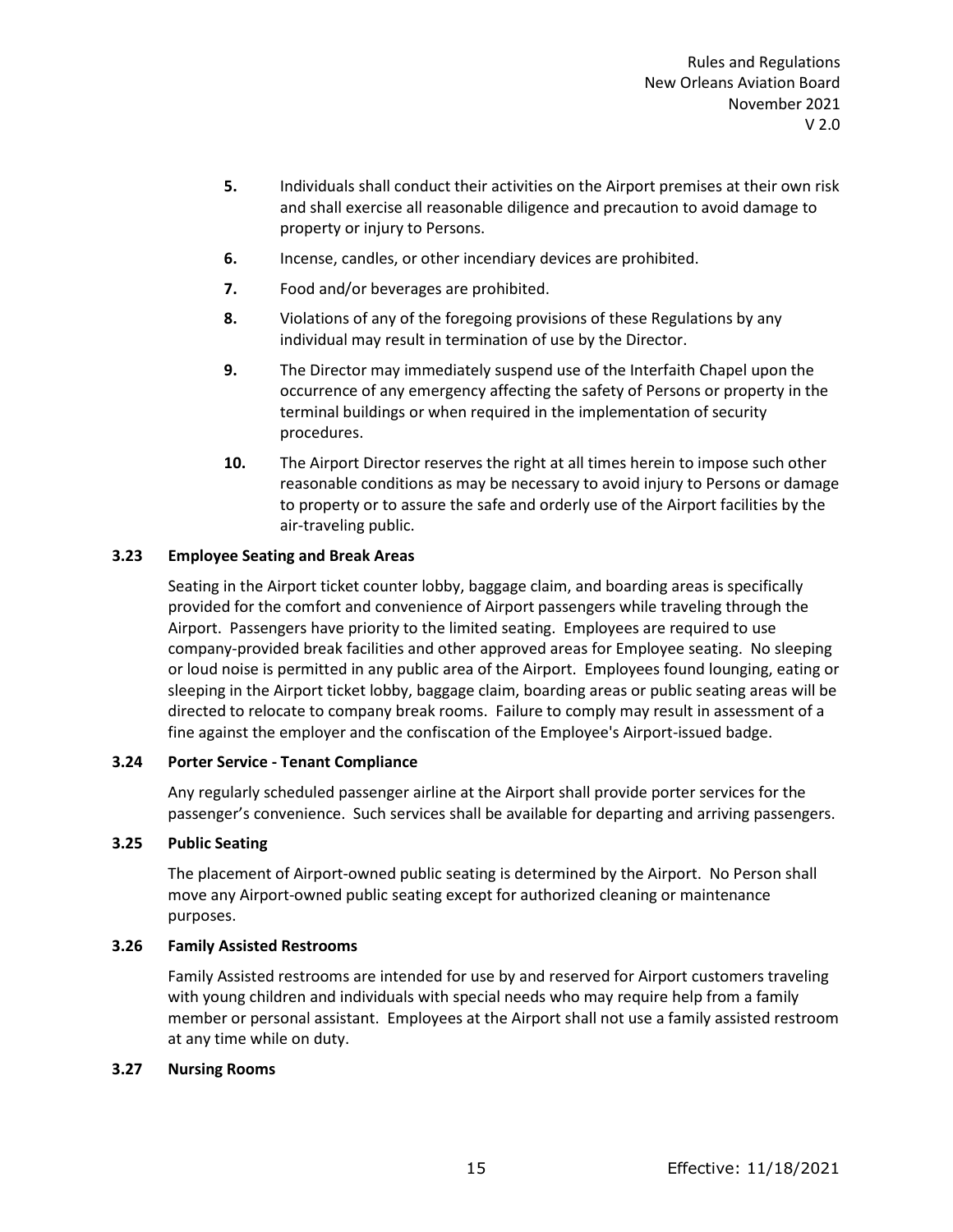Nursing rooms are intended for use by Airport customers and Employees at the Airport. Nursing rooms provide individuals with a private space to pump or nurse. The nursing rooms are provided for Airport customers and Employees that need to use these rooms for their intended purpose. Any Employee misusing a nursing room may be subject to disciplinary action by the Airport and/or their employer.

# <span id="page-23-0"></span>**3.28 Stanchions**

All airlines shall use passenger control stanchions to control lines. Stanchions shall be located within the space directly in front of the airline counter leasehold or as permitted by the Director or designee. At no time shall stanchions and signs be placed in a way that an adequate public passage corridor between the narrowest terminal building point and the stanchion farthest out from the counter is not maintained. Stanchions should be adequate hold normal passenger traffic within the airline leased space and should not impede passenger flow in the public space.

All stanchions shall be maintained in like-new condition with matching/coordinating style and tape. Stanchions shall be free of residue or stickers.

All stanchions not in active use must be stored out of site.

Post mounted and floor mounted signs are permitted within approved stanchion areas consistent with the following guidelines regarding content, size and production quality:

- **A.** Passenger processing information as it relates to security or to designate separate queuing lines.
- **B.** Bag size or weight limitation signage.
- **C.** Enter/exit signs.
- **D.** Airline identification signs or class of onboard service signs.
- **E.** Floor sign size shall not exceed 36"w x 108"h and shall be produced in a professional manner conforming to terminal graphic and color standards.
- **F.** Hand lettered, photocopied or paper signs are strictly prohibited.
- **G.** The Director or designee reserves the right to disapprove and require removal of any signs not conforming to approved guidelines.
- **H.** Advertising content and slogans shall not be included in the signage permitted above.
- **I.** All signs used at shared use ticket counters and gates must be removed and stored after each flight.

#### <span id="page-23-1"></span>**3.29 Airport Employee Parking**

- **A.** No Person shall park or operate a vehicle on any parking facility established for the use of Persons employed at the Airport, unless authorized to do so.
- **B.** No Person shall alter, falsify, forge, duplicate or in any manner reproduce or counterfeit any employee parking facility decal, hang tag, or other approved access/identification media to enter/exit the designated employee parking area.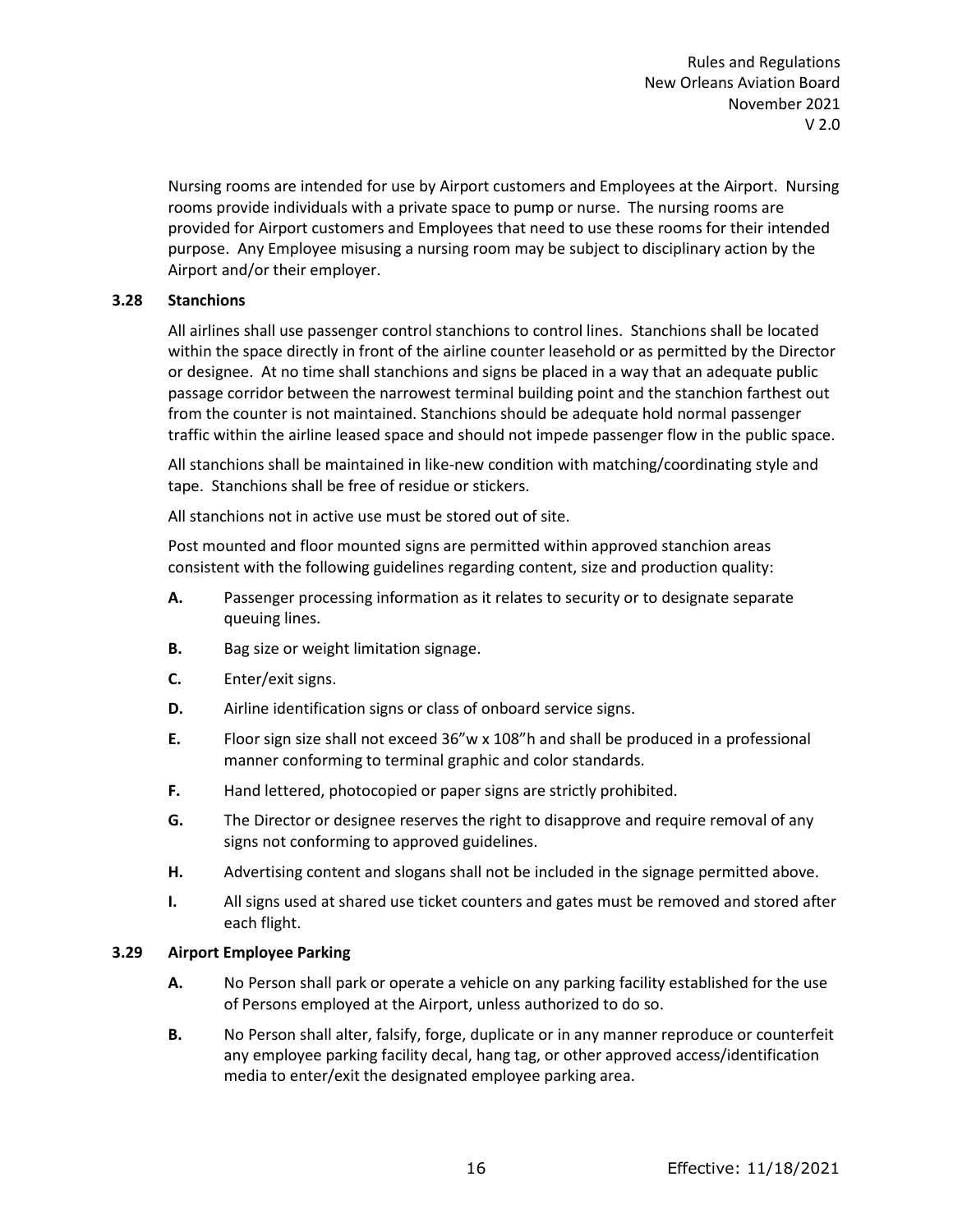- **C.** Employee parking permits are valid only to employees, concessionaire, tenants, permitees, and other lease holders of the Airport.
- **D.** The storage of unused or disabled vehicles is strictly prohibited.
- **E.** The Airport reserves the right to charge Employees, concessionaires, tenants and/or other lease holders a fee for Airport provided parking.

# <span id="page-24-0"></span>**3.30 Public Records**

In accordance with Louisiana's public records laws, the Airport will make available public records and reports upon written request. All Public Records Requests shall follow the City of New Orleans' policy which can be found on the City's website: www.nola.gov.

Airport tenants and permittees who operate video camera systems (CCTV) that record portions of the airfield, sterile area, or other areas of the Airport subject to TSA regulations, must not release any video or images obtained from these systems to the public without complying with TSA Sensitive Security Information (SSI) guidance on the release of such images or video.

#### <span id="page-24-1"></span>**3.31 Shared Use Facilities/Equipment**

#### **A. Utilization**

Utilization of the Airport's Shared Use Facilities & Equipment will be in accordance with the Airport's Airline Competition Plan as approved by the FAA and any Airport Operational Directives including but not limited to the Shared Use Gate and Ticket Counter Utilization Plan.

# **B. Housekeeping – Gate/Ramp and RON Parking**

Before and after each use of a Shared Use Facility, the Airlines using the shared use facility shall:

- 1. Pick up and dispose of all Foreign Object Debris (FOD) including any bagged waste;
- 2. Store in proper location the 400Hz power cable, PC air duct, and potable water hose;
- 3. Confirm that the area is free of all spills; and
- 4. Remove all GSE to its designated storage area to allow the next airline tenant to service its aircraft.

# **C. Housekeeping – Ticket Counter, Hold Room and Jet Bridge**

Before and after each use of a Shared Use Facility, the Airline using the shared use facility shall:

- 1. Pick up and properly dispose of any litter/trash in and around ticket counters, gate podiums, and boarding podiums;
- 2. Notify AVCOM of any spills that require janitorial service;
- 3. Place jet bridge in proper position for future use and turn off power;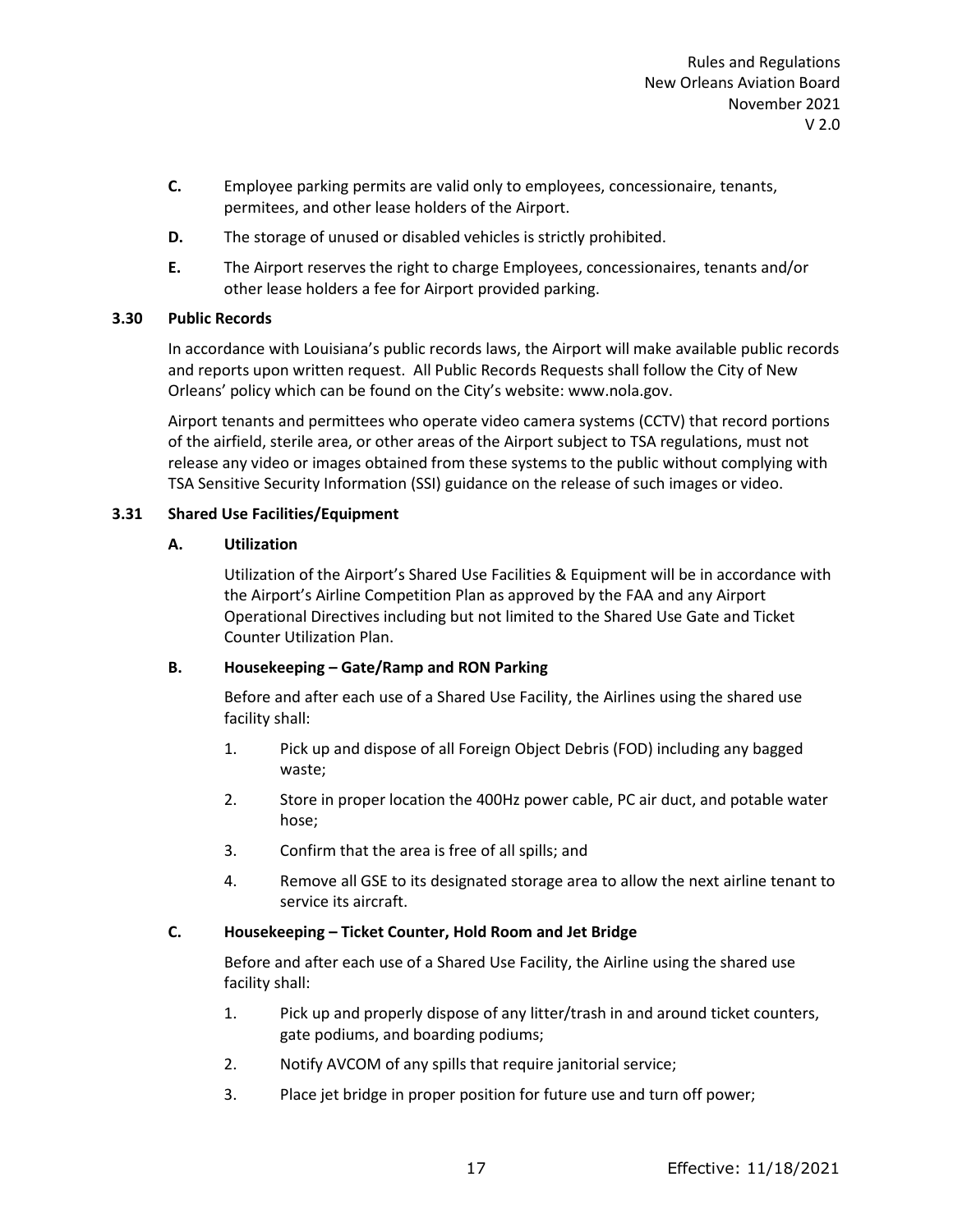- 4. Log out of all Common Use computer systems;
- 5. Return stations to a neat and orderly position; and
- 6. Report any equipment malfunctions immediately.
- 7. Remove and store any static signage.

Any spills that require janitorial service shall be reported to AVCOM immediately. The Airline is obligated to guard against any Person encountering the spill until such time as janitorial services arrive and take control of the spill area for clean-up.

# **D. Paging System**

The paging system will only be used for official Airport/Airline announcements. The dissemination of chants, theme songs, or non-Airport business announcements over the public address system is prohibited.

# **E. FIDS/GIDS/MUFIDS Monitors**

At no time shall any signs be taped to any FIDS, GIDS, or MUFIDS monitor.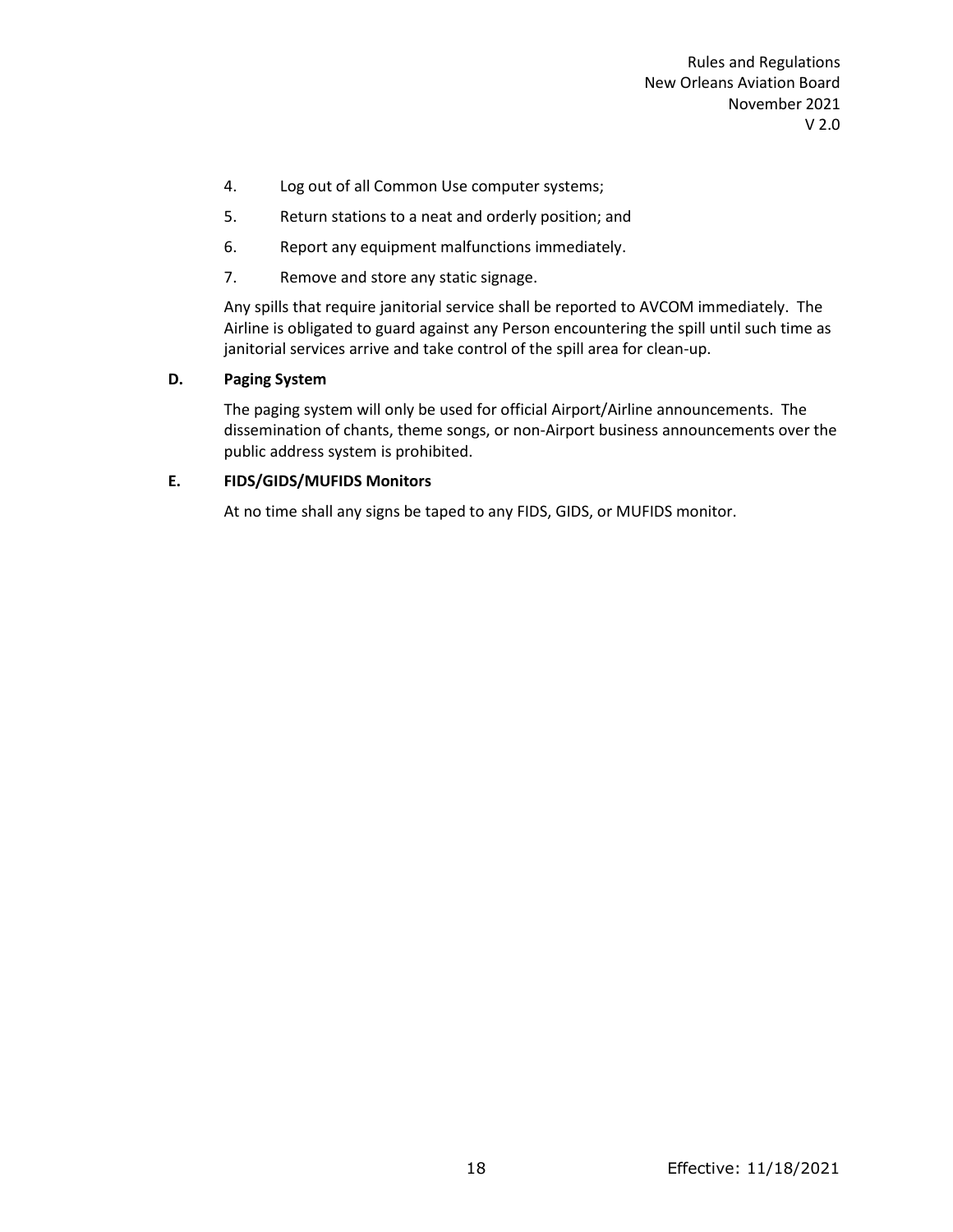# **4. SECURITY REQUIREMENTS**

#### <span id="page-26-1"></span><span id="page-26-0"></span>**4.1 Personnel Required to Possess and Wear an Airport Identification Badge**

All Persons performing duties within or requiring unescorted access to the AOA, Secured Area, SIDA or Sterile Areas of the Airport shall wear a valid Airport Issued Identification Badge in accordance with the Airport's Identification Badge display requirements. If an individual is operating a motorized vehicle, the individual must also comply with the requirements of Section 5 of this document.

#### <span id="page-26-2"></span>**4.2 Compliance with Security Requirements**

**A.** The Airport is subject to regulations by the Department of Homeland Security (DHS) and the Transportation Security Administration (TSA) with respect to security matters and, in compliance with applicable law, has adopted the Airport Security Program (ASP). The Director may amend the Airport Security Program from time to time, and DHS and TSA may issue security directives or amend regulations issued, from time to time, to applicable operations at the Airport and to all or certain designated Persons at the Airport.

Due to the changing nature of threats to security, requirements applicable to security at the Airport are likely to change, and each Person at the Airport shall be subject to and obligated to be aware of the changes to such requirements as may be applicable to such Person. Each Person using the Airport is subject to and shall strictly comply with all applicable laws relating to security; including, without limitation, applicable regulations and security directives issued by DHS, TSA, and the ASP.

- **B.** All individuals issued Airport Identification Badges using the Airport are subject to the ASP pursuant to 49 CFR Transportation Security Regulation Part 1542. The ASP contains Sensitive Security Information (SSI) that is controlled by 49 CFR Part 1520. Unauthorized release of SSI may result in civil penalty(ies) or other disciplinary action(s).
- **C.** Any Person who fails to comply with the ASP, or with any security directives or regulations issued by DHS or TSA, shall be subject to the penalties up to and including potential revocation of that Person's Airport issued identification badge and unescorted access privileges to secured areas of the airport. The employer of such Person may also be subject to penalties. TSA may, at their discretion, also issue further penalties, including monetary Civil Penalties, in addition to the airport issued penalties.
- **D.** Unidentified or unauthorized personnel in the Sterile Area, Secured Area, SIDA, and/or AOA may be detained and/or removed from the Airport.
- **E.** Unidentified or unauthorized vehicles in the Secured Area, SIDA, or AOA may be removed at the owner's expense.
- **F.** Any Person or entity causing or responsible for any security violation that results in the imposition of a monetary penalty upon the Airport shall reimburse the Airport for the full amount of the penalty.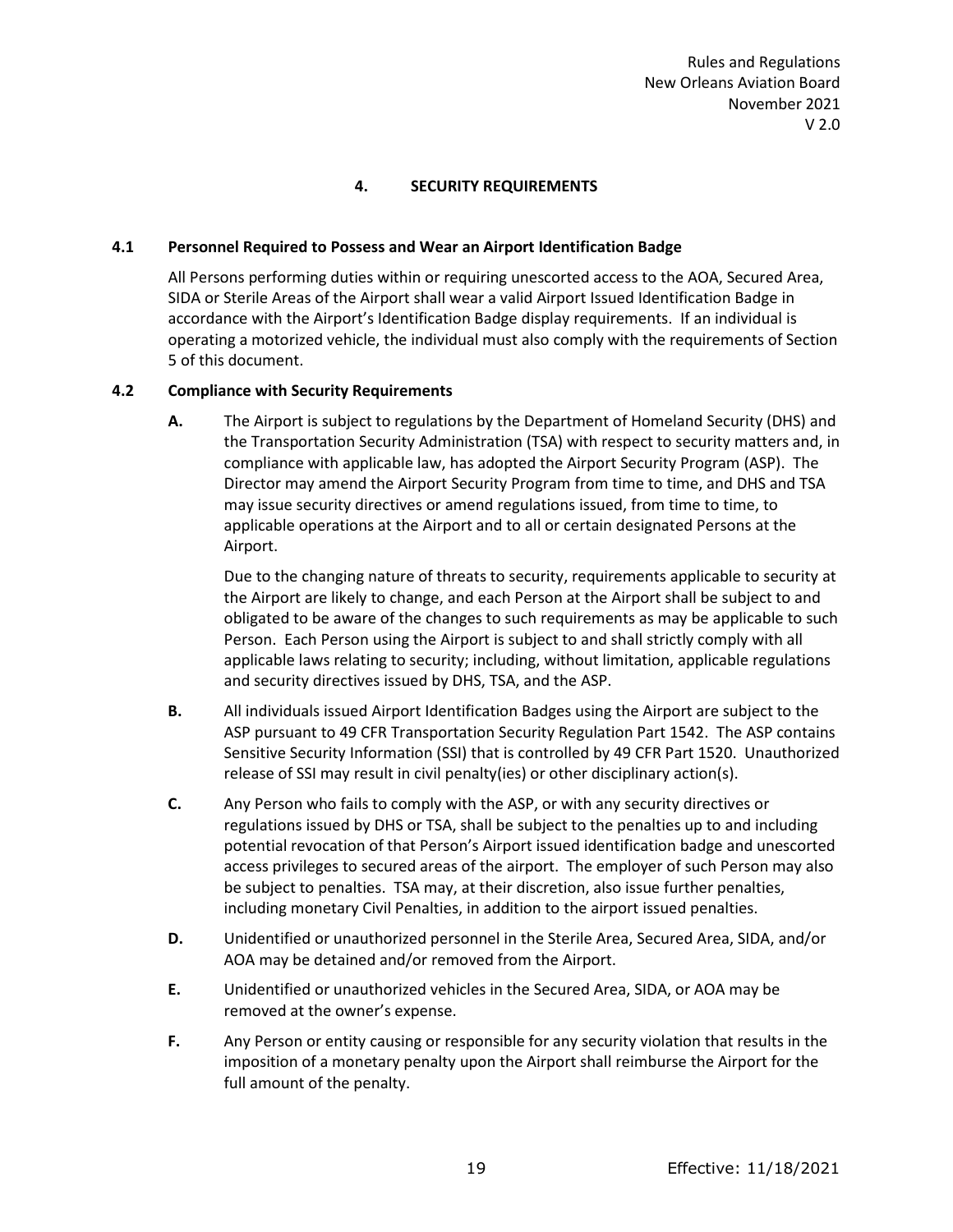- **G.** All tenants and permitees shall ensure the internal security of their leased and/or permitted areas, including aircraft and aircraft parking ramps.
- **H.** Construction materials, supplies, and special deliveries must be screened before entering the AOA. Airport Security must be given at least 24 hours' notice of the delivery.

# <span id="page-27-0"></span>**4.3 Authorized Signatory Responsibilities**

- **A.** The Airport Security Office has developed a Web Portal for authorized signatories to enhance the process of new employee credentialing and management of badge holders. Before you can use the Web Portal for the first time you must create a secure login and password with the Airport Security Office. Once you setup your login you can access the web portal a[t www.msyid.com.](http://www.msyid.com/) The Web Portal provides online interface for the authorized signatory to:
	- Fill out and print the new applicant application.
	- View the active employee roster for your company.
	- Immediately disable the badge of an employee (deactivate or terminate).
	- View employee whose badges are expiring soon.
	- View a list of badges marked as lost or stolen.
	- View any infractions committed by employees.
	- View status of employee background checks.
	- Download documents provided by Security Badging Office.
	- Run various reports pertaining to your company roster.
	- View a list of badges with escort and percentage. (Only a maximum of 70% of badged employees in each company may have escort privileges).
- **B.** The senior local official of an authorized sponsoring organization shall designate a limited number of personnel (no more than three) who are authorized to sign the authorization portion of each ID Badge application on behalf of the authorized sponsoring organization. Individuals so designated must themselves successfully complete a fingerprint based Criminal History Records Check (CHRC).
- **C.** A copy of the signatures of individuals so authorized will be provided to the Airport Security Office on the Authorized Signature Authority Form and kept on file in the appropriate MSY Badging & Access Control System for reference purposes.
	- **1.** All Airport tenants and organizations requiring Airport Issued Identification Badges (ID Badge) must designate Authorized Signatories in compliance with the ASP.
	- **2.** Authorized Signatories must successfully complete all requirements, background checks, and training to obtain an ID Badge and Authorized Signatory privileges.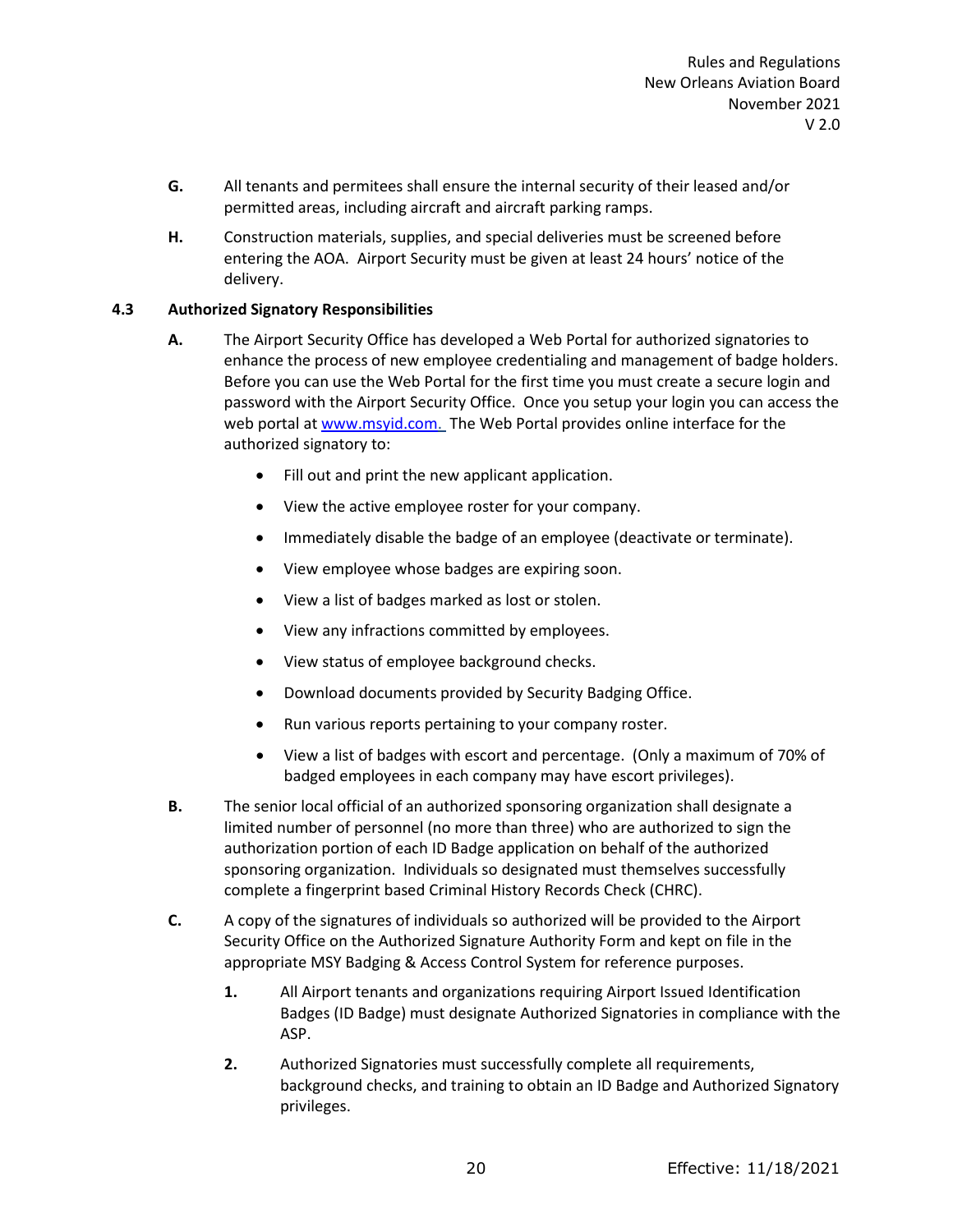- **3.** All Authorized Signatory signatures submitted to Airport Security must match the Authorized Signatory signature on Authorized Signature Authority Form on file.
- **4.** Authorized Signatories who fail to follow these procedures may have his/her Authorized Signatory privileges and/or Airport Issued Identification Badge suspended or revoked.
- **5.** Any Authorized Signatory or any company official who falsifies, or fails to complete security related records or forms may have his/her Authorized Signatory privileges and/or Airport Identification Badge suspended or revoked.

# <span id="page-28-0"></span>**4.4 Security Requirements**

Detailed below is a list of Airport Security requirements; however, due to SSI limitations, it is not all inclusive.

- **A.** All Airport issued Identification Media (badges, stickers, validations, etc.) are property of the Airport and must be surrendered upon request.
- **B.** All Airport security regulations, directives, and measures shall be obeyed at all times.
- **C.** All individuals and vehicles with access to the restricted areas of the Airport are subject to inspection by the Airport and TSA.
- **D.** All individuals and property who are intended to board an air carrier flight as a passenger for the purpose of travel, whether personal or in the performance of their duties, must submit to TSA screening prior to boarding a flight. Individuals and property must remain in the Sterile Area once screened. Individuals and property that exit the Sterile Area must be re-screened by the TSA.
- **E.** Display and care of Airport ID Badges, Security Keys, Access PIN, and Cipher Codes:
	- **1.** All individuals with unescorted access to the secure areas of the airport must continuously display their ID Badge below the neck but above the waist and on the outermost garment of the individual at all times while in the secure areas.
	- **2.** Any individual to whom ID Badges, keys, codes, etc. has been issued shall store such items in a secure location within their possession and under their control at all times.
	- **3.** Any lost or stolen ID Badges must be reported to Airport Security immediately.
- **F.** All ID Badges shall be returned to Airport Security immediately upon resignation, termination, transfer, or no longer having an operational need for the ID Badges. If identification media cannot be immediately returned, Airport Security shall be immediately notified so that access can be removed for that user until such time as the ID Badge can be returned to Airport Security.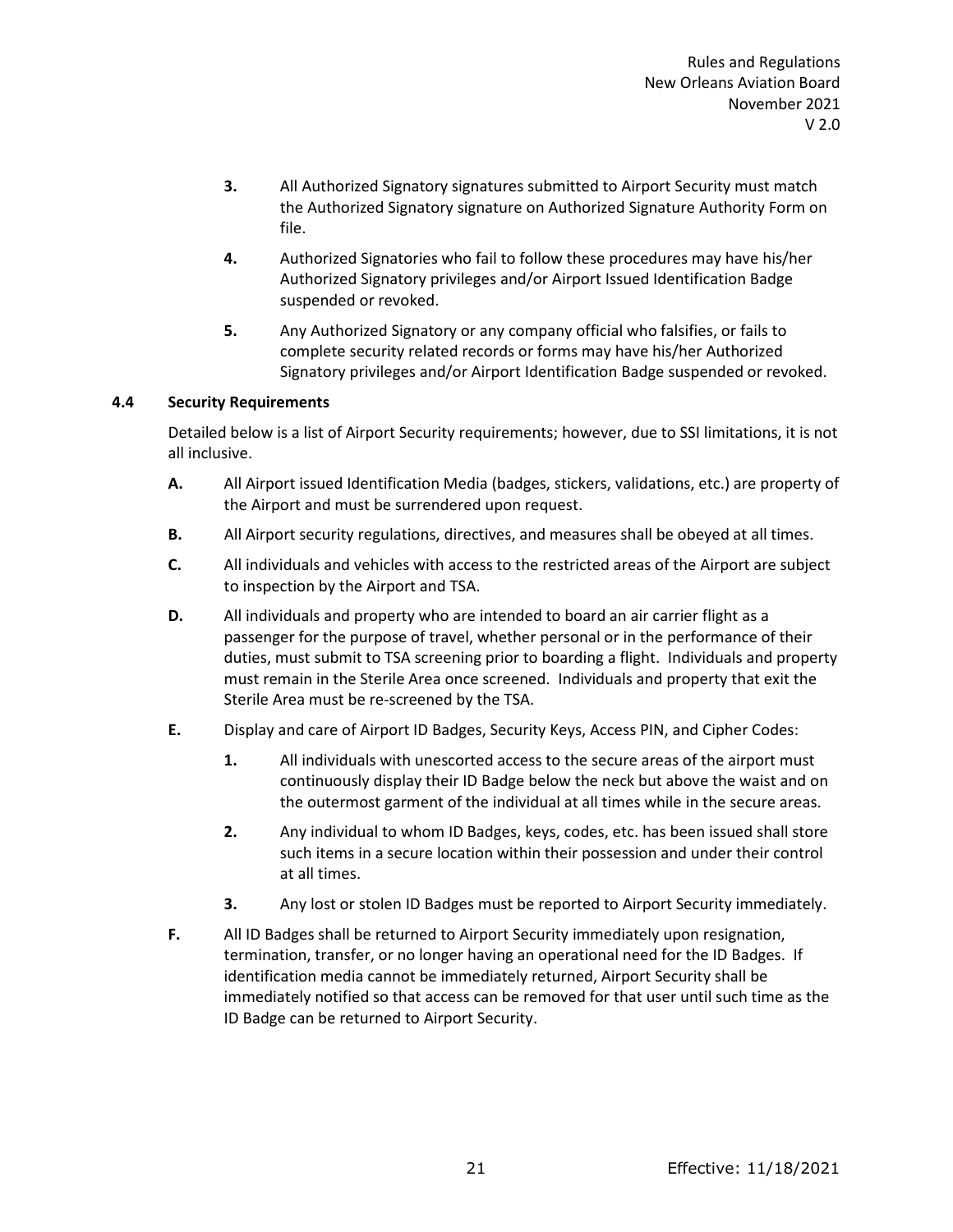- **G.** No Person or entity may:
	- **1.** Tamper or interfere with, compromise, modify, attempt to circumvent any security system, measure, or procedure implemented under the Airport's ASP, Rules and Regulations, and/or TSA Regulations and Security Directives.
	- **2.** Enter or be present within a Sterile Area, Secured Area, SIDA, or AOA without complying with the systems, measures, or procedures being applied to control access as defined in the Airport's ASP, Rules and Regulations, and/or TSA Regulations and Security Directives.
	- **3.** Perform unauthorized testing, tampering, or vandalism at/of the Screening Checkpoint, Baggage Screening system, security system, procedures or personnel.
	- **4.** Interfere with security personnel performing functions related to their duties.
- **H.** Audible Security Alarms

Individuals must remain at an active audible security alarm at any access control door/gate until law enforcement or airport security/operations responds.

# <span id="page-29-0"></span>**4.5 Airport Tenant Keying Plan**

The Airport has engaged a Shared Tenant Services provider to provide certain services to the tenants inside the terminal facility. Tenants shall abide by the Shared Tenant Services Key Policy and any Airport Security Department policies as it relates to keys in the Airport terminal facility.

Unless otherwise approved, tenants will NOT be allowed to utilize any other provider for keying doors as to ensure the airport has the ability to enter facilities in the event of an emergency.

# <span id="page-29-1"></span>**4.6 Airport Security Lock & Key Control System**

This section shall only apply to keys providing access to the AOA, SIDA, Sterile Areas, and/or other high security areas. The Airport Security Lock and Key Control System applies to doors, portals, and gates secured by a lock, cipher lock, and access control system on 49 CFR 1542 regulated doors and other general security doors. All other doors, portals and/or gates controlled by the Airport are not deemed as part of the Airport Security Lock and Key Control System.

A Key Order Request form is required to be filed in accordance with the Airport Key Policy when a key and/or lock is requested for use. All key and lock requests are processed by individual applications initiated by authorized personnel and approved by the Airport Security Coordinator (ASC) or designee within the Airport Security Office. Access authorization is documented in writing, signed by a designated Authorized Signatory and discloses the specific needs of the Person accessing the Secured Area and/or AOA.

Issuance of keys and combinations is contingent upon appropriate requests by recognized authorized Signatory Authority. The Security Office staff will email the authorized Signatory to send the user/ employee to the Badge Office to pick up the key requested. To be eligible for key issuance, the user must possess a valid airport ID badge that allows the user unescorted access authority into and within the area(s) for which key access are requested.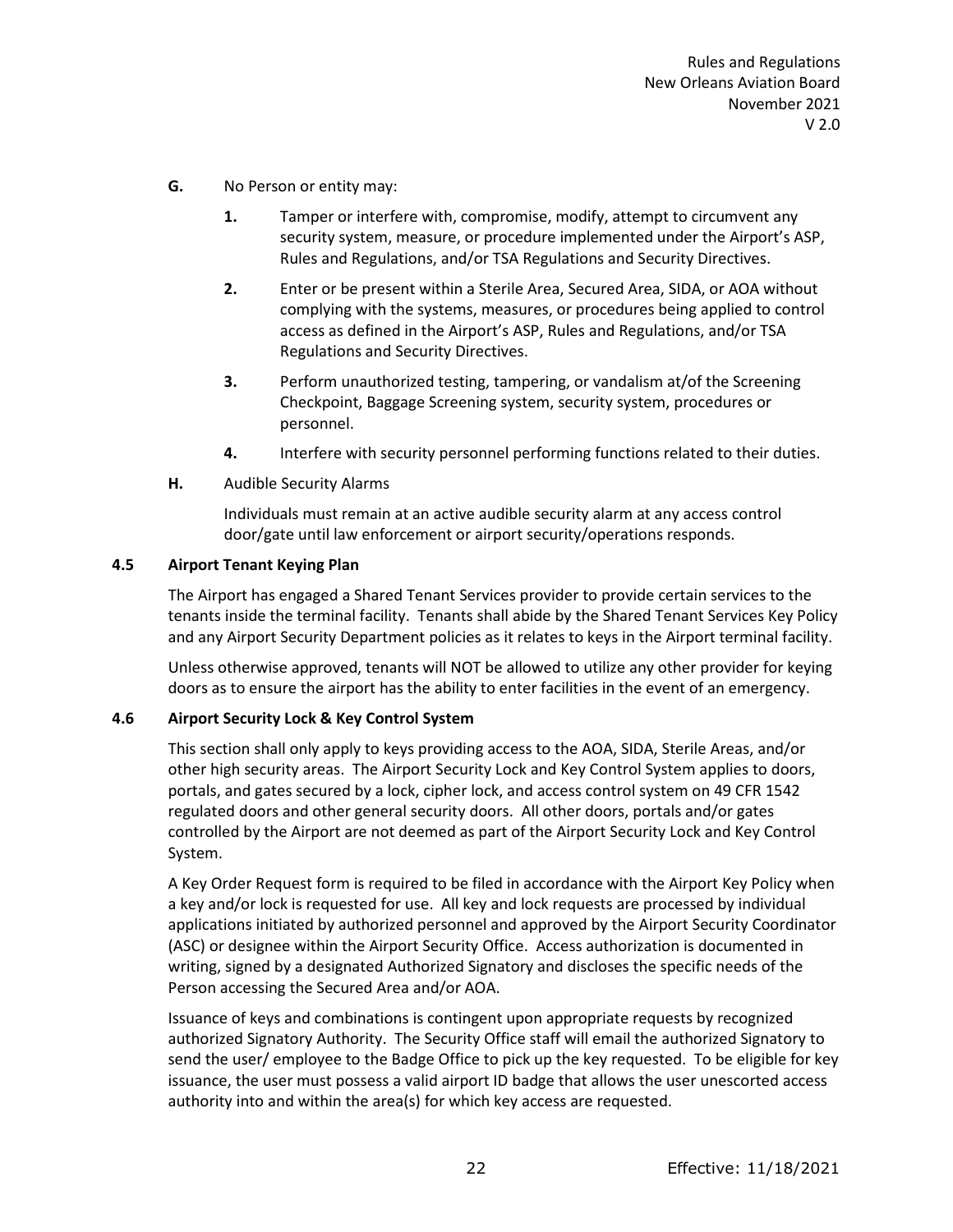# <span id="page-30-0"></span>**4.7 Air Cargo Key Control to the SIDA**

The Airport Security Office is responsible for regulating the Transportation Security Administration Air Cargo requirements. Air Cargo tenants' Authorized Signatories are responsible for issuance and control of keys to doors/portals leading directly to the SIDA. It is incumbent on the Authorized Signatory of the Air Cargo tenants to enforce all applicable procedures pertaining to air cargo key controls.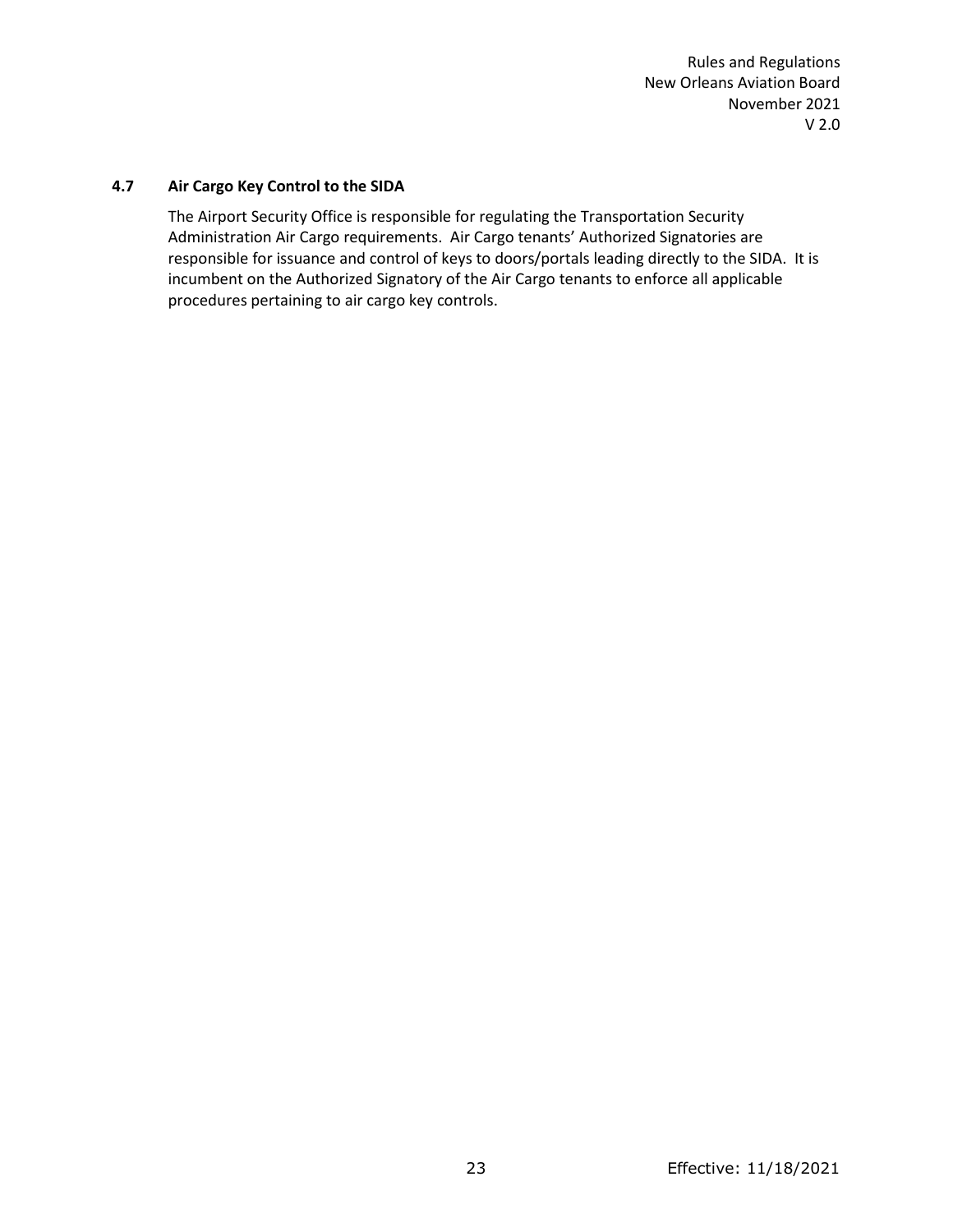# **5. AIR OPERATIONS AREA**

#### <span id="page-31-1"></span><span id="page-31-0"></span>**5.01 Access**

Only authorized Persons with the appropriate access via an Airport ID Badge shall be permitted to enter the Air Operations Area. Except as otherwise provided in these Rules and Regulations, no Person may, without the written authorization of the Director or designee, enter the Air Operations Area with the following exceptions:

- **A.** Persons assigned to duty on the Air Operations Area and entering in accordance with security clearance pursuant to the Airport Security Program.
- **B.** Passengers who, under appropriate supervision, enter upon the Apron for the purposes of enplaning or deplaning.
- **C.** Properly escorted Persons with valid State/Government ID.

# <span id="page-31-2"></span>**5.02 Maintaining Security**

- **A. Entrances.** All gates or entrances providing access to the Air Operations Area must be closed or barricaded immediately after passage by the user as to prevent another user from gaining access to the Air Operations Area. When entering through an electronic gate or door, the user must block the gate or door with their vehicle or Person, within reason, until the gate or door has completely closed and is secured.
- **B. Responsibility.** The security of all vehicle and pedestrian gates, doors (including designated fire exits), fences, walls, and barricades that lead to and from a tenant's, lessee's, or contractor's exclusive lease or use area and the Air Operations Area or any other Restricted Area of the Airport shall be the responsibility of the tenant, permittee, lessee, or contractor abutting said Air Operations Area or Restricted Area.

# <span id="page-31-3"></span>**5.03 Enforcement of Security**

- **A. Authority to Check Personnel.** Airport Security Office, Airport Operations Department personnel, and Airport Law Enforcement shall have authority to check all Persons, property, and vehicles on the Air Operations Area to determine whether such Persons are properly authorized to be on the Air Operations Area, to ensure compliance with these Rules and Regulations, and to protect all Persons and property in the Air Operations Area.
- **B. Authority to Control Traffic.** Airport Operations Department shall have the authority to control vehicle traffic on the Air Operations Area.
- **C. Conduct as to Endanger.** The Airport Security Office, Airport Operations Department, and Airport Law Enforcement shall both have authority to prevent any Person from driving on the Air Operations Area whose conduct may endanger Persons or property. If a Person is found to behave in such a manner as to endanger Persons or property on the Air Operations Area, such Person may have his/her Air Operations Area driving privilege and/or Airport Identification Badge confiscated, and shall be removed from the Air Operations Area.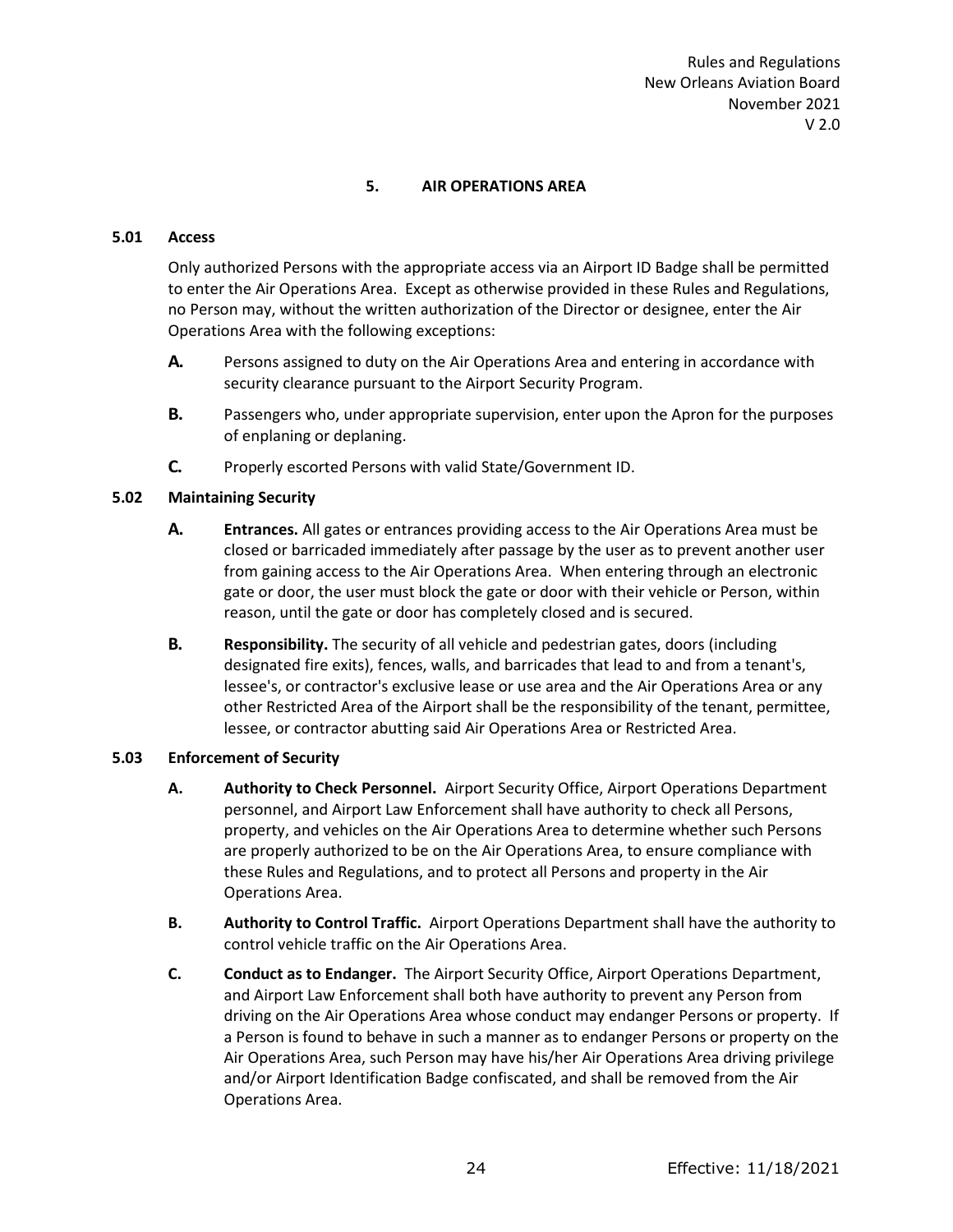**D. Prohibitions.** No Person shall drive a personal vehicle on the Air Operations Area. Placement of a company logo/signage on a personal vehicle does not constitute a company vehicle. Any vehicles entering the Air Operations Area must have proper insurance in accordance with these Rules and Regulations and any contractual obligations.

# <span id="page-32-0"></span>**5.04 Identification Badges and Permits**

Airport Identification Badges and any required Permits must be visible at all times while on the Air Operations Area. Airport Identification Badges shall be worn between the neck but above the waist of the individual and on the outer-most garment of clothing.

# <span id="page-32-1"></span>**5.05 Motor Vehicle Operations**

**A. Required Documents.** An operator of an unescorted Motor Vehicle on the Air Operations Area must have in his/her possession the following documents issued to that individual: (1) valid Air Operations Area driving privilege, (2) a valid Airport Identification Badge, and (3) an operator's license that is valid and acceptable under the Louisiana State Motor Vehicle Code to operate such a vehicle on State of Louisiana roads and highways.

A Person may operate a Motor Vehicle on the Air Operations Area without Air Operations Area driving privileges provided that such Person is escorted by a Person who meets all of the requirements to operate a vehicle on the Air Operations Area, including the possession of Air Operations Area driving privileges and escort privileges.

- **B. Vehicle Identification.** All Motor Vehicles operated on the Air Operations Area must clearly identify the name of the company employing the operator of the Motor Vehicle on both sides of the vehicle. The name of the company must be visible from a distance of 100 feet or greater; generally a recognizable logo with 10" diameter or letters of no less than 4". Private Motor Vehicles shall not be operated on the Air Operations Area unless under escort and approved in advance by Airport Operations.
- **C. Enforcement of Document Requirements.** All Persons operating Motor Vehicles on the Air Operations Area shall produce all documents required to operate a Motor Vehicle on the Air Operations Area upon request of the Director or designee, Airport Operations Department personnel, and any Airport Law Enforcement Officer.

# <span id="page-32-2"></span>**5.06 Driving Privilege**

- **A. General.** Driving on the Air Operations Area of the Airport is a privilege granted by the Airport that may be suspended or revoked at any time for cause.
- **B. Application.** Persons employed at the Airport may apply for an Air Operations Area driving privilege by submitting an application to the Airport through the Airport Security Office. Airport tenants, permitees, or owners of equipment authorized to operate on the Air Operations Area may submit applications for their employees.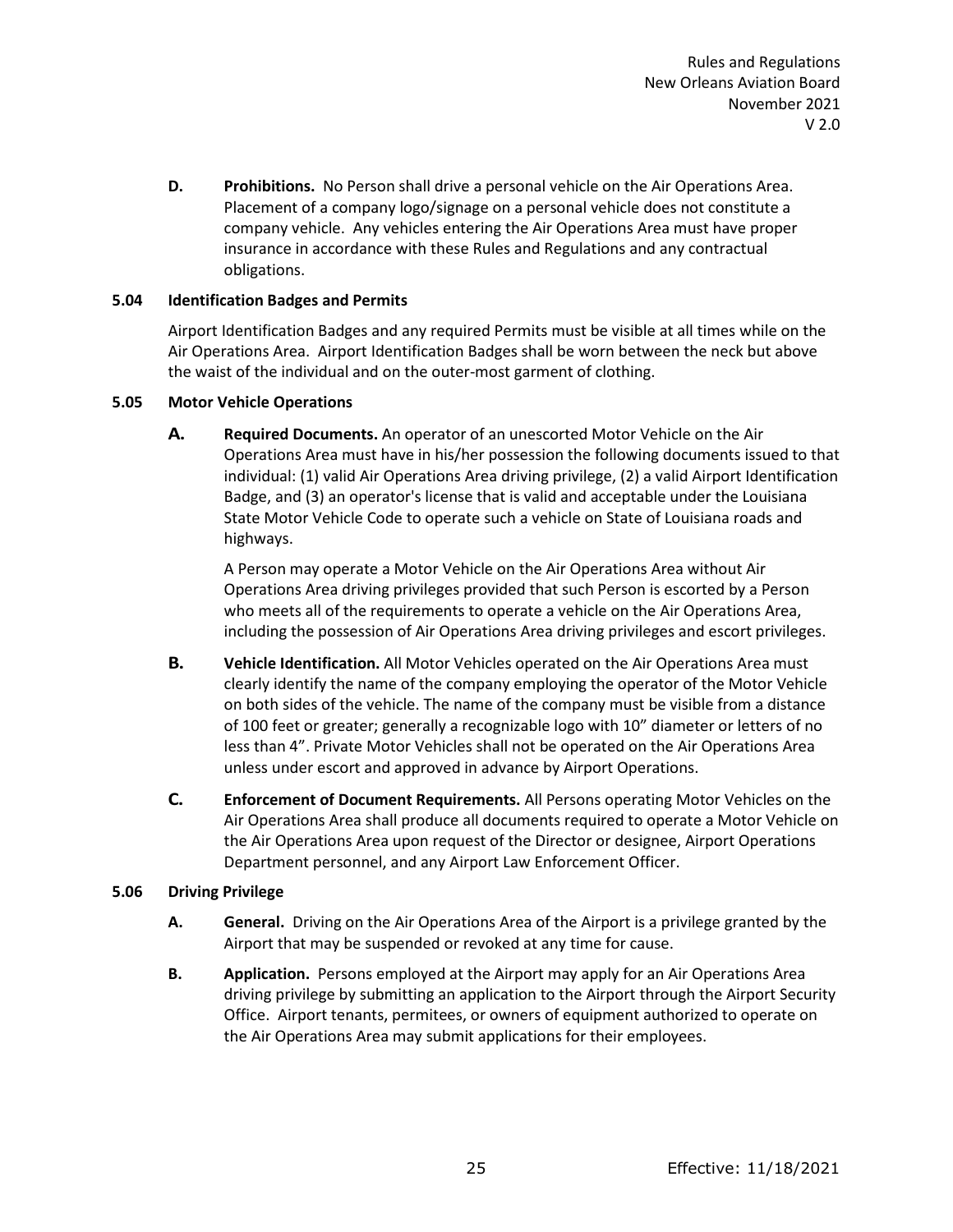- **C. Requirements.** In order to apply for an Air Operations Area driving privilege, an applicant must:
	- **1.** Possess an operator's license that is valid and acceptable under the Louisiana State Motor Vehicle Code to operate such a vehicle on State of Louisiana roads and highways.
	- **2.** Attend and pass the Air Operations Area Driver Training Program and examination.
	- **3.** As applicable, insurance with appropriate coverage levels.
- **D. Driver Training.** Drivers must be trained in the operation of the Motor Vehicles they are to operate. Each driver who operates a Motor Vehicle on the Air Operations Area must be familiar with the pertinent provisions of the State of Louisiana Motor Vehicle Code and the subsections of these Rules and Regulations governing vehicle operations on the Air Operations Area.
- **E. State Driver's License.** It is the responsibility of each employer at the Airport that each Person who will operate a Motor Vehicle as part of his/her duties maintains an operator's license that is valid and acceptable under the Louisiana State Motor Vehicle Code to operate such a vehicle on State of Louisiana roads and highways.
- **F. Returning of Air Operations Area Driving Privilege.** All Persons holding Air Operations Area driving privilege shall immediately notify the Airport Security Office, without request, upon expiration, revocation, or suspension of the individual's State of Louisiana driver's license; or when the individual's position no longer requires driving a Motor Vehicle on the Air Operations Area. Upon notification, the holder will be issued a new badge that no longer bears the driving privilege icon.
- **G. Validity of Air Operations Area Driving Privilege.** Air Operations Area driving privilege will be valid until revoked, suspended, or upon expiration of holder's current Louisiana driver's license, which will be checked through the Louisiana Department of Motor Vehicles by Aviation Board staff. The Airport reserves the right to check whether the driver of any Motor Vehicle holds a current, valid State driver's license. If the holder's State driver's license is found invalid for any reason, Air Operations Area driving privilege will not be issued until the applicant secures a valid State driver's license. The Air Operations Area driving privilege may be revoked or suspended at any time by the Airport, for cause, or if the permittee within any twelve (12) consecutive month period receives:
	- **1.** Three (3) Airport Citations Driving privilege may be suspended for a period of five (5) working days.
	- **2.** Four (4) Airport Citations Driving privilege may be suspended for an additional ten (10) working days.
	- **3.** Five (5) Airport Citations Driving privilege may be revoked indefinitely.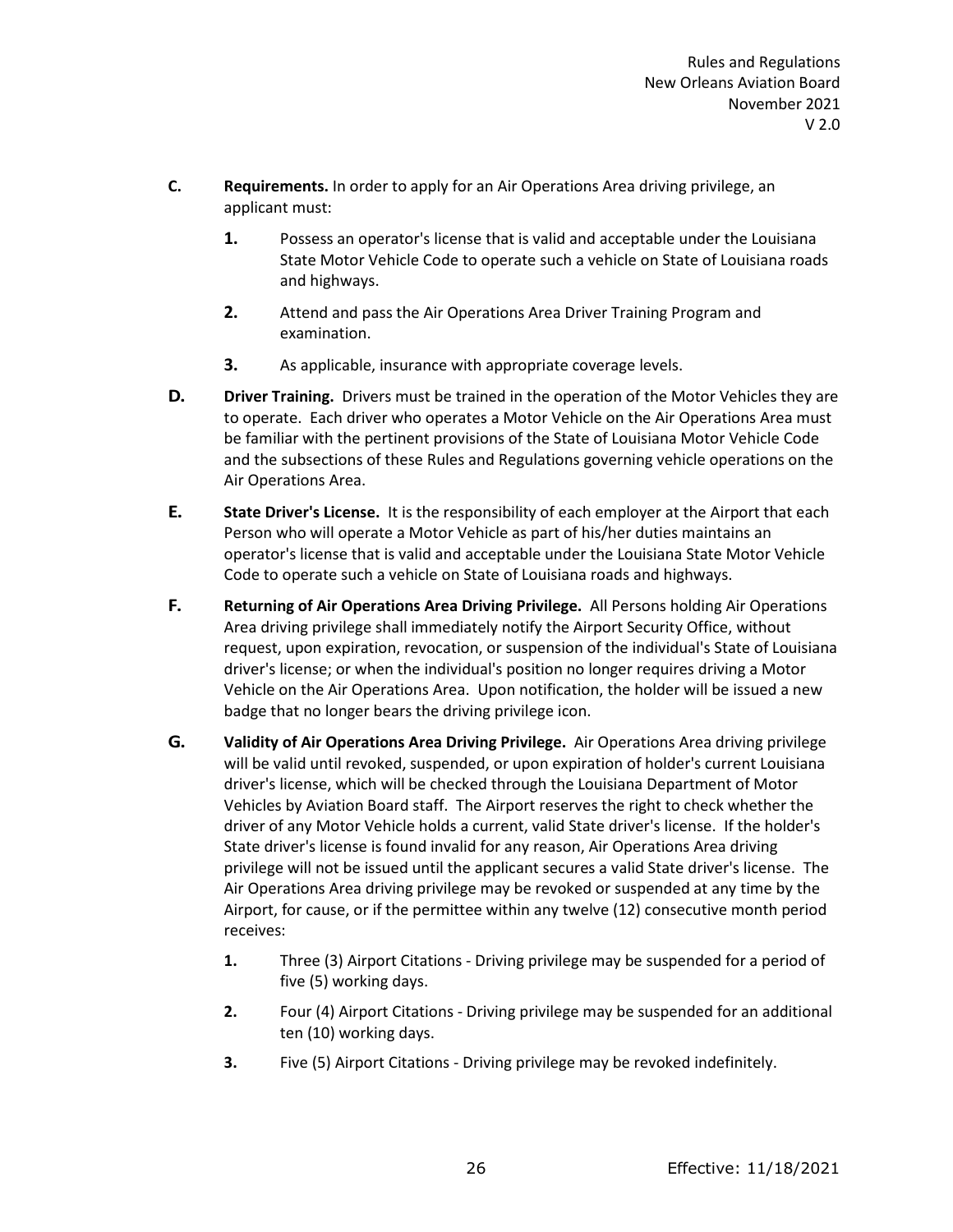#### <span id="page-34-0"></span>**5.07 Airfield Equipment**

- **A. Baggage Carts and Pods.** No more than four (4) baggage carts or pods shall be towed by a single vehicle on the Airport. This limitation will apply to all areas of the Airport, including the Airport roadways, gates, tug drives, baggage make-up area, and Air Operations Area.
- **B. Trailers.** Trailers designed for use in aircraft operations shall not be permitted on the Air Operations Area unless equipped with reflective markings and proper brakes so that, when disengaged from the towing vehicle, the trailer will remain stationary when subject to aircraft engine blast or wind.

# <span id="page-34-1"></span>**5.08 Vehicle Lights and Reflectors**

- **A. Limited Visibility.** While operating in the Air Operations Area from thirty (30) minutes before sunset to thirty (30) minutes after sunrise, or when limited visibility conditions exist, a Motor Vehicle's lights must be switched on low beams. All headlights, tail lights, turn signal lights, and running/clearance lights on a Motor Vehicle shall be in proper working order when on the Air Operations Area. High beams are not to be used on the Air Operations Area.
- **B. Towed or Guided Vehicles.** Any cart or piece of equipment being towed in darkness must have operating reflectors, reflective tape, or operable lights on the sides and rear of such equipment. The operators of all Motor Vehicles being guided must switch on their low beam lights. Driving with only parking lights or high beam lights is prohibited.
- **C. Rotating Beacon.** Motor Vehicles which operate regularly on the Movement Area of the Air Operations Area must be fitted with either a yellow flashing beacon and/or a yellow rotating beacon. The beacon must be visible from 360 degrees around the vehicle and from the air. Vehicles such as Emergency Vehicles or contractor vehicles may use a colored beacon other than yellow if approved by the Director or designee.

# <span id="page-34-2"></span>**5.09 Aircraft Right-of-Way**

- **A.** All Motor Vehicles on the Air Operations Area shall at all times yield the right-of-way to Aircraft and shall remain within the marked vehicle lanes to the maximum extent possible.
- **B.** Aircraft taxiing on any runway or taxiway shall have the right-of-way over vehicular traffic.

# <span id="page-34-3"></span>**5.10 Driving Under Aircraft**

Except where a Motor Vehicle is actively involved in servicing Aircraft, no Motor Vehicle shall be driven under any portion of an Aircraft. When driven under an Aircraft, Motor Vehicles must be driven at the slowest speed possible, with the operator paying strict attention to height restrictions. When the vision of the Motor Vehicle operator is obstructed for any reason, the operator shall use a guide.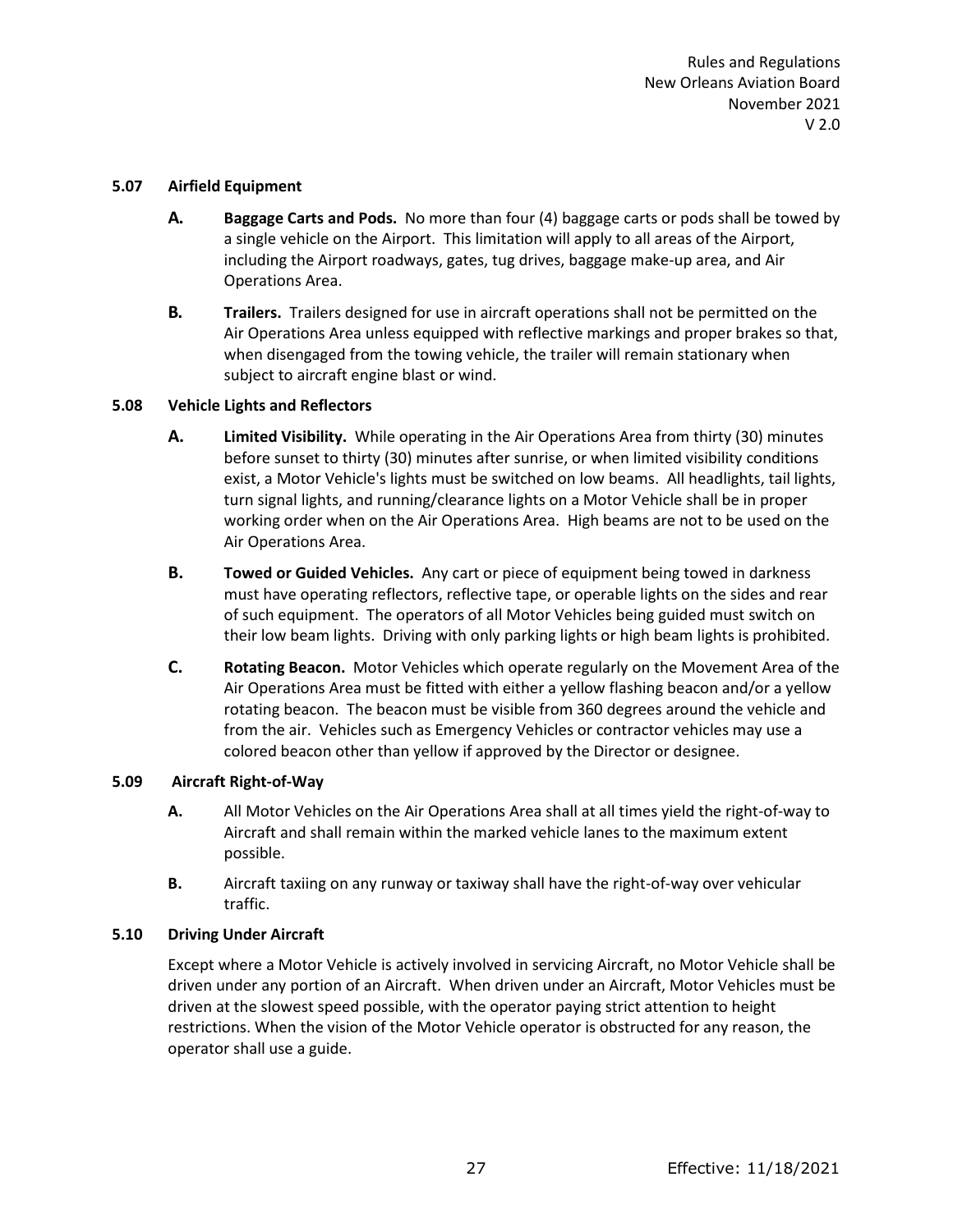#### <span id="page-35-0"></span>**5.11 Driving Across Passenger Loading Lanes**

In Aircraft parking areas, Motor Vehicle operators shall be especially watchful for pedestrians. At no time shall a Motor Vehicle or other equipment be driven between Aircraft and the passenger gate or a bus when passengers are boarding or exiting an Aircraft.

#### <span id="page-35-1"></span>**5.12 Driving Near Aircraft Engines**

Minimum safe distances must be maintained when operating any Motor Vehicle near operating Aircraft engines.

#### <span id="page-35-2"></span>**5.13 Vehicles Crossing Taxiways and Runways**

All Motor Vehicles operating on or across taxiways, runways, or their respective safety areas shall be equipped with two-way radios and the vehicle operator must be in continuous communication with the Control Tower except when under escort by a Motor Vehicle properly authorized and equipped. Proper clearance from the Control Tower must be obtained prior to operating on or crossing any taxiway, runway, or their respective safety areas.

#### <span id="page-35-3"></span>**5.14 Use of Apron Roadways**

All Motor Vehicles operating on the Apron must stay on the roadways to the extent possible. If a driver's destination is off the roadway, the marked roadway shall be used as long as possible. Only designated entry and exit points onto the Apron are to be used. Appropriate care must be taken when crossing the Apron. The shortest route must be taken to and from the roadway. Operators of Motor Vehicles are prohibited from leaving an Apron roadway and entering the Air Operations Area unless authorized to do so by the Control Tower.

No Motor Vehicle or equipment shall be parked in a manner as to obstruct any portion of the driving lanes.

# <span id="page-35-4"></span>**5.15 Motor Vehicle Operations on Perimeter Service Roads**

Only Motor Vehicles authorized by the Director or designee may enter upon and use the perimeter service roads on the Airport. All operators using the perimeter service roads must observe Critical Areas and must have authorization from Operations or the Control Tower to travel through a Critical Area when weather conditions are less than Visual Flight Rules (VFR) minimums.

All unauthorized Motor Vehicles are prohibited from using the perimeter service roads.

# <span id="page-35-5"></span>**5.16 Motor Vehicle Stopping and Parking**

No Motor Vehicle shall be stopped or parked on a taxiway, taxi lane, passenger loading lane, runway, safety areas, or in a manner as to obstruct any aircraft operation without prior permission from the Director or designee and the FAA Air Traffic Control Tower. This shall not apply to Airport Operations Department performing their official duties.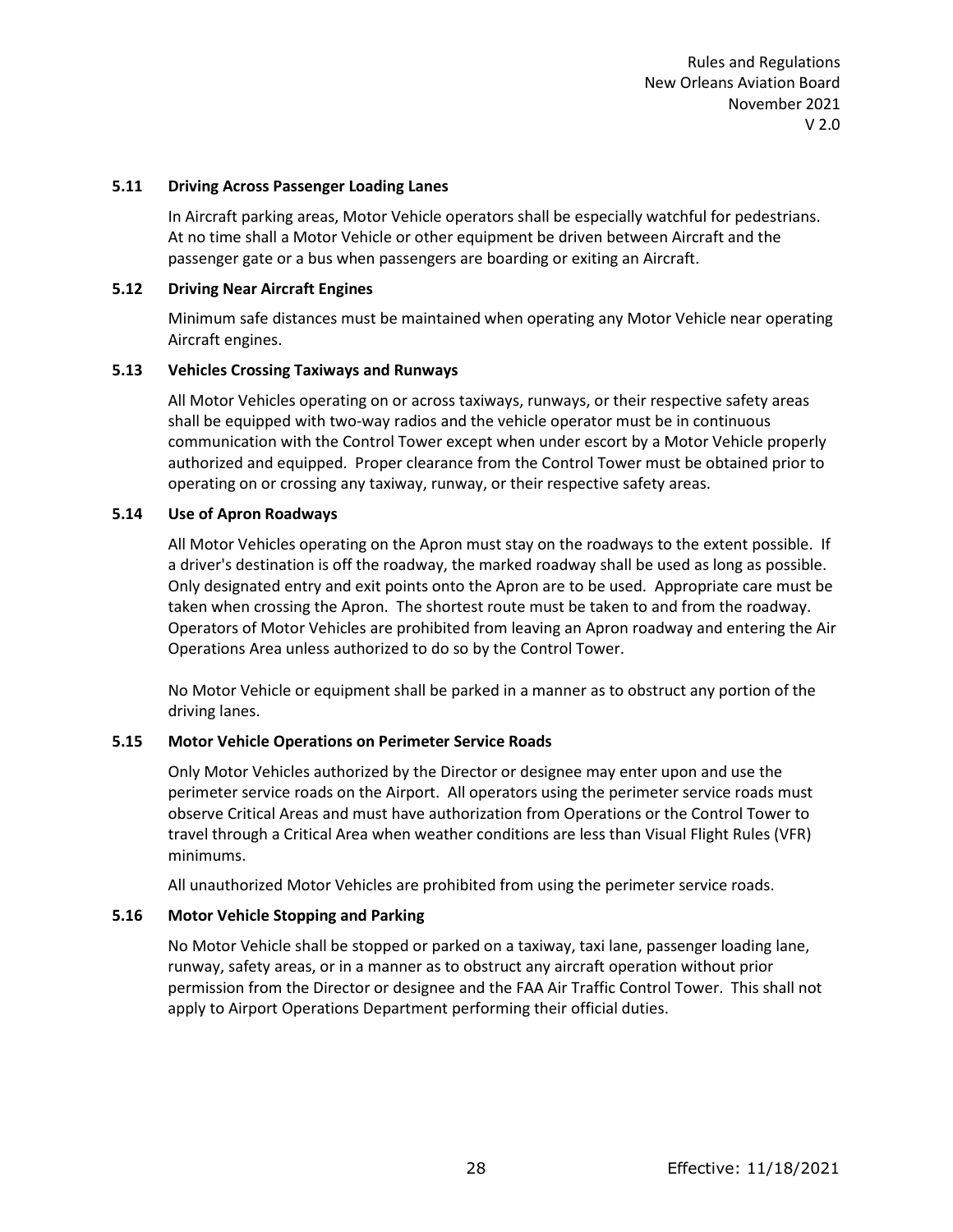### **5.17 Driving Under Passenger Boarding Bridges and Buildings**

- **A.** No Motor Vehicle may be driven, parked, or stopped under any jet bridge. The only exception is the jet bridge located at Gate B 3 where the VSR crosses under the jet bridge.
- **B.** No Motor Vehicle may be driven, parked, or stopped under any part of the Terminal Building or Concourses unless designated routes, roadways, or parking areas have been established. No vehicle may operate under a building whose height exceeds that of the clearance offered by the building.

### **5.18 Aircraft Parking Positions**

- **A.** No Motor Vehicle may be operated in or upon an Aircraft parking or servicing area except when actively involved in loading, unloading, or otherwise servicing of an Aircraft in that area.
- **B.** Drivers of Motor Vehicles must exercise special caution when Aircraft are maneuvering into and out of a parking position.
- **C.** Preparations for parking positions to be occupied by an Aircraft can be recognized by observing that the parking area has been cleared, the servicing equipment and airline personnel are standing ready, and the passenger loading bridge is displaying an amber rotating light.
- **D.** Aircraft preparing to exit a parking position can be recognized by observing (1) the illumination of the Aircraft's rotating beacons (anti-collision lights), (2) that the engines are running, (3) that the wheel chocks have been removed from the landing gear, (4) the positioning of an Aircraft tug or ground personnel, and (5) the absence of servicing vehicles in the area.
- **E.** The Aircraft parking position safety zone is delineated by extending an imaginary line around the Aircraft at a distance of at least five (5) feet from the wing tips and the Aircraft nose and tail. No vehicle is allowed to stop or park within this area except those required to establish a direct connection with the Aircraft for servicing or maintenance.
- **F.** Special caution must be employed by Motor Vehicle operators when approaching Aircraft. The markings and imaginary safety zone around the parking positions must be strictly observed.
- **G.** Motor Vehicles shall not block active Aircraft parking positions without the approval of the Director or designee.

## **5.19 Escorting**

A Person who has been granted the privilege of escorting by the Airport, as made evident by a special insignia on the Person's Badge, may escort others Persons into the Restricted Areas, and parts of the Aircraft Operations Area, that the Badged Person has access Persons assuming an escort role assume liability for the actions of those being escorted and have the following restriction: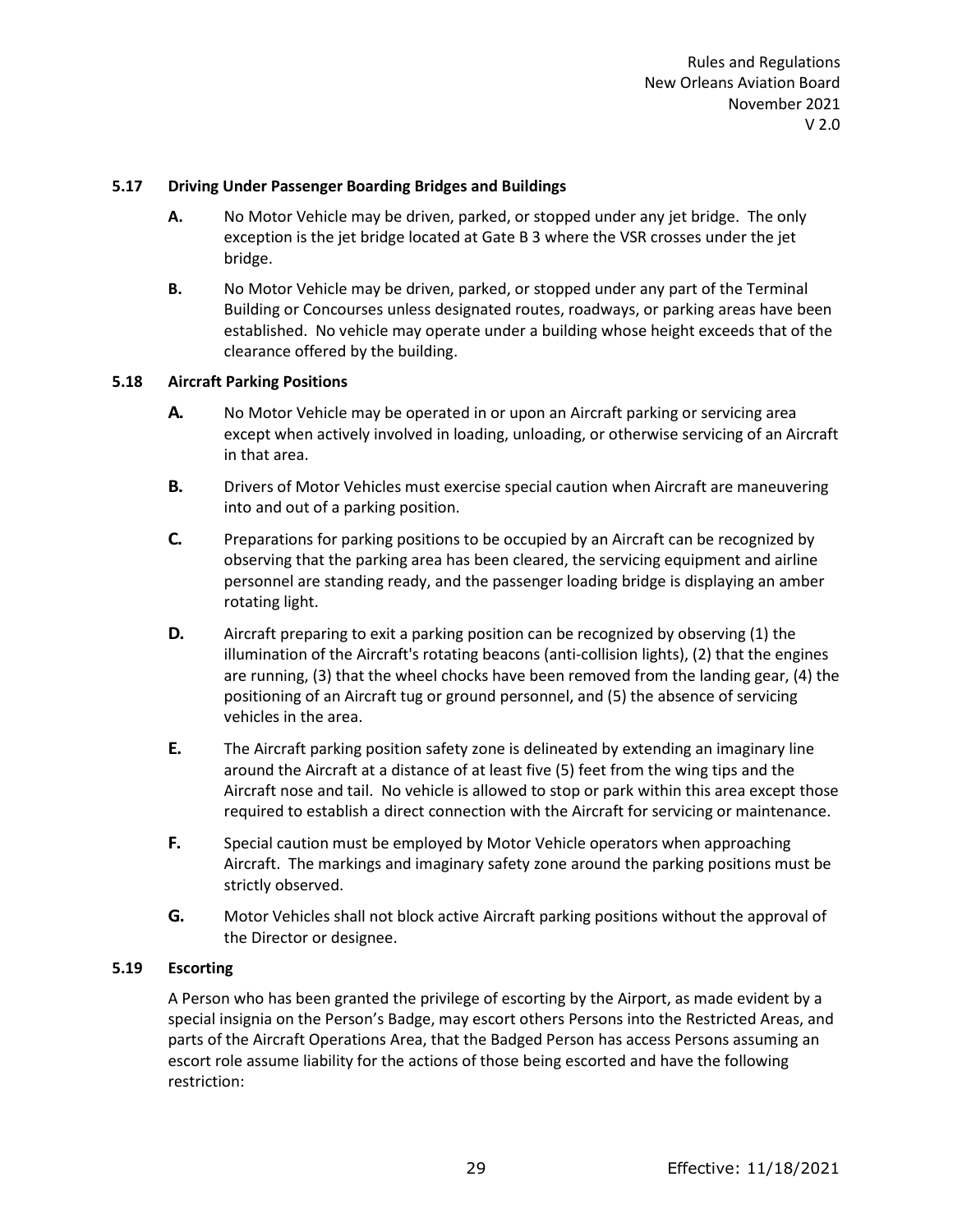- **A.** The Person escorting may not escort more Persons than can be controlled by the Person, up to a maximum of six (6) individuals or no more than four (4) vehicles, if escorting Motor Vehicles.
- **B.** The Person escorting must remain in the immediate vicinity of those being escorted at all times, and must not allow for the loss of sight of or communication with those being escorted.
- **C.** The Person escorting must, within reason and without risking harm to self, prevent those being escorted from violating any part of these Rules and Regulations, or any other federal, state, or local laws.
- **D.** The Person escorting must not escort anyone unless doing so for legitimate business purposes.
- **E.** The Person escorting must not escort anyone who has their own Badge issued by the Airport Security Department, who has had their Badge revoked, or who is currently going through the process to obtain a Badge.

## **5.20 Speed Limits**

Drivers of Motor Vehicles may not exceed the following speeds when operating on the Aircraft Operations Area.

- **A.** Runways 60 mph
- **B.** Taxiways 40 mph
- **C.** Ramp/Apron Areas 20 mph
- **D.** Perimeter Service Roads 25 mph
- **E.** Under Buildings 10 mph

Emergency vehicles may exceed Aircraft Operations Area speed limits when responding to emergency situations. Airport Operations are exempt from this provision when required in the performance of their duties, e.g. pavement condition checks.

## **5.21 Foreign Object Debris**

All Persons in the Aircraft Operations Area shall assist in the maintenance of a clear and uncluttered Aircraft Operations Area to avoid aircraft damage due to Foreign Object Debris. Tenants, lessees, permitees, and sub-lessees are responsible for removing Foreign Object Debris and clutter from their leased or assigned areas. If any Foreign Object Debris is sighted in the Movement Area the Airport Operations Department should be immediately notified.

- **A.** No Person shall knowingly create Foreign Object Debris.
- **B.** Any loose items that can become Foreign Object Debris must be stored and secured properly, disposed of in designated receptacles, or removed from the Aircraft Operations Area by the owner or those leasing or occupying the area in which the loose items exist.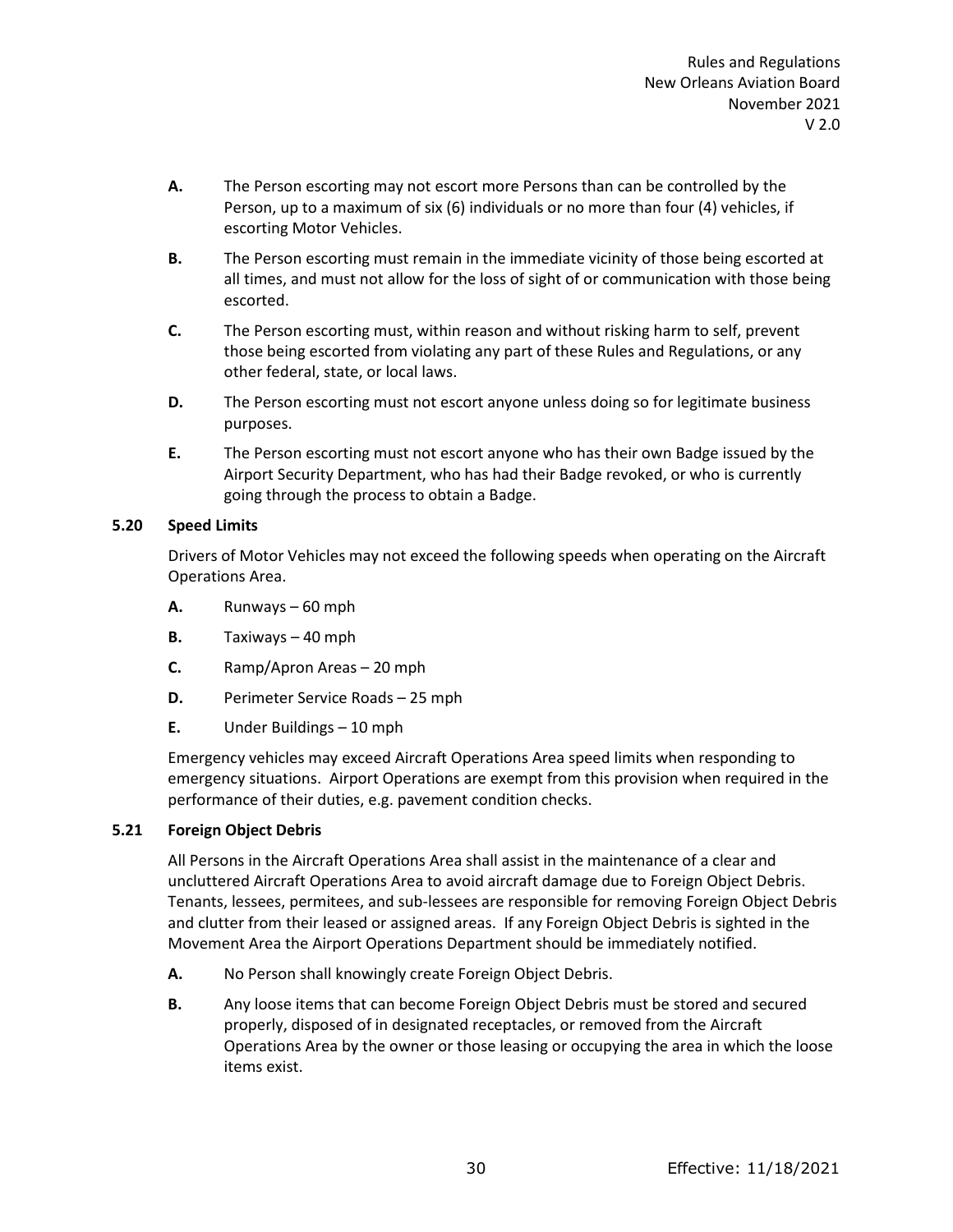# **5.22 Smoking**

Smoking is prohibited on the Air Operations Area.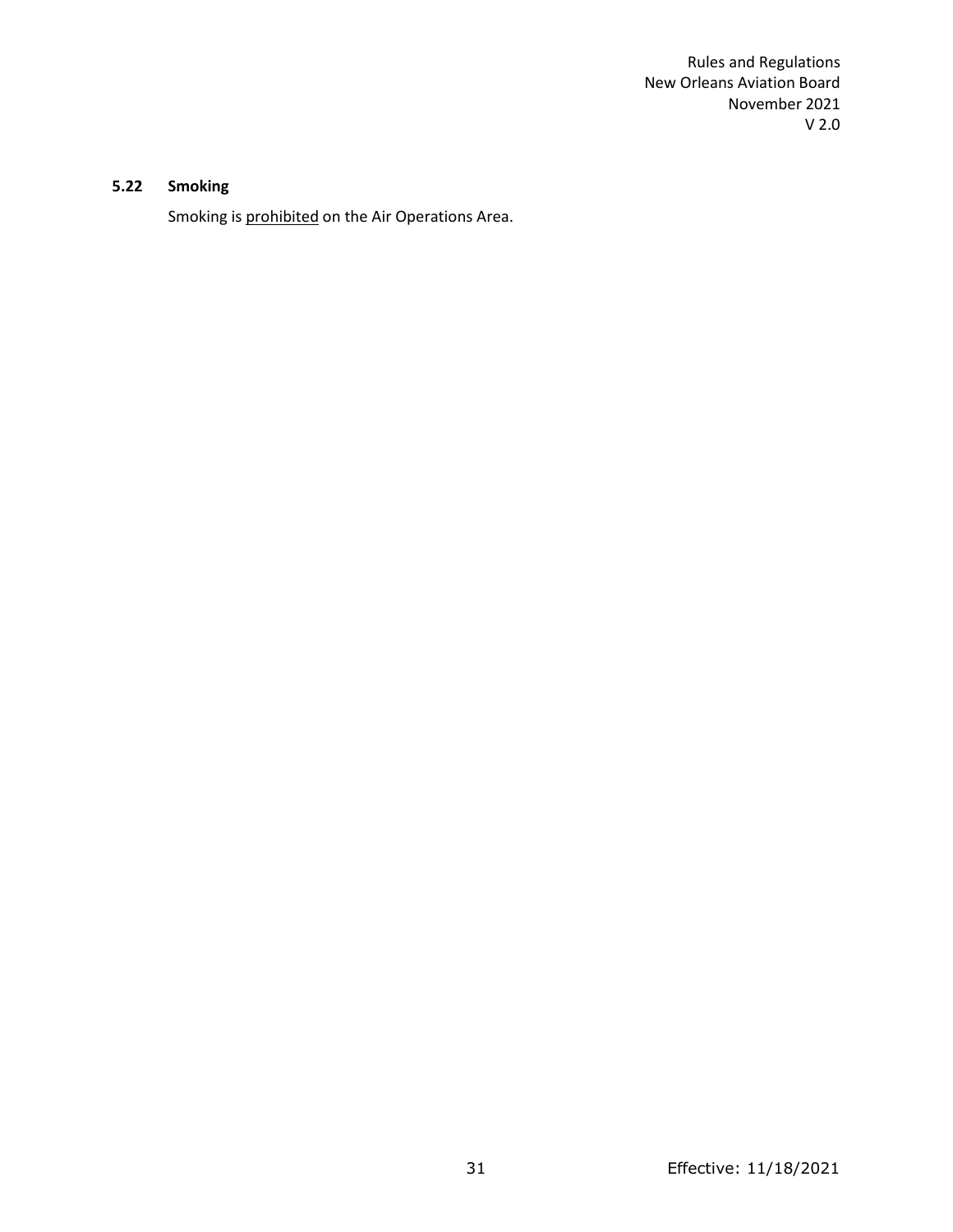## **6. ENVIRONMENTAL REGULATIONS**

## **6.01 General**

- **A. No Littering.** To the maximum extent possible, each Person while on Airport property shall conduct his/her activities in such a manner as not to cause littering or any other form of environmental pollution.
- **B. Trash Receptacles.** No Person shall dispose of garbage, papers, refuse, or other forms of trash, including cigarettes, cigars, or matches, except in receptacles provided for such purpose.
- **C. Waste Disposal.** No Person shall dispose of any fill or building materials or any other discarded or waste materials on Airport property except as approved in writing by the Director or designee. No liquids shall be placed in storm drains or the sanitary sewer system at the Airport that will damage such drains or system or is not permitted by the City of Kenner's Publically Owned Treatment Works (POTW).
- **D. Recycle Program.** If the Board establishes an Airport-wide recycling program, tenants, permittees, and those conducting commercial activities may be required to participate in any such program at their own cost. This may include, but not limited to, the separation and recycling of all paper, plastic, glass bottles, and aluminum cans; daily compost pick-up; and the reuse of all grease waste into biofuels, lubricants or other commercial products.
- **E. Restrooms.** No Person shall use a comfort station, restroom, toilet, or lavatory facility at the Airport in other than a clean and sanitary manner.
- **F. Spills.** Any solid or liquid material that may be spilled at the Airport shall immediately be contained and cleaned up by the Person responsible for such spill. Any fuel, lavatory waste, or chemical spill outside shall immediately be reported to AVCOM. Only those properly trained and equipped to clean-up these spills shall proceed to do so. If not, the Airport reserves the right to charge reimbursement for clean-up costs accordingly.
- **G. Atmospheric Emissions.** No Person shall unnecessarily or unreasonably cause any smoke, dust, fumes, gaseous matter, or any other matter to be emitted into the atmosphere or carried by the atmosphere except normal emissions from internal combustion engines or jet engines or smoke from cigarettes, cigars, or pipes or vape in approved areas. In no case shall any refuse be burned at the Airport except as specifically authorized by the Director or designee.
- **H. Hazardous Materials.** No Person shall dispose of or permit its agents, employees, directors, or officers to dispose of any Hazardous Materials into the sanitary or storm sewers at the Airport.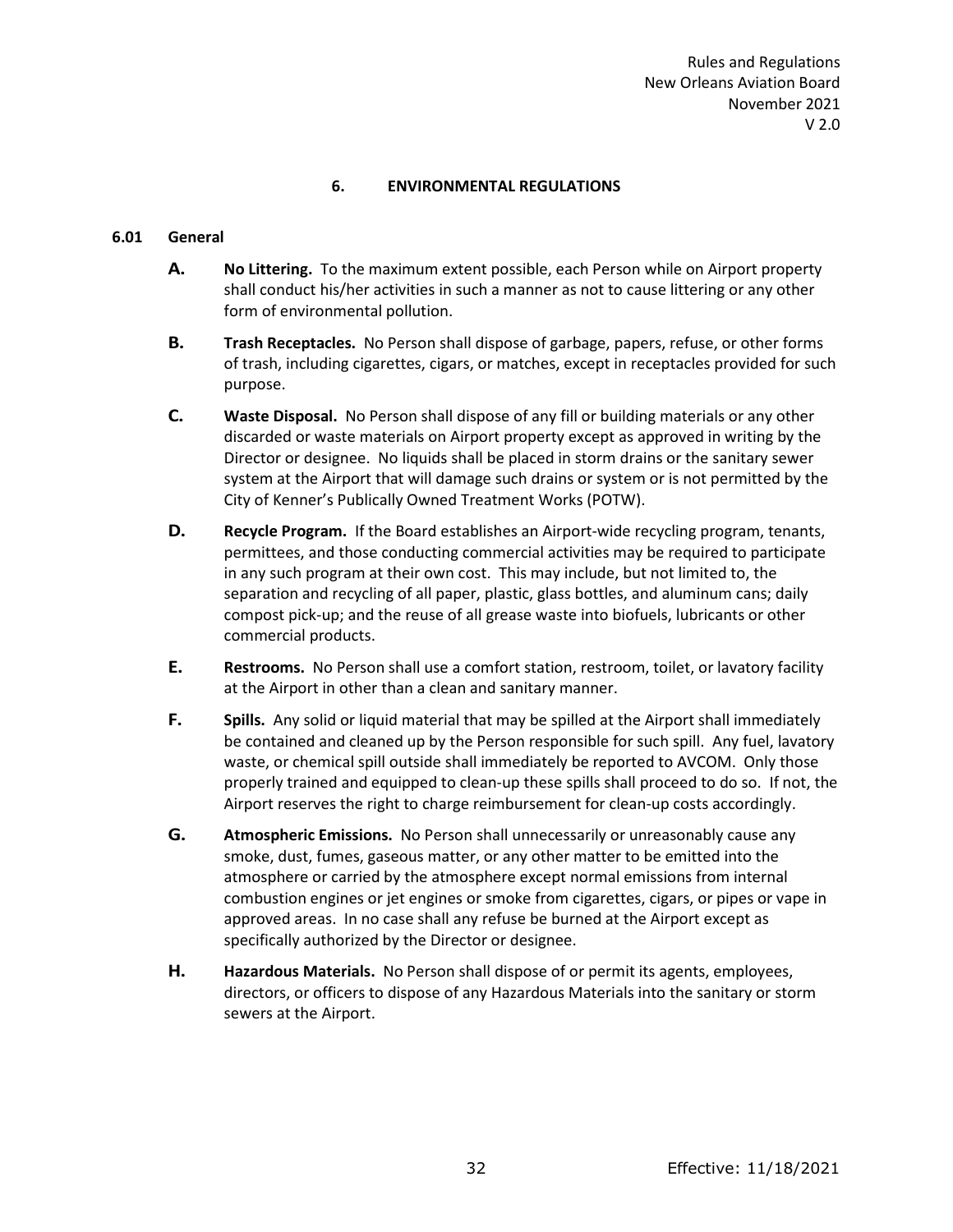#### **6.02 Aircraft Deicing**

- **A.** Use of chemical substances for the purpose of removing snow and/or ice shall comply with all regulatory measures currently in effect.
- **B.** Prior to beginning any aircraft deicing, the airline, tenant or contractor conducting the deicing operation shall notify the Airport Operations, they are beginning deicing operations. This event notification is required at the beginning of each event.
- **C.** Aircraft shall be positioned in such a manner that the spray from performing deicing operations does not contaminate other vehicles or people.
- **D.** Deicing Pads:
	- 1. All aircraft deicing within the terminal area must be performed on an Airport approved deicing pad.
	- 2. Upon completion of deicing operations, the Airport shall collect any residual and/or standing deicing products on the surface. All materials collected, shall be disposed of or recycled in accordance with the federal, state and local requirements.
- **E.** Each Airline, tenant, permittee, or contractor must report quantities and types of aircraft deicing fluids used to the Airport's Environmental Office annually; The lessee or permittee is responsible for this and all reports to be filed, regardless if they are using a contractor to perform the services.

# **6.03 International Trash**

Any trash, refuse, garbage, food, other perishable items, plants, cut flowers, or other materials regulated under 9 CFR 94.5 on an aircraft arriving from a location outside of the United States, except Canada, shall be processed and disposed of in the Airport incinerator. All Airlines, flight crew, ground handlers shall comply with this section and submit all items to be incinerated, per U.S. Customs and Border Protection applicable regulations.

#### **6.04 Observance of Environmental Laws**

All Persons shall at all times while on the Airport observe and comply with all Environmental Laws.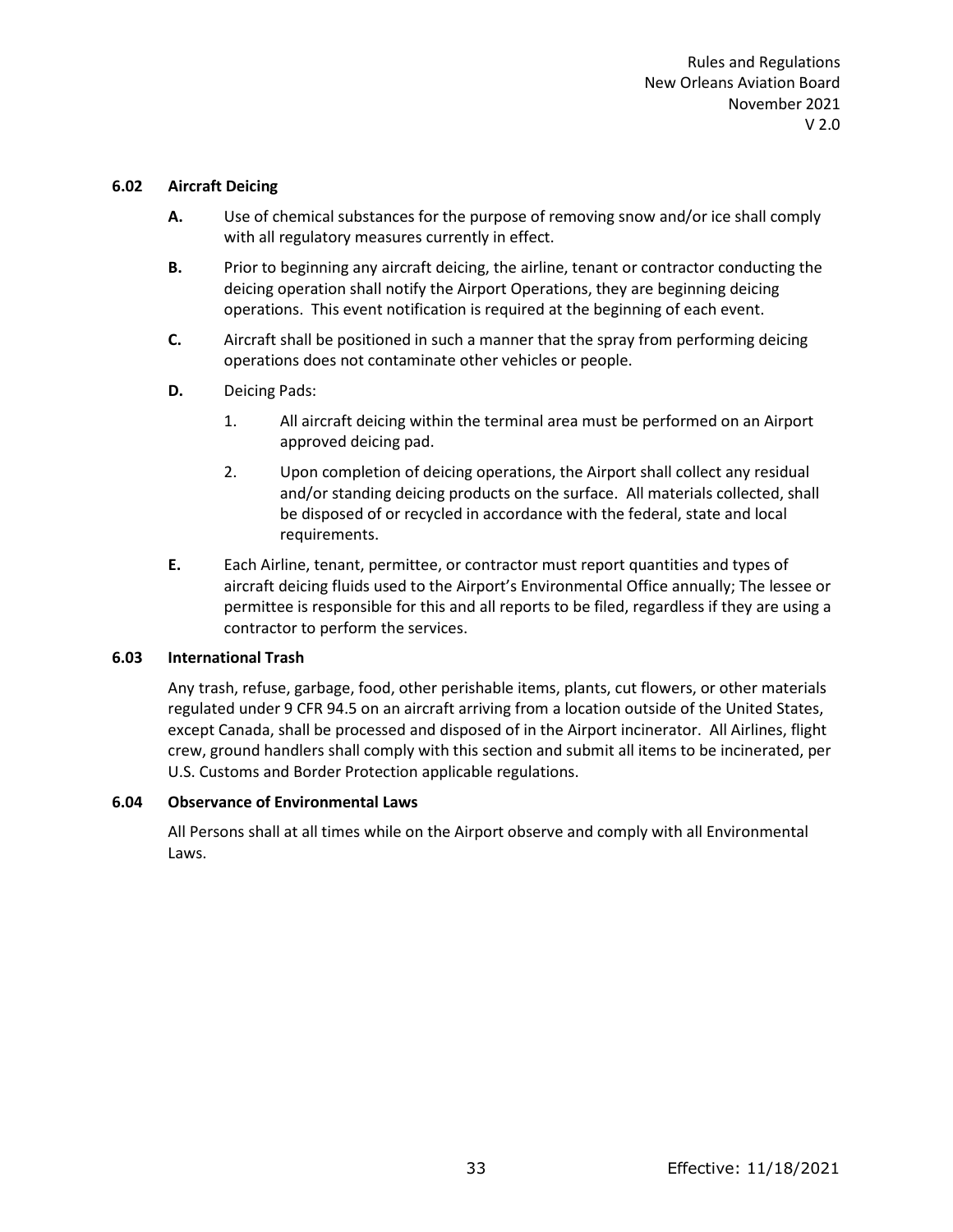# **7. FIRE AND SAFETY REGULATIONS**

## **7.01 General**

- **A. Exercise Care.** All Persons using the Airport or the facilities of the Airport shall exercise the utmost care to guard against fire and injury to Persons or property.
- **B. Reporting.** Any detected fire or safety hazards shall be immediately reported to AVCOM.
- **C. Access.** Aircraft, Motor Vehicles, mobile equipment, power units, mobile ramps, or associated equipment shall not be located so as to prevent free access to and the normal use of fire hydrants, gates, doors, or passageways.
- **D. Applicable Codes.** All applicable codes, standards, and recommended practices of the National Fire Protection Association (NFPA), the City of Kenner Fire Code, and the provisions of FAR Part 139 now in existence or hereafter promulgated and not in conflict herewith are hereby adopted by reference as part of these Rules and Regulations.

## **7.02 Aircraft Fueling**

- **A.** Bonding.
	- **1.** Prior to making any fueling connection to the aircraft, the fueling equipment shall be bonded to the aircraft by use of a cable, thus providing a conductive path to equalize the potential between the fueling equipment and the aircraft. The bond shall be maintained until fueling connections have been removed, thus allowing separated charges that could be generated during the operation to reunite.
	- **2.** In addition to the above, where fueling overwing, the nozzle shall be bonded with a nozzle bond cable having a clip or plug to a metallic component of the aircraft that is metallically connected to the tank filler port. The bond connection shall be made before the filler cap is removed. If there is no plug receptacle or means for attaching a clip, the operator shall touch the filler cap with the nozzle spout before removing the cap in order to equalize the potential between the nozzle and the filler port. The spout shall be kept in contact with the filler neck until the fueling is completed.
	- **3.** Where a funnel is used in aircraft fueling, it shall be kept in contact with the filler neck as well as the fueling nozzle spout or the supply container to avoid the possibility of a spark at the fill opening. Only metal funnels shall be used.
	- **4.** Where a hydrant servicer or cart is used for fueling, the hydrant coupler shall be connected to the hydrant system prior to bonding the fuel equipment to the aircraft.
	- **5.** Bonding and fueling connections shall be disconnected in the reverse order of connection.
	- **6.** Conductive hose shall be used to prevent electrostatic discharge but shall not be used to accomplish required bonding.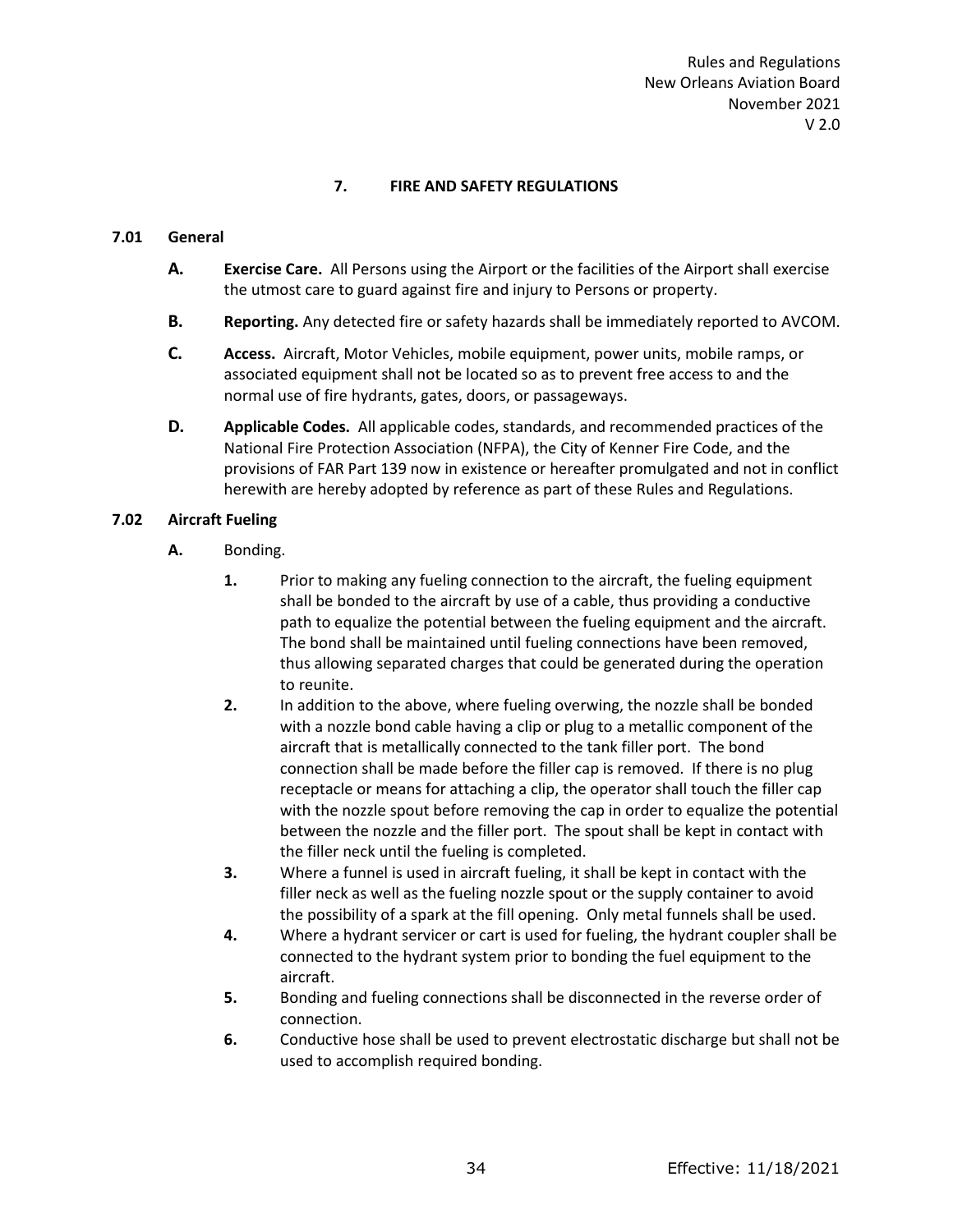- **B. Grounding** during aircraft fueling or refueler loading is no long required, but is encouraged. (See NFPA 77, Recommended Practice on Static Electricity).
- **C. Engines Running.** An Aircraft shall not be fueled or defueled while one or more of its engines are running or being warmed by external heat. In an emergency situation whereby the onboard auxiliary power unit is inoperative and in the absence of suitable ground support equipment, a jet engine mounted on the rear of the Aircraft or on the wing opposite from the fueling location may be operated provided:
	- **1.** The operation follows procedures published by the operator to assure the safety of the operation.
	- **2.** The Airport Operations Office is notified.
	- **3.** The Airport Fire Department is positioned on standby watch at the Aircraft involved.
- **D. No Inside Fueling.** Aircraft shall not be fueled or defueled while inside any building or structure.
- **E. Hydrant Fueling Services.** Fueling hydrants and fueling pits that are recessed below a ramp or apron surface and are subject to vehicle or aircraft traffic shall be fitted with a cover designed to sustain the load of vehicles or aircraft that taxi over all or part of them.

Fueling hydrants, cabinets, and pits shall be located at least 15.2 m (50 ft) from any terminal building, hangar, service building, or enclosed passenger concourse (other than loading bridges).

During fuel transfer operations, one fire extinguisher having a rating of at least 40-B:C and a minimum capacity of 9.0 kg (20 lb) of dry chemical agency shall be installed on each hydrant fueling servicing cart.

- **F. Truck Parking.** Fuel trucks, whether loaded or empty, shall not enter hangars and shall not be parked unattended within a distance of fifty (50) feet of the Terminal Building, hangars, paint and dope shops, fuel storage systems, or other critical installations.
- **G. Drain System.** No fuel, grease, oil, dopes (cellulose nitrate or cellulose acetate dissolved in volatile flammable solvents), paints, solvents, acid, flammable liquids, or contaminants of any kind shall be allowed to flow into or be placed in any Airport sanitary or storm drain system.
- **H. Cleanup.** Any Person, including Aircraft operators, causing the overflowing or spilling of fuel, oil, grease, or other contaminants anywhere on the Airport shall be responsible for ensuring the immediate cleanup of such spillage. In the event of failure or refusal to comply with such cleanup, the spillage will be cleaned up by the Aviation Board at the responsible party's expense and in accordance with the Standard Operating Procedures established for such situations.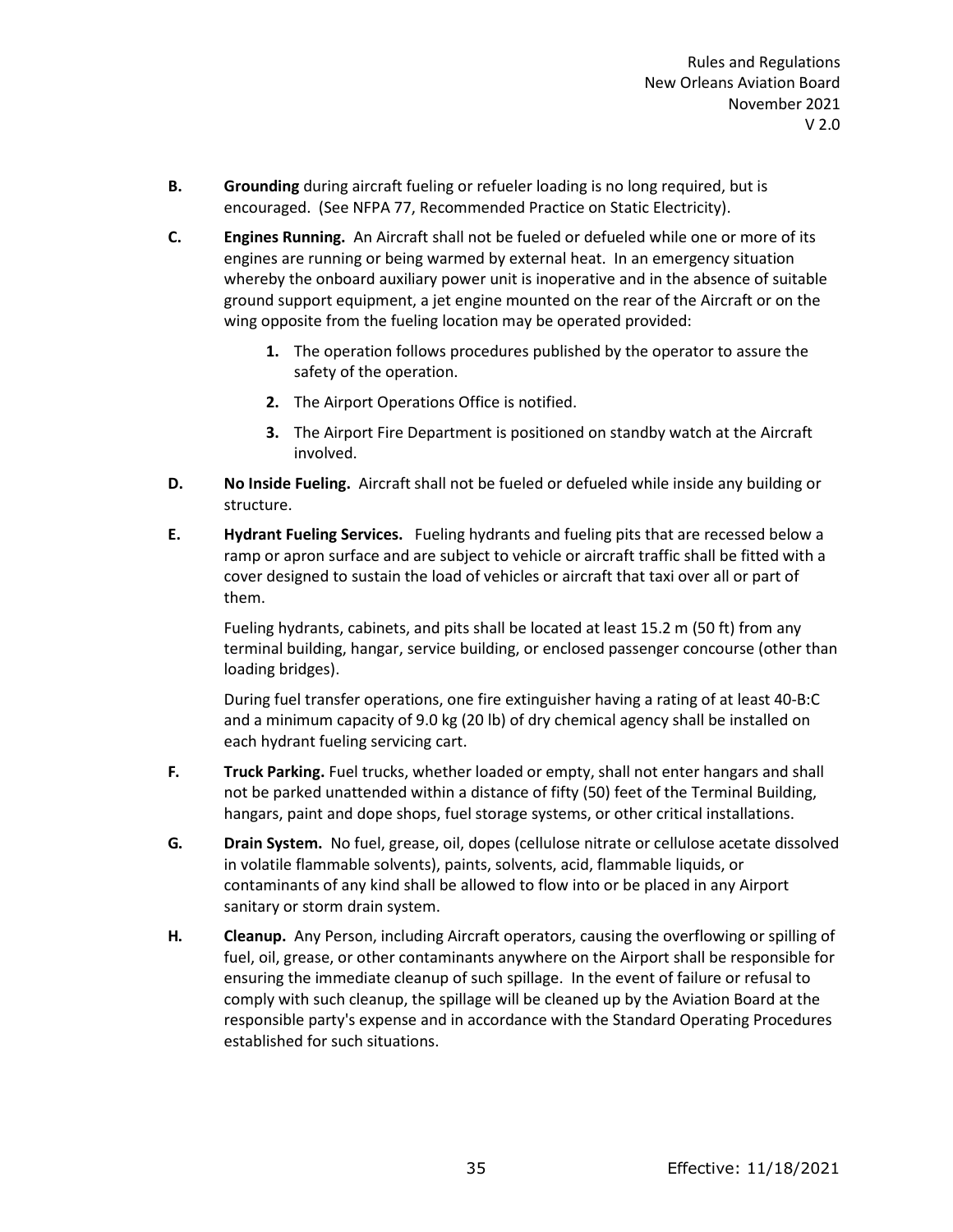- **I. Reporting.** All spillages of fuel shall immediately be reported to the Control Tower and AVCOM. Where there is no apparent presence of fire, Aircraft, fuel delivery devices, and other vehicles shall not be moved or operated in the vicinity of the spill until the spill is dispersed or removed. A fire guard shall be promptly posted.
- **J. Passengers Present.** No Aircraft shall be fueled or defueled while passengers are on board unless a passenger loading bridge is in place at the cabin door of the Aircraft, the door is open, and a cabin attendant is at or near the cabin door.
- **K. Grounding.** Prior to the fueling and defueling of Aircraft, the Aircraft and the fuel transfer apparatus shall be adequately grounded in proper sequence.
- **L. Maintenance.** Each hose, funnel, or apparatus used in fueling or defueling Aircraft shall be maintained in good condition and must be properly grounded to prevent ignition of volatile liquids.
- **M. Guidance Required.** No fueler shall be backed within twenty (20) feet of an Aircraft unless a Person is posted to assist or guide
- **N. Fire.** If a fire occurs in the fuel delivery device while an Aircraft is being fueled, fueling shall be discontinued immediately and all emergency valves and dome covers shall be shut down immediately. The Control Tower and AVCOM shall immediately be informed of any such fire.
- **O. Fuel Transfer.** No fuel vehicle designed for or employed in the transportation of fuel shall be operated on the Air Operations Area at any time without prior permission from the Director or designee and proper escort.
- **P. Fuel Tenders.** Only hydrant transfer vehicles, jet fuel tenders, and aviation gasoline tenders are allowed to engage in fueling on the Air Operations Area. All such vehicles shall enter into a written contract with the Aviation Board as to the specific areas of operation on the Air Operations Area prior to beginning operation.
- **Q. Fire Extinguishing Equipment.** No Person shall engage in Aircraft fueling or defueling operations without adequate fire extinguishing equipment readily accessible at the point of fueling in compliance with the Applicable Codes (See 7.01 D above).
- **R. Fuel Tender Parking Areas.** Parking areas for Aviation Board approved Aircraft fuel tenders shall be arranged so as to:
	- **1.** Facilitate dispersal of the vehicles in the event of an emergency.
	- **2.** Provide at least ten (10) feet of clear space between parked vehicles for accessibility for fire control purposes.
	- **3.** Prevent any leakage from draining to an adjacent building.
	- **4.** Minimize exposure to damage from out-of-control Aircraft.
	- **5.** Provide at least fifty (50) feet from the Terminal Building, air cargo buildings, Aircraft hangars, or other Airport structures housing the public that has windows or doors in the exposed walls.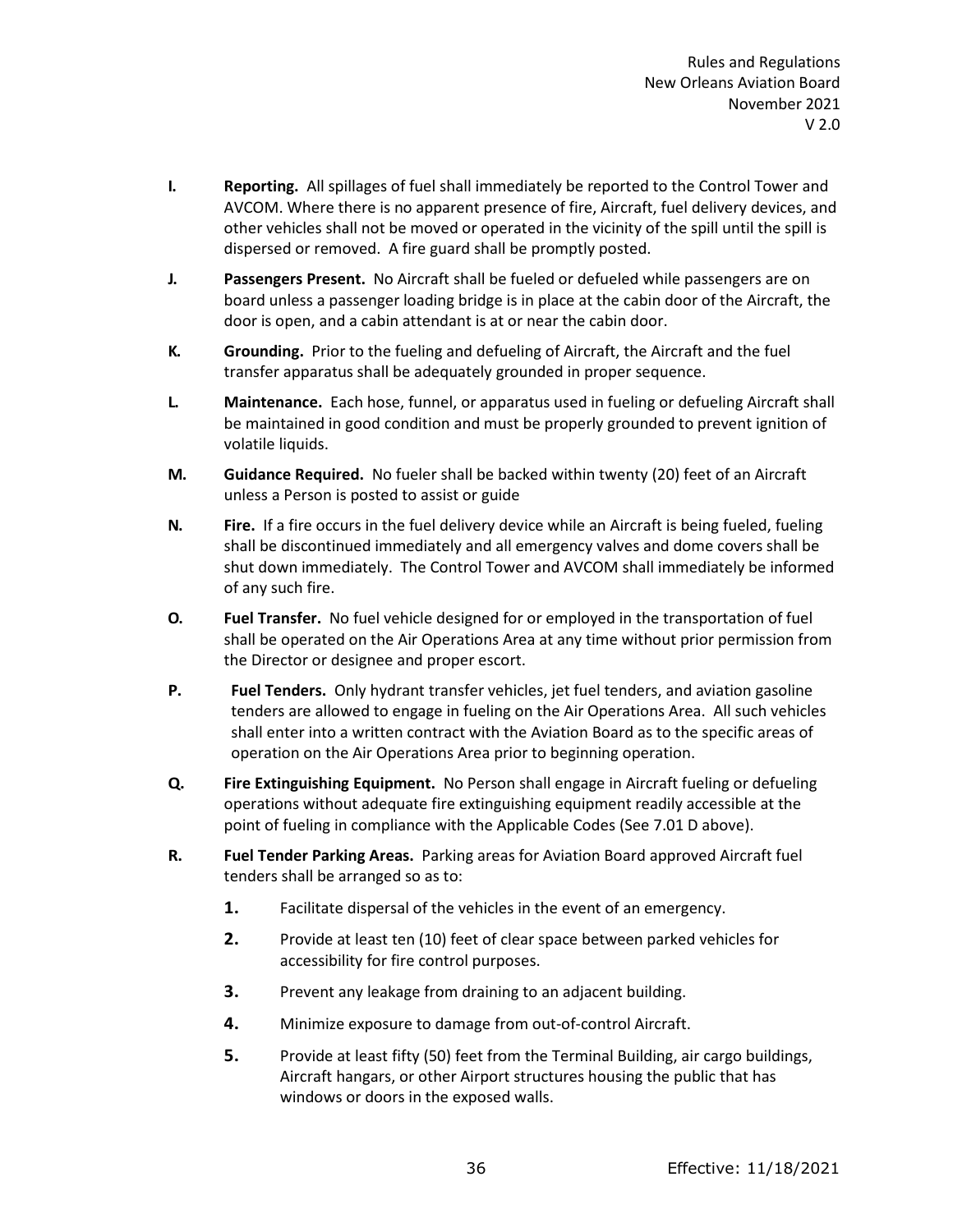- **S. Engine Startup.** No Person shall start the engine of an Aircraft on the Airport if there is any gasoline or other volatile fluid on the ground within the vicinity of the Aircraft.
- **T. Electrical Equipment.** No Person shall operate a radio transmitter or receiver, or switch electrical equipment on or off, in an Aircraft while it is being fueled or defueled.
- **U. Distance from Aircraft.** No Person other than those engaged in the fueling, servicing, or operation of an Aircraft shall be permitted within one-hundred (100) feet of an Aircraft during fueling or defueling, except as otherwise provided for in these Rules and Regulations.
- **V. Thunderstorm Activity.** Fueling or defueling operations shall not be conducted during periods of intense thunderstorm activity in the immediate vicinity of the Airport.
- **W. Positioning of Service Vehicles.** Aircraft fuel servicing vehicles shall be positioned as follows during fueling operations:
	- **1.** Aircraft fuel servicing vehicles shall be positioned so that they can be moved promptly after all Aircraft fuel hoses have been disconnected and stowed.
	- **2.** During over-wing fueling or where Aircraft fuel system vents are located on the upper wing surface, the propulsion or pumping engine of Aircraft fuel servicing vehicles shall not be positioned so that the vented fuel would flow near these engines. Aircraft fuel servicing vehicles shall not be positioned under the wing of Aircraft within a ten (10) foot radius of Aircraft fuel system vent openings.
	- **3.** Operators shall set the hand brake on fuel servicing vehicles before leaving the vehicle cab. Chocks shall be used whenever the operator is not inside the cab of the fuel servicing vehicle.
	- **4.** Fueling vehicles shall not be left unattended at any time with the engine running.
- **X. Trained Fuelers.** Aircraft fueling operations shall not be conducted unless fully trained and qualified employees are available, one of whom must be stationed at all times adjacent to the fuel servicing vehicle in use and actively monitoring the fueling process.

# **7.03 Smoking Regulations**

**A.** Smoking or carrying lighted smoking materials or striking matches or vaping or other flame lighting devices shall not be permitted within fifty (50) feet of a fuel tank truck or car while it is being loaded or unloaded; within 50 feet of a flammable liquid spill; in any area on the Airport where smoking or vaping is prohibited by the Director or designee by means of posted signs; in any hangar, shops, or other buildings in which flammable liquids are stored or used except in cases where specifically approved smoking rooms have been constructed for that purpose. All ashtrays and cigarette lighters shall be removed from fueling vehicles. Aircraft fuel servicing personnel shall not have on their Person lighters or matches while performing fuel servicing operations or within the fuel servicing vehicles at any time.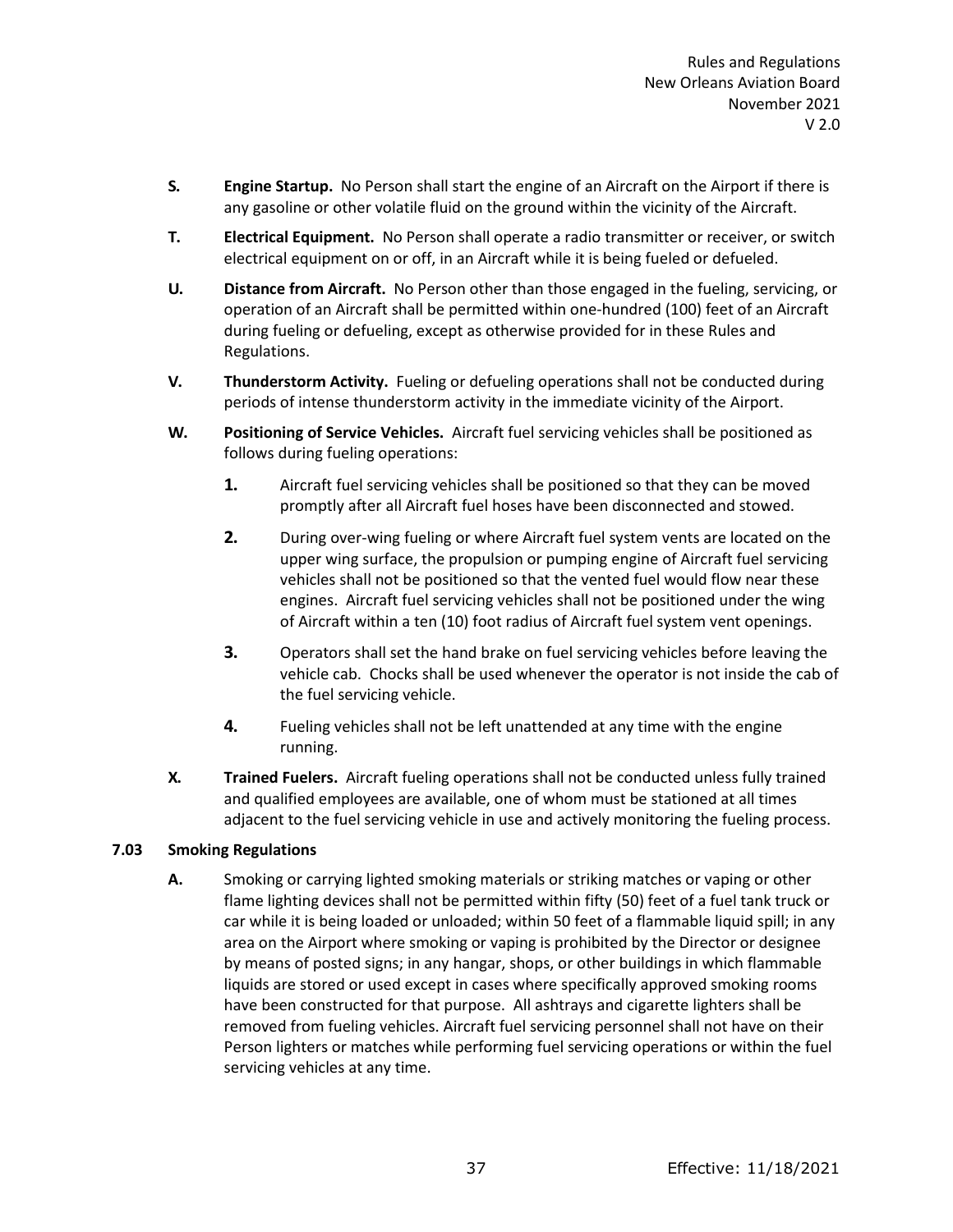- **B.** No Person shall light, smoke, or vape any tobacco product such as cigarettes, cigars, pipes, electronic cigarettes, tobacco vaporizers, or any other similar product or device within the Terminal Building, any other Airport Building, private offices, restaurants, shops, employee break rooms, restrooms, elevators, or within the immediate vicinity of building entrances.
- **C.** Smoking and vaping may take place in designated areas only. Smoking and vaping is prohibited on the AOA.
- **D.** Tobacco products must be completely extinguished after use and disposed of in designated tobacco product receptacles. In no circumstances may tobacco products with emitting residual heat be disposed of in any trash can, planter, storm drain, or other unsuitable location.

## **7.04 Open Flame Operations**

- **A. Prior Approval Required.** No Person shall conduct any open flame operations on the Airport without first obtaining approval of the Director, ARFF Fire Chief or on duty ARFF Fire Captain. Open flame operations include welding, cutting torches, and hot work.
- **B. Prohibitions.** Outdoor cooking including but not limited to barbeques, fish fry, and seafood boils are prohibited.
- **C. Restrictions.** Lead and carbon burning, fusion gas and electric welding, blow-torch work, reservoir repairs, engine testing, battery charging, and all operations involving open flames shall be restricted to the repair shop sections, which shall be removed from storage sections. During such operations, all doors and openings to the storage section shall be closed to separate the shop from the storage section.

## **7.05 Leasehold and Permit Space Housekeeping**

All Persons occupying space at the Airport shall keep the space allotted to them free from rubbish and accumulation of any material. Only Occupational Safety and Health Administration (OSHA) approved boxes, crates, paint or varnish cans, bottles, or containers shall be stored, and all floors shall be kept clean and free from fuel and oil. The use of volatile or flammable solvents for cleaning purposes is prohibited. Approved metal receptacles with a self-extinguishing cover shall be used for the storage of oily waste rags and similar material. The contents of these receptacles shall be removed daily by Persons occupying the space; drip pans shall be placed under engines and kept clean at all times, and clothes lockers shall be constructed of metal or fire-resistant material.

## **7.06 Storage of Materials**

- **A. Applicable Codes.** No Person shall keep or store material or equipment in such a manner as to constitute a fire hazard or be in violation of applicable NFPA codes, standards, and recommended practices, City of Kenner codes, City of New Orleans codes, or Airport Standard Operating Procedures.
- **B. Flammable Materials.** Gasoline, kerosene, ethyl, jet fuel, aviation gasoline, ether, or other flammable gases or liquids, including those used in connection with the process of "doping," shall be stored in accordance with the applicable codes, standards, and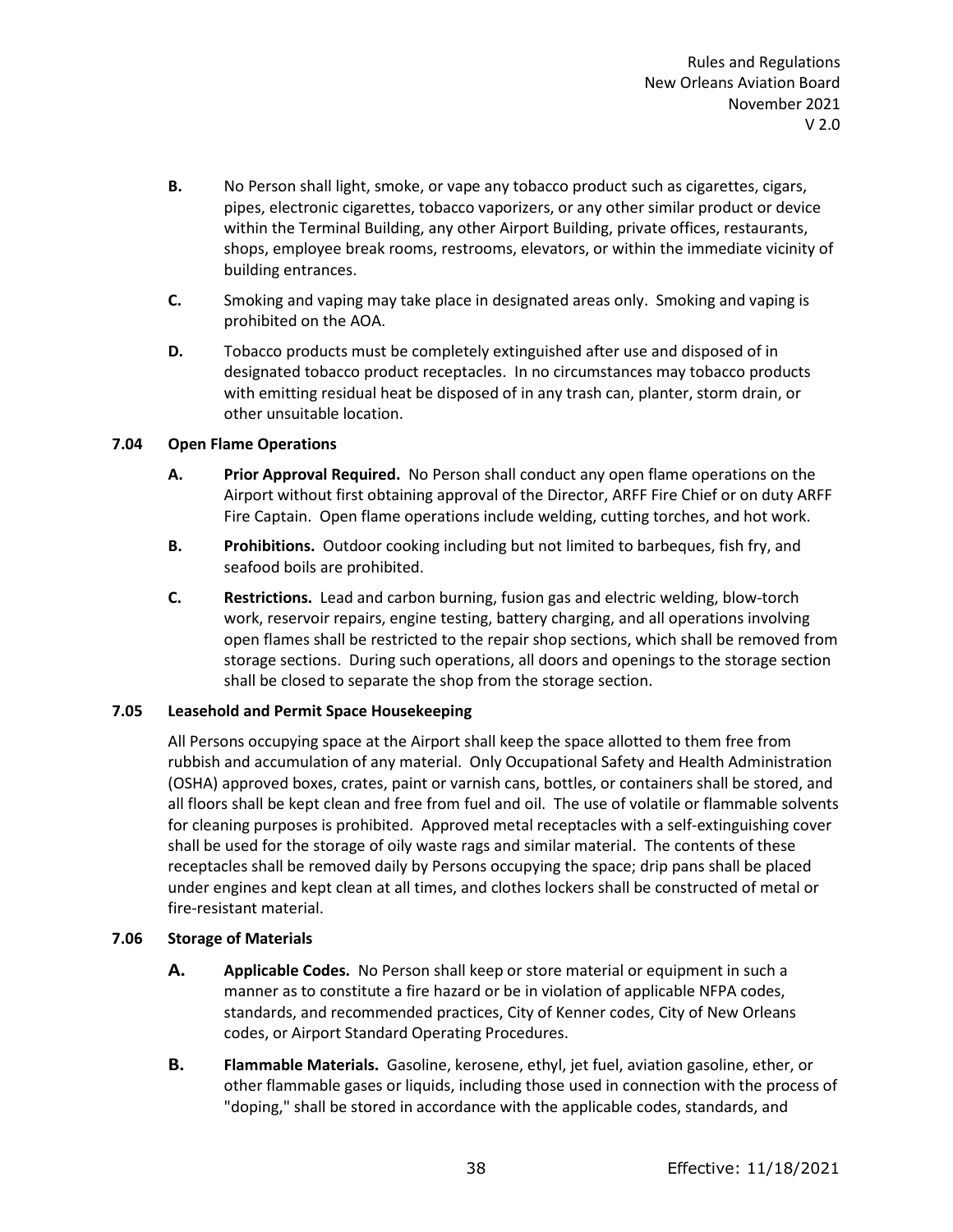recommended practices of NFPA. Buildings shall be provided with suitable firefighting equipment and first aid equipment.

**C. Lubricating Oils.** No Person shall keep, transport, or store lubricating oils on the Airport except in containers and receptacles designed for such purpose and in areas specifically approved for such storage in compliance with the applicable codes, standards, recommended practices of NFPA, FAA regulations, City of Kenner codes, and City of New Orleans codes.

## **7.07 Hazardous Materials**

- **A.** Hazardous materials (a.k.a dangerous goods) sent using commercial transportation must comply with [Hazardous Materials Regulations, 49 CFR Parts 171-179.](http://ecfr.gpoaccess.gov/cgi/t/text/text-idx?sid=32c9d6e43c050d0c1668f98ddffc2f54&c=ecfr&tpl=/ecfrbrowse/Title49/49cfrv2_02.tpl) These regulations apply to those who offer, accept, or carry hazardous materials to, from, within, and across the United States.
- **B.** No Person shall keep, transport, handle, or store on the Airport any hazardous cargo, explosives, or other hazardous articles that are barred from transportation by civil aircraft in the United States under 49 CFR Parts 171-179.
- **C. Shipment.** No Person may offer, and no Person may knowingly accept, any hazardous article for shipment at the Airport unless the shipment is handled and stored in full compliance with 49 CFR Parts 171-179.
- **D. Responsible Persons**. Any Person engaged in transporting hazardous articles shall designate personnel at the Airport authorized and responsible for receiving and handling such shipments in compliance with the prescribed regulations.
- **E. Storage.** Any Person engaged in the transportation of hazardous articles shall provide storage facilities that reasonably ensure against unauthorized access, exposure to Persons, or damage to shipments while on the Airport.

## **7.08 Motorized Ground Equipment around Aircraft**

No Person shall park motorized ground equipment near Aircraft in such a manner as to prevent it or other ground equipment from being readily driven or towed away from the Aircraft in the event of an emergency.

## **7.09 Operating Motor Vehicles in Hangars**

No Person shall operate a Motor Vehicle in any hangar occupied by an Aircraft unless the Motor Vehicle's exhaust is protected by screens or baffles as recommended by the NFPA.

## **7.10 Grounding Aircraft in Hangars**

No Person shall park an Aircraft in any hangar or other structure on the Airport unless said Aircraft is grounded in accordance with the requirements of the FAA and NFPA standards.

## **7.11 Aircraft Electrical Systems**

Radio transmitters and similar equipment in Aircraft shall not be tested or operated within a hangar with dynamotors running unless all parts of the antenna system are at least one (1) foot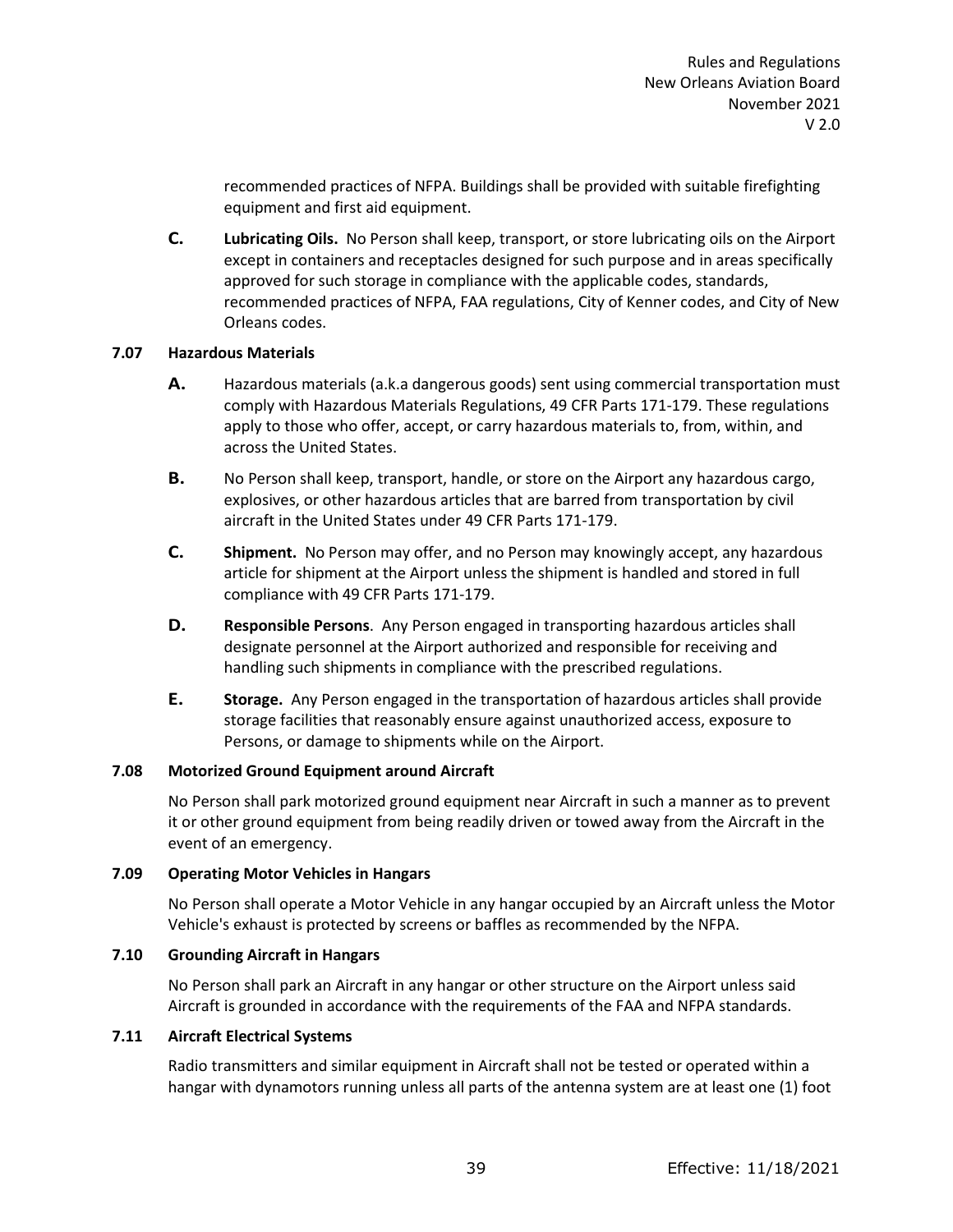removed from any other object. No Aircraft shall be placed at any time so that any fabriccovered surface is within one (1) foot of an antenna system.

# **7.12 Electrical Equipment and Lighting Systems**

- **A. Equipment Use within Hangars.** Vapor- or explosion-proof electrical equipment and lighting systems shall be used exclusively within hangars or maintenance shelters. No portable lamp assembly shall be used without a proper protective guard or shield over such lamp assembly to prevent breakage.
- **B. Turn Equipment Off.** All power-operated equipment or electrical devices shall be turned off when not in use.
- **C. Disconnect Power Source.** Prior to any work being done on the electrical system of any Aircraft within any hangar or structure, the electrical system of such Aircraft shall be deenergized by disconnecting the battery or power source.

# **7.13 Heating Hangars**

Heat in any hangar may only be provided by approved systems or devices as listed by Underwriters Laboratories, Inc., as suitable for use in Aircraft hangars and shall be installed in the manner prescribed by Underwriters Laboratories, Inc.

# **7.14 Use of Cleaning Fluids**

Aircraft parts and other equipment shall preferably be cleaned with nonflammable cleaning agents or solvents. When the use of flammable solvents cannot be avoided, only liquids having flash points in excess of one-hundred degrees Fahrenheit (100°F) shall be used and special precautions shall be taken to eliminate ignition sources in compliance with good practice recommendations of the NFPA.

## **7.15 Containers**

- **A. Uncovered Trash Containers.** No tenant, lessee, permitee, concessionaire, or agent thereof doing business on the Airport may keep uncovered trash containers adjacent to sidewalks, roads, or Apron areas of the Airport.
- **B. Uncovered Trash Vehicles.** No Person shall operate an uncovered vehicle to haul trash, dirt, or any other material on the Airport without prior permission of the Director or designee.
- **C. Spillage.** No Person shall spill dirt or any other materials from a vehicle operated on the Airport.

## **7.16 Aircraft Maintenance and Repair within Hangars**

**A. Hangar Storage Areas.** Aircraft repairs in storage areas of hangars shall be limited to inspections and replacements of parts and repairs incident thereto, provided such repairs do not involve appliances using open flames or heated parts.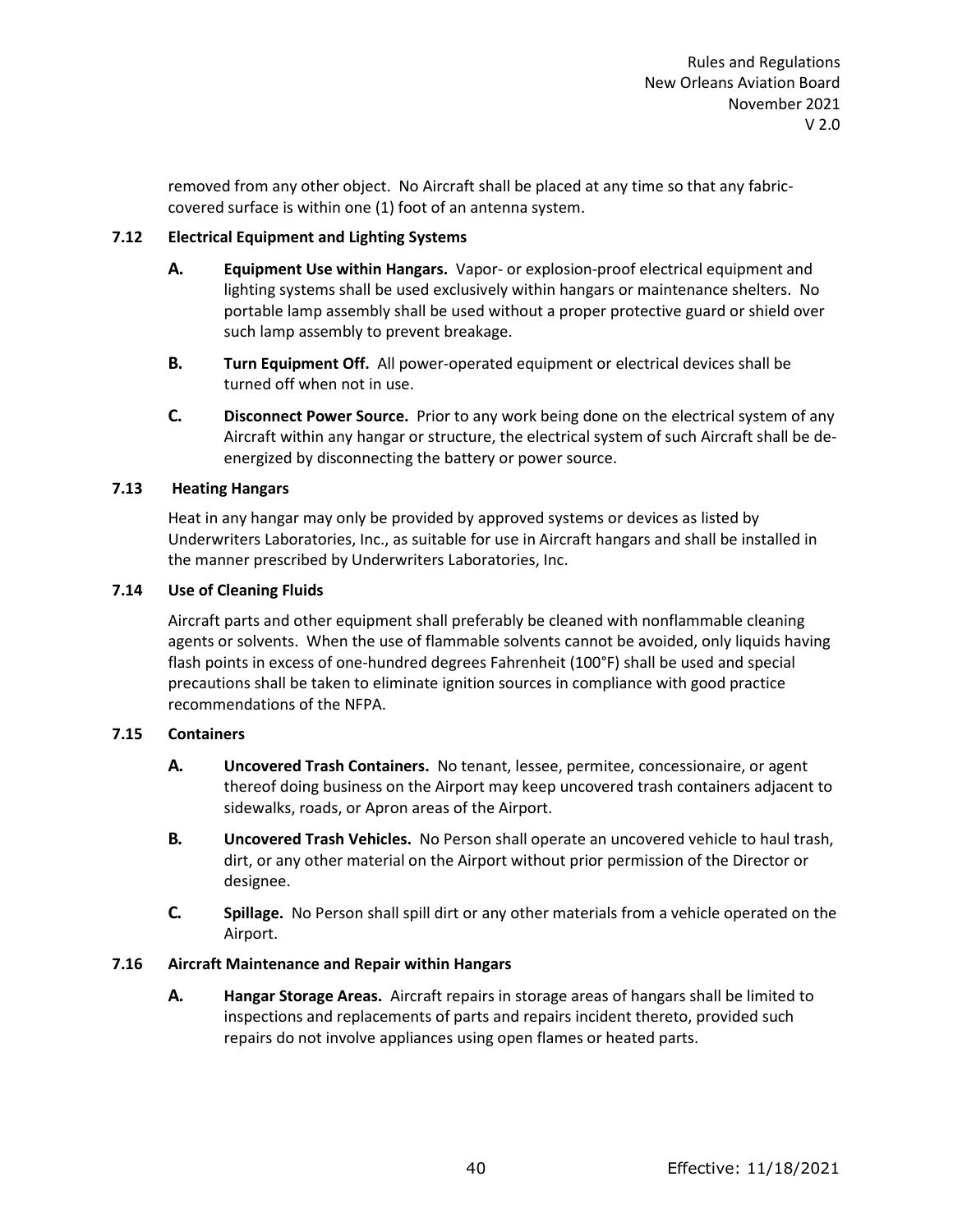**B. Operating Aircraft Engines.** The starting or operating of Aircraft engines inside any hangar is prohibited. Tractors with NFPA-approved exhaust systems must be used when moving planes within a hangar.

# **7.17 Doping, Spray Painting, and Paint Stripping**

- **A. Prohibitions.** The use of "dope" (cellulose nitrate or cellulose acetate dissolved in volatile flammable solvents) within any hangars is prohibited. The process of doping shall be carried out as set forth in NFPA Standards, City of Kenner codes, and City of New Orleans codes.
- **B. Adherence to Codes.** For paint, varnish, or lacquer spraying operations, the arrangement, construction, ventilation, and protection of spraying booths and the storage and handling of materials shall be in accordance with NFPA standards, City of Kenner codes, and City of New Orleans codes.

# **7.18 Fire Extinguishers**

- **A. Equipment Maintenance.** Fire extinguishing equipment at the Airport shall not be tampered with at any time or used for any purpose other than firefighting or fire prevention. All such equipment shall be maintained in accordance with NFPA standards. Tags showing the date of the last inspection shall be attached to each unit or records shall be kept showing the status of such equipment.
- **B. Provision of Equipment.** All tenants or permittees or lessees of hangars, Aircraft maintenance buildings, or shop facilities shall supply and maintain an adequate number of readily accessible fire extinguishers. Vehicles designed for the transport and transfer of fuel shall carry on board at least two (2) fire extinguishers, one (1) located on each side of the vehicle. Fuel servicing hydrant transfer vehicles shall carry on board at least 1 fire extinguisher. Extinguishers shall conform to applicable NFPA standards.

## **7.19 Powder-Activated Tools**

No Person shall use powder or explosive cartridge-activated tools or fastening devices anywhere on the Airport without prior written authorization from the Director or designee.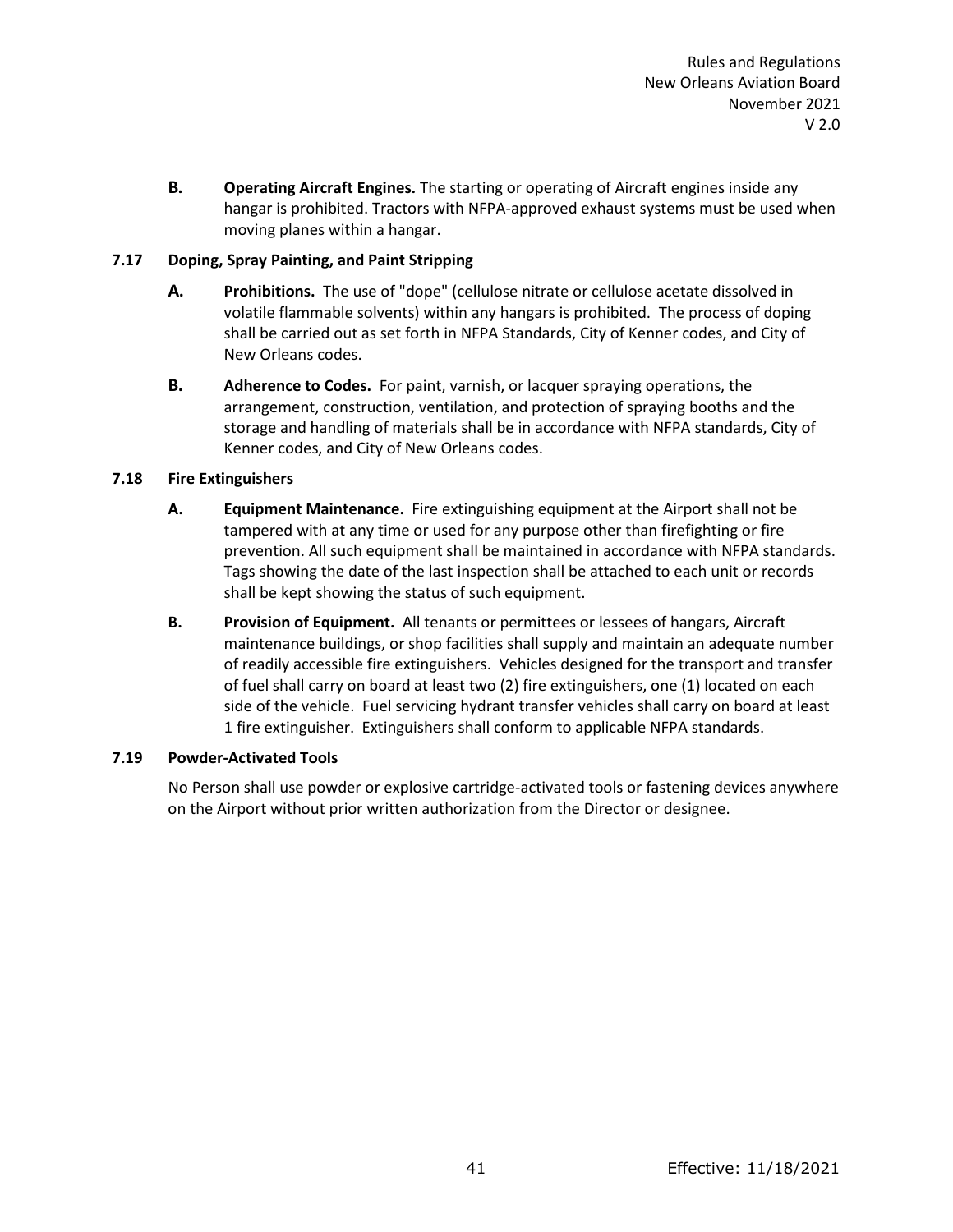# **8. AERONAUTICAL ACTIVITIES**

## **8.01 General**

**A. Applicable Regulations.** All aeronautical activities at the Airport and all flying of Aircraft departing from or arriving in the airspace above the Airport shall be conducted in accordance with the current applicable Federal Aviation Regulations, these Rules and Regulations, Airport Standard Operating Procedures, and Operational Directives issued by the Aviation Board, the Director, or designee and the directions of the Control Tower.

The pilot or other Person engaged in the operation of any Aircraft (except when subject to the direction or control for ground movement purposes of the FAA) on the surface of any landing area, taxiing area, ramp, or Aircraft parking and storage area must at all times comply with any lawful order, signal, or direction of the Director or designee. When operation of such Aircraft is controlled by lights, signs, mechanical or electrical signals, or pavement markings, such lights, signs, signals, and markings shall be obeyed unless the Director or designee directs otherwise.

**B. Hold Harmless.** The Aircraft owner, pilot, agent, or their duly authorized representative agrees to release or discharge the Aviation Board, its officers, and its employees of and from liability for any damage that may be suffered by any Aircraft and its equipment, and for personal injury or death, except where such damage, injury, or death is due solely to the negligence of the Aviation Board.

## **C. Negligent Operations Prohibited.**

- **1.** No Person shall operate an Aircraft at the Airport in a careless manner or in disregard of the rights and safety of others.
- **2.** All Persons using the Airport shall be held liable for any property damage caused by carelessness and negligence on or over the Airport. Any Aircraft being operated so as to cause such property damage may be retained in the custody of the Aviation Board and the Aviation Board may have a lien placed on said Aircraft until all charges for damages are paid. Any Person liable for such damage agrees to indemnify fully and to save and hold harmless the Aviation Board, its officers, and its employees from claims, liabilities, and causes of action of every kind, character, and nature and from all costs and fees (including attorney's fees) connected therewith, and from the expenses of the investigation thereof.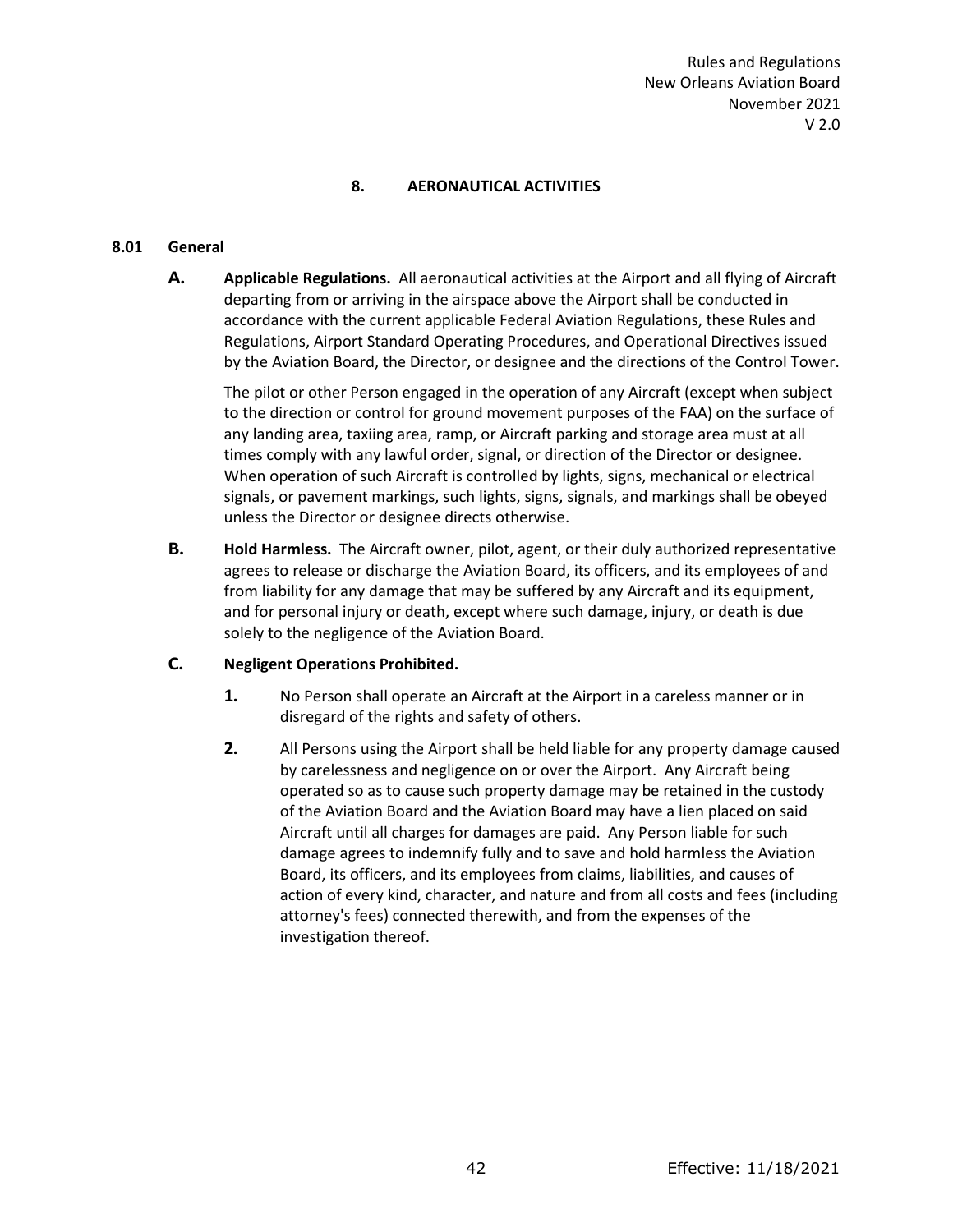**D. Denial of Use of Airport**. The Director or designee shall have the right at any time to close the Airport in its entirety or any portion thereof to air traffic, to delay or restrict any flight or other Aircraft operation, to direct refusal of takeoff permission to Aircraft, and to deny the use of the Airport or any portion thereof to any specified class of Aircraft or to any individual or group, when the Director or designee considers any such action to be necessary and desirable to avoid endangering Persons or property and to be consistent with the safe and proper operation of the Airport. In the event the Director or designee believes the condition of the Airport to be unsafe for landings or takeoffs, it shall be within their authority to issue, or cause to be issued, a NOTAM (Notice to Airmen) closing the Airport or any portion thereof.

Airport users who have not paid all applicable Airport fees when due may be denied the use of the Airport by the Director or designee.

# **E. Aircraft Emergencies or Accidents.**

- **1.** In the event of an Aircraft emergency, the Director or designee, in conjunction with the Aircraft owner/ operator, shall be the sole coordinating and governing agency for all concerned parties.
- **2.** The Director or designee shall have the responsibility of providing and designating access gates in the perimeter fencing of the Airport for use by aircraft rescue and firefighting equipment. The Director or designee shall have the right to deny access to the Airport to any Persons not directly connected with aircraft rescue and firefighting operations, including press, television, radio news, and other media reporters.
- **3.** Pedestrian traffic beyond any portion of the perimeter fencing of the Airport to the scene of an accident within the Airport is strictly prohibited.
- **4.** When by virtue of the kind, type, and mission of the Aircraft, it becomes necessary to provide security at the scene of an accident, the owner/operator of the Aircraft, or his/her duly authorized agent, shall be responsible for obtaining, providing, and maintaining its own security. When such need arises, the Director shall be informed prior to and after security has been provided. Security requirements shall not be used as a means to hinder or delay removal of the Aircraft from the accident scene on the Airport.
- **5.** The pilot or operator of any Aircraft involved in an accident on the Airport causing personal injury or property damage shall, in addition to all other reports required by other agencies, be required to make a prompt and complete report concerning said accident to the Airport. When a written report of an accident is required by Federal Aviation Regulations, a copy of such report may be submitted to the Director or designee in lieu of the report above. In either instance, the report shall be filed with the Airport within forty-eight (48) hours from the time of the accident.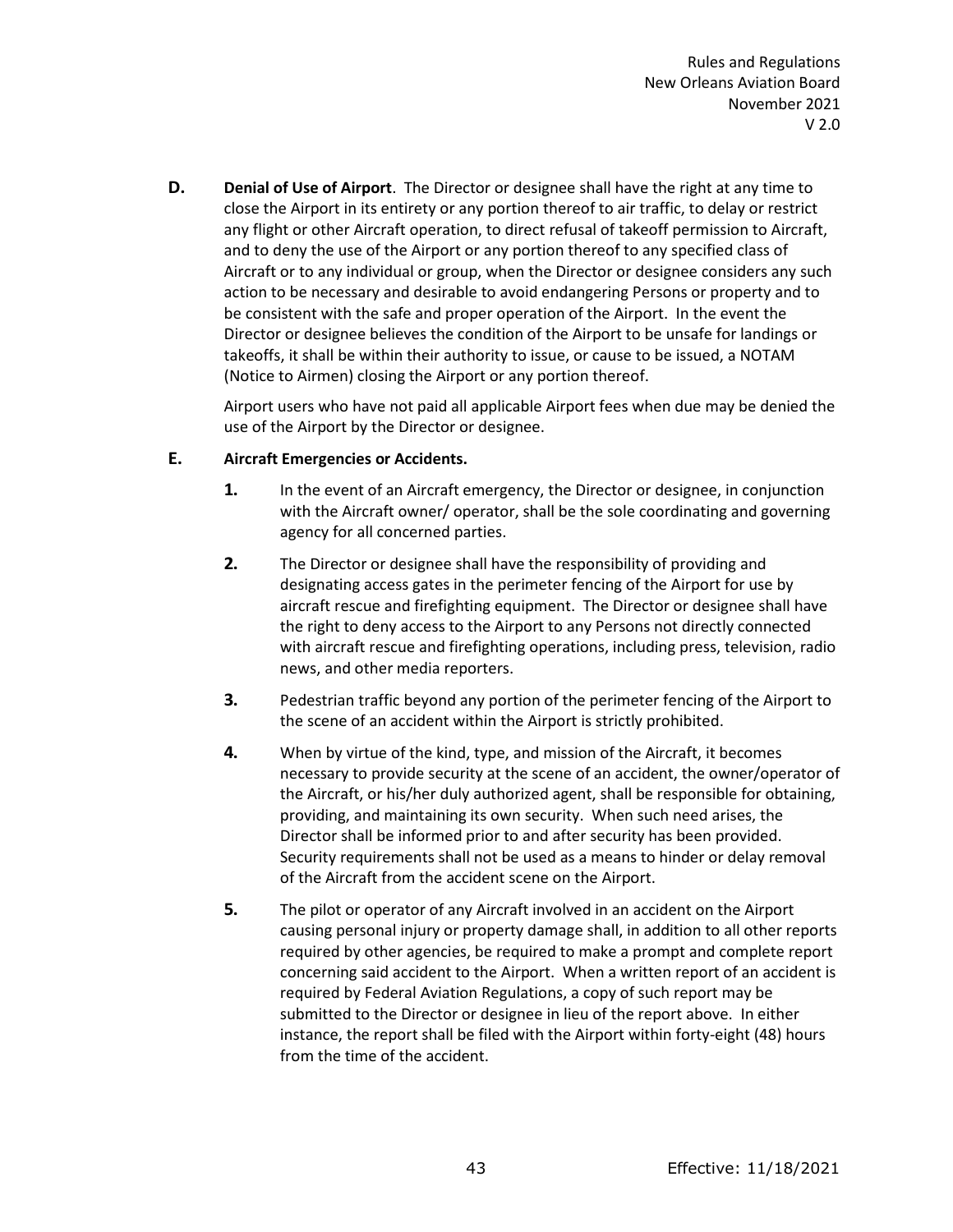- **F. Disabled Aircraft.** Aircraft operators shall be responsible for the prompt removal of their disabled Aircraft and all parts of such Aircraft at the Airport. All such removals of disabled Aircraft shall be in accordance with Federal Aviation Regulations, the direction of the Director or designee, and the Policies and Procedures Manual concerning Aircraft removal. In the event an Aircraft operator fails or refuses to comply with this regulation, such disabled Aircraft or any and all parts thereof may be removed by the Director or designee at the operator's expense and without liability for damage that may be incurred as a result of such removal.
- **G. Tampering with Aircraft.** No Person shall interfere or tamper with any Aircraft or put in motion such Aircraft, or use or remove any Aircraft, Aircraft parts, instruments, or tools without positive evidence of permission from the owner and investigating agencies thereof.

## **H. Cleaning, Maintenance, and Repair of Aircraft.**

- **1.** Aircraft or Aircraft engines, propellers, or other Aircraft equipment may only be maintained or repaired in areas specifically designated for such purposes by the Director or designee. No maintenance or repairs of Aircraft may be conducted at an Aviation Board controlled gate unless the specific approval of the Director or designee is obtained. Minor Aircraft maintenance or repairs may be conducted at gates leased to an airline by the airline leasing such gate.
- **2.** No Person shall clean, paint, wash, polish, or otherwise maintain an Aircraft or any component of an Aircraft other than in areas approved and in the manner designated by the Director or designee.
- **3.** All Persons engaged in the maintenance, repair, or servicing of an Aircraft shall do so in accordance with Federal Aviation Regulations, National Board of Fire Underwriters regulations, and laws of the State of Louisiana, City of Kenner, City of New Orleans, Jefferson Parish, the Aviation Board, and any other governmental agency having appropriate jurisdiction.
- **I. Radio Communications.** No Person shall operate an Aircraft at the Airport unless such Aircraft is equipped with a properly functioning two-way radio capable of communicating with the Control Tower in accordance with applicable Federal Aviation Regulations.
- **J. Certification of Aircraft and Licensing of Pilots.** All Aircraft operating at the Airport shall be certified or registered. All pilots using the Airport shall possess an appropriate pilot's license and unexpired medical certificate on their person in accordance with applicable Federal Aviation Regulations.
- **K. Registration of Aircraft.** The Director or designee may require from time to time and may designate, at his/her discretion, appropriate locations for the registration of general aviation pilots and Aircraft using the Airport, and such pilots shall comply with the requirements of such registration.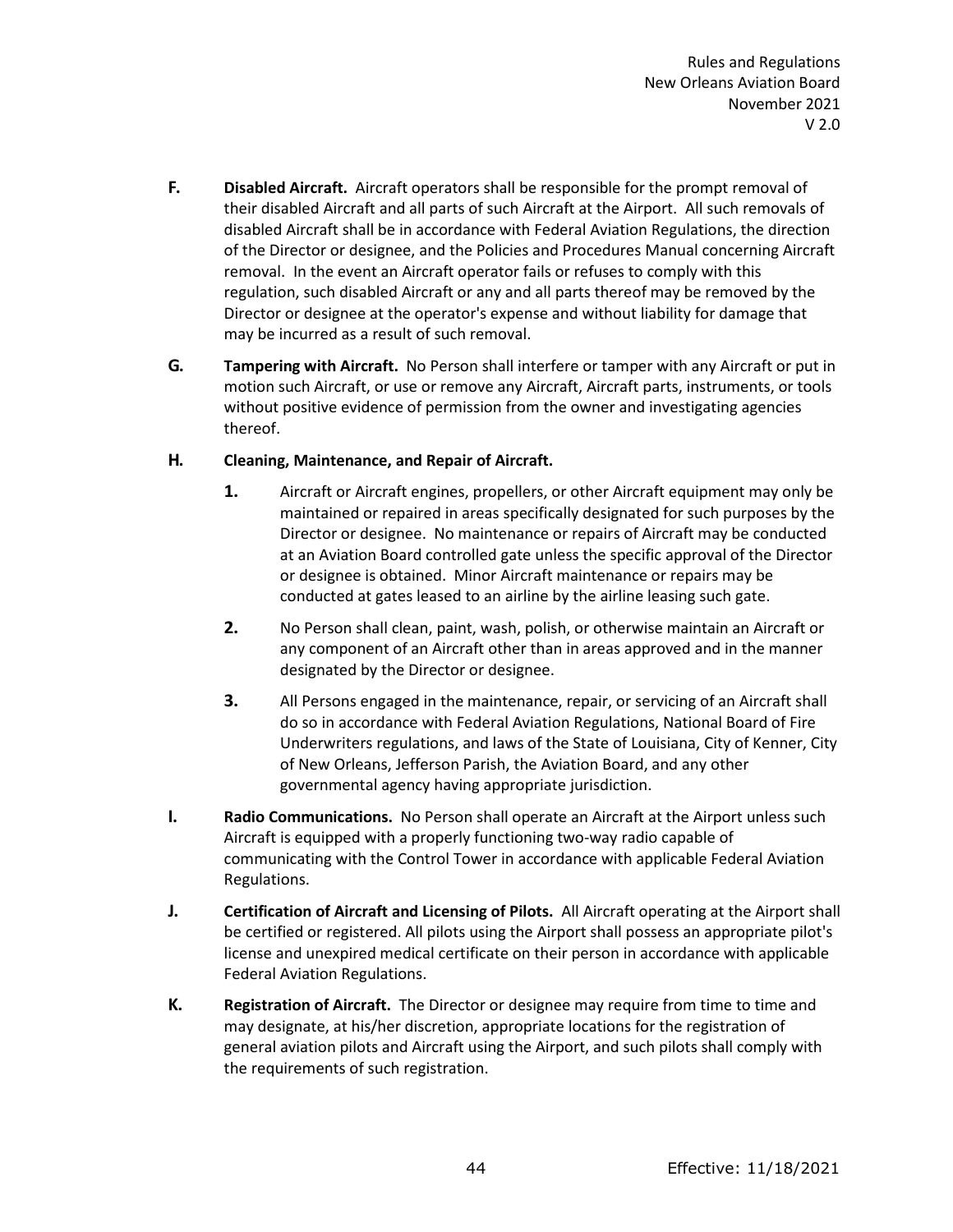- **L. Airport Facility Damage.** Any Person damaging a light fixture or turf surface by operation of a Motor Vehicle or Aircraft on Airport property shall be responsible for any costs required to repair the damage.
- **M. Payment of Fees.** The payment of rentals, fees, and charges for the use of Airport premises and facilities shall be made before takeoff. In lieu of such payment, satisfactory credit arrangements shall be made by the pilot or owner of an Aircraft with the Airport or such office as may be designated by the Director or designee before such pilot leaves the Airport.

Airport users who have not paid all applicable Airport fees when due may be denied the use of the Airport by the Director or designee.

## **8.02 Airport Operational Restrictions**

- **A. Use of Runways.** Unless contrary to Federal Aviation Regulations, the Director or designee shall have the authority to designate or restrict the use of runways at the Airport with respect to, but not limited to, the following types of operations:
	- **1.** Student pilot training
	- **2.** Training flights
	- **3.** Experimental flights
	- **4.** Equipment demonstration
	- **5.** Air shows
	- **6.** Compliance with FAR Part 36
	- **7.** Ultralight Aircraft
	- **8.** Motorless Aircraft
	- **9.** Unmanned Aerial Vehicles

Such designation or restriction will be established through the issuance of operational directives or minimum standards.

# **B. Takeoffs and Landings.**

- **1.** No Person shall cause an Aircraft to take off or land at the Airport except on a runway and in the direction assigned by the Control Tower. Helicopters shall operate in accordance with the directions of the Control Tower.
- **2.** No Person shall cause an Aircraft to take off or land on or from an unserviceable runway or on or from any ramp area or taxiway.
- **3.** No Person shall turn an Aircraft in order to reverse direction on a runway unless given specific instructions or authorization to do so by the Control Tower.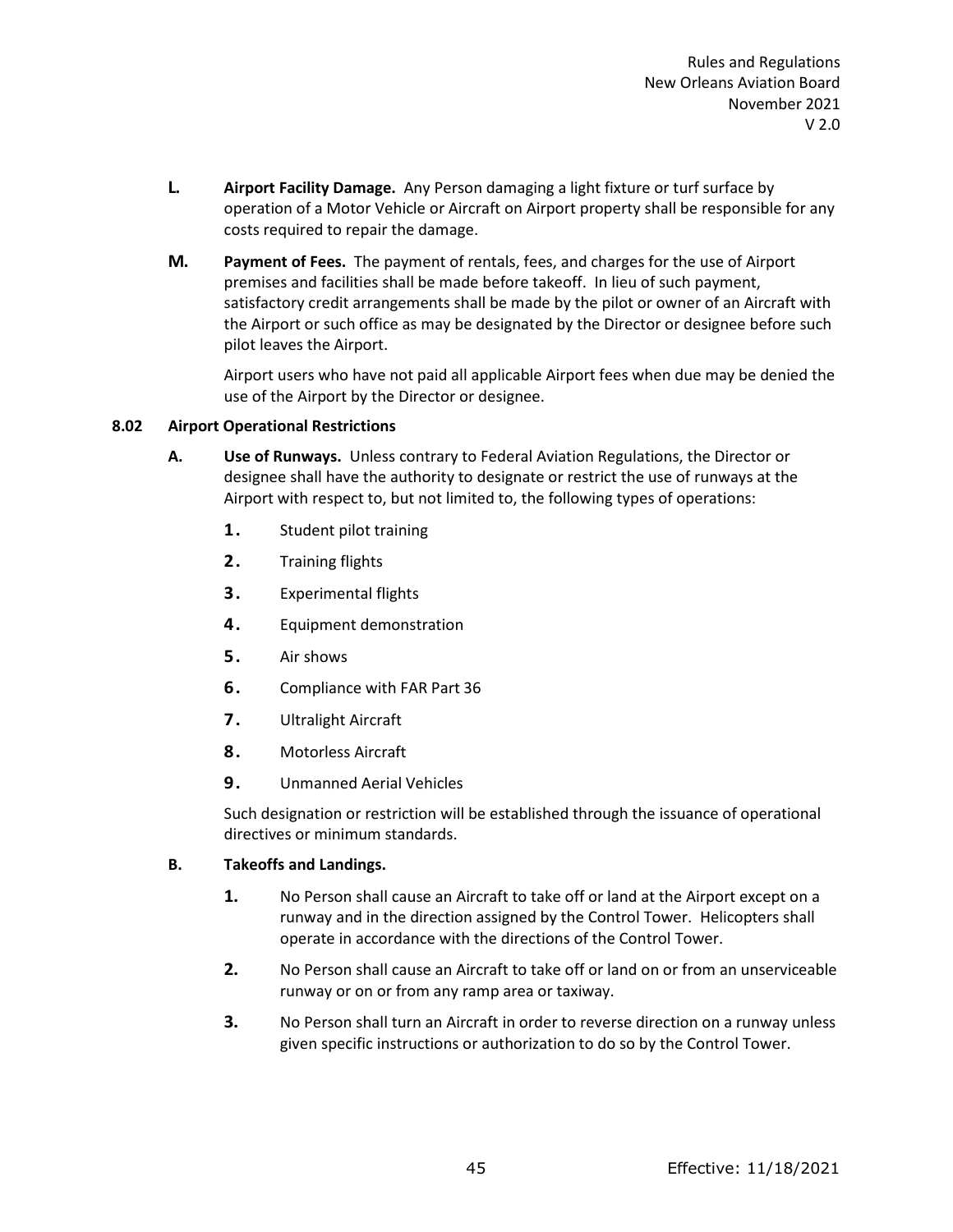- **4.** Persons landing an Aircraft at the Airport shall leave the landing runway as promptly as possible to make said runway available to other Aircraft consistent with safety and Control Tower directions.
- **5.** Any Person operating or controlling an Aircraft landing at or taking off from the Airport shall maintain engine noise within applicable Aircraft engine noise limits as promulgated by federal regulation or the Aviation Board, whichever is most restrictive.
- **6.** During landings and takeoffs, Aircraft shall not pass over any Airport buildings, structures, their adjacent automobile parking areas, or passenger concourses unless specifically directed to do so by the Control Tower.
- **7.** No Person operating an Aircraft shall participate in simultaneous landing and/or takeoff operations on the same runway without prior permission from the Control Tower.
- **C. Towed Banners.** No Aircraft may pick up or drop off a towed banner from or on the Airport.
- **D. Operational Hazards.** No drones or UAS, kites, model airplanes, tethered balloons, or other objects constituting a hazard to Aircraft operations shall be flown or operated on or within the vicinity of the Airport.
- **E. Parachute Jumping.** Parachute jumping over or onto the Airport is prohibited.

## **8.03 Aircraft Taxiing and Ground Handling Rules**

**A. Aircraft Parking.** No Person shall park an Aircraft in any area on the Airport except in those areas designated for such purposes with the permission and in the manner prescribed by the Director or designee. If any Person uses unauthorized areas for Aircraft parking, the Aircraft so parked may be removed by the Director or designee at the risk and expense of the owner.

# **B. Derelict Aircraft.**

- **1.** No Person shall park or store any Aircraft in non-flyable condition on Airport property, including leased premises, for a period in excess of ninety (90) days, without written permission from the Director or designee.
- **2.** No Person shall store or retain Aircraft parts or components being held as inventory anywhere on the Airport other than in an enclosed, authorized facility, or in a manner approved by the Director or designee in writing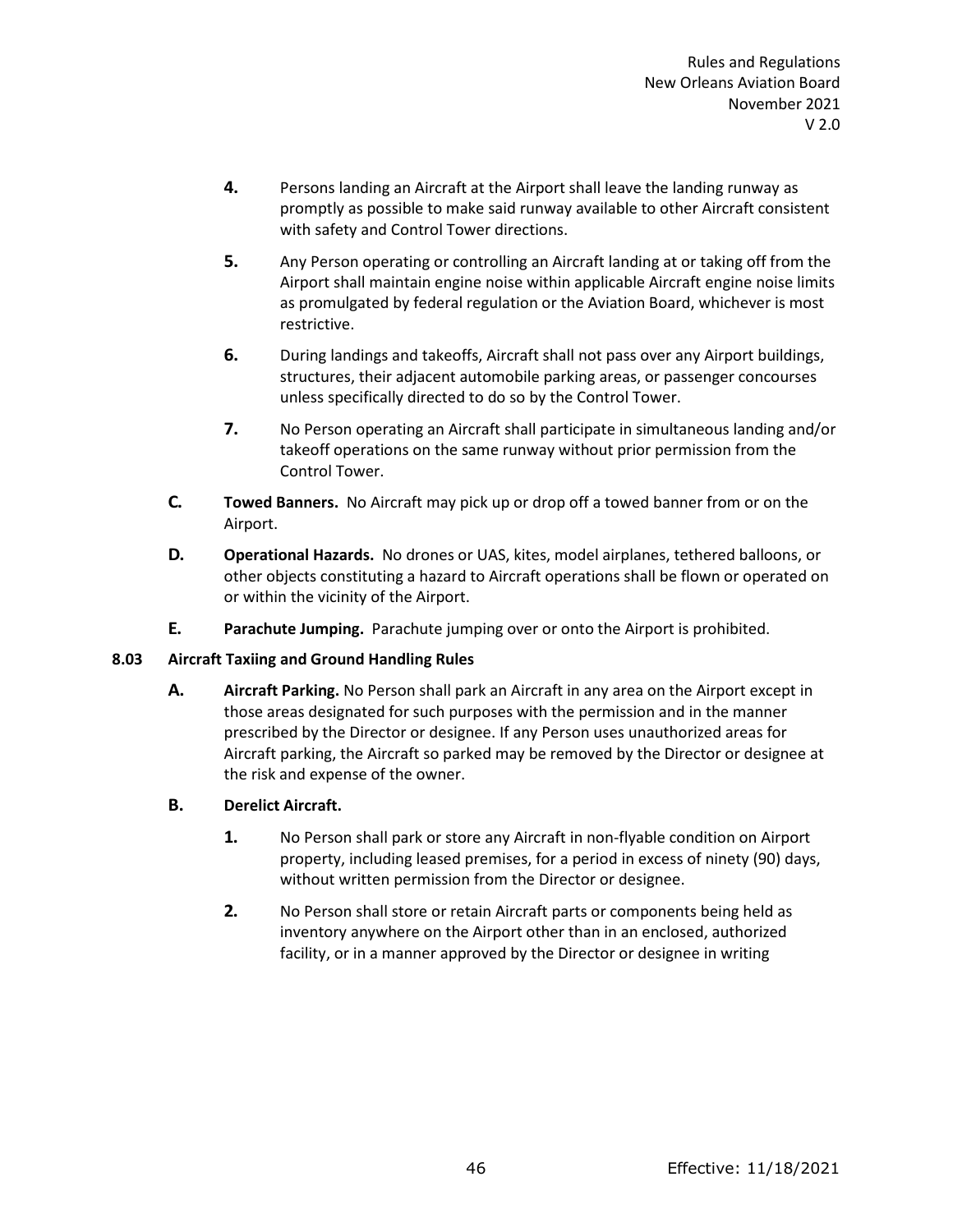**3.** Whenever any Aircraft is parked, stored, or left in non-flyable condition on the Airport in violation of the provisions of this section, the Director or designee shall so notify the owner or operator thereof by certified or registered mail, requiring removal of said Aircraft within fifteen (15) days of receipt of such notice, or if the owner or operator be unknown or cannot be found, the Director or designee shall conspicuously post and affix such notice to said Aircraft, requiring its removal within fifteen (15) days from date of posting. Upon the failure of the owner or operator of said Aircraft to remove said Aircraft within the period provided, the Director or designee shall cause the removal of such Aircraft from the Airport. After which, the Aviation Board will not be held liable for any damages to the aircraft. All costs incurred by the Aviation Board in the removal of any Aircraft as set forth herein shall be recoverable from the owner or operator thereof.

# **C. Starting and Running Aircraft Engines.**

- **1.** No Aircraft engine shall be run for testing at the Airport unless a pilot or certified airframe and power-plant (A&P) mechanic qualified to run the engine of that particular type of Aircraft is at the controls and unless chocks have been placed in front of the wheels or the Aircraft has set adequate parking brakes.
- **2.** No person may run an engine of an Aircraft parked on the Airport in a manner that could cause injury to Persons or damage to any other property or endanger the safety of operations at the Airport.
- **3.** Aircraft engines shall be started or operated only in places designated for such purposes by the Director or designee. At no time shall engines be run up for test or maintenance purposes between the hours of 11 p.m. and 6 a.m., subject to the following exceptions:
	- **a.** Airlines having maintenance hangars and associated facilities for conducting engine run-ups in accordance with a plan approved by the Director or designee.
	- **b.** In connection with an Airline emergency, following the receipt of prior approval from the Director or designee.
	- **c.** It is necessary for the operation of the Airline's arriving and/or departing flight(s) between these times.
- **4.** Jet Aircraft engines may not be run-up on the Air Operations Area or the Apron except on the Aircraft engine run-up pad at the west end of Taxiway E or such other location on the Airport specifically designated by the Director or designee for such purpose.
- **5.** Turboprop Aircraft engines may not run-up on the Air Operations Area or the Apron except on Taxiway E or Taxiway S abeam the windsock and parallel to the runway. All maintenance or full power run-ups shall be accomplished at the engine run-up pad.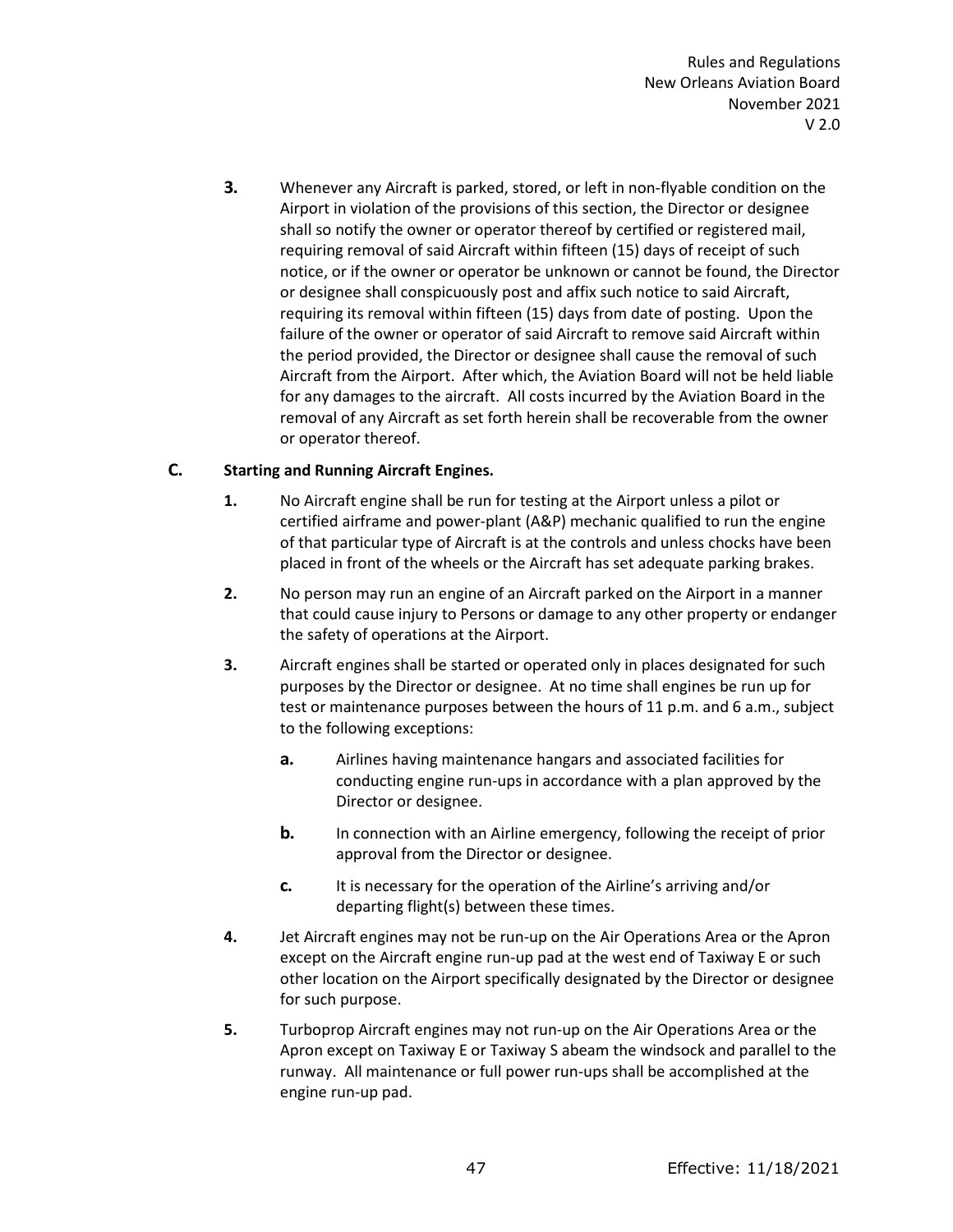**6.** Noise emanating from Aircraft engines during ground operations shall be maintained within the applicable Aircraft engine noise limits promulgated by the Airport Noise Mitigation Plan, federal regulations, the State of Louisiana, the City of Kenner, or the City of New Orleans, whichever is the most restrictive.

# **D. Aircraft Taxiing.**

- **1.** No Person shall taxi an Aircraft on the Airport until he/she has ascertained that there is no danger of collision with any Persons or objects.
- **2.** All Aircraft shall be taxied at a safe and reasonable speed. Under no circumstances may Aircraft taxi on the Apron area in excess of twenty-five (25) miles per hour.
- **3.** All Aircraft operating on the Airport shall be equipped with wheel brakes in proper working order.
- **4.** Aircraft shall not be taxied, towed, or pushed on any runway or taxiway until specifically cleared to do so by the Control Tower.
- **5.** Where taxiing Aircraft are converging, the Aircraft involved shall pass each other bearing to the right, unless otherwise directed by the Control Tower.
- **6.** No Aircraft shall taxi between the Terminal Building and an Aircraft engaged in a pushback or powerback operation.
- **7.** No Aircraft shall be taxied into or out of any hangar under its own power.
- **8.** The navigational lights of all Aircraft being taxied, towed, or otherwise moved on the Airport shall be operated whenever the Aircraft is moving.
- **9.** All Aircraft operations shall be confined to marked, hard-surfaced runways, taxiways, and Apron.

## **8.04 Helicopter Operating Rules**

- **A. Helicopter Pad**. Helicopters arriving and departing should make approaches to, land at, and take off from the helicopter pad located on Taxiway E near the intersection of Taxiway B or on Taxiway G between Taxiways C and G3 unless otherwise directed by the Control Tower.
- **B. Collision Avoidance.** Helicopters shall avoid fixed-wing Aircraft traffic patterns and altitudes to the maximum extent possible.
- **C. Rotors.** Helicopters shall not be taxied, towed, or otherwise moved with rotors turning unless there is a clear area of at least fifty (50) feet in all directions from the outer tips of the rotors.
- **D. Terminal Area.** Helicopters shall not be operated in the terminal area unless special arrangements have been made with the Airport Operations Department.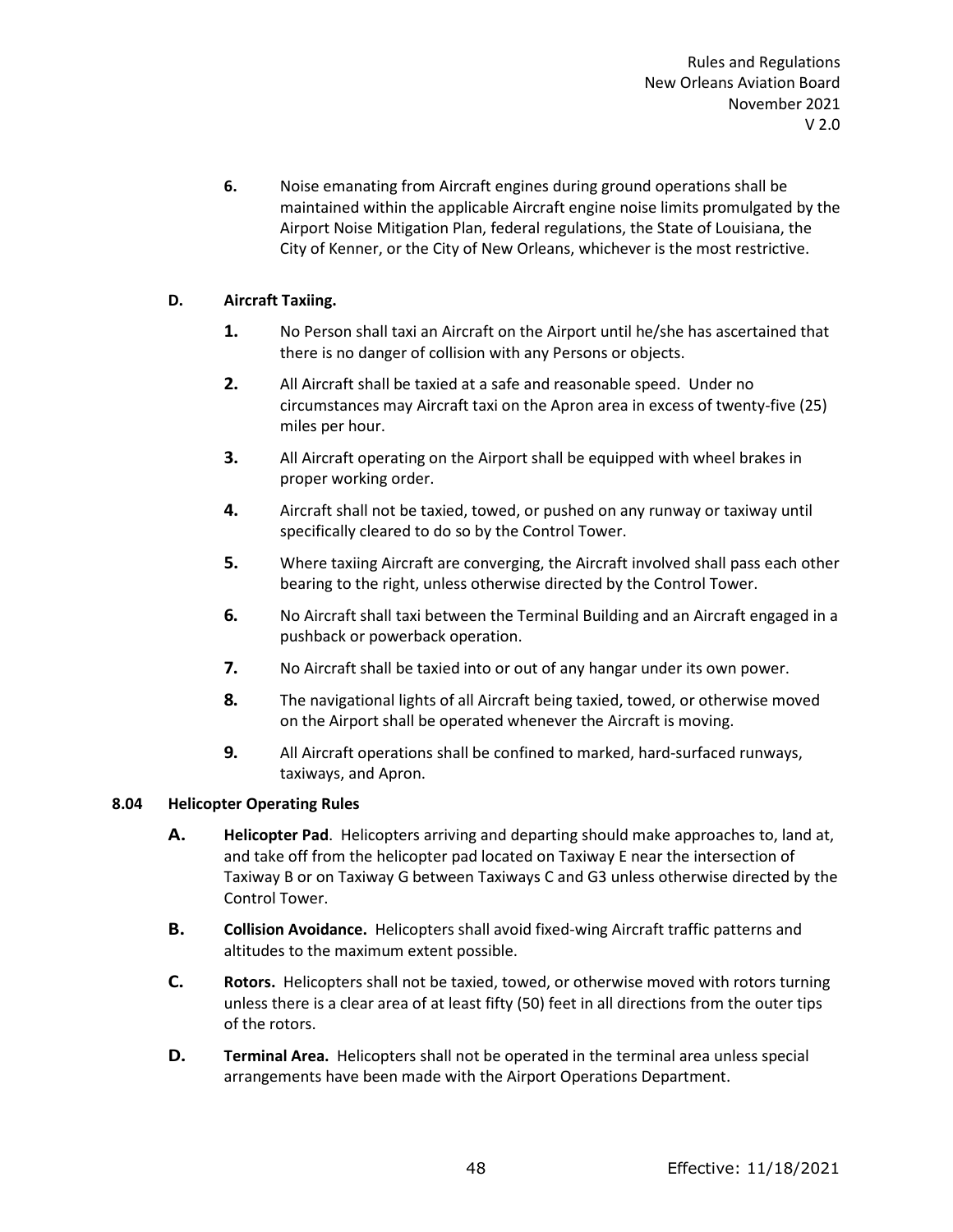**E. Downtown Heliport.** Helicopter operators utilizing the Downtown Heliport (7N0) are subject to all Rules and Regulations in this document. Users should notify the Airport Operations Department of the estimated and actual time of landing and departure from the Downtown Heliport.

## **8.05 Military Aircraft Operations**

Military Aircraft are permitted to use the Airport. High-speed, low-level Aircraft maneuvers or operations that would cause unnecessary noise are not permitted unless it is operationally necessary and approved by the Director or designee.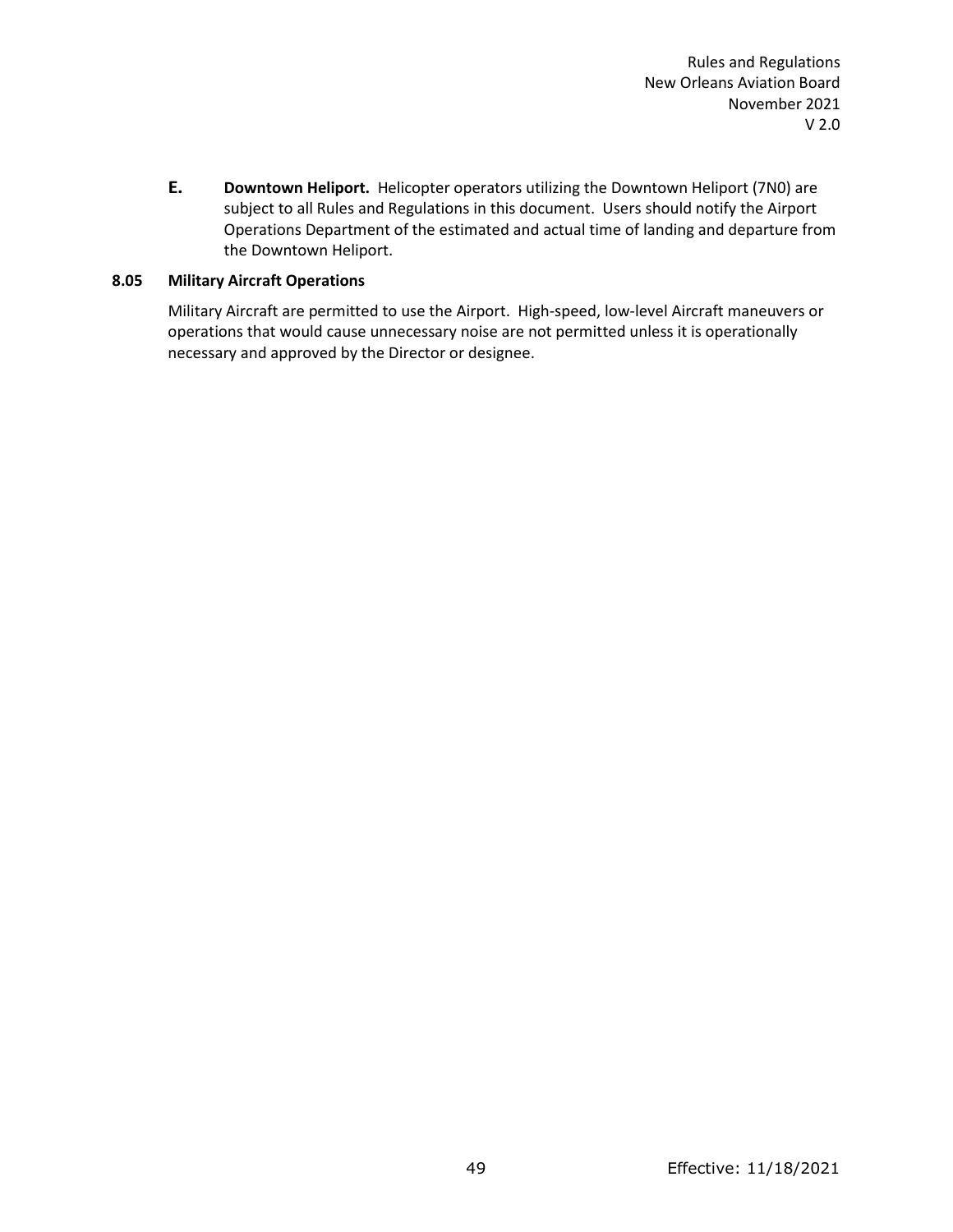## **9. MOTOR VEHICLES**

#### **9.01 Traffic Signs and Signal Devices**

The Aviation Board shall erect or cause to be erected all signs, markers, and signal devices pertaining to traffic control within the boundaries of the Airport and such signs, markers, or devices shall be prima facie evidence that they were erected or placed pursuant to said resolutions and under proper authority. Where conditions preclude the use of post-mounted traffic control signs, road surface markings shall have the same validity. Failure to comply with the directions indicated on such signs, markers, or devices erected or placed in accordance herewith shall be a violation of these Rules and Regulations.

### **9.02 Pedestrian Right-of-Way**

The operator of any Motor Vehicle shall yield the right-of-way to a pedestrian who crosses within a marked pedestrian crosswalk as stated in Louisiana Revised Statue 32:212, except where the movement of traffic is being otherwise actively regulated by a Law Enforcement Officer, traffic specialists, or traffic control devices. The driver of a Motor Vehicle must exercise due care for the safety of any pedestrian upon a roadway.

#### **9.03 Motor Vehicle Condition**

- **A. Sound Condition.** No Motor Vehicle shall be permitted upon the Airport unless it is in sound mechanical condition and have adequate headlights, horn and brakes, and clear vision from the driver's seat.
- **B. Unsafe or Hazardous Operation.** No Person shall operate upon the Airport any Motor Vehicle that (1) is so constructed, equipped, or loaded or that is in such unsafe condition as to endanger Persons or property, or (2) has attached thereto any objects or equipment (including that which is being towed) that drags, swings, or projects so as to be hazardous to Persons or property.
- **C. Roadworthiness.** Before operating a Motor Vehicle on the Airport, the driver must ensure that the Motor Vehicle is in roadworthy condition.
- **D. Responsibility.** The sole responsibility of the Motor Vehicle operator to ensure the roadworthiness and operational safety of a Motor Vehicle shall in no way be reduced or restricted by the issuance of an Air Operations Area driving privilege.

#### **9.04 Motor Vehicle Registration**

No Person shall operate a Motor Vehicle on areas of the Airport to which the public has access unless said Motor Vehicle is properly registered in accordance with the laws of the State.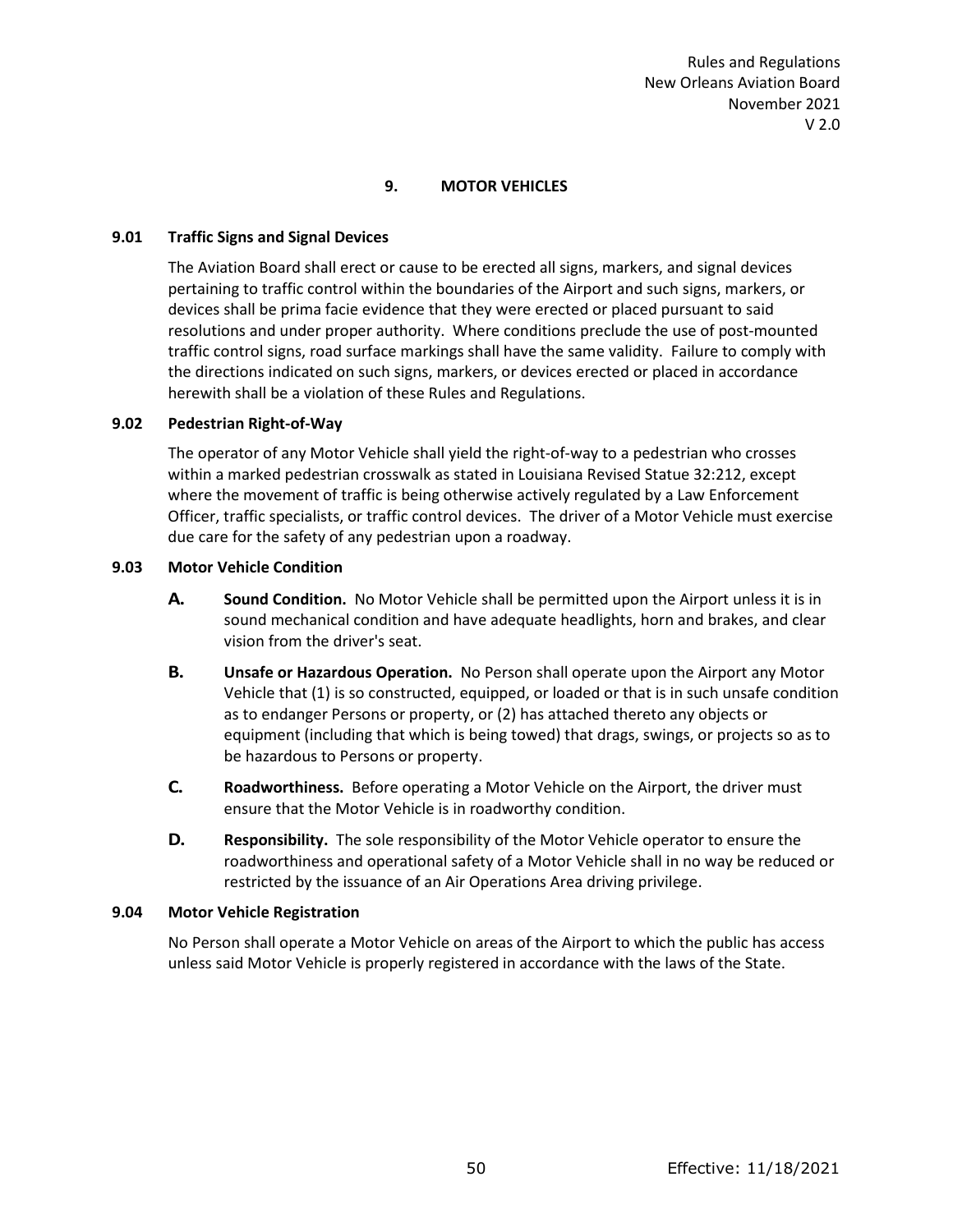#### **9.05 Motor Vehicle Operation**

No Person shall operate a Motor Vehicle on the Airport in a careless or negligent manner, or in disregard of the rights and safety of others, or without due caution or at a speed or in a manner that endangers or is likely to endanger Persons or property, or while the operator thereof is under the influence of intoxicating liquor or any narcotic or habit-forming drug.

The operator of a Motor Vehicle on the Airport shall at all times comply with any lawful order, signal, or direction of the Director, designee, Airport Operations Department, or Law Enforcement Officer. When traffic on the Airport is controlled by traffic lights, signs, pavement markings, or mechanical or electrical signals, such lights, signs, markings, and signals shall be obeyed unless the Director, designee, or Law Enforcement Officer directs otherwise.

#### **9.06 Closing or Restricting Use of Airport Roadways**

The Director or designee is authorized to close or restrict the use of all Airport roadways to vehicular traffic in the interest of public safety.

#### **9.07 Storing or Repairing Vehicles**

No Motor Vehicle shall be stored or repaired on Airport property, except in areas so designated by the Director or designee, or for minor repairs necessary with respect to a temporarily disabled Motor Vehicle.

## **9.08 Slow Moving Motor Vehicles, Equipment, or Machinery**

All slow moving Motor Vehicles, equipment, or machinery designed for use and speeds of less than twenty-five (25) miles per hour being operated on Airport roadways shall be equipped with and display a triangular slow moving vehicle emblem mounted on the rear or, in case of towed units, on the rearmost unit being towed.

#### **9.09 Engine Operation**

All Motor Vehicles being operated on the streets and other vehicular traffic areas of the Airport, including parking areas, shall not have their engines running when such Motor Vehicle is parked or is waiting, other than at a traffic control device requiring the Motor Vehicle to stop temporarily or to permit the safe passage of Persons or other Motor Vehicles.

### **9.10 Licensing**

No Person shall operate a Motor Vehicle or motorized equipment on the Airport without a valid State operator's license of appropriate class.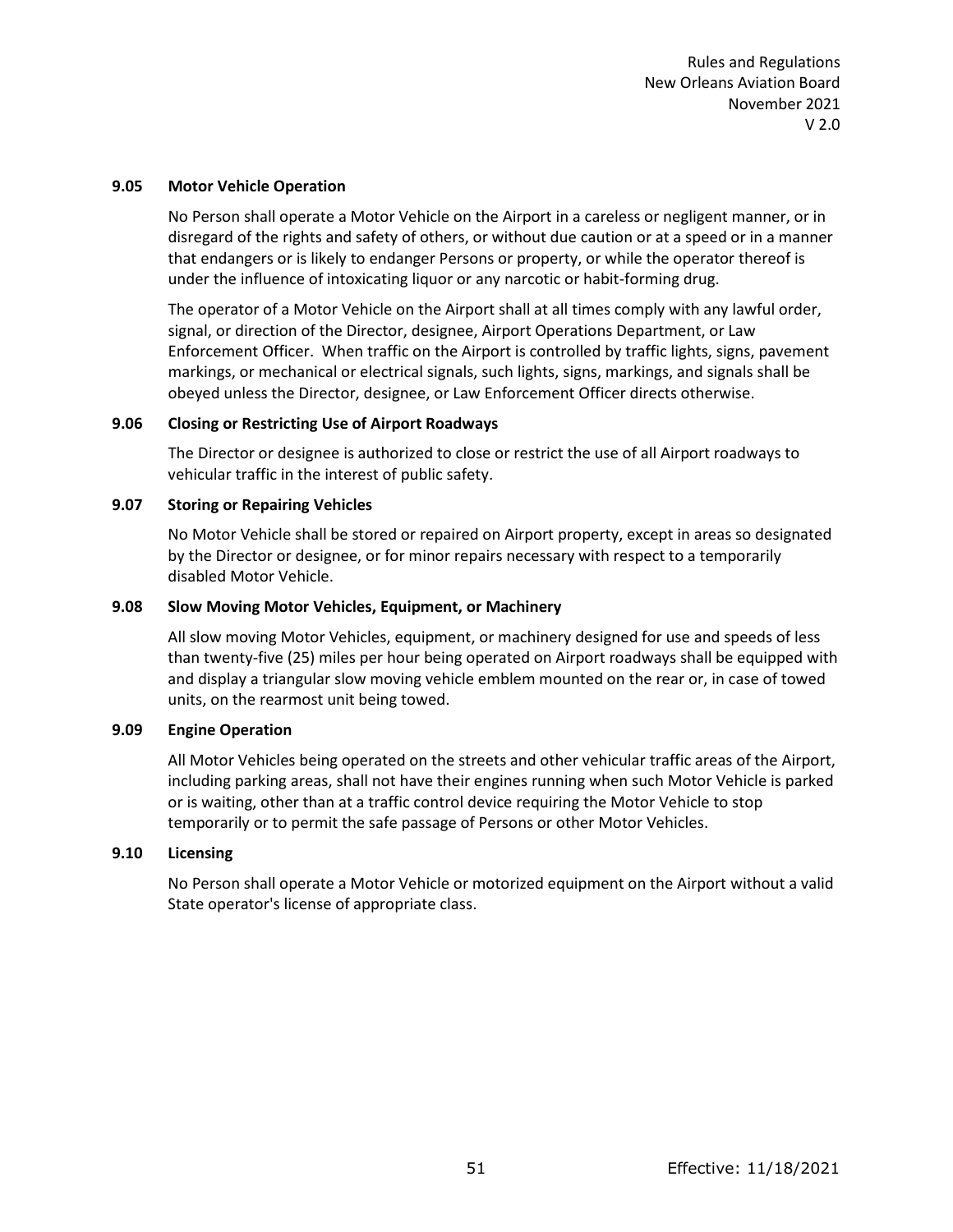### **9.11 Procedure in Case of Accident**

- **A. Notice.** The driver of any Motor Vehicle involved in an accident on the Airport that results in the injury or death of a Person or property damage shall immediately stop such Motor Vehicle at the scene of the accident and shall render such reasonable assistance as may be needed. The driver shall immediately, by the quickest means of communication, contact AVCOM to notify the Airport Police Department. The driver of each Motor Vehicle involved in such accident shall furnish the name and address of the owner and driver of the Motor Vehicle, the operator's license and Motor Vehicle registration, and the name of the liability insurance carrier for the Motor Vehicle, to any Person injured, the driver or occupant of any vehicle damaged, and to any Law Enforcement Officer.
- **B. Remain at the Scene.** All Persons involved in an accident and any witnesses thereto shall remain at the scene of the accident until a Law Enforcement Officer arrives. If a witness cannot remain at the scene for reasons of other urgent duties, he/she shall report to the Airport Police Department immediately upon accomplishing the urgent duties.

### **9.12 Speed Limit**

- **A. Safe Speed.** No Person shall drive a Motor Vehicle on the Airport at a speed greater than is reasonable and prudent under the actual conditions and having regard for potential hazards then existing.
- **B. Minimum Speed.** No Person shall drive a Motor Vehicle at such a slow speed as to impede or block the normal and reasonable movement of traffic, except when reduced speed is necessary for safe operation or in compliance with the law.
- **C. Maximum Speed.** No Person shall drive a Motor Vehicle on the streets and other vehicular traffic areas on the Airport, including parking areas, in excess of the speed limits indicated on signs posted and maintained by the Aviation Board. In areas in which signs are not posted, the speed limit shall be fifteen (15) miles per hour.

## **9.13 No Texting While Driving.**

No person shall operate any motor vehicle upon any Airport road while using a wireless telecommunications device to write, send, or read a text-based communication. For purposes of this Section, a person shall not be deemed to be writing, reading, or sending a text message if the person reads, selects, or enters a telephone number or name in a wireless telecommunications device for the purpose of making a telephone call.

#### **9.14 Designated One-Way Drives**

Vehicular traffic on the entrance and exit drives serving the Terminal Building shall be one-way and shall be so designated by signs posted and maintained by the Aviation Board. Movement in the opposite direction of that indicated by the signs is prohibited.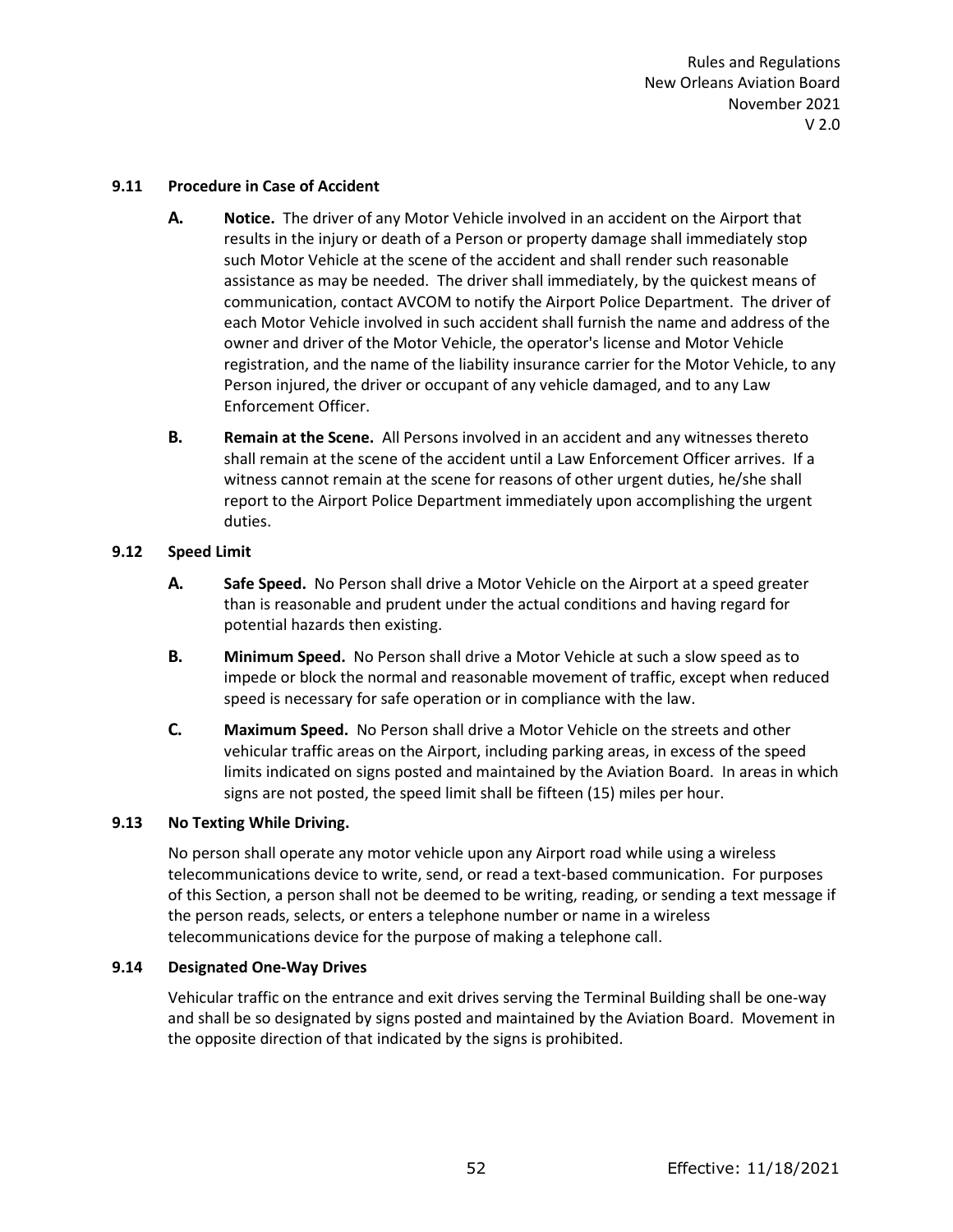#### **9.15 Motor Vehicle Violations**

- **A. Suspension of Privilege**. Violations of these Rules and Regulations may lead to temporary suspension or permanent revocation of the privilege to operate a Motor Vehicle on the Airport. It is the intention of the Aviation Board, through its enforcement activities, to encourage drivers to operate in a safe and orderly manner by complying with the Rules and Regulations contained herein.
- **B. Enforcement Authority.** Any Law Enforcement Officer or other Airport representatives designated by the Director or designee shall have authority to enforce these Rules and Regulations.
- **C. Applicable Codes.** Many of the Rules and Regulations applicable to the operation of Motor Vehicles on the Airport are contained in the State of Louisiana Motor Vehicle Code or the City of Kenner Code. Violators of these rules and regulations are subject to either arrest and/or citation, which shall be adjudicated through the criminal justice system in the City of Kenner.
- **D. Administrative Citation.** Violation of these Rules and Regulations not specifically covered by ordinance or statute is subject to administrative citation and/or prohibition against operating a Motor Vehicle on Airport property.

### **9.16 Enforcement of Vehicle Provisions**

The Airport Security Office, Airport Operations Department, and Ground Transportation Division will have the primary responsibility to enforce the vehicle provisions of these Rules and Regulations.

## **9.17 Airport Administrative Citation Procedures**

The Airport Operations Department and Law Enforcement Officers have the responsibility for enforcing Apron safety rules associated with the operation of Motor Vehicles. When issuing an administrative citation, the Airport Operations Department and Law Enforcement Officers will use the following procedures:

- **A.** The Person being cited will be issued one (1) copy of the administrative citation.
- **B.** The citing officer shall retain three (3) copies of the administrative citation, one of which will be maintained on file with the Airport Operations Department after being sent to the Airport for review, one shall be sent to the Airport Security Office to be filed, and a facsimile shall be forwarded to the highest responsible local officer of the involved company or agency for informational purposes with a letter stating Airport policy regarding such citations.

## **9.18 Parked, Stopped, and Unattended Motor Vehicles**

Motor Vehicles shall be parked only in approved parking areas and shall be secured against uncontrolled rolling by an engaged hand brake and/or by some equally effective measure. Ignitions shall be switched off unless required for auxiliary functions.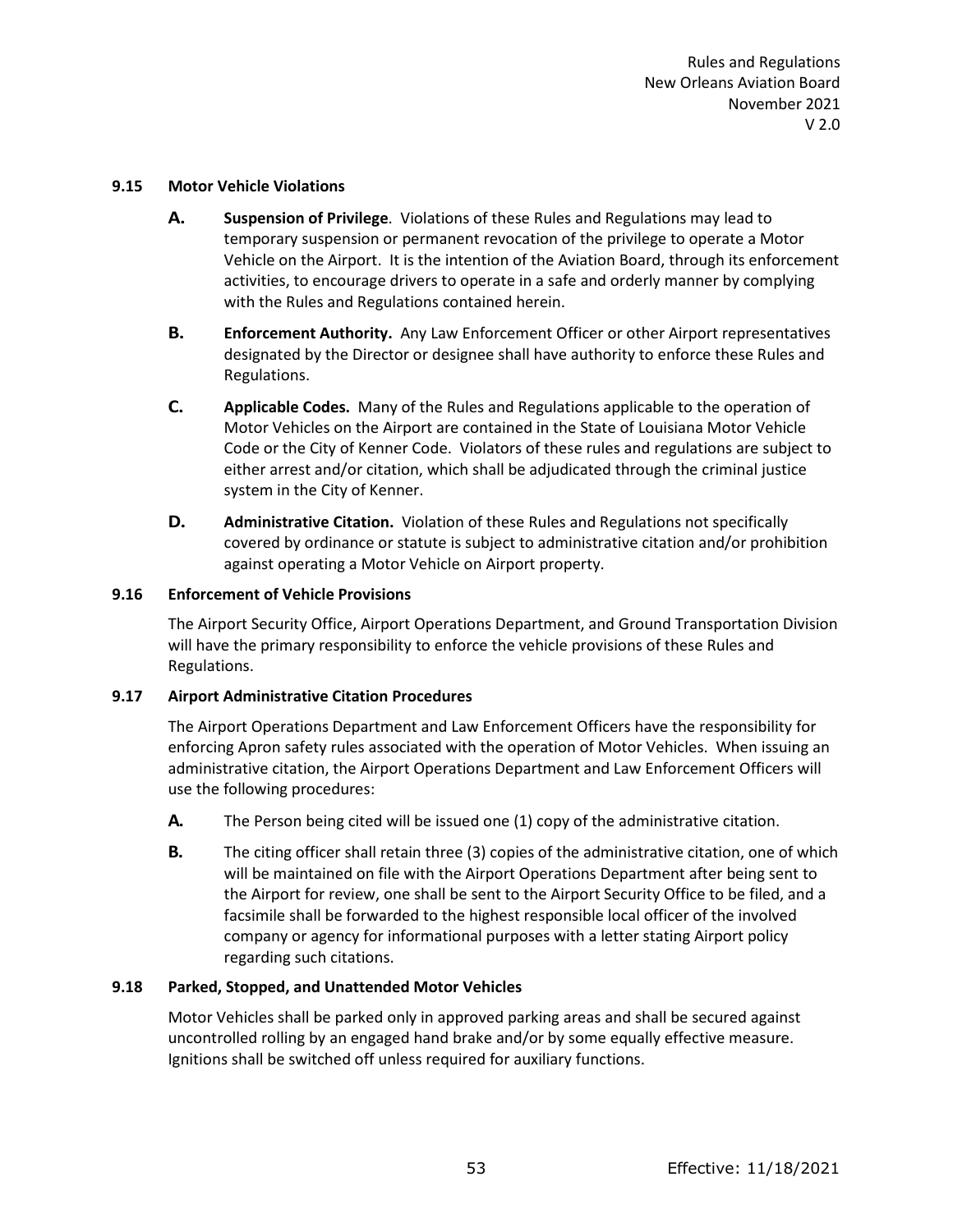No Motor Vehicle may be parked or left unattended on the roadways designated for passenger pick-up and drop-off. Vehicles left unattended may be removed by the Aviation Board at the owner's expense. The Aviation Board is not liable for any damages done to a vehicle by it being removed due to being left unattended.

## **9.19 Backing Motor Vehicles**

Reversing or backing Motor Vehicles is permitted only if existing circumstances prevent forward movement. When reversing or driving backwards, it is the driver's responsibility to ensure that the path is free of obstacles. If for any reason the driver's vision becomes obstructed, the driver shall use a guide.

# **9.20 Restricted Parking**

No Person shall park a vehicle in any manner so as to block or obstruct (a) fire hydrants and the approaches thereto, (b) the aircraft loading gates or the Terminal Building emergency exits, or (c) building entrances, exits, and fire lanes.

# **9.21 Night Operations**

All Motor Vehicles operated on the Airport thirty (30) minutes before sunset to thirty (30) minutes after sunrise or during inclement weather conditions shall be equipped with operating headlights and tail lights or reflectors on non-motorized vehicles. Lights shall be on at all times from 30 minutes before sunset to 30 minutes after sunrise or during inclement weather conditions on each Motor Vehicle being operated on the Airport, and when the Motor Vehicle is parked where it presents a hazard to Aircraft operations.

## **9.22 Public Parking**

- **A. Compliance with Traffic Signs.** Operators of Motor Vehicles using the public parking facilities at the Airport shall observe and comply with all regulatory and directional traffic signs when entering and departing the facility.
- **B. Parking Spaces.** Motor Vehicles shall be parked in marked spaces only. No Person shall park a Motor Vehicle in any space marked for such parking in such a manner as to occupy part of another space.

No Person shall park in areas marked as no parking, reserved, disabled (without proper license), or restricted.

- **C. Parking Charges.** No Person shall park a Motor Vehicle in any area requiring payment for parking therein without paying the required parking charges for the right and privilege of parking therein.
- **D. Parking Duration.** No Motor Vehicle shall remain in any public parking facility on the Airport for more than thirty (30) consecutive days without the approval of the Director or designee.

## **9.23 Reserved Parking**

No Person shall park any Motor Vehicle in any reserved parking area without specific permission by the Director or designee.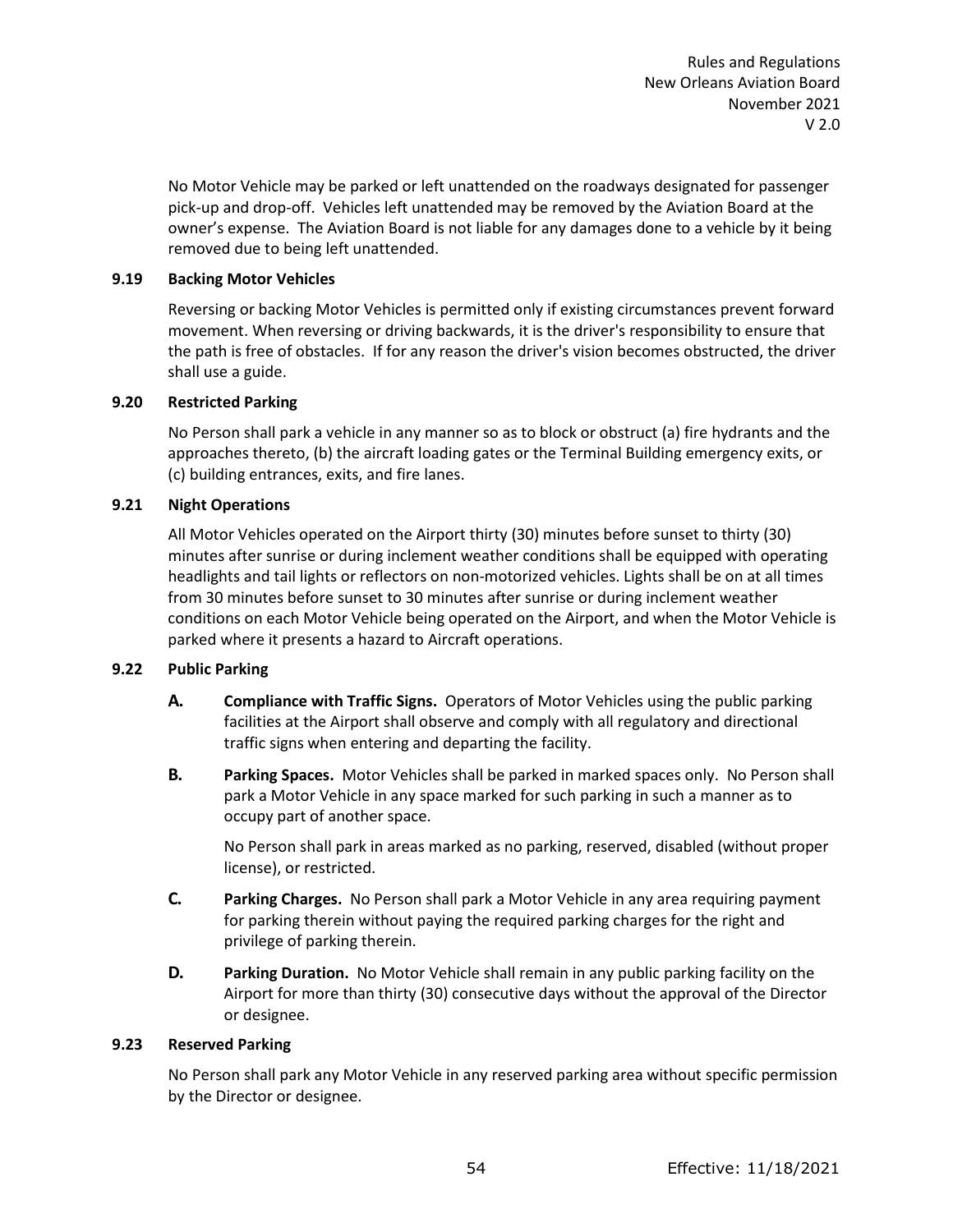### **9.24 Loading and Unloading of Vehicles**

No Person shall stop a Motor Vehicle for loading, unloading, or any other purpose on the Airport other than in areas specifically designated for such use and only in the manner prescribed by signs, road markings, or other means provided. Stopping at the curbsides of the first and second levels of the Terminal Building shall be restricted specifically to loading and unloading of the public, passengers, and their baggage. Unattended Motor Vehicles shall be cited and may be towed in accordance with these Rules and Regulations.

### **9.25 Authority to Remove Vehicles**

Law Enforcement Officers, Airport Operations Personnel, the Airport Property Department, and taxicab investigators may remove or cause to be removed from any restricted or reserved areas, roadway or right-of-way, or any other area of Airport property, (a) any Motor Vehicle that is disabled, abandoned, or illegally or improperly parked, or (b) any Motor Vehicle that creates a safety hazard or interferes with Airport operations. Any such Motor Vehicle may be towed at the owner's expense. The Aviation Board shall not be liable for damage to any Motor Vehicle or loss of personal property that might result from the act of removing a Motor Vehicle.

Motor Vehicles abandoned in any unauthorized Airport area not otherwise covered by set procedures will be subject to action initiated by the Ground Transportation Division or the Airport Property Department.

### **9.26 Impoundment by Motor Vehicle Immobilization Device**

- **A. Unidentified Vehicles.** Motor Vehicles parked in any Airport employee parking lot or outside property with no identifying decal or other parking authorization issued by the Director or designee are subject to be towed at the owners expense. The owner may contact Airport Communications to be advised where their vehicle was towed.
- **B. Rules Violation.** Any Motor Vehicle on Airport property parked in violation of these Rules and Regulations may be towed from the Airport property at the owner's expense.
- **C. Interference.** No Person may, by physical obstruction or the use of force, interfere with the lawful process of impoundment of any Motor Vehicle.
- **D. No Tampering.** No Person may enter, tamper with, operate, or open any Motor Vehicle under lawful impoundment.

#### **9.27 Emergency Vehicle Right-of-Way**

Emergency vehicles shall have the right-of-way at all times when responding to emergencies.

#### **9.28 Issuance of Traffic Citations**

Law Enforcement Officers are authorized to issue traffic citations on Airport property to Motor Vehicle operators who violate any provision of these Rules and Regulations governing the operation of Motor Vehicles on the Airport.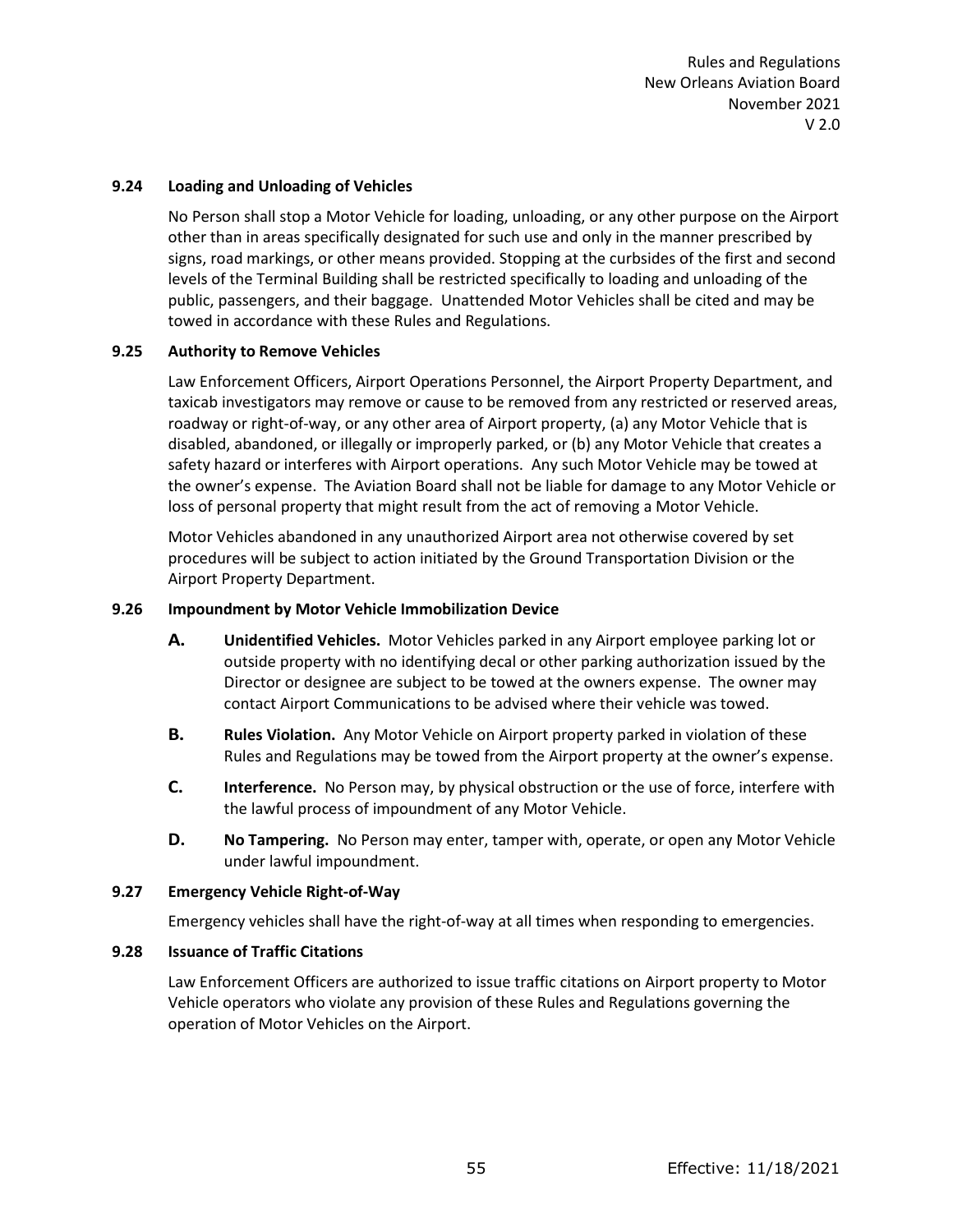### **10 FEES AND CHARGES**

#### **10.01 Landing Fee**

- **A**. **Signatory Airline Service**. Air Transportation Companies that provide scheduled domestic or international passenger or cargo service and use the Airport facilities under a Signatory Agreement shall pay directly to the Aviation Board the Signatory Landing Fee. The Signatory Landing Fee shall be calculated by multiplying the Signatory landing rate calculated in accordance with the Airlines Rates and Charges adjusted annually, per 1000lbs of the maximum gross landing weight for the month.
- **B**. **Non-Signatory Airline Service.** Air Transportation Companies that provide scheduled domestic passenger or cargo service under a Non-Signatory Agreement will pay directly to the Aviation Board the Non-Signatory Landing Fee. The Non-Signatory landing rate shall be calculated in accordance with the Airlines Rates and Charges adjusted annually, per 1000lbs of the maximum gross landing weight for the month.
- **C. International Scheduled Service Carriers.** Air Transportation Companies offering scheduled Air Transportation Business to or from the Airport to any destination outside the United States and carrying less than one percent (1%) of annual total Enplaned Passengers at the Airport, and are not considered a Signatory Airline shall pay Landing Fees directly to the Aviation Board at the rate charged to Signatory Airlines.
	- **D. Un-scheduled or Charter Service.** Air Transportation Companies that provide unscheduled domestic or international service and have not executed a Signatory or Non-Signatory Agreement shall pay the Non-Signatory Landing Fee. The Non-Signatory Landing Fee shall be calculated by multiplying the Non-Signatory landing rate calculated in accordance with the Airline Rates and Charges adjusted annually, per 1000lbs of the maximum gross landing weight for the month. The landing fee will be collected by a permitted ground handler, an FBO, or Airline acting as an agent of the Airport. When an aircraft is serviced by a ground handler and a separate fueler, and only one of them is a full-service FBO, then the full-service FBO shall perform the fee collection. If the fueler and ground handler are both full-service FBO's, then the ground handler shall perform the fee collection. In return for acting as agent for the Airport, 15% of the fee collected may be retained by the agent. Aircraft using Customs and Border Protection (CBP) services, who do not utilize the services of the fueling or ground handling providers at the Airport, must provide information to the Airport showing date of operation, aircraft registration number, aircraft owner/operator address, aircraft type and approved maximum gross landing weight and number of passengers. The form to provide the above information can be obtained from CBP personnel.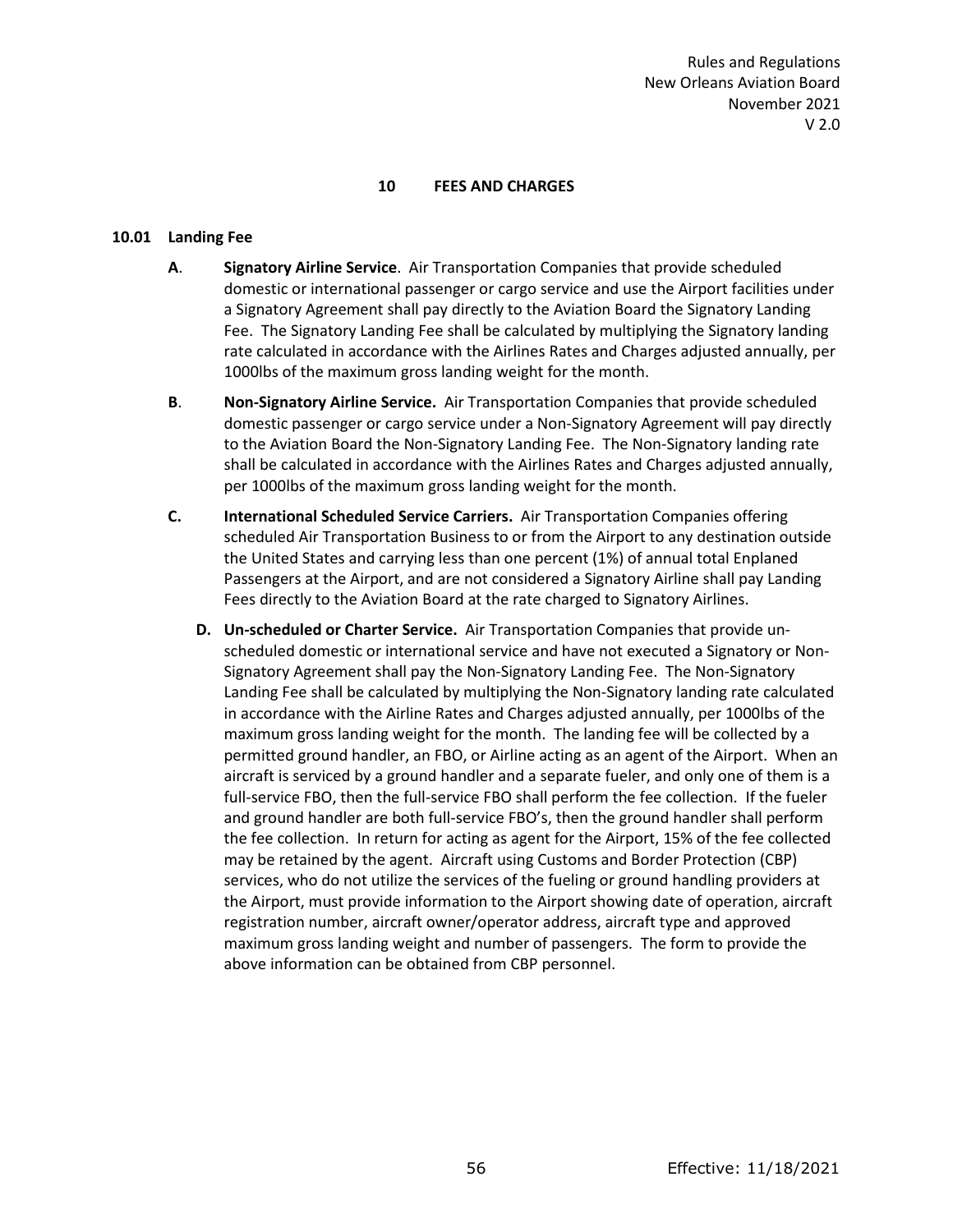- **D. General Aviation Aircraft Activity**. All aircraft operating other than scheduled airline service, non-scheduled airline service, or charter airline service will be considered General Aviation activity. Fees are set based on aircraft size and are shown in the annual schedule of Airport fees. Aircraft operating as general aviation activity that are larger than the aircraft shown in the annual schedule of airport fees will be assessed a different landing fee based on the approved maximum gross landing weight. These landing fees shall be collected by the full-service FBO acting as agent for Airport. Said FBO will be entitled to keep 50% of the fee collected.
- **E. Minimum Landing Fee.** There shall be a minimum landing fee for any fixed-wing or rotor-craft that operates at the Airport provided, however that the landing fee shall be waived with the minimum fuel purchase as also depicted in annual schedule of Airport fees.
- **F. Payment Due.** Air Transportation Companies and other aircraft operators shall pay landing fees and fuel flowage fees to the Airport, or a duly authorized agent, immediately upon landing at the airport unless other arrangements for payment have been made with the Airport, or a duly authorized agent, in writing.
- **G.** All fees are subject to change and may be found on the annual schedule of Airport fees.

# **10.02 Fuel Flowage Fee**

Air Transportation Companies and individuals not providing scheduled passenger service shall pay the Aviation Board a fuel flowage fee per gallon and an oil flowage fee per quart. Said flowage fee is to be collected by full-service FBO or any other company providing fueling services, acting as agent of the Airport. Fuel flowage fees apply to all non-scheduled flight operations. Fees are subject to change and may be found on the annual schedule of Airport fees.

## **10.03 Aircraft Parking Fees**

Aircraft not providing Signatory or Non-Signatory commercial airline service and remaining overnight are subject to paying a parking fee as depicted in annual schedule of Airport fees. Parking fee shall be collected by full-service FBO acting as agent of the Airport. Full-service FBO acting as agent of the Airport will be entitled to keep 50% of aircraft parking fee.

## **10.04 Passenger Use Fee**

All passenger air service providers, whether scheduled or non-scheduled, shall pay a fee per enplaned passenger that uses the Airport's terminal facilities including passenger terminal, remote facilities, or FIS services. Separate fee amounts are in place for airlines with Signatory Agreements and those with Non-Signatory Agreements. Scheduled service Air Transportation Companies shall pay directly to the Airport for their passengers and collect from non-scheduled air transportation companies they handle. Full service FBOs and approved ground handlers who act as an agent for the Airport shall collect the passenger fee from other non-scheduled Air Transportation Companies including helicopters picking up or dropping off passengers. Any ground handler, Airline, or other company providing services to a non-scheduled user shall collect the per enplaned passenger fee as an agent of Airport and remit same to the Airport. Fees are subject to change and may be found on the annual schedule of airport fees.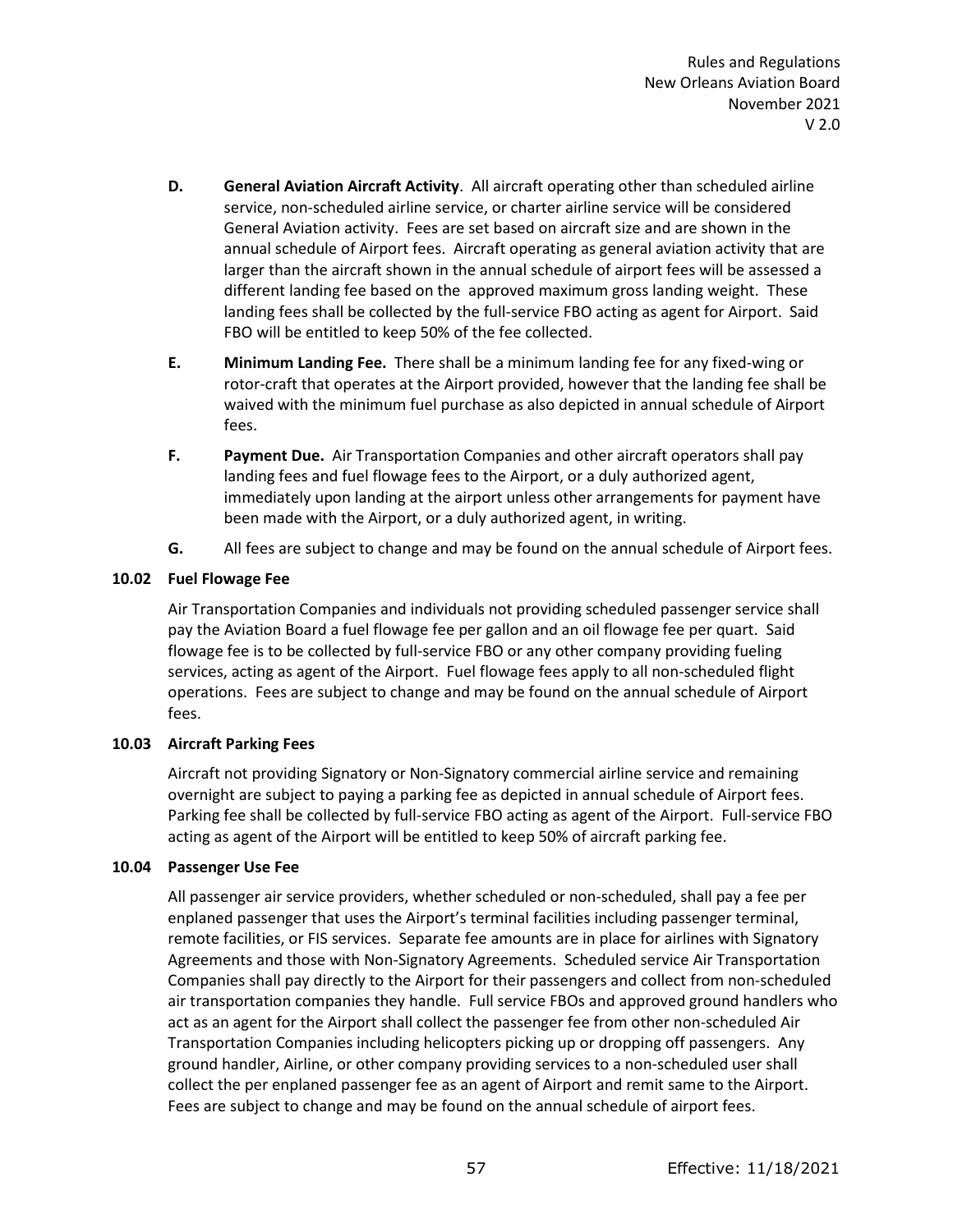#### **10.05 Passenger Facility Charge**

All eligible Air Transportation Companies must pay a passenger facility charge (PFC) per enplaned passenger in place at the Airport directly to the Airport.

### **10.06 Authority to Revise Fees and Charges**

The Director or designee shall have the authority to revise the amount of the fees and charges specified in these Rules and Regulations. The current fee amounts may be found on the annual schedule of Airport Rates and Charges.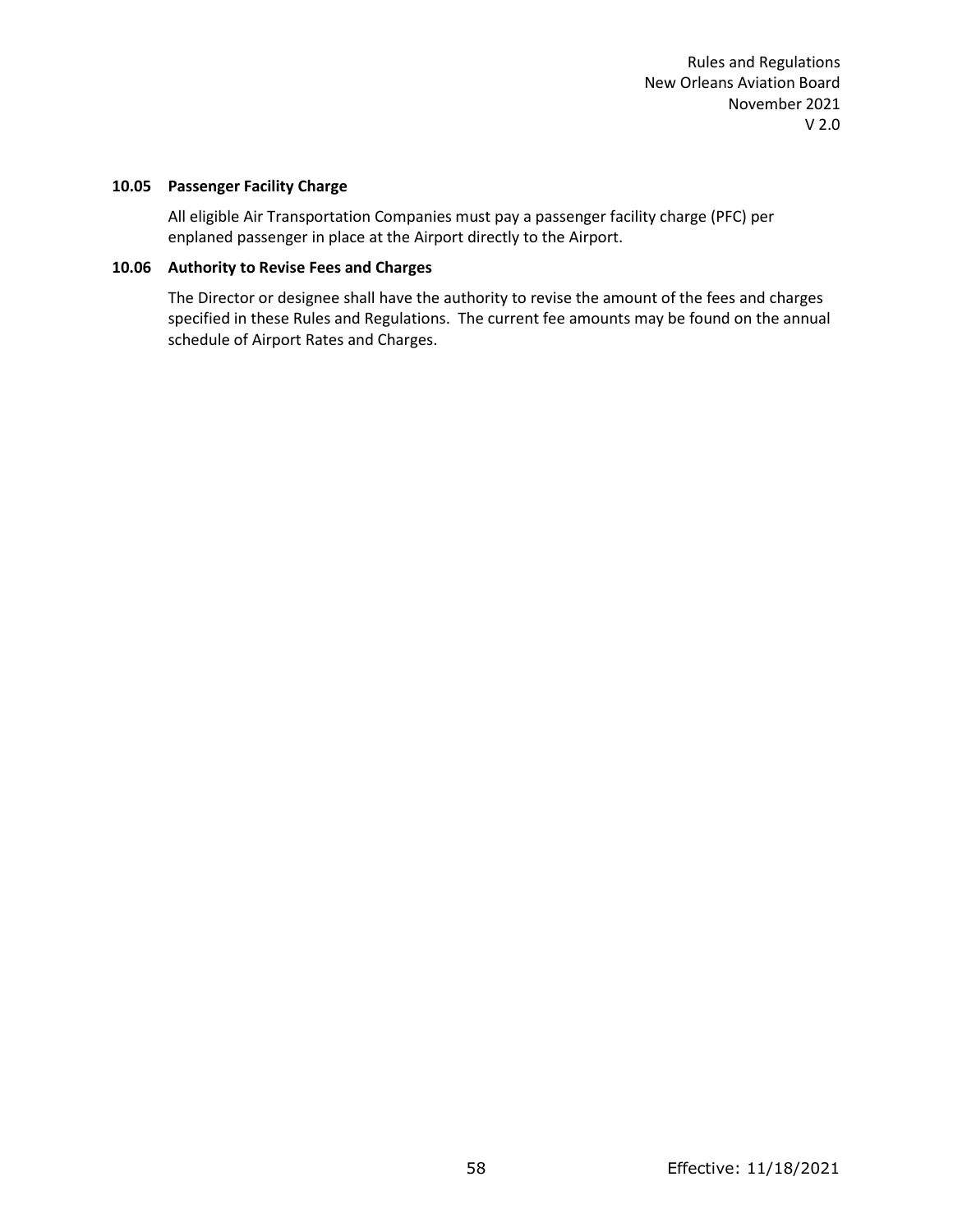## **11 LAW ENFORCEMENT OFFICERS**

### **11.01 General**

The Aviation Board may contract or otherwise employ Law Enforcement Officers to carry out the functions of law enforcement at the Airport to meet federal requirements. All such Law Enforcement Officers shall be Police Officers Standardized Training (or equivalent) certified officers. Law Enforcement Officers must have arrest powers while performing their duties at the Airport by the jurisdiction having the authority to grant the same.

### **11.02 Duties**

Law Enforcement Officers are charged with the following duties and responsibilities at the Airport:

- **A.** To enforce all applicable rules, regulations, and orders adopted by the City of New Orleans or the Airport regarding the operation, management, control, and use of the Airport.
- **B.** To cite, arrest, and/or detain persons who violate federal, State, or local laws or ordinances on Airport grounds.
- **C.** To carry out and enforce all federal guidelines, regulations, and requirements with regard to Airport security including searches and seizures.
- **D.** To implement the approved Airport Security Plan, including any such amendments to said Plan.
- **E.** To cooperate with local, state, federal, or foreign agencies, at the direction of the Director, in establishing procedures for the arrival and departure of dignitaries and officials.
- **F.** To remove from Airport grounds any Motor Vehicle operator who violates any provision of these Rules and Regulations regarding the operation of Motor Vehicles at the Airport.
- **G.** To patrol all areas of the Airport, including those areas used by concessionaires, tenants, permitees, and lessees.
- **H.** To investigate and make reports of any crime that occurs at the Airport whether within or without the buildings or maintenance areas, and whether in a leased or non-leased area, and to investigate and make reports of any incident involving personal injury or property damage that occurs at the Airport.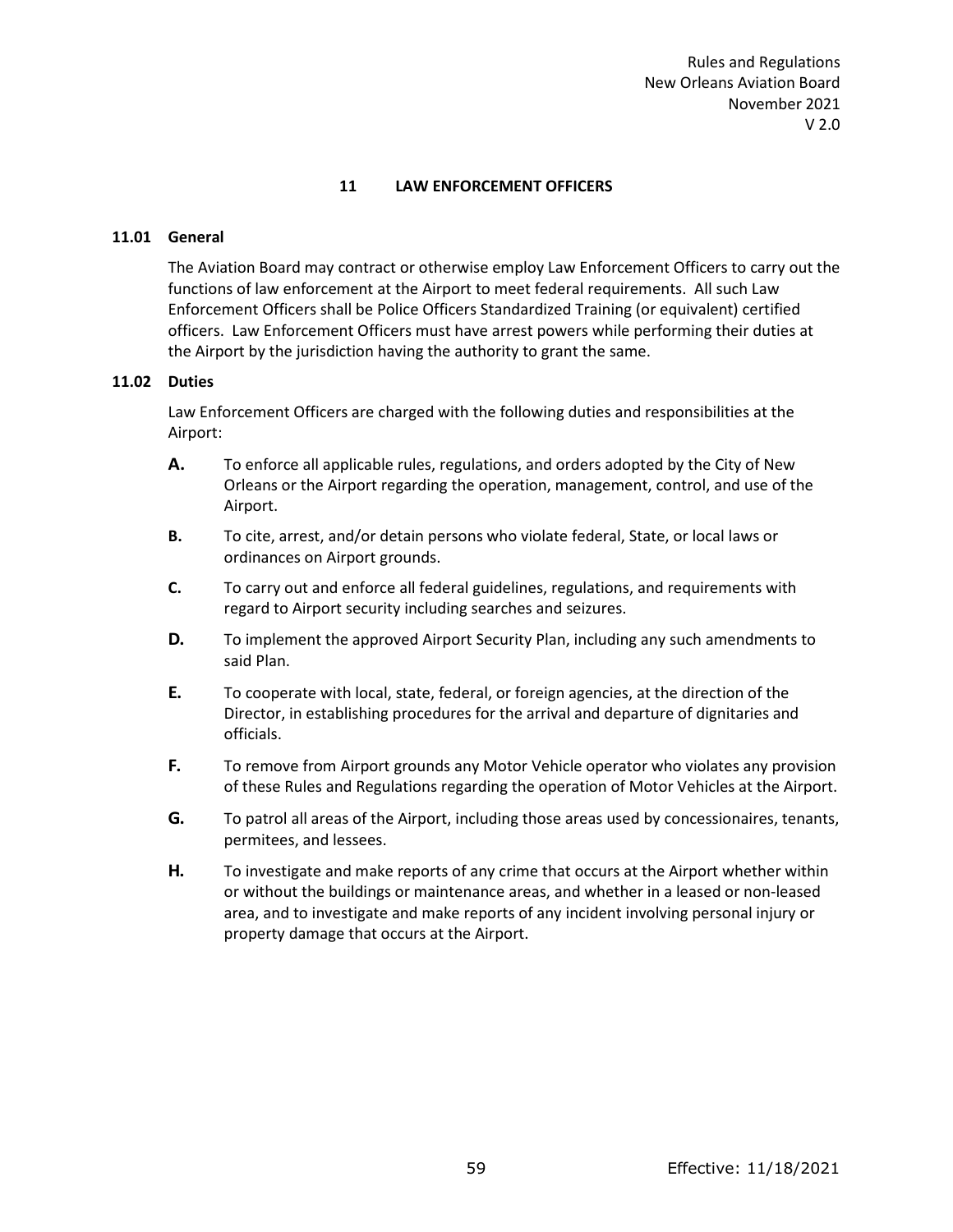### **12 GROUND TRANSPORTATION OPERATORS**

### **12.01 Operation of Vehicles for Hire**

No Person shall operate a taxicab, limousine, transportation network company service (TNCs), public bus, van service, shuttle service, motor bus, or any for-hire Motor Vehicle on the Airport for the purpose of carrying passengers or baggage except in conformance with these Rules and Regulations.

### **12.02 General Provisions**

The following terms and conditions shall apply to all Persons operating public service vans, buses, limousines, TNCs, or taxicabs from the Airport.

- **A.** The Airport shall be responsible for the administration and enforcement of the provisions of this section. The Airport, or a duly designated representative, shall make such administrative regulations as may be necessary to implement or administer the provisions of this section.
- **B.** All Persons operating public service vehicles from the Airport shall possess a proper Decal, contract, franchise, or other document authorized by the Airport permitting such operation. Such document shall require compliance with these Rules and Regulations.
- **C.** Employees of any firm or corporation are the responsibility of the contracting firm, and penalty for their infraction of these Rules and Regulations will be enforced against both the contracting firm and the operator. Individuals holding Decals or Permits from the Airport are subject to suspension or revocation of said Decals or Permits as further set forth in these Rules and Regulations.
- **D.** No Person or firm shall solicit any fare or business of any nature at the Airport; so-called "starters" or information clerks are expressly prohibited, particularly in the public baggage claim area. (This does not prohibit information being given from any properly identified booth or office.) Solicitation through porters, sky caps, taxicab operators, or any other Persons is expressly prohibited. During periods of active loading, all Persons engaged in the purveying of public transportation shall remain close to their vehicles. The Director or designee may, at their discretion, set physical limits for such Persons.
- **E.** The Airport shall erect and maintain such signs as may be deemed necessary to provide information to the traveling public. All signs concerning public service transportation shall reflect clearly the proper rates and be properly worded so as not to mislead the public. No signs other than those authorized by the Airport will be permitted.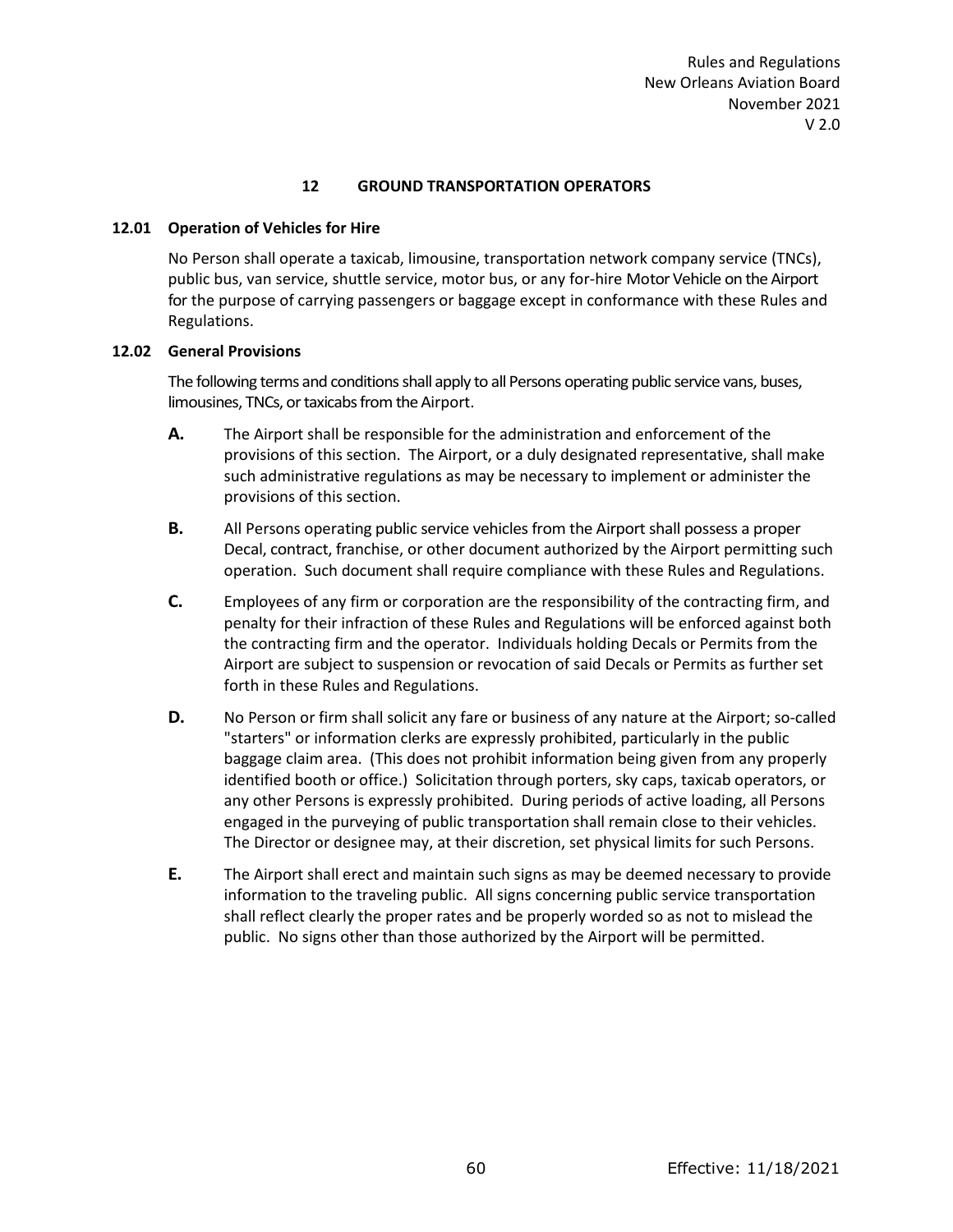#### **12.03 Alcohol and Drug Use**

Ground transportation vehicle operators shall not be under the influence of intoxicating liquors, narcotic drugs, barbituric acid derivative, or central nervous system stimulant, as defined by the law of this State, except for medical purposes under the supervision of a licensed physician.

### **12.04 Airport Taxi Use Decals**

- **A.** Every Person desiring to operate a taxicab from the Airport shall first obtain a current Airport Taxi Use Decal and Airport Taxi Identification Badge to be issued by the Airport in accordance with the requirements set forth below as well as any related practices and procedures that may be established by Airport staff. A valid, current Airport Taxi Use Decal shall be prominently displayed on the windshield of each taxicab vehicle picking up on-demand passengers from the Airport. Every Person desiring to obtain an Airport Taxi Use Decal shall pay the Airport an annual, non-refundable fee of \$200, which fee may be amended at the discretion of the Board. Without limitation to the Board's discretion in establishing the Taxi Decal Fee, the fee may reflect all costs associated with provision, regulation, and/or management of taxicab services at the Airport.
- **B.** Any taxicab operator possessing a valid, current Certificate of Public Necessity (CPNC) issued by the City of New Orleans and who has satisfied the requirements of the New Orleans City Code, Chapter 162, as existing and as may be amended, shall be entitled to receive an annual (on a calendar year basis) Airport Taxi Use Decal.
- **C.** Any taxicab operator possessing a valid, current CPNC issued by any jurisdiction with authority to allow for taxicab operation at the Airport, other than the City of New Orleans, shall be entitled to receive an annual (on a calendar year basis) Airport Taxi Use Decal; provided that: (1) such jurisdiction has enacted requirements for issuance of a CPNC which are compliant with the requirements set forth in subsections 12.04(D)(3)- (6) and section 12.05 below, and (2) the taxicab operator seeking an Airport Taxi Use Decal providing proof of submission to, and satisfaction of, a vehicle inspection demonstrating compliance with the requirements set forth in subsections 12.04(D)(3)- (6) and section 12.05 below.
- **D.** Any other taxicab operator desiring to operate a taxicab from the Airport shall be required to obtain an annual (on a calendar year basis) Airport Taxi Use Decal to be issued by the Airport only upon full compliance with each of the following conditions:
	- **(1)** Possession and presentation of a valid, current CPNC issued by a jurisdiction with authority to allow for taxicab operation at the Airport.
	- **(2)** Possession and presentation of a copy of a valid insurance certificate containing an endorsement that the policy is issued to comply with provisions of the Public Passenger Motor Vehicle Responsibility Law, La. R.S. 45:200.1 et seq. and listing the New Orleans Aviation Board as an additional insured.
	- **(3)** Possession and presentation of a copy of a valid, current vehicle registration.
	- **(4)** Possession and presentation of a valid, current safety inspection sticker (brake tag).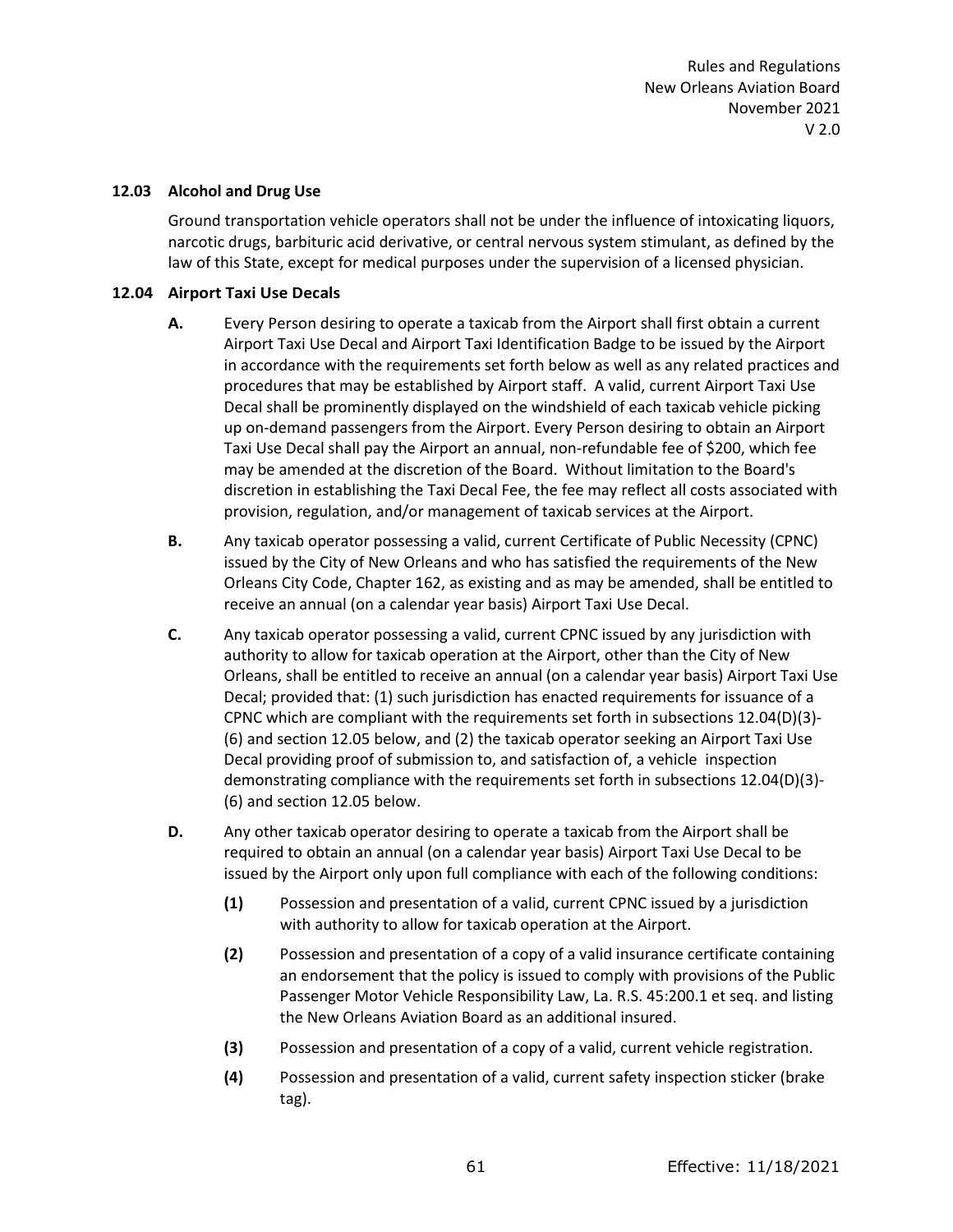- **(5)** Possession and presentation of an Airport Taxi Identification Badge, if required by the Airport
- **(6)** Possession and presentation of a satisfactory inspection to determine compliance with the standards set forth in this section 12.04 and section 12.05 below.
- **(7)** Procession and presentation of the results of a criminal history background check if one is not required by the licensing jurisdiction for receipt of a CPNC.
- **E.** Every taxicab vehicle shall be operated in compliance not only with these Rules and Regulations, but also with the laws of the State of Louisiana and the United States of America as well as the laws and ordinances of the governing authority that issued the operating permit to the driver/owner of the taxicab and of the governing authority of the location in which the taxicab is being operated.

# **12.05 Taxicab Operating Standards**

- **A.** The following vehicles are not eligible for operation as taxicab vehicles at the Airport or eligible for receipt of an Airport Taxi Use Decal:
	- **(1)** Any vehicle which has ever been issued the title class of either "salvage", "rebuilt", "junk", "total loss", "reconditioned" or any equivalent classification in any jurisdiction.
	- **(2)** Any vehicle which has been previously used as a taxicab or law enforcement vehicle in any jurisdiction that has more than 150,000 miles, may not be placed in service as a for-hire vehicle.
	- **(3)** It is the affirmative duty of the CPNC holder to ascertain that the vehicle is in compliance with this subsection.
	- **(4)** Any vehicle placed in operation by a CPNC holder in violation of this subsection is unsafe, and subject to immediate Airport Taxi Use Decal suspension and or revocation.
	- **(5)** CPNC holders may be required to submit a car history report at the CPNC holder's expense.
- **B.** All vehicles shall have a fully functioning air conditioner and heater, brake lights, and door handles. No vehicle is permitted to have balding tires or other safety hazards.
- **C.** All vehicles shall be maintained in a clean condition. There shall be no tears or rust holes in the vehicle body and no loose pieces such as fenders, bumpers or trim hanging from the vehicle body. There shall be no unrepaired body damage or any body condition that would create a safety problem or interfere with the operation of the vehicle.
- **D.** Grills of all vehicles must be in place and complete. Paint must be well-blended with the natural configuration and color of the vehicle. Repairs should have a smooth surface. Engines must not give off excessive smoke/fumes or noise.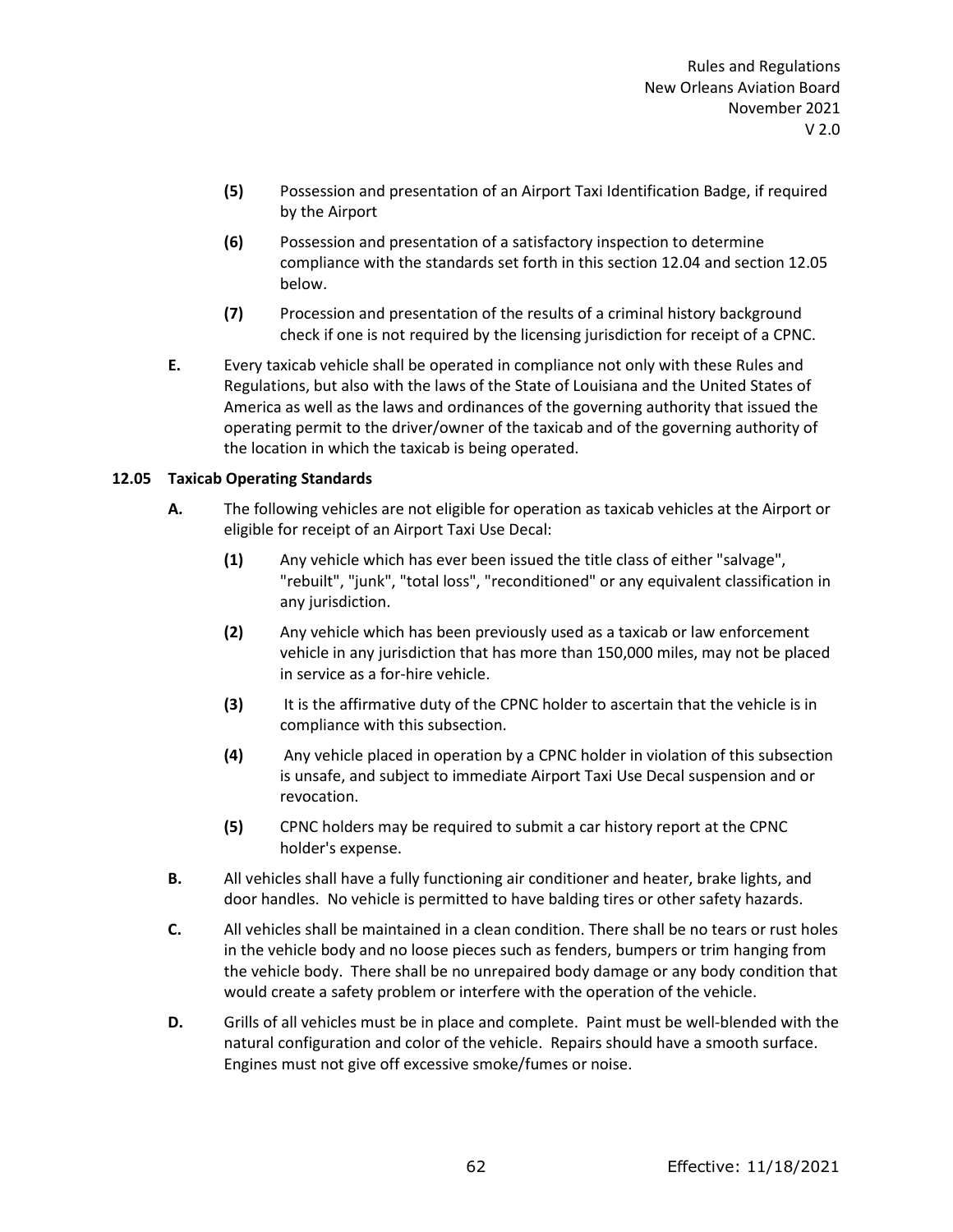- **E.** The time frame that deficient vehicles may operate with minor deficiencies, such as no hubcaps and deficiencies with signage is set at three days or the next inspection date, whichever is sooner.
- **F.** The time frame that vehicles may operate when deficient for full paint job only is set at 15 calendar days.
- **G.** All vehicles shall be inspected with the following criteria:
	- **(1)** Satisfaction of the requirements set forth in subsection 12.04(D)(1), (2), (3), (4), and (5) above.
	- **(2)** Exterior check list:
		- 1. Head lights;
		- 2. Taillights;
		- 3. Stop and turn light signals;
		- 4. License plate light;
		- 5. Windshield (no dangerous cracks);
		- 6. Vent glass;
		- 7. Windshield wipers;
		- 8. All door glass as well as rear window glass;
		- 9. Door risers (glass riser);
		- 10. Fenders;
		- 11. Doors and door locks;
		- 12. Main body;
		- 13. Trunk lid;
		- 14. Splash shields;
		- 15. Bumpers;
		- 16. Hub caps;
		- 17. Color scheme;
		- 18. CPNC numbers;
		- 19. Stripes and stripe colors;
		- 20. Name of CPNC holder (owner) in correct area (front fender);
		- 21. Exhaust system (muffler and tail pipes);
		- 22. Wheel alignment, toe in and camber (front wheels not more than one-half inch of play (in and out movement);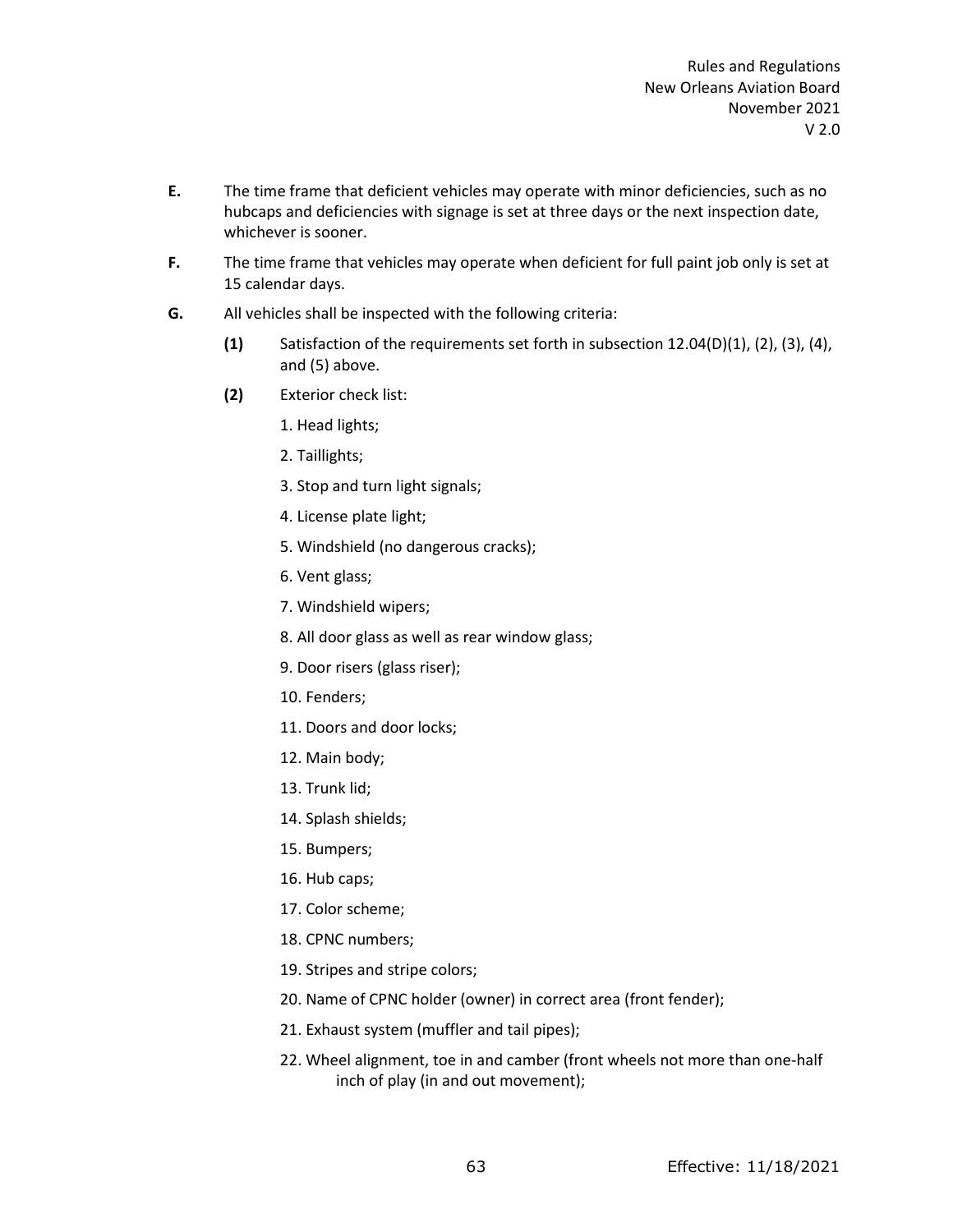- 23. Tires, free of visible fabric tears or bulges;
- 24. Parking brakes (must be capable of holding vehicle on an incline);
- 25. Interior of vehicle (upholstery, floor mats, head lining, door panels) must be clean. Rate stickers must be displayed (interior rear);
- 26. Trunk compartment (must be clean and neat, should contain only radio equipment, tools and spare tire, with sufficient space for luggage). Solid flooring; and
- 27. Check meters, PIMs, camera systems, silent alarm, GPS.
- **(3)** Interior check list:
	- 1. Rear view mirror;
	- 2. Steering wheel (should not have more than four inches free play and free from rough movement); and
	- 3. Foot brakes (when applied should be effective (hold) with at least two inches pedal reserve and equalized).
- **H.** It shall be impermissible to load more passengers in a taxicab beyond the vehicle's capacity as set forth by the vehicle's manufacturer. Seat belts must be available for each passenger. No taxicab shall be loaded with passengers in such a manner as to obstruct the view of the driver or otherwise interfere with the safe operation of the vehicle.
- **I. (1)** No new or replacement taxicab vehicle may be operated as a taxicab at the Airport if such vehicle is greater than five years old.
	- **(2)** Any such new or replacement vehicle for which a CPNC is obtained may continue to be operated as a taxicab until the vehicle is nine years old or the end of the calendar year.
	- **(3)** For purposes of this article, the term "vehicle age" shall be determined based on the vehicle's model year, and a "year" shall be measured through the last day of that respective calendar year (for example, a vehicle with a model year of 2000 shall have a vehicle age of one year as of January 1, 2001).
- **J.** Taximeters
	- **(1)** Unless otherwise specifically provided herein, no owner or operator of any taxicab shall operate such vehicle unless it is equipped with a taximeter which shall automatically compute and register the amount of the fare on a basis of the miles traveled or the time elapsed (the fare reflecting the elapsed time if it occurs first or the mileage if it is traveled before the applicable time has elapsed). Each taximeter must show the amount of the fare on its face and shall be located in the cab in such position that the fare may be continuously seen both day and night by each and every passenger seated in the rear compartment of the vehicle. Each taximeter shall be placed in the taxicab in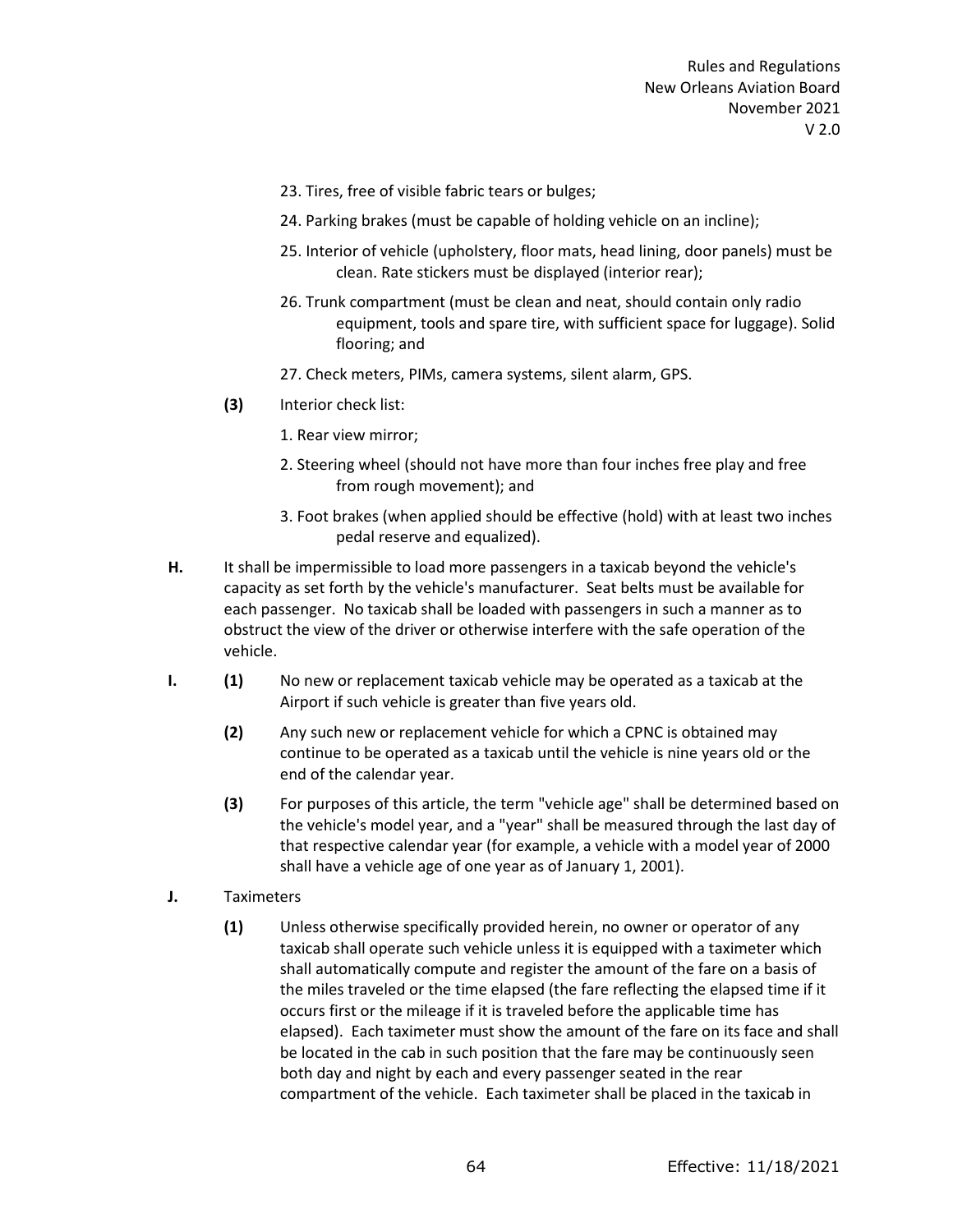such a position that the flag will be visible from the street when in the for hire position. It shall be impermissible to transport passengers in a pay status in such vehicle unless such meter is in operation, except when charter rates, special event rates or airport rates are applied.

- **(2)** Taximeters shall be hardwired to a passenger information monitor and dispense a receipt with the following information:
	- i. CPNC number;
	- ii. Driver ID;
	- iii. Trip ID;
	- iv. Distance of trip;
	- v. Date of trip;
	- vi. Time of trip;
	- vii. Fare charges;
	- viii. Extra charges;
	- ix. Total charges;
	- x. Taxicab company name and phone number; and
	- xi. The name and telephone number of the appropriate department, agency, or office for passengers to direct compliments or concerns.
- **K.** All taxicabs shall be equipped with a fully functioning credit/debit card acceptance machine or alternative system that has been approved by the licensing jurisdiction. Further, such credit/debit card acceptance machines are subject to the following regulations:
	- **(1)** The passenger shall have the ability to swipe his own credit or debit card.
	- **(2)** A payment card industry data security standard (PCI DSS) compliant passenger information monitor (PIM) must be installed in all taxicabs, and shall be integrated directly to the taximeter by means of a hard wire connection.
		- i. The PIM must communicate wirelessly to obtain approvals for credit and debit card transactions. The system shall provide communication back to the taxicab within ten seconds.
		- ii. All PIMS must be bolted to the head rest or in an area approved by licensing jurisdiction in the passenger compartment.
		- iii. The system must provide a printed receipt for every credit or debit card transaction. Hand written receipts are not allowed.
	- **(3)** A GPS receiver is required for the credit/debit card system.
	- **(4)** Drivers must be able to sign into the PIM using either a unique identifying number or biometrics.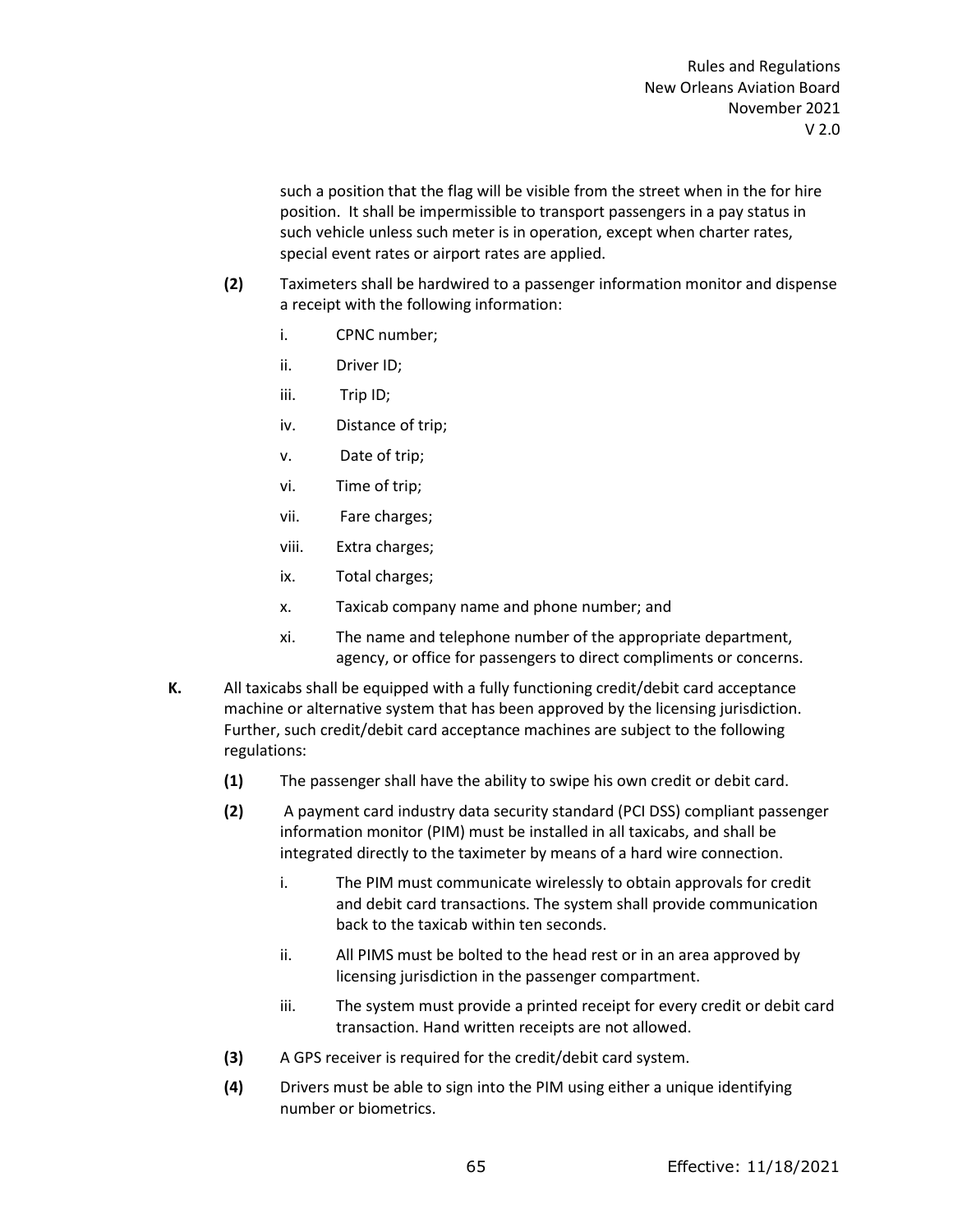- **(5)** No surcharge may be imposed for the use of a credit/debit card so that the total charge exceeds the legal rate of fare.
- **(6)** No minimum charge may be imposed for the use of a credit/debit card.
- **(7)** No service may be refused to any Person desiring to use a credit/debit card.
- **(8)** Licensing jurisdiction shall have unlimited online access to all information collected by the PIM.
- **L.** All taxicabs shall be equipped with a security camera system.
	- **(1)** Any security camera system installed in a taxicab must meet or exceed the technical specifications set forth below:
		- (a) Be 100 percent solid state design;
		- (b) Be tamperproof and not operate with an "on/off" switch;
		- (c) Have system protections to ensure against voltage irregularities and power failures;
		- (d) Use non-volatile flash memory and record images using a first-in, firstout methodology, with an overwrite-protected memory for emergency events that cannot be overwritten;
		- (e) Be impact and shock resistant;
		- (f) Clearly record images in all lighting conditions, including bright sunshine, shade, darkness, total darkness, and when strong backlighting is present;
		- (g) Mark each image with the date, time, and vehicle number, and serial number of the camera;
		- (h) Be stored as or convertible to standard digital image formats;
		- (i) Must have a field of vision to capture all of the occupants of the vehicle;
		- (j) Be installed so that it will not interfere with the driver's field of vision or impede the use of any of the vehicle's mirrors;
		- (k) Must have all lead-free components;
		- (l) Must have 1 GB memory;
		- (m) Must record images at a resolution of at least 640 × 368 pixels;
		- (n) Must have image recording triggers;
			- i. Still image recording must by triggered by any vehicle door opening. Upon the trigger, still images must be recorded at a rate of one image every five seconds for 60 seconds, followed by one image every 15 seconds.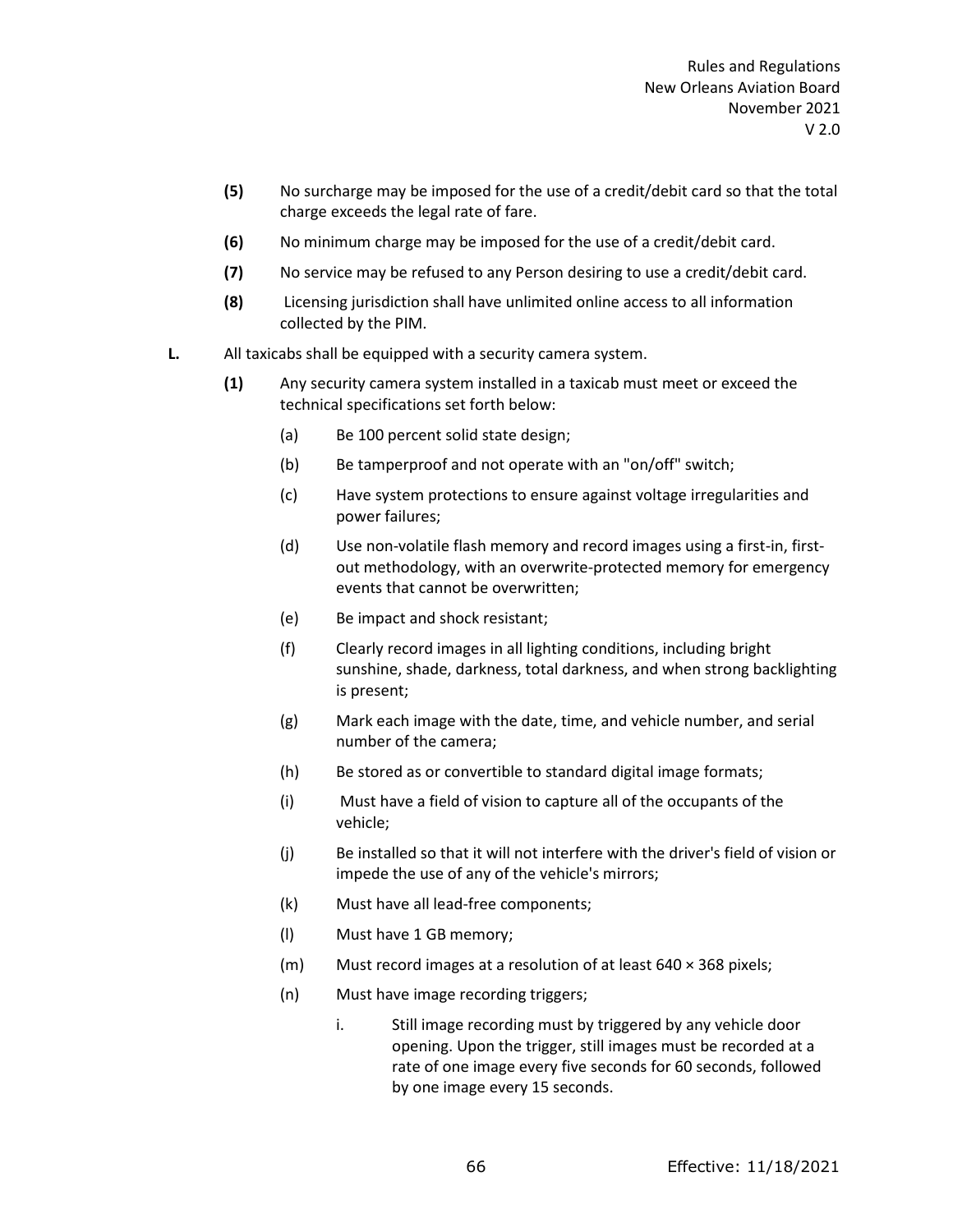- ii. Video images must be recorded on a looping basis, and image storage must by triggered by any vehicle door opening. Upon the trigger, video images must be recorded for 60 seconds prior to the door opening and 60 seconds after the door is closed;
- iii. In an emergency-trigger event, system must be able to store 2.5 minutes worth of images prior to the trigger and 2.5 minutes after the trigger in an overwrite-protected format. Still image cameras must be equipped with an emergency trigger that will record images at the rate of one image per second for 60 seconds.
- **(2) Signage.** All vehicles equipped with a security camera system must have a decal on the passenger and driver side rear windows stating, "This vehicle is equipped with a security camera."
- **(3) Use of digital still or video images.** Access to any recorded image of persons in a taxicab is prohibited except by licensing jurisdiction or law enforcement officials. Violation of access to images shall result in revocation of an Airport Taxi Use Decal.
- **(4) Inspections.** Camera systems must have the capability for inspection of the equipment that will indicate the system is functioning properly. The serial number of the camera must be readily accessible.
- **(5) Driver behavior modification features.** For the purposes of driver education and modification of driver behavior, security camera systems shall be equipped with driver behavior modification features which collect and store data created by vehicle movement triggers such as sharp turns, sharp stops, or quick accelerations.
	- (a) A CPNC holder or company owners may view images from outward facing cameras only.
	- (b) Cameras recording for driver modification purposes should be positioned such that the perspective is outward and over the vehicle's hood.
	- (c) All images must be logged electronically and the electronic log provided on a quarterly basis to the bureau.
	- (d) Airport may view any reports and images associated with driver behavior upon request.
- **(6)** The equipment required by this rule shall be maintained in good working order at all times.
- **(7)** If a law enforcement official requests access to any record produced by the digital security camera systems to assist in the investigation of any complaint or crime, the taxicab company must provide access to the record within 24 hours.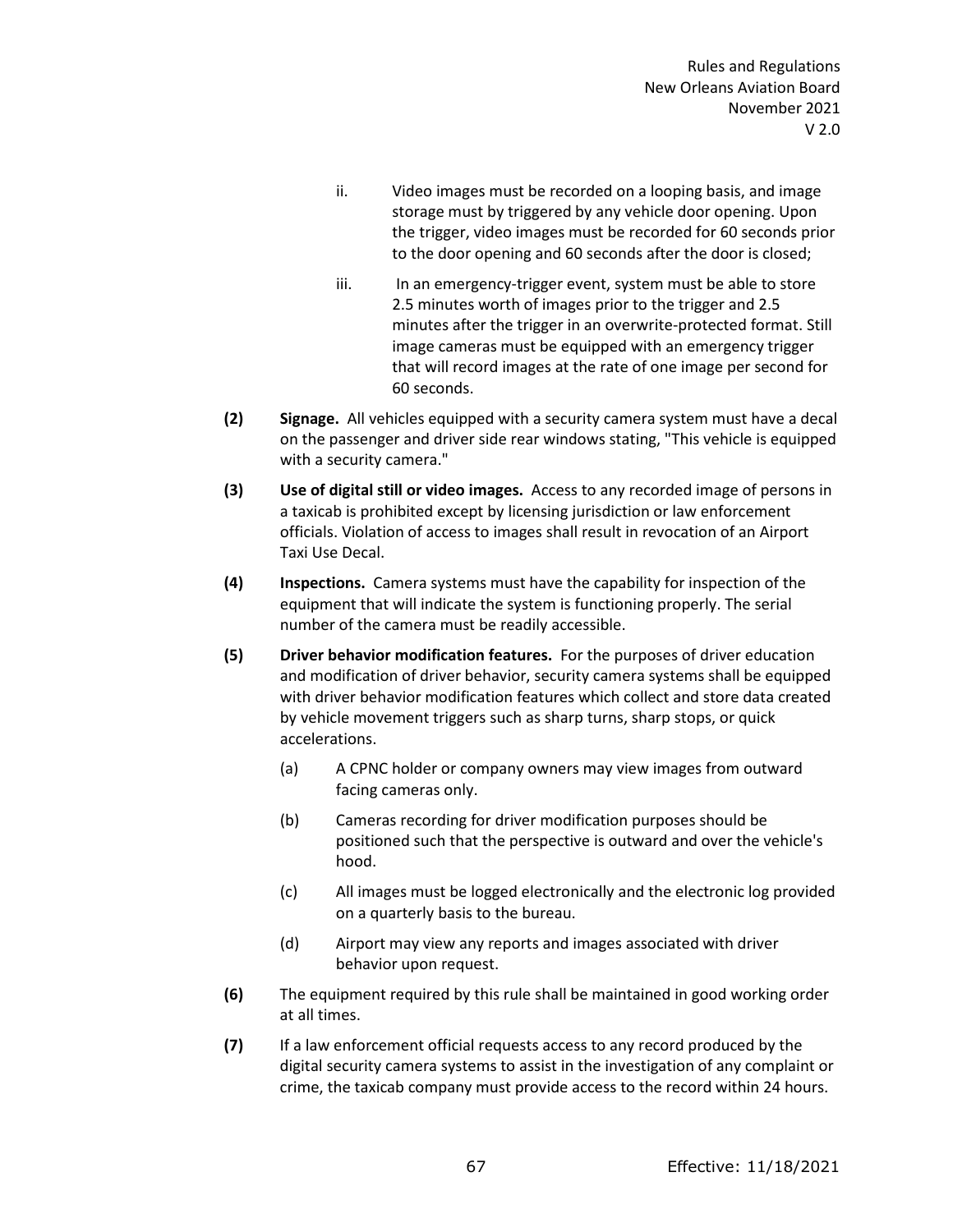- **M.** If required by the licensing jurisdiction, taxicabs shall be equipped with a silent alarm feature to notify dispatch, if appropriate, and/or law enforcement of danger.
- **N.** All taxicabs shall be equipped with a licensing jurisdiction-approved global positioning system (GPS) to provide efficient navigation to passenger destinations.
- **O.** Notwithstanding any other provision of this section 12.05 or section 12.04 above, Airport shall have the authority to inspect taxicab vehicles at any time, and at any location(s) deemed appropriate by the Airport, or its designee, to determine compliance with the Airport's Rules and Regulations.

# **12.06 Airport Taxi Lot**

Airport staff shall establish such procedures, guidances, and/or practices which, in their discretion, are appropriate for the operation of the taxicab stand at the Airport, including the taxicab line(s) and taxicab holding area. Any taxicab driver that violates such procedures, guidances, and/or practices may be subject to revocation of an Airport Taxi Use Decal.

# **12.07 Airport Ground Transportation Vehicle Permit**

Every Person desiring to operate a ground transportation vehicle from the Airport shall first obtain an Airport Ground Transportation Vehicle Permit and/or access card issued by the Airport. Said Airport Ground Transportation Vehicle Permit will be issued upon full compliance with the following conditions. Any application found to be falsified shall be grounds for permanent revocation:

- **A.** Payment to the Airport of a nonrefundable operating fee.
- **B.** Possession of all necessary licenses (CPNC, LPSC, or ICC if vehicle for-hire), driver's license, driver's permit, insurance certificate, vehicle registration, etc., required by the State of Louisiana or any of its political subdivisions.
- **C.** Decal will be issued on an annual basis and will expire approximately twelve (12) months after the initial decal period.
- **D.** Decal must be affixed to windshield or as designated by the Airport.
- **E.** The Airport will have the option of extending the expiration period of the Airport Ground Transportation Vehicle Permit by letter to all parties concerned.

# **12.08 Airport Ground Transportation Vehicle Operating Procedures**

- **A.** Hotel, motel, parking, and rental car courtesy shuttles shall be loaded and unloaded in an area(s) designated by the Director of designee. The operator of such shuttles must remain with the vehicle at all times if allowed to dwell.
- **B.** The following are the requirements and procedures for noncontract ground transportation operators, including any operator that is the sole transporter or has exclusive rights (contracted) to solicit ground transportation services in the terminal. Only those individuals or groups who have contacted a noncontract ground transportation operator in advance for service can be transported from the Airport.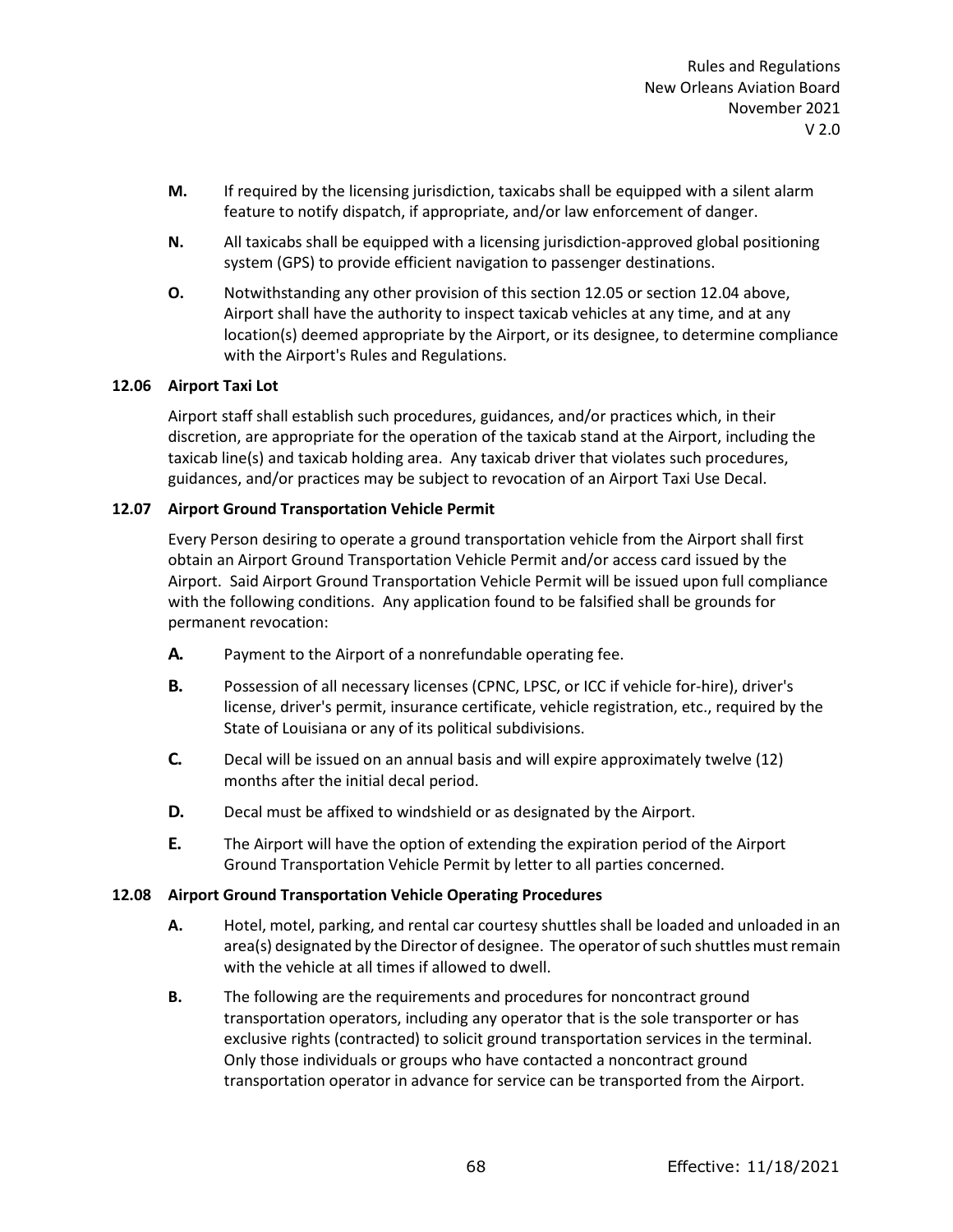- **1.** To pick-up at the Airport, Operators must possess one of the following:
	- **a.** Ground Transportation Vehicle Decal, which allows annual access to the Ground Transportation Center; or
	- **b.** Special Event Pass, which allows access the Ground Transportation Center for a period as determined per event.

Operators must submit an Airport application and comply with all Airport requirements for the issuance of the above decal and/or pass.

- **2.** Operators will only be allowed to park and load their customers in the Airportdesignated staging and loading area(s). Operators will only be able to park their vehicle(s) in the staging and loading area for a period up to twenty (20) minutes before pickup and entering the Terminal Building to meet the individual or group. Pickup or active loading of passengers at any other location on Airport property is strictly prohibited unless an operator submits a written request not less than 24-hours before the scheduled pickup explaining the reasons for such exemption and receives prior written permission by the Landside Operations Office. Operators are only allowed to wait in the designated area(s) of the Terminal Building baggage claim with an electronic or type written paper signage indicating the individual or group being transported.
- **3.** Prior to entering the Airport designated staging and loading area(s), Operator must have a manifest and/or trip sheet (hereinafter "manifest"). The manifest can be either a paper sheet on operator's letterhead or an email (electronic format or printed copy) to the operator that was sent in advance of the scheduled flight of the individual or group to be transported. The manifest must contain following information:
	- **a.** First name (or initial) and complete last name of the individuals being transported; and
	- **b.** Flight number and flight arrival time; and
	- **c.** If a group, the exact number of people in the group.

The manifest in the form and containing the information listed above must be presented to an Airport Landside Operations Office representative or designee upon request.

- **4.** If an operator is the sole provider of the transportation service or given permission to transport passengers in conjunction with other operators, it is required that the operator have a letter of authorization for its services from primary company/operator and the group being transported, on the company's letterhead stating the period of time and scope of service. The letter(s) of authorization must be presented to an Airport Landside Operations Office representative or designee upon request.
- **5.** It shall be unlawful for any company and/or operator to fail or refuse to transport any Person or group of persons or otherwise to discriminate against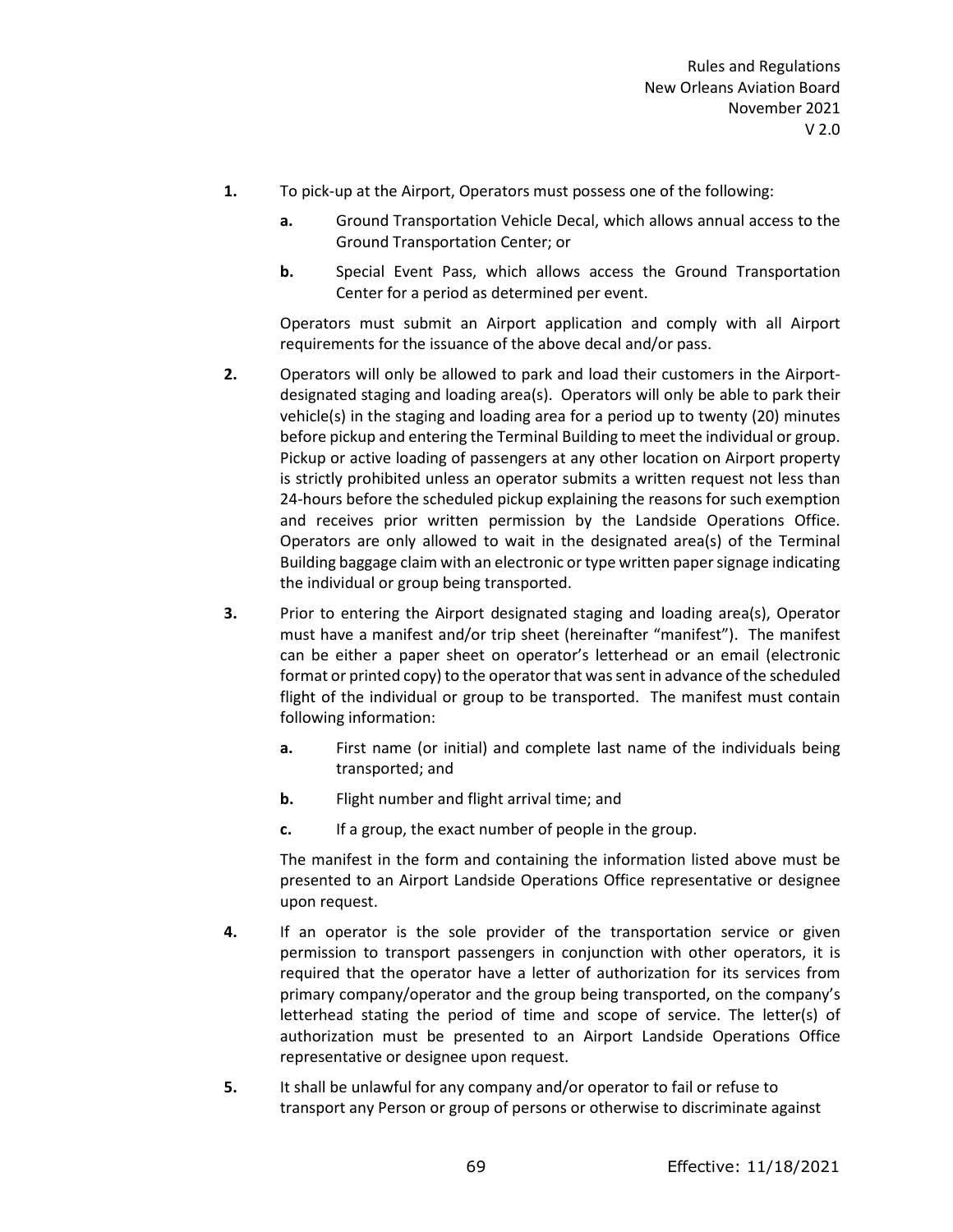any Person or group of persons with respect to transportation, fare, or in any manner affecting the services rendered to such Person because of such person's race, color, religion, sex, national, origin, age, or physical handicap.

- **6.** Any vehicle "cruising" and/or Person(s) soliciting passengers on Airport grounds, including the Terminal Building or in the Airport's Ground Transportation Center, by any means is expressly prohibited.
- **7.** No Person to whom the Airport has granted a decal or other access to the Airport Ground Transportation Center shall interfere with, impede, obstruct the legal operation of, or intentionally damage any vehicle or its equipment; nor shall any Person threaten, abuse, insult, provoke, interfere with, impede, or obstruct any passenger, prospective passenger, regulator, investigator, or any other Aviation Board employee.
- **8.** Any attempts by any ground transportation operator to influence by way of bribery or otherwise induce or solicit any passenger's choice of ground transportation company or mode can result in the suspension and/or revocation of the operator's Airport Ground Transportation Vehicle Decal or GTC Access Pass or Special Event Pass. If a situation arises that threatens physical violence, then the Landside Operations Office staff will immediately suspend the operator's Airport access privileges.
- **C.** Vehicle staging and loading area(s) are designated by the Aviation Board staff. Any vehicle that impedes or restricts the movement or flow of other vehicles at the Airport is subjected to being cited, towed, or immobilized by the Aviation Board staff. Prior to the vehicle being towed or immobilized, the Aviation Board staff will page the operator twice, at five (5) minute intervals. The towing shall be at the expense and risk of the owner and driver. The Aviation Board shall not be responsible for any damage caused to the vehicle during towing or storage.
- **D.** This Section 12 does not apply to those Persons having a written contract with the Aviation Board to provide on-demand transportation services. The rules, regulations and procedures set forth in the written contract shall govern.
- **E.** Violation of these Rules and Regulations by noncontract ground transportation operators may result in penalties and fines as listed in these Rules and Regulations.

# **12.09 Suspension, Fines, or Revocation of Airport Ground Transportation Vehicle Permit and Privileges**

**A. Individual Fines/Penalties.** This paragraph describes penalties/fines that will be assessed against the individual driver/employee of a ground transportation provider for violations of these Rules and Regulations. These penalties/fines will be assessed against the individual employee in addition to penalties/fines that will be assessed against the Person/company that employs such driver charged with a violation of these Rules and Regulations. The severity or nature of an incident in violation of these Rules and Regulations can result in permanent suspension of operating rights on the Airport without regard to the number of prior offenses.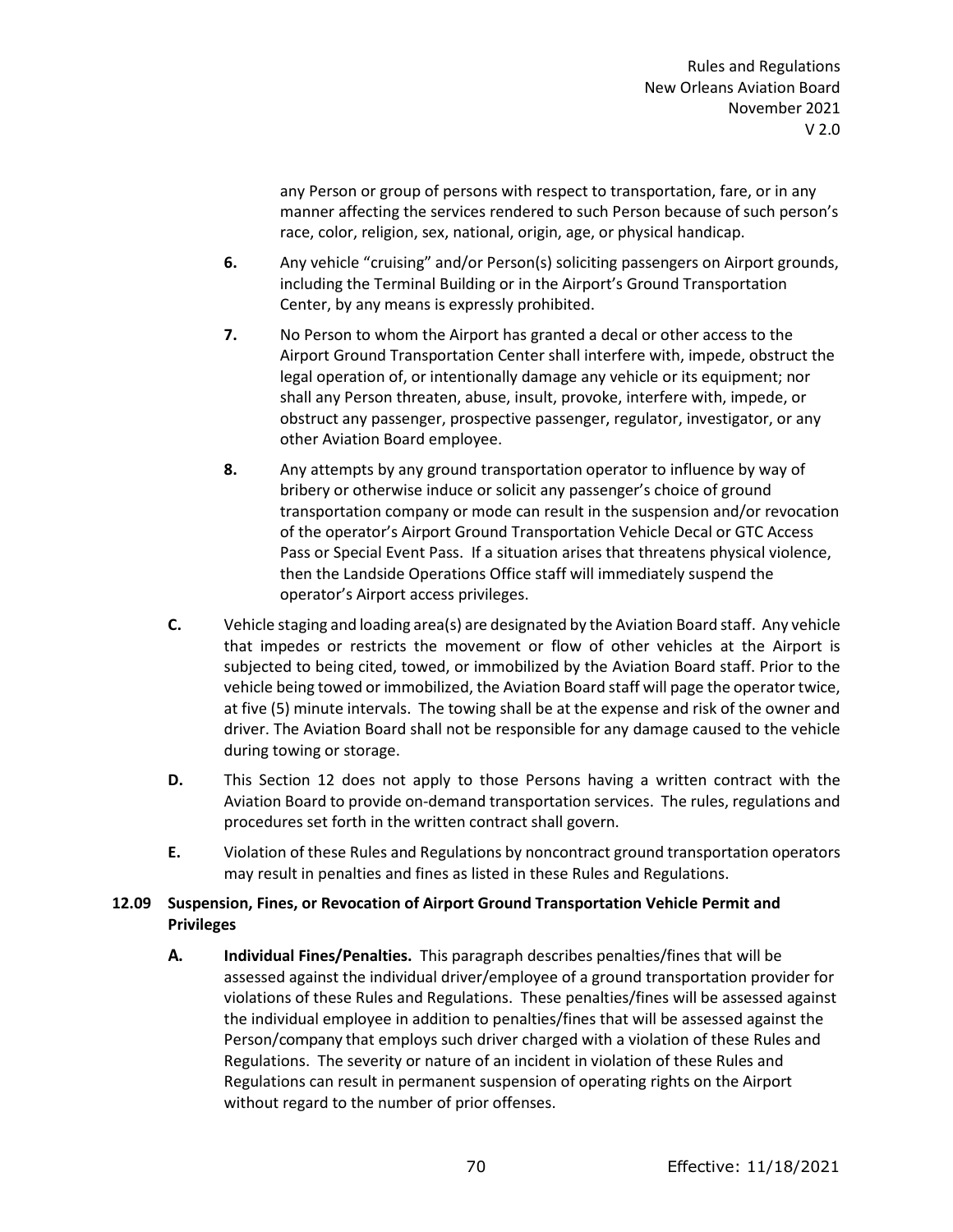- **1. First Offense.** For the first offense charged to an individual, that individual will be given a three (3) day suspension from operating at the Airport.
- **2. Second Offense.** The second charged offense against these Rules and Regulations levied against an individual will result in a ten (10) day suspension from operating at the Airport.
- **3. Third Offense.** The individual will be permanently barred from operating any vehicle for hire on Airport property for a third violation of these Rules and Regulations.
- **B. Company Fines/Penalties.** This paragraph describes fines/penalties that will be assessed against ground transportation companies for violations by its employees of any operating procedure as stipulated in the Rules and Regulations. Where individual employees are assessed penalties for violation of certain paragraphs of this section, the company will also be charged with fines and/or penalties as stipulated in this section.
	- **1. First Offense.** For the first offense charged to an employee of a ground transportation company, the company will not be assessed a fine.
	- **2. Second Offense.** For the second offense by an employee of a ground transportation company and for every offense thereafter, the company will be assessed a one-hundred dollar (\$100) fine payable to the Airport.

# **12.10 Transportation Network Company**

Any TNC driver or vehicle designated as violating Airport Transportation rules shall be immediately removed from the TNC operating platform for the Airport. Further rules for operating will be determined by the annual operating permit between the Airport and the Transportation Network Company which specifies geo-fence and app based tracking software.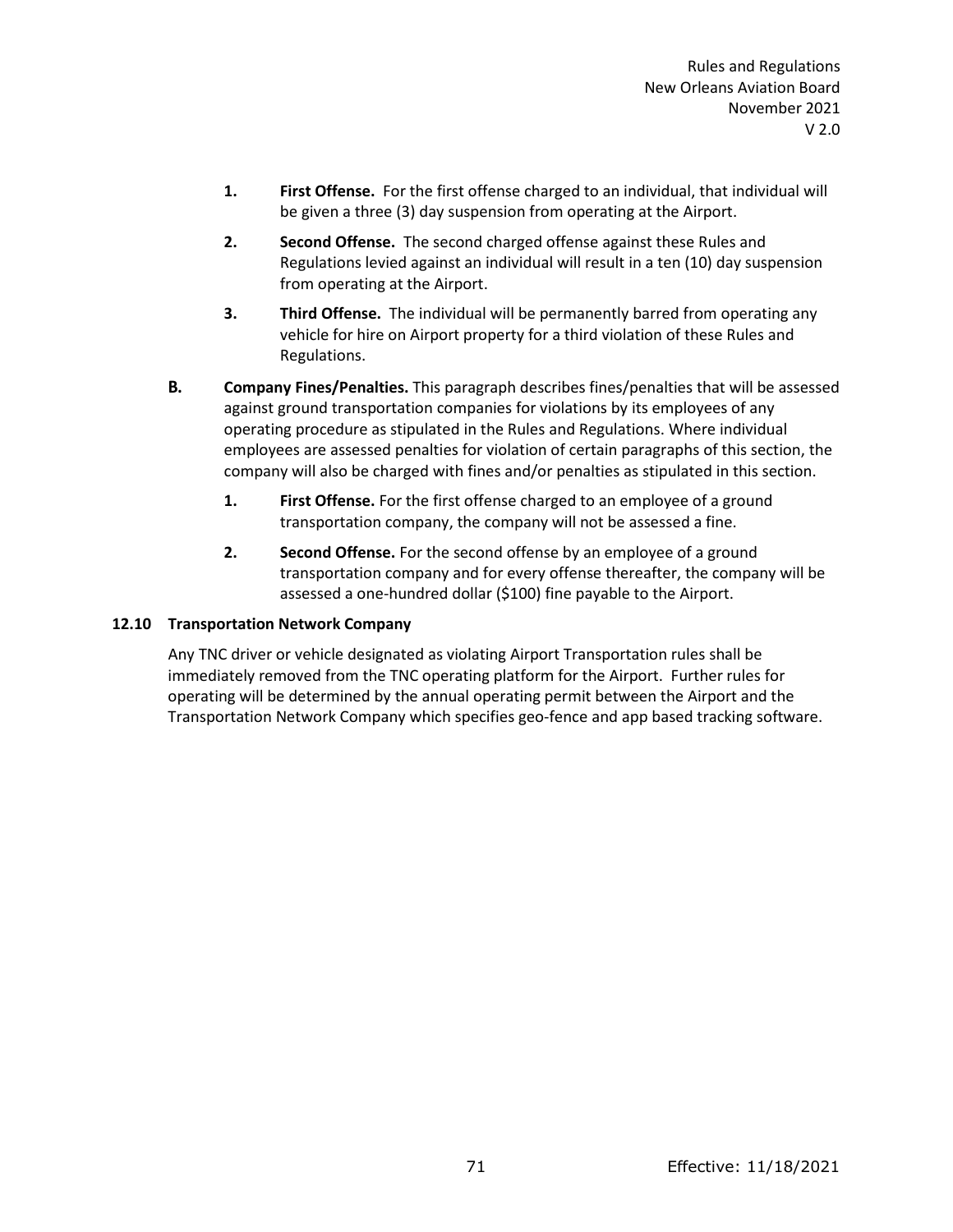Rules and Regulations New Orleans Aviation Board November 2021 V 2.0

# **13 FIBER OPTIC INFRASTRUCTURE AND TELECOMMUNICATIONS**

- **13.1** Fiber optics and associated equipment and space will be regulated, managed, and monitored by the Airport. The Airport owns and manages all conduit routes, cable trays, and raceway routing outside tenant's exclusive leased space.
- **13.2** All authorized tenant cabling installations outside of leased or permitted space is for the sole use of said tenant or permitee. No subletting/subpermitting (with or without compensation) to other parties will be permitted without written authorization from the Director or designee.
- **13.3** No tenant, lessee, permittee, or other Airport user shall make any telecommunications modifications or connections of any nature within the Airport without prior written authorization from the Director or designee. This directive also applies to the existence of equipment and facilities of any kind in telecommunications rooms, nodes, or spaces.This directive applies to, but is not limited to: fire alarm systems, security access systems, closed circuit television systems (CCTV), and the paging system, the public wireless network (Wi-Fi), the Parking and Revenue Control System (PARCS), and the Building Automation System (BAS).
- **13.5** Tenants, permittees, or others desiring to make wiring, cabling, or any nature of telecommunications infrastructure changes/improvements must formally request permission and approval through the policies and procedures established in the Airport's Tenant Improvement Manual and in compliance with the Airport IT Policy. Tenant or permittee shall be fully responsible for all cleanliness and/or damages to any and all Airport structures and materials resulting from installation thereof.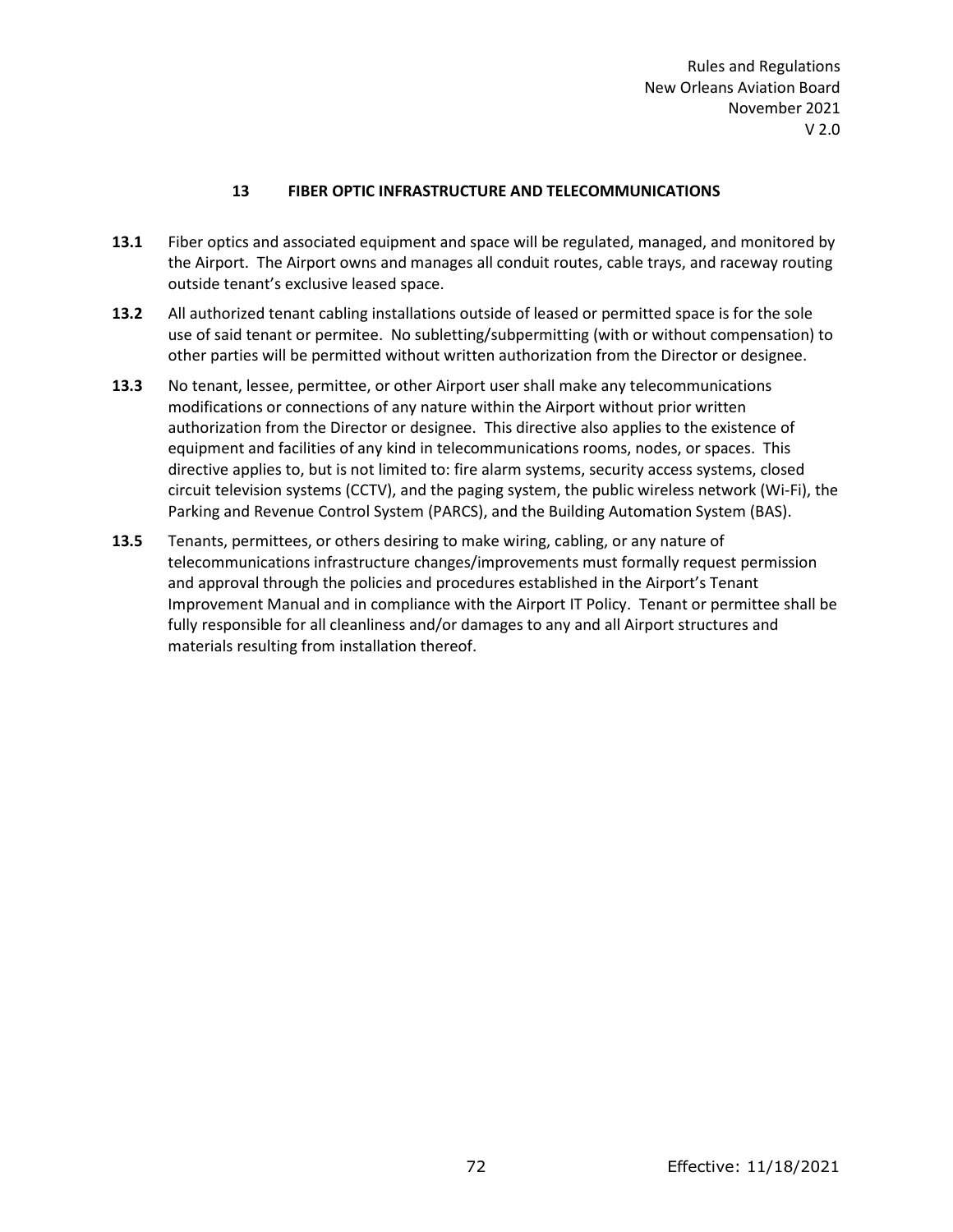### **14 FREE SPEECH AND EXPRESSIVE ACTIVITIES**

### **14.1 Purpose and Scope**

- **A. Purpose.** The Airport is designed, operated, and maintained as a facility for air transportation. The Airport was not designed and is not intended for use as a public forum for free speech activities. If left unregulated, free speech and expressive activities—such as proselytizing and cause advocacy, as well as leafleting and picketing—could negatively impact the Airport and the traveling public in a number of ways, including exacerbating congestion and delay, causing confusion and duress for the public, and compromising public safety and security.
- **B. Scope.** The scope of this Part 14 applies to all leafleting, display of signs, signature gathering, solicitation of funds, and other speech-related activity conducted at the Airport for religious, charitable, or political purposes, or in connection with labor disputes. This Part 14 does not apply to permits issued or contracts for operations or commercial activities at the Airport.

### **14.2 Content Neutral**

The regulation of free speech and expressive activities shall be content neutral. This Section 14 shall apply and be enforced without regard to the identity of the individuals or organizations seeking to engage in regulated activities or the content of the message sought to be communicated.

#### **14.3 General Requirements**

- **A.** Free speech and expressive activities, including but not limited to proselytizing, cause advocacy, leafleting and picketing, are not permitted except in compliance with the permitting procedures described in Section 14.6 below.
- **B.** All free speech and expressive activities shall be conducted:
	- **1.** According to Section 14 and all other Rules and Regulations;
	- **2.** In a peaceful and orderly manner, without physical harm, threat or harassment to others, and without obscenities, violence, breach of the peace, damage to property, or other unlawful conduct; and
	- **3.** Without obstructing the use of the Airport for its intended purpose as an air transportation facility; without interference with the rapid, orderly, and efficient movement of Persons throughout the Airport; without misrepresentation or duress; and without compromising the safety and security of Persons and property.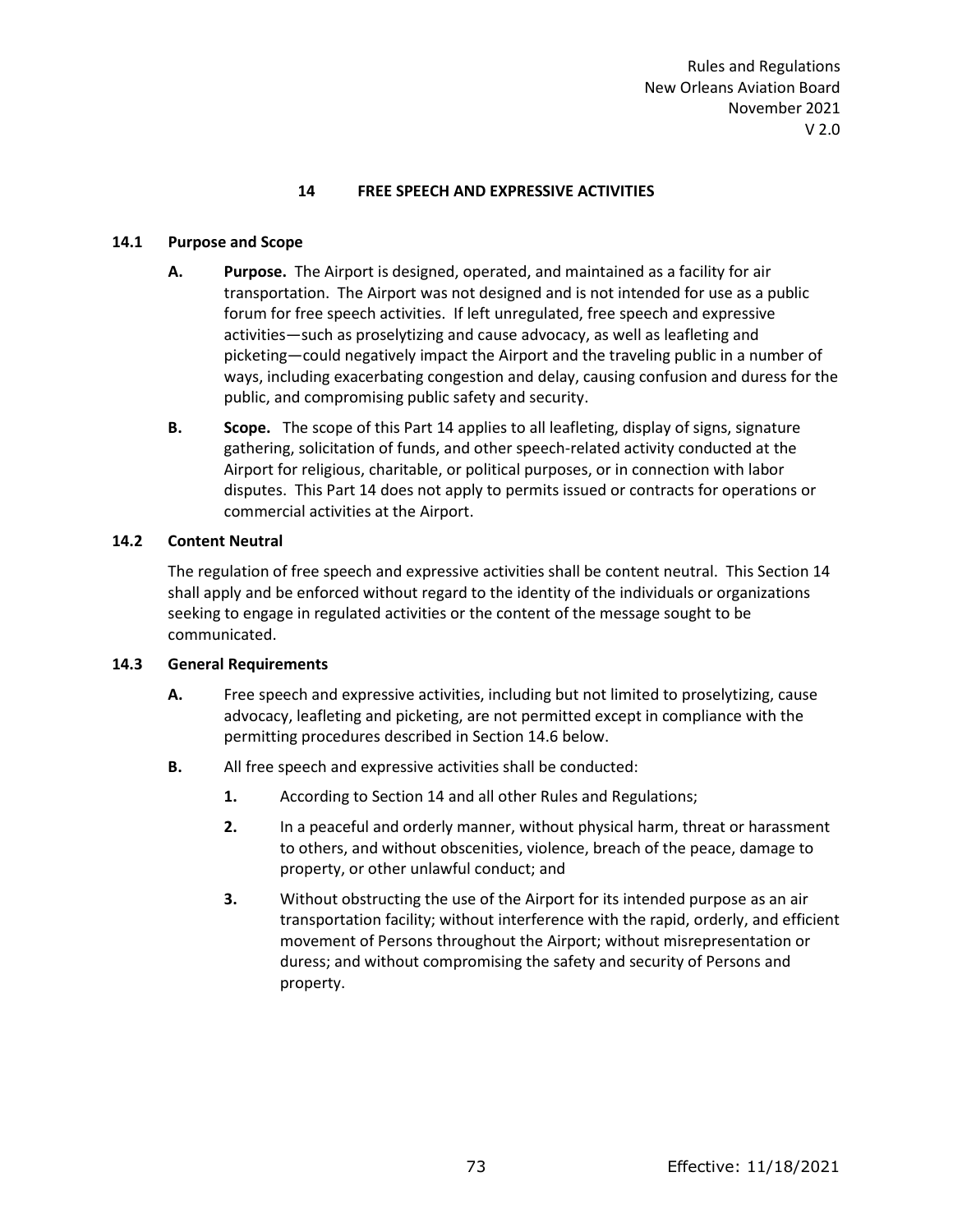### **14.4 Appropriate Areas**

- **A.** The Airport has determined that only certain areas of the Airport property provide a reasonable opportunity for free speech and expressive activities while not impeding the use of the Airport for its intended purpose of providing a safe and orderly facility for air transportation, including the efficient flow of pedestrian traffic and the maintenance of safety and security. Expressive activities may occur at the designated areas of the Airport:
	- **1.** Solicitation, Public Survey, Polls, and Literature Distribution may occur in the terminal facility. Because of potential impacts to Airport operations and to the travelling public, and because of the limited space, it is necessary to restrict the number of permits issued to one (1) per location:
		- Ticketing Level to the west of the Grand Staircase.
		- Baggage Claim at the south corner of the escalators.
	- **2.** Picketing, Marching, and Demonstration locations are outside of the main terminal facility along the Airport roadway system. Because of potential impacts to Airport operations and to the travelling public, and because of the limited space, it is necessary to restrict the number of permits issued to five (5) per location:
		- West of the Airport's Short Term Parking garage adjacent to the exit plaza.
		- East of the Airport's Short Term Parking garage adjacent to the entrance plaza.
- **B.** Authorized areas must be kept neat and clean at all times.
- **C.** No shelters, tents, covers, awnings umbrellas, furniture, or structures of any kind may be erected.
- **D.** For individuals holding a permit for Picketing, Marching, and Demonstration activities are authorized to display hand-held picket signs only and distribute literature only in the authorized area for the permit. Each individual holding a valid permit to Picket, March, or Demonstrate is authorized to have one (1) chair and one (1) small ice chest or lunch container while performing the authorized permit activity in the permit area.
- **E.** The Airport may move, remove, or reduce the size of any previously-designated area as needed to respond to construction-in-progress, changes in pedestrian flow, evolving security requirements, or other appropriate circumstances.
- **F.** The following areas do not provide a reasonable opportunity for free speech or expressive activities, and those activities are expressly prohibited:
	- **1.** Air Operations Areas, Secured Areas, and Sterile Areas;
	- **2.** Roadways and thoroughfares for vehicles;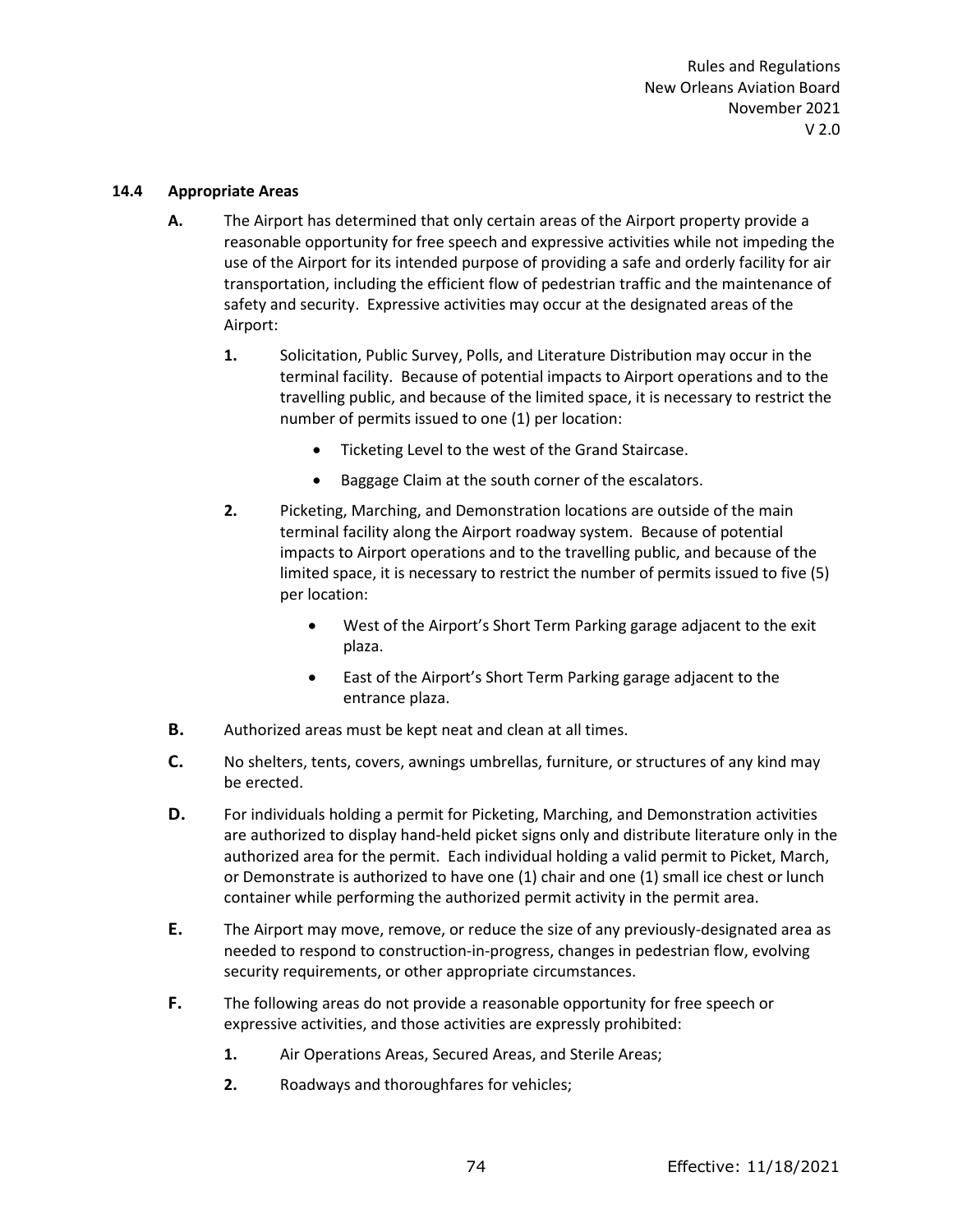- **3.** Areas leased or assigned by agreement for use by Airlines, airline service providers, restaurants, retail stores, other lessees or permittees, or areas within 10 feet of any such area;
- **4.** Aviation Board offices, work areas, and facilities not open to the public;
- **5.** On or within 10 feet of any escalators, elevators, or interior baggage conveyance equipment;
- **6.** Inside of vestibules or blocking any doorway;
- **7.** Within 10 feet of any interior queue, including at ticketing and baggage check-in areas, security check-points, food and retail establishments, etc.; and
- **8.** On or within 50 feet of any construction site or construction equipment, except as may be required according to rights established under federal or state labor laws.

# **14.5 Soliciting for the Immediate Receipt of Funds Prohibited**

- **A.** No Person shall solicit and receive funds inside the Airport terminals, in Airport parking areas, or on sidewalks or walkways adjacent to Airport buildings.
	- **1.** "Funds" shall mean money, property, or anything else of value.
	- **2.** "Solicit and receive funds" shall mean any oral or written request for funds, where funds are immediately received.
- **B.** Nothing in this Rule is intended to prohibit distribution of literature, proselytizing, cause advocacy, or solicitation for funds that will be received in the future, under an appropriate permit as provided in Section 14.6.

# **14.6 Permit Required**

**A.** No Person shall engage in the conduct described in Section 14.4 on Airport grounds without giving at least 72 hours written notice to and obtaining a permit. Notice is required in order to ensure that adequate measures may be taken to protect the public health, security, safety and order, to assure efficient and orderly use of Airport facilities for their primary purpose, and to assure equal opportunity for expression.

The Airport may reduce or waive the 72 hour notice requirement if the permit applicant can show that the event or events giving rise to the permit application did not reasonably allow the applicant time to make an application within the time prescribed and that enforcement of the time requirement would place an unreasonable restriction on expressive activity.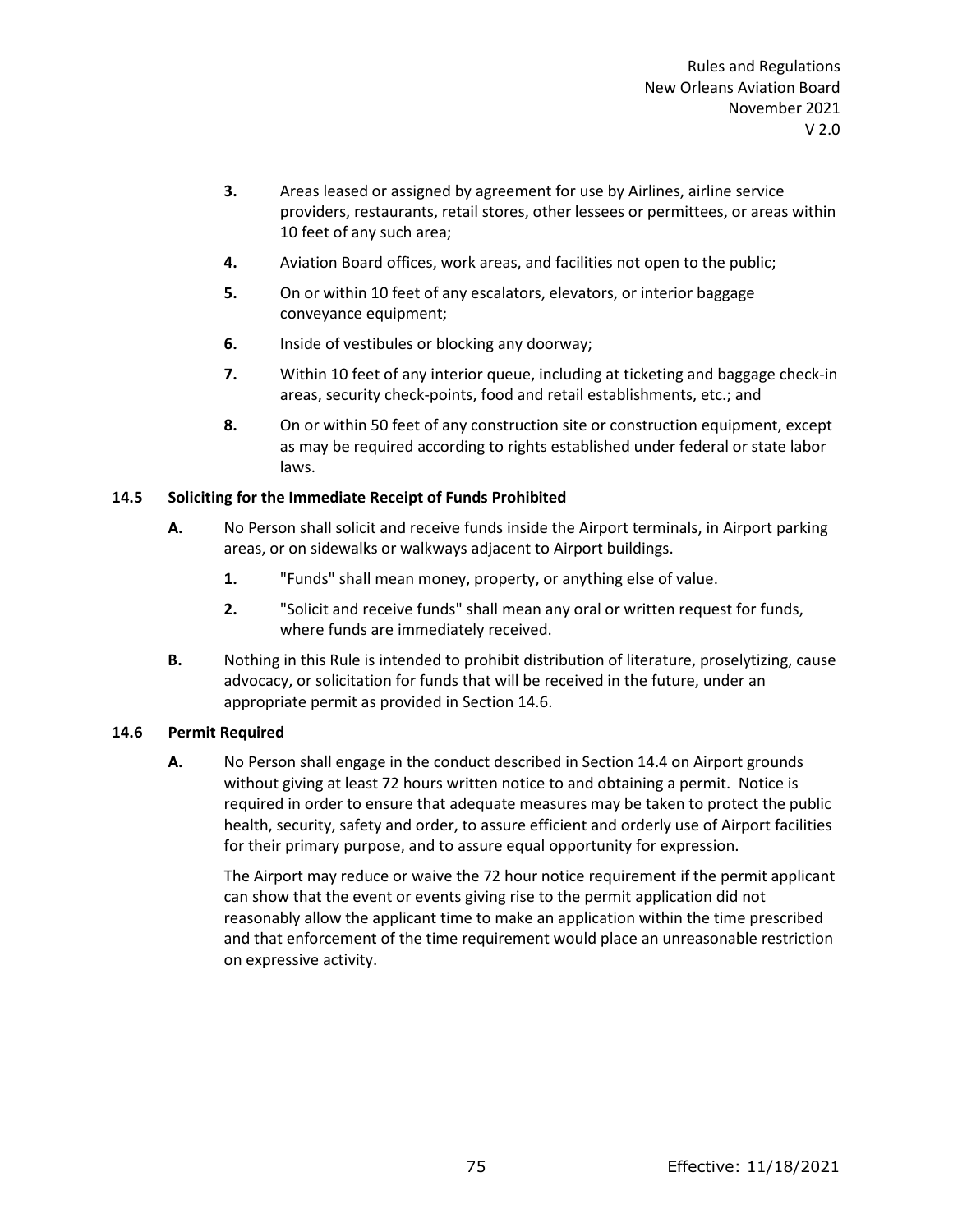- **B. Formal Request.** All Persons seeking a permit to distribute free religious, political, or labor literature, or conduct public polls or surveys, must submit a formal written request to the Airport Customer Service Department either in person or emailed to [customer.service@flymsy.com.](mailto:customer.service@flymsy.com) The application must identify:
	- **1.** The full name, mailing address, and telephone number of the organization, group, Person or Persons on whose behalf the proposed activities will be conducted (each individual involved requires a permit);
	- **2.** A general description of the proposed activities and the size and volume of any items to be handed out, displayed, or used in the proposed activities;
	- **3.** The number of people to be present at any one time;
	- **4.** The preferred date, hour, and duration of the proposed activities;
	- **5.** Additional information, such as, for example, a particular audience that the applicant(s) wish to reach;
	- **6.** If proposed activities include solicitation for future receipt of funds, documentation supporting tax-exempt status.
- **C.** The Airport will review the written notice/permit application and issue a permit if the following criteria, in the judgment of the Airport, are met:
	- **1.** The proposed activities can be authorized in a manner that does not impede the operation of the Airport as an air transportation facility, and does not threaten the safety or security of others;
	- **2.** The proposed activities do not interfere with the ability of others to hear Airport announcements or see Airport signage, or interfere unreasonably with the ability of Airlines, concessionaires, and other tenants and permittees to conduct their business in an orderly manner; and
	- **3.** The proposed activities do not hinder pedestrian flows, create congestion or block efficient movement of Persons within and around Airport terminals and other facilities.
- **D.** The Airport shall apply the standards set forth in 14.6.D and, where the standards are satisfied, shall issue a permit within 72 hours of receiving the written notice/permit application.
- **E.** The Airport has designated locations for the proposed activities based on the following considerations:
	- **1.** Safety and security procedures identified by federal and local security officials and Airport staff;
	- **2.** Pedestrian flows, potential congestion, and areas needed to be kept clear for efficient movement of Persons throughout the Airport;
	- **3.** Reasonable access to the desired audience; and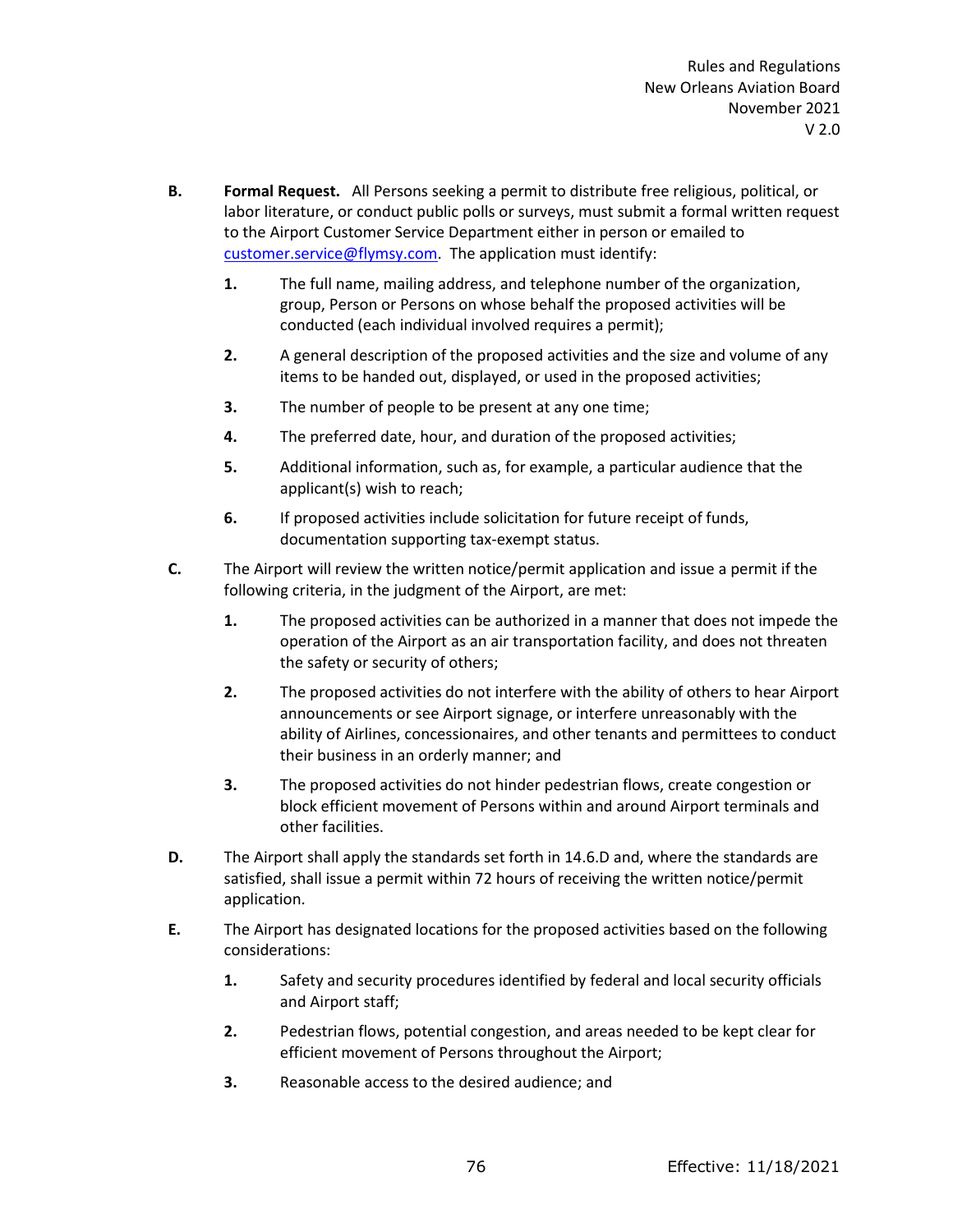- **4.** Availability of the requested space, date and time.
- **F.** Where two or more Persons or groups request the same location at the same date and time, the Airport may issue permits on a first-come first-served basis or as the Airport determines in its sole discretion is the fair and appropriate accommodation for competing requests.
- **G.** Permits shall be valid only for the date or dates specified on the permit. Applicants may request multiple days; however, all permits will expire at the end of each calendar month. Applicants may submit a new application for subsequent months.
	- **1.** The Airport reserves the right to issue identification badges to individuals who may be present repeatedly over a number of days. If such a badge is issued, the individual shall wear the badge below the neck but above the waist and on the outermost garment of clothing at all times while present on Airport property. Badges must be clearly visible and must be shown to an Airport official or member of the public promptly upon request. Badges remain Airport property and must be relinquished immediately on request.
	- **2.** Musical instruments, noise making devices, and amplification equipment will not be permitted.
- **H.** If the Airport rejects a permit application, a written summary specifying which standard the application fails to satisfy shall be provided. The summary shall be provided at the time the applicant is informed of the denial.

# **14.7 Prohibited Conduct**

The following activities are prohibited, with or without a permit. Engaging in any of the following activities is grounds for suspension or revocation of a permit:

- **A.** Engaging in free speech or expressive activities, including leafleting, proselytizing, picketing, or cause advocacy, in any area prohibited in Section 14.4.C, or in any area or at a date or time other than the location, date and time specified in a valid permit.
- **B.** Failing to wear an Airport-issued identification badge, below the neck but above the waist of the individual and on the outer-most garment of clothing, at all times, if one has been issued.
- **C.** Refusing to show an Airport-issued identification badge, if one has been issued by the Airport, to any Airport official or member of the public who asks to see it.
- **D.** Blocking the path of, obstructing or interfering with the movement of any Person.
- **E.** Touching another Person or their property.
- **F.** Misrepresenting oneself, including but not limited to representing oneself as a representative of the Airport, an Airline, an Airport tenant or permittee, or the federal government.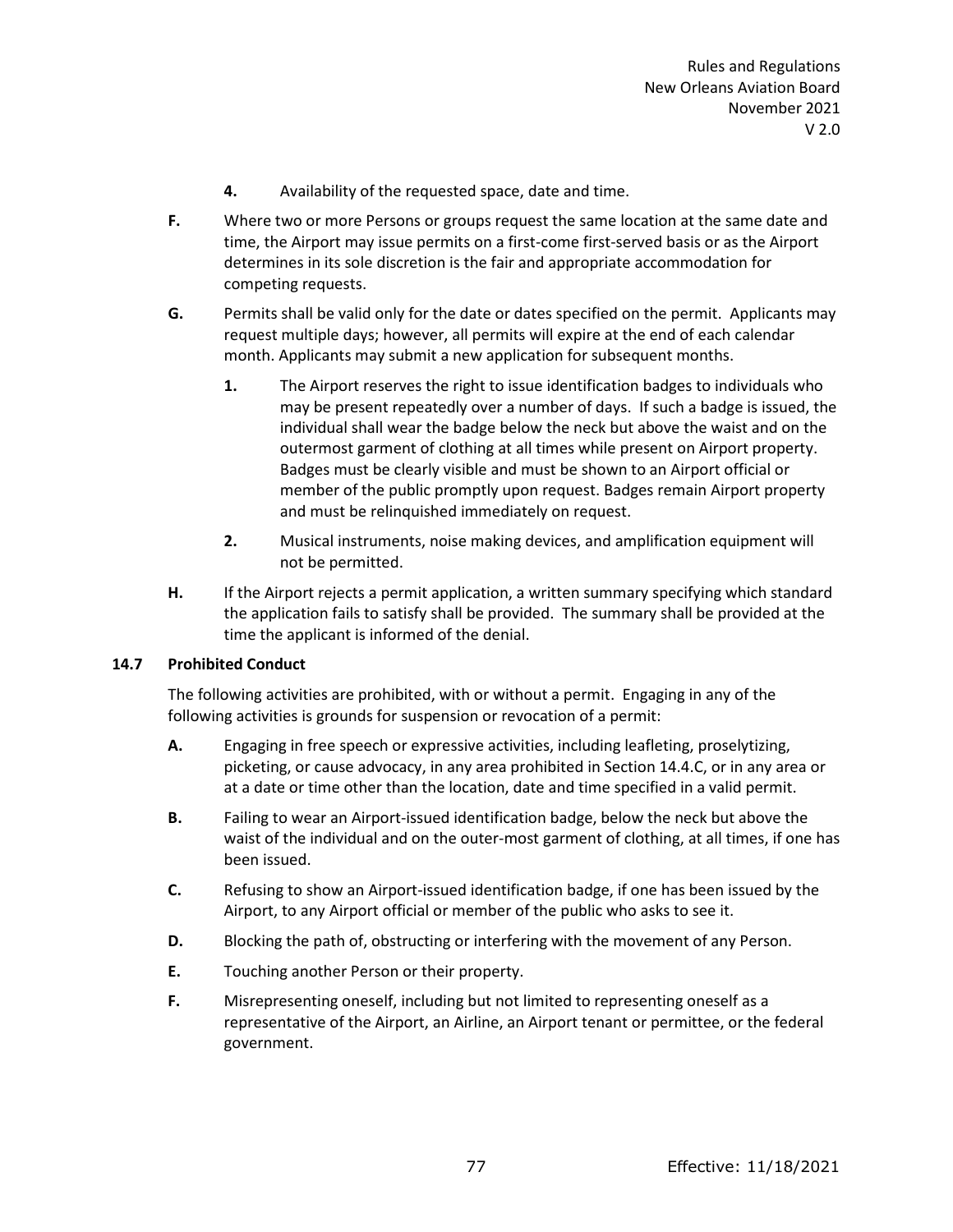- **G.** Making verbal threats.
- **H.** Requesting documents or personal information from others, including but not limited to requesting a patron's name, or requesting to see tickets, itineraries, boarding passes, driver's licenses or passports.
- **I.** Promoting, advertising, or soliciting sales or business for any commercial enterprise, including but not limited to distributing free product samples or other promotional materials.
- **J.** Placing signs, notices, posters, advertisements, or other writing in, on or around Airport property, including but not limited to the interior or exterior of any terminal building, administration building or parking structure, or any roadway, utility or other infrastructure.
- **K.** Creating a potential security threat by leaving literature, equipment, bags, or personal items unattended.
- **L.** Violating any security procedure. Refusing or failing to comply with a written or oral instruction issued by the TSA, or other federal, state or local agency with responsibility for Airport security.
- **M.** Refusing or failing to cooperate in an investigation of any complaint or allegation of violation of these rules.
- **N.** Distribute any items of food or drink.

# **14.8 Suspension and Revocation of Permits**

- **A.** The Airport may immediately suspend or terminate the permit of any Person or organization that violates this Section 14, Airport Rules and Regulations or state or federal law.
- **B.** Upon termination for cause, the following Persons and organizations shall be ineligible to apply for a permit for six months and any other permits held by such Persons or organizations shall be deemed revoked:
	- **1.** The Person, Persons, or organization on whose behalf the permitted activities occurred; and
	- **2.** Any Person who violated this Rule 14 or these Rules and Regulations resulting in the termination of the permit.

# **14.9 Special Events**

If during any special event, including large conventions, holidays, sporting events, or any other peak travel period where the terminal becomes congested and it is determined that for the safety or security of Airport patrons, Airport property, or the integrity of the air transportation security system, a permit may be suspended immediately and without prior notice.